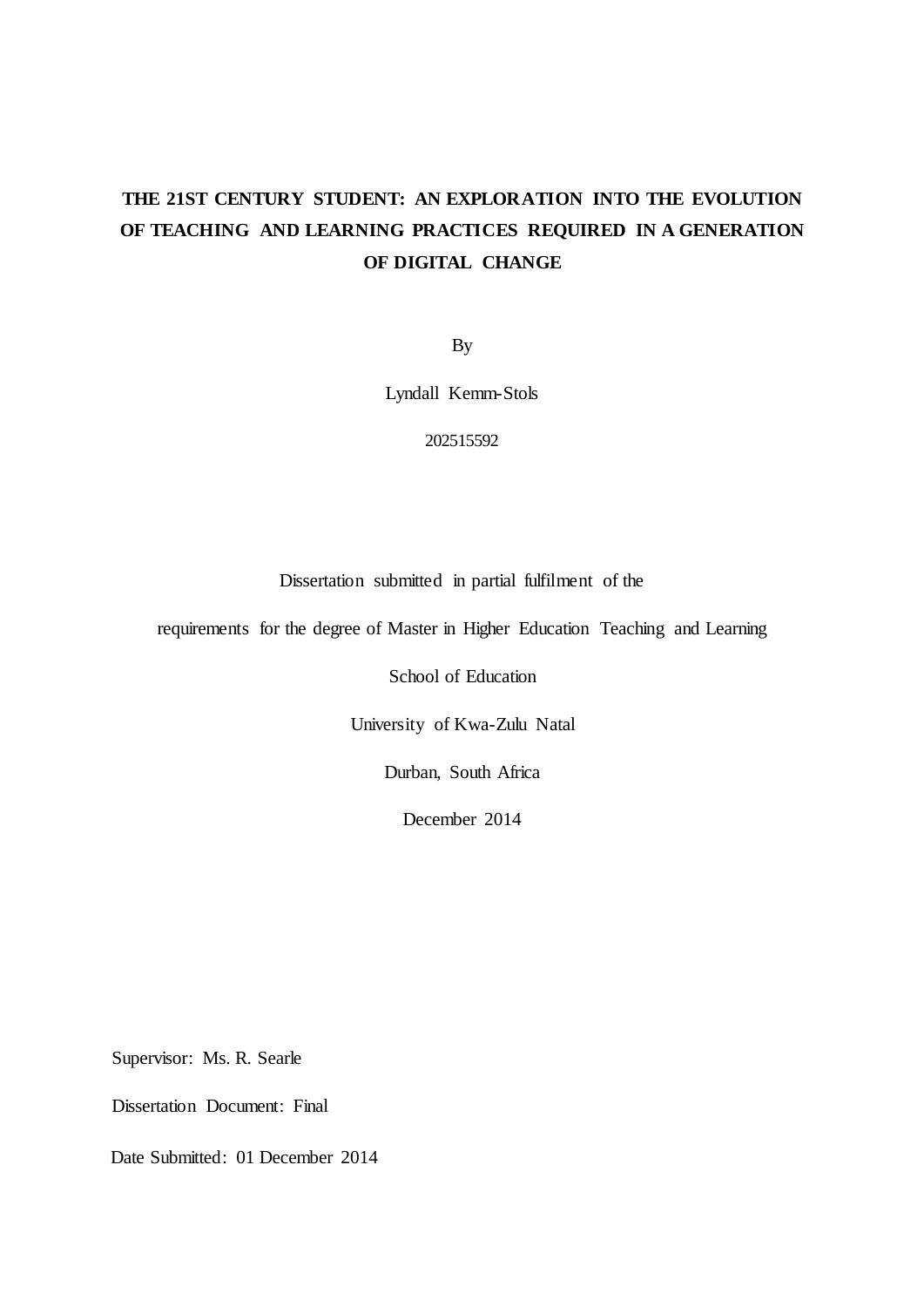#### <span id="page-1-0"></span>**DECLARATION:**

A document submitted in partial fulfilment of the requirements for the degree of Masters in Higher Education, University of Kwa-Zulu Natal, Durban, South Africa.

I declare that this dissertation is my own unaided work. All citations, references and borrowed concepts have been duly acknowledged.

None of the work has been submitted previously for any degree or examination in any other university.

Signed:

Lyndall Kemm-Stols

202515592

01 December 2014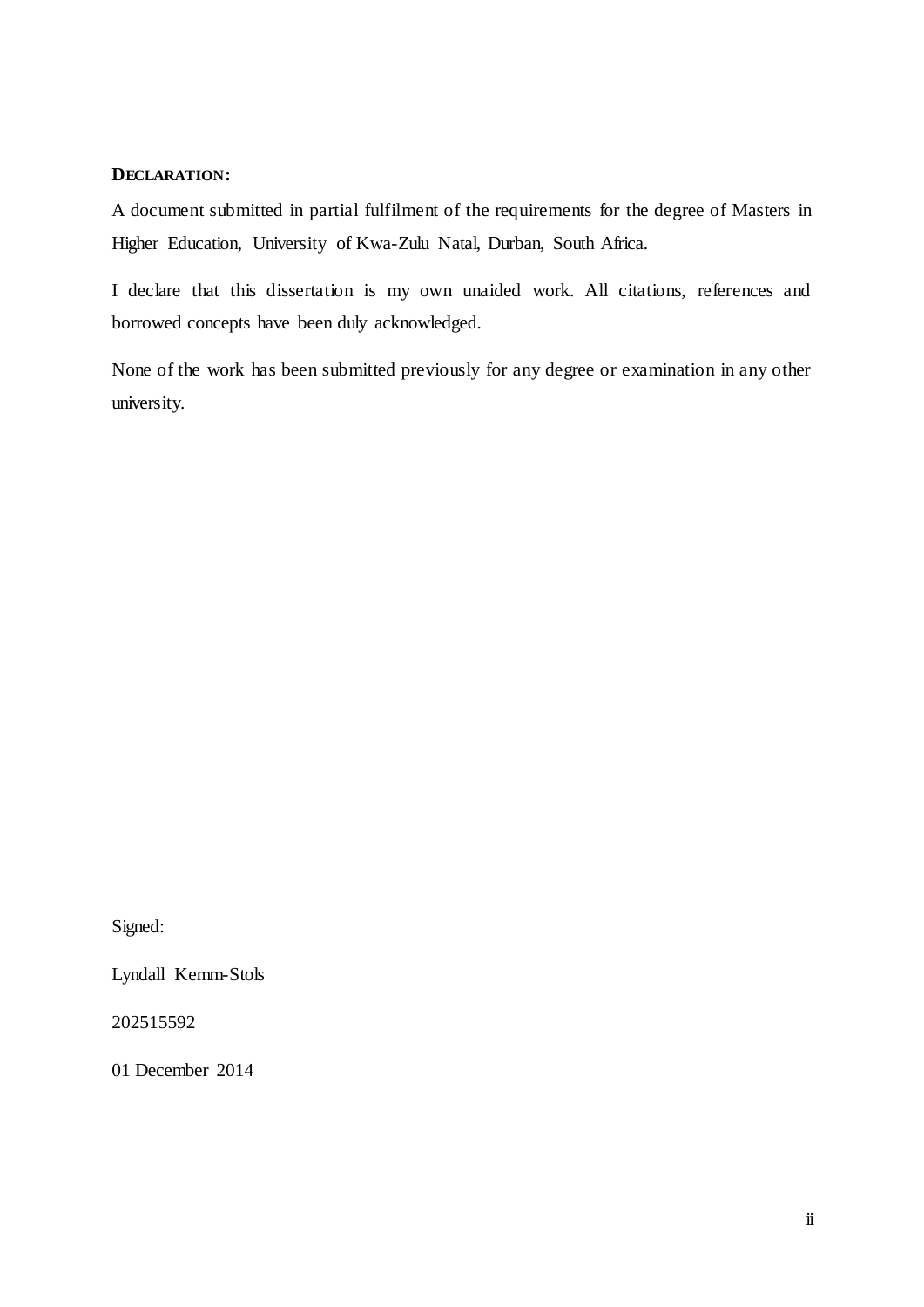#### <span id="page-2-0"></span>**ACKNOWLEDGEMENTS:**

I would like to acknowledge the following people who have played a pivotal role in the realisation of this dissertation and would like to give my sincere gratitude to:

Ruth Searle, my dissertation supervisor. Thank you for your patience, commitment and guidance which you have shown me throughout the process of this document. Thank you for giving me the freedom to explore concepts and sparking new ideas or thoughts.

All of my willing participants, who generously assisted me in gathering information and initially inspiring this topic. To my learning institution, thank you for being so accommodating throughout the research process and giving me the scope and freedom required to undertake this project.

My husband, Dennis, for believing in me and giving me the support needed when things became overwhelming or challenging. To our expectant babies, thank you for giving me a very specific timeframe of completion.

And finally, to all those people, who have made various contributions of providing information, assistance and moral support to this dissertation.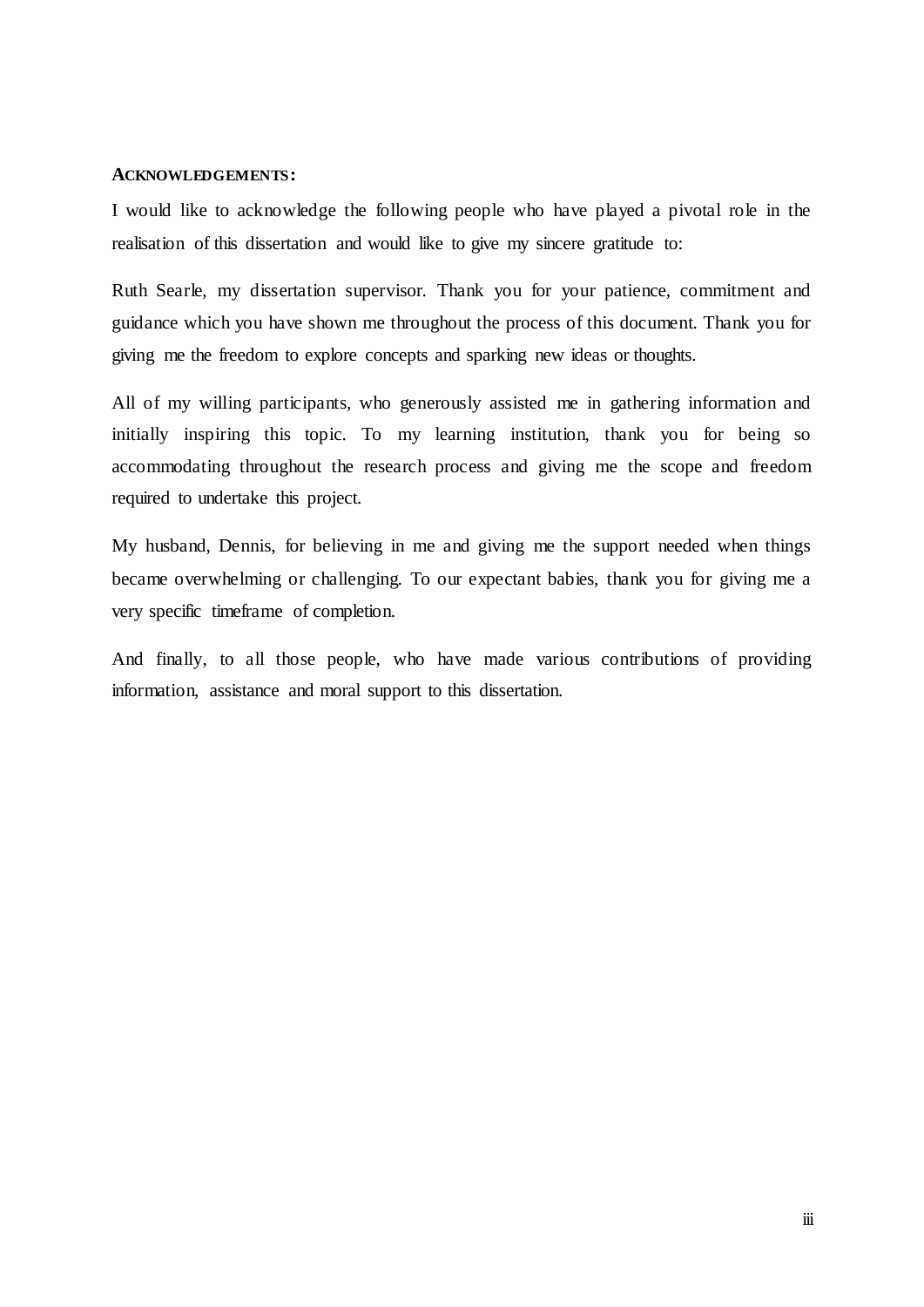#### <span id="page-3-0"></span>**ABSTRACT:**

The  $21<sup>st</sup>$  Century is an ever changing context with rapid developments in technology affecting the manner in which we live, communicate and engage with the globe. These developments have contributed to creating categories of individuals who can be labelled as "Digital Natives," who have grown up surrounded by technology and are comfortable using digital tools, and in contrast "Digital Immigrants," those who have had to learn how to use technological tools, such as smartphones, wireless internet or laptops, in order to function in the current context. This is bound to affect teaching and learning strategies within the Higher Education sector, as generally "Digital Immigrants" will be facilitating "Digital Natives." The need to understand how "Digital Natives," process information, how technology is integrated into their studies is important in discovering the most effective teaching and learning strategies in order to fulfil  $21<sup>st</sup>$  Century Higher Education outcomes.

The study is situated within the local context of the Applied Arts, an area which has had less exposure than other disciplines. It is based in a private higher education institution, where access to digital tools and resources is prominent. The research method is largely qualitative in nature and involves the use of focus group discussions, reflective journaling and in class observations using a case study of ten active participants. The data is then categorised and analysed using a suggested framework, which combines the theory of Connectivism and Vygotsky"s Zone of Proximal Development.

The study is concluded with teaching and learning recommendations specific to Digital Natives as identified within the group of participants in the study.

*Keywords:* Digital Native, Digital Immigrant, Applied Arts, Teaching and Learning, 21<sup>st</sup> Century Learning, Connectivism, Vygotsky"s Zone of Proximal Development.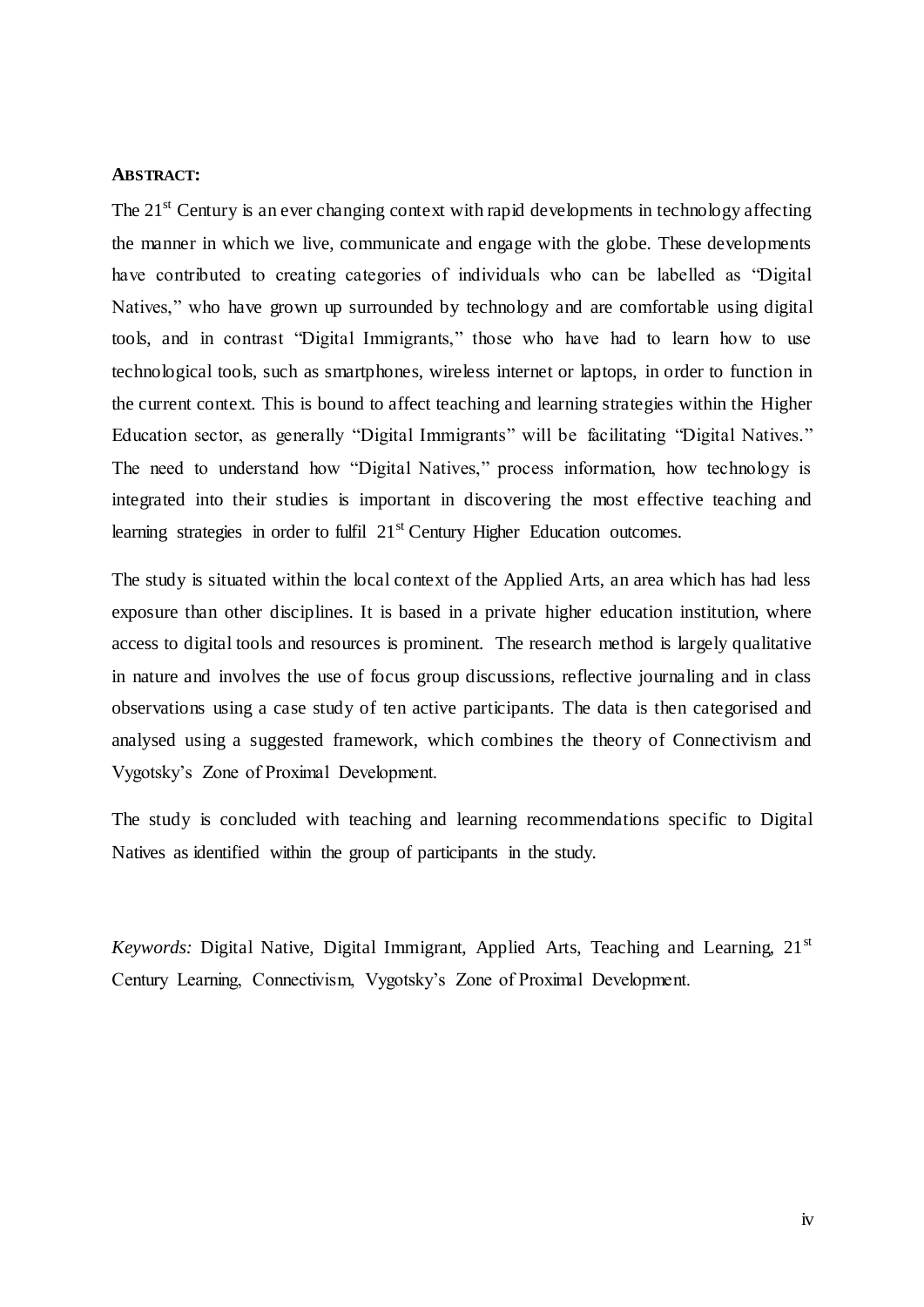## **TABLE OF CONTENTS**

| .15 |
|-----|
|     |
|     |
|     |
|     |
|     |
|     |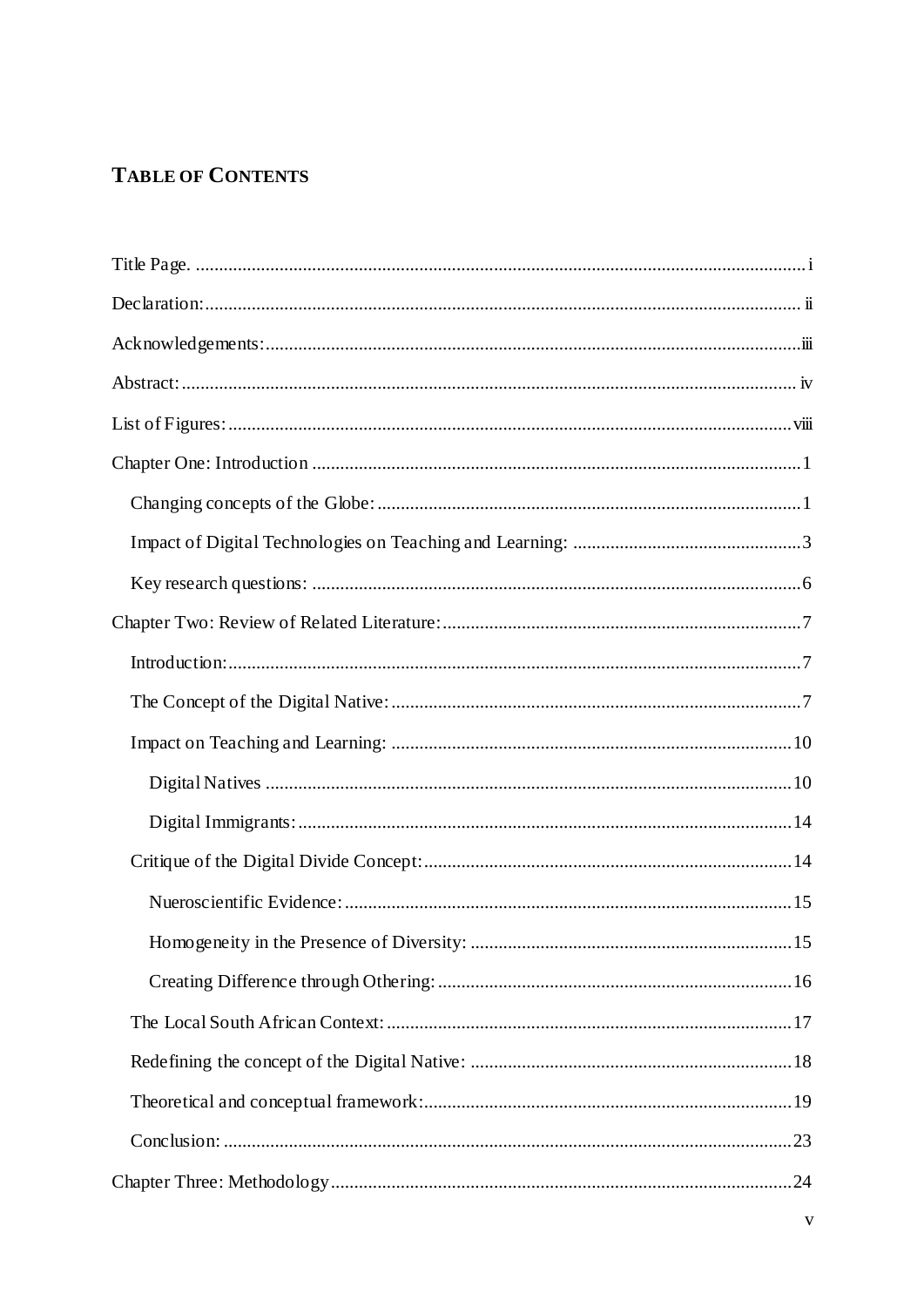| Knowledge Construction:                                                                             | 55 |
|-----------------------------------------------------------------------------------------------------|----|
|                                                                                                     |    |
|                                                                                                     |    |
|                                                                                                     |    |
|                                                                                                     |    |
|                                                                                                     |    |
|                                                                                                     |    |
| Developing Effective Learning and Teaching Strategies Applicable in the 21 <sup>st</sup> Century:61 |    |
|                                                                                                     |    |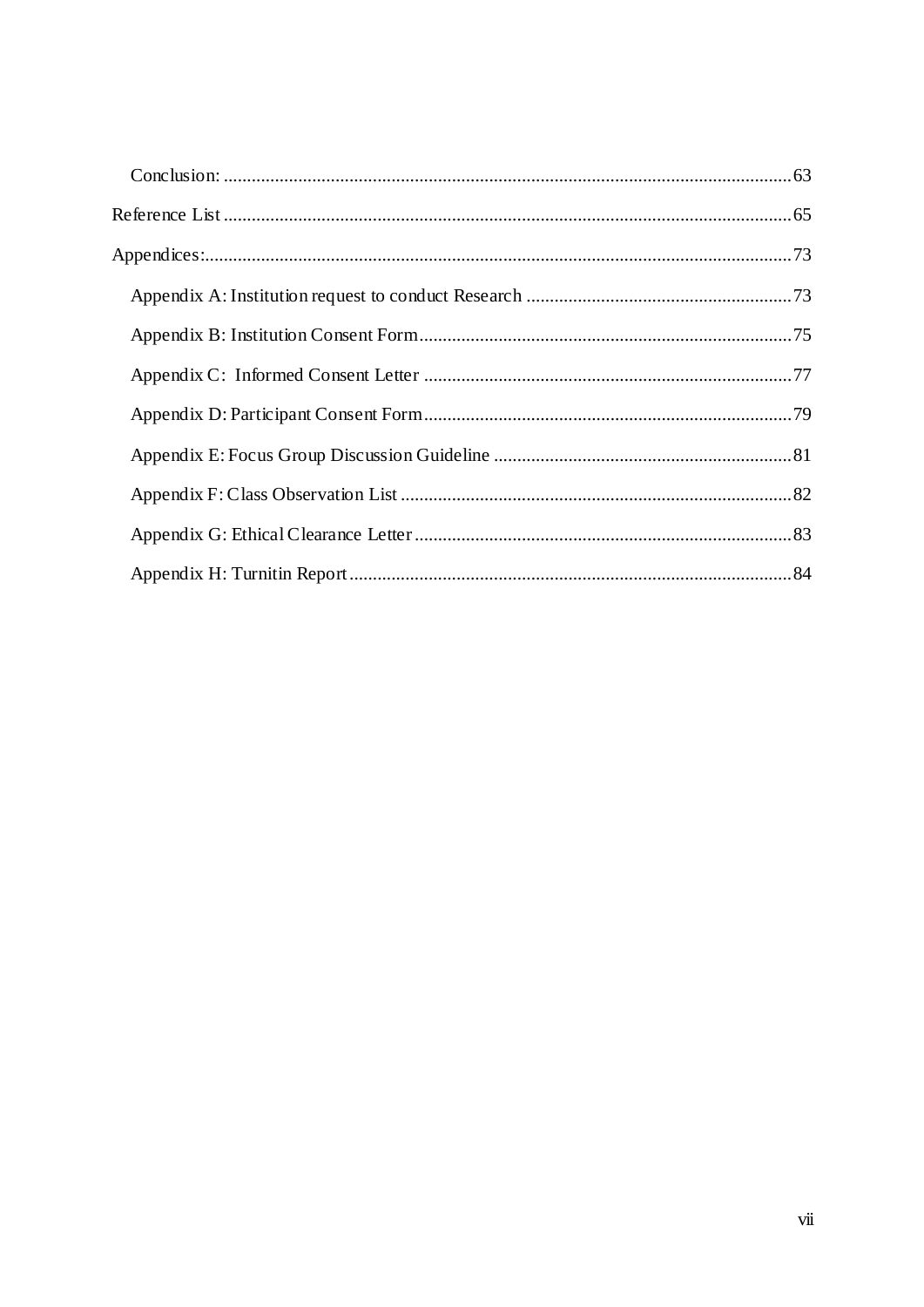## <span id="page-7-0"></span>**LIST OF FIGURES:**

| Figure 3: Gender of sample <i>manufacture contained a manufacture 3</i> : Gender of sample |  |
|--------------------------------------------------------------------------------------------|--|
|                                                                                            |  |
| Figure 5: Age of sample                                                                    |  |
|                                                                                            |  |
|                                                                                            |  |
|                                                                                            |  |
|                                                                                            |  |
|                                                                                            |  |
|                                                                                            |  |
| Figure 12: Method of communication between students working in a group  43                 |  |
|                                                                                            |  |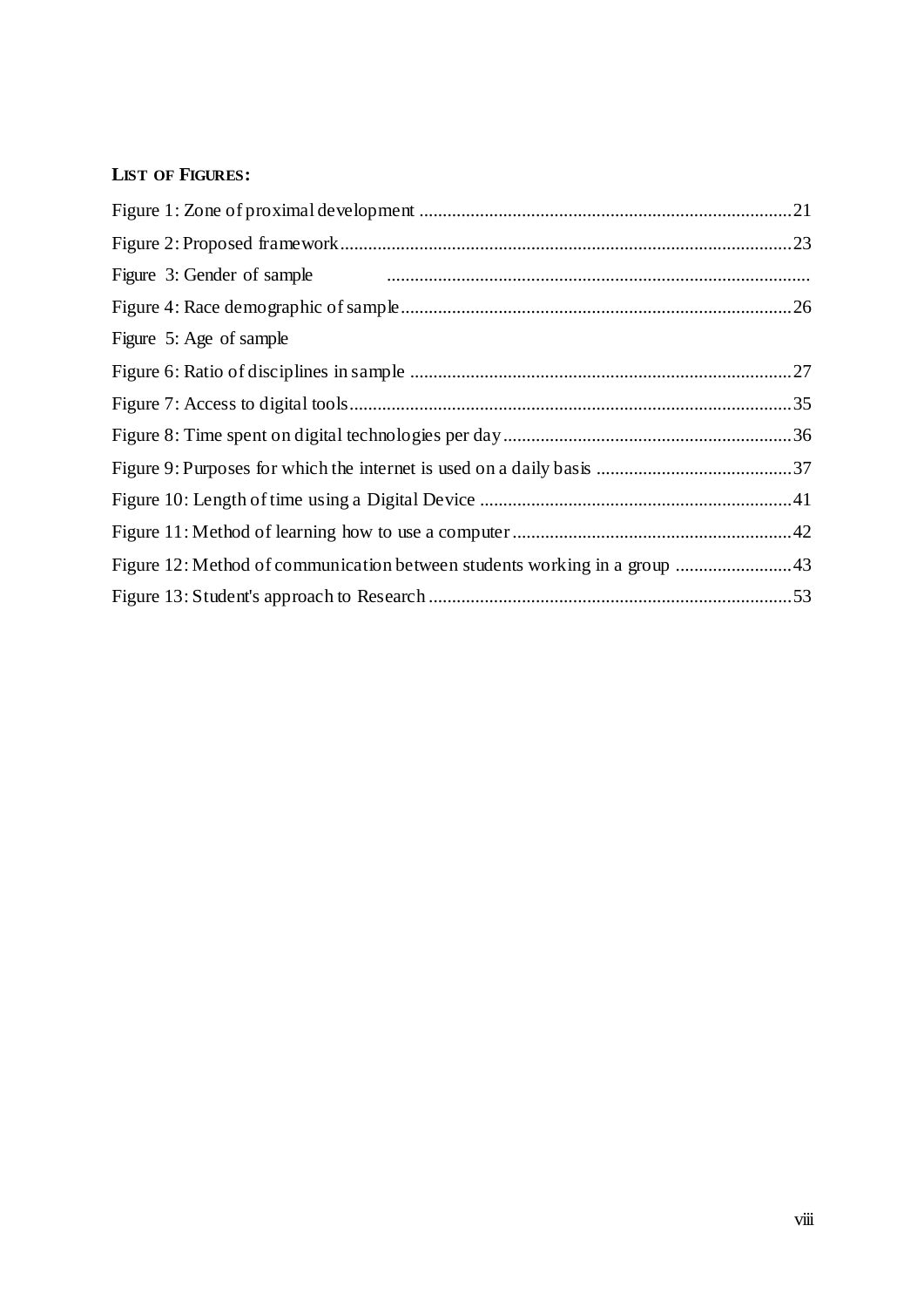#### <span id="page-8-1"></span><span id="page-8-0"></span>**CHAPTER ONE: INTRODUCTION**

#### **CHANGING CONCEPTS OF THE GLOBE:**

Today"s world is one of constant flux. This can be argued is as a result of the "Digital Revolution," sometimes referred to as the "Third Industrial Revolution," where the change was made from analog, mechanical or electronic technology to various digitally based technologies. The majority of these developments revolve around digital computing technologies emergent during the latter half of the  $20<sup>th</sup>$  Century and marks the beginning of the "Information Age."

The first online bulletin board system was introduced in the 1970"s which allowed individuals to send messages to one another, read news and exchange documents via the telephone line. E-mails were developed from this and were used as an effective way to communicate within the American military. It was only in the 1980"s when emails became popular for the general public. The World Wide Web was introduced globally in 1991 and included search engines, portals and easy access to information resulting in a growing online community and expanding commerce industry. The turn of the new Century saw the explosion of online blogs and social networking sites such as MySpace, Twitter, Facebook and Instagram. This dramatically changed the manner in which communication was possible. The global impact of the Digital change was felt by mainstream businesses such as the American powerhouse Tower Records, who after 46 years of trade, liquidated it's stores in 2006, just as iTunes became the largest music retailer in America (Palfrey & Gasser, 2008).

Today, a new virtual world has been created where two thirds of the world"s population own a mobile phone, engineers have created wearable technologies which operate as a hands free smart device, connecting the wearer instantly to the internet, email and various other applications, television shows encourage audience participation through live messaging and individuals can communicate with each other in live time around the world. All of this data flowing around the globe has created a new knowledge economy which has resulted in IBM releasing the Watson Discovery advisor, which can analyse and draw patterns from massive amounts of data. Pharmaceutical companies are programming the software to analyse massive amounts of data, Dr Olivier Lucharge from the Baylor College of Medicine claims that Watson automatically analysed 70 000 articles which would have taken him the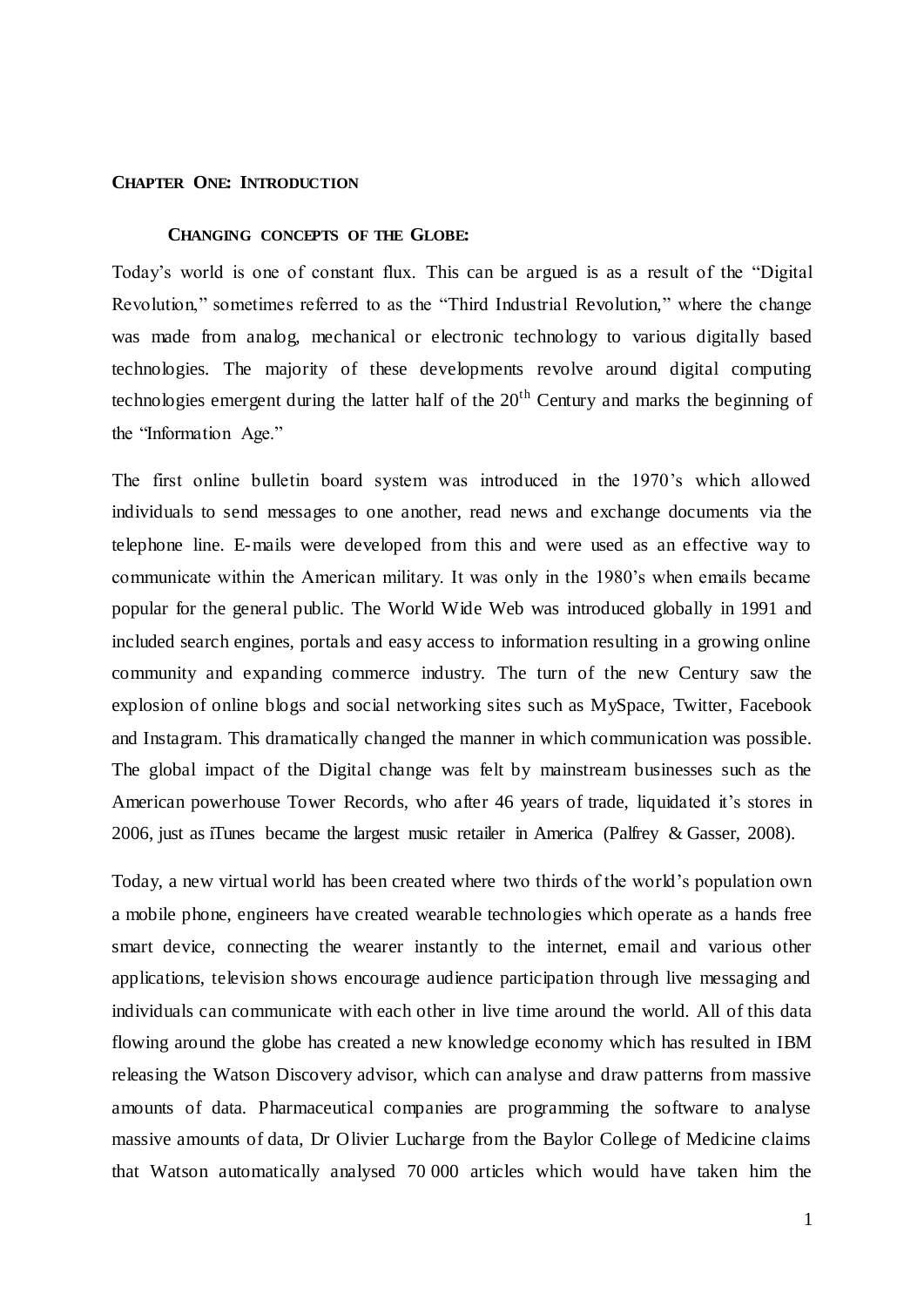equivalent of 38 years to achieve the same outcome. According to Palfrey and Gasser (2008) this has had a large impact on all aspects of modern life, from business which can be conducted over greater distances with less financial capital and quicker than ever before, to religion, where priests, rabbis and monks have had to reach their followers through blog posts or other forms of digital media. It has become inevitable that these factors have had a profound social impact on those born within this era of change, individuals who have never hand written and posted a letter to somebody, who prefer to befriend another on Facebook rather than in a real life setting, or who simply cannot imagine a world without a mobile phone.

Africa, classified as a developing continent, has also not escaped this digital expansion, although it has happened more recently and under differing circumstances when compared to its Western counterparts. The African mobile phone industry has been credited with initiating this change and is a true revolution in a continent where landline connections were limited to only a select few families. It is of interest that in the poorest continent of the world, with only one in every three people having access to electricity has, according to GSM Association, created the fastest growing region for mobiles with an estimated 700 million sim cards in Africa. The majority of these phones are non-touchscreen, with FM connection, a torch and can be ingeniously charged through car batteries when required. However these mobile phones have revolutionised the way in which individuals operate, interact with the world and think. In East Africa mobile money is as equally used as paper money, money can be sent to another mobile and cashed out where needed, in fact, according to The Guardian (Smith & Shapshack, 2012) it is estimated that half of Kenya's GDP is calculated on mobile money. All across Africa individuals can now instantaneously connect with each other, where it would have taken days on foot to relay messages, individuals can look for employment without the cost of commuting and learn about upcoming weather for agricultural purposes.

This rapid growth is not predicted to slow down any time in the near future; the Ericsson Sub-Saharan Africa Mobility report (2014) indicates mobile internet usage is anticipated to increase by twenty times between 2013 and 2019, which is twice of that of global expected expansion. This will be aided with the launch of under \$50 smartphones which have 3G and even 4G technologies, allowing for social media platforms, various apps, live streaming of video content and full access to the internet. This indicates that Sub-Saharan Africa"s mobile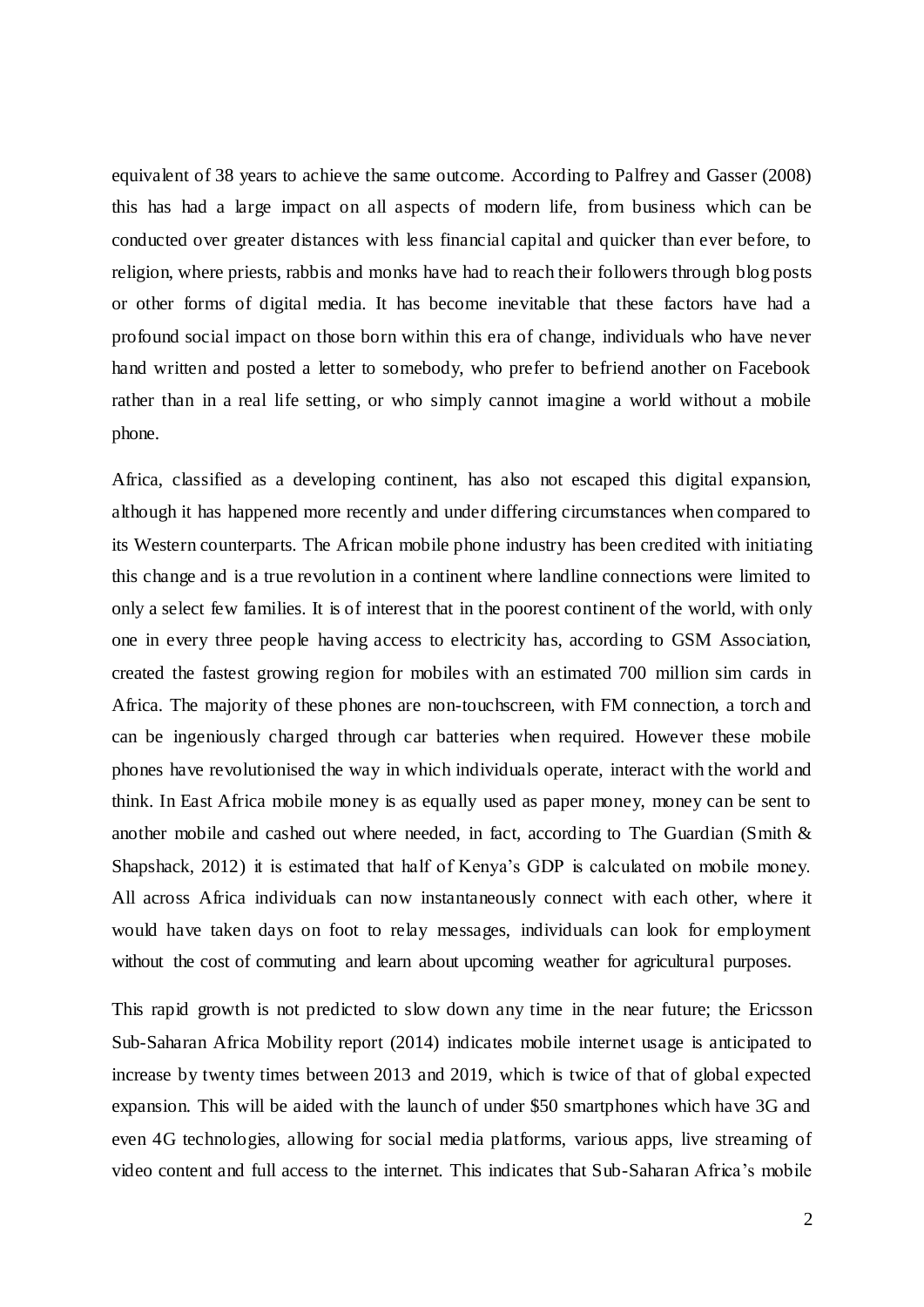penetration of 70% is fast catching up to the global rate of 92%, perhaps narrowing the digital divide between the Africa and the Western world.

South Africa is currently the digital leader of the African continent, according to the 2011 South African census (Census 2011, 2012), 88,9% of South Africans have access to a mobile phone, showing an increase from 31,9% in 2001. Likewise access to a computer has increased from 8, 5% in 2001 to 21, and 4% in 2011. To put this in perspective, more South Africans have access mobile communications than they do running, clean water. Smartphone technology is also allowing functions which used to require a computer to now only rely on the mobile device, and accounts for 20% of the South African mobile industry; this percentage is expected to grow as the technology becomes more affordable. This technology could hold the key to bridging the digital divide by providing "access and connectivity to all citizens regardless of their location or economic status." (Ericsson Sub-Saharan Africa Mobility report, 2014, p. 2) The primary users of this new technology are said to be less than 30 years of age, the age of the majority of students enrolled in South African Higher Education institutions. This has prompted local research by Brown & Czerniewicz (2010), and Thinyane (2010), who all comment on the potential which this device has on the impact of teaching and learning and the need to investigate this further within the South African context.

### **IMPACT OF DIGITAL TECHNOLOGIES ON TEACHING AND LEARNING:**

<span id="page-10-0"></span>"Our students have changed radically. Today"s students are no longer the people our education system was designed to teach," (Prensky, 2001a, p. 1). Various titles have been used to describe students of the Digital Era, some of which include; "Digital Natives" (Prensky, 2001a)"The Net Generation" (Tapscott, 1998) or "Millennials" (Howe & Strauss, 2000). All of these designations focus on the significance and importance of new technologies, which have been a determining factor in how 21st Century students socialise, create, learn and communicate. According to Prensky (2001a), Gibbons (2007) and Underwood (2007), this has profound consequences for how education is developed, delivered and organised within this generation. Garrison & Anderson (2003) concur by commenting that the impact of digital development will undoubtedly affect teaching and learning, which has remained largely unchanged in the digital era.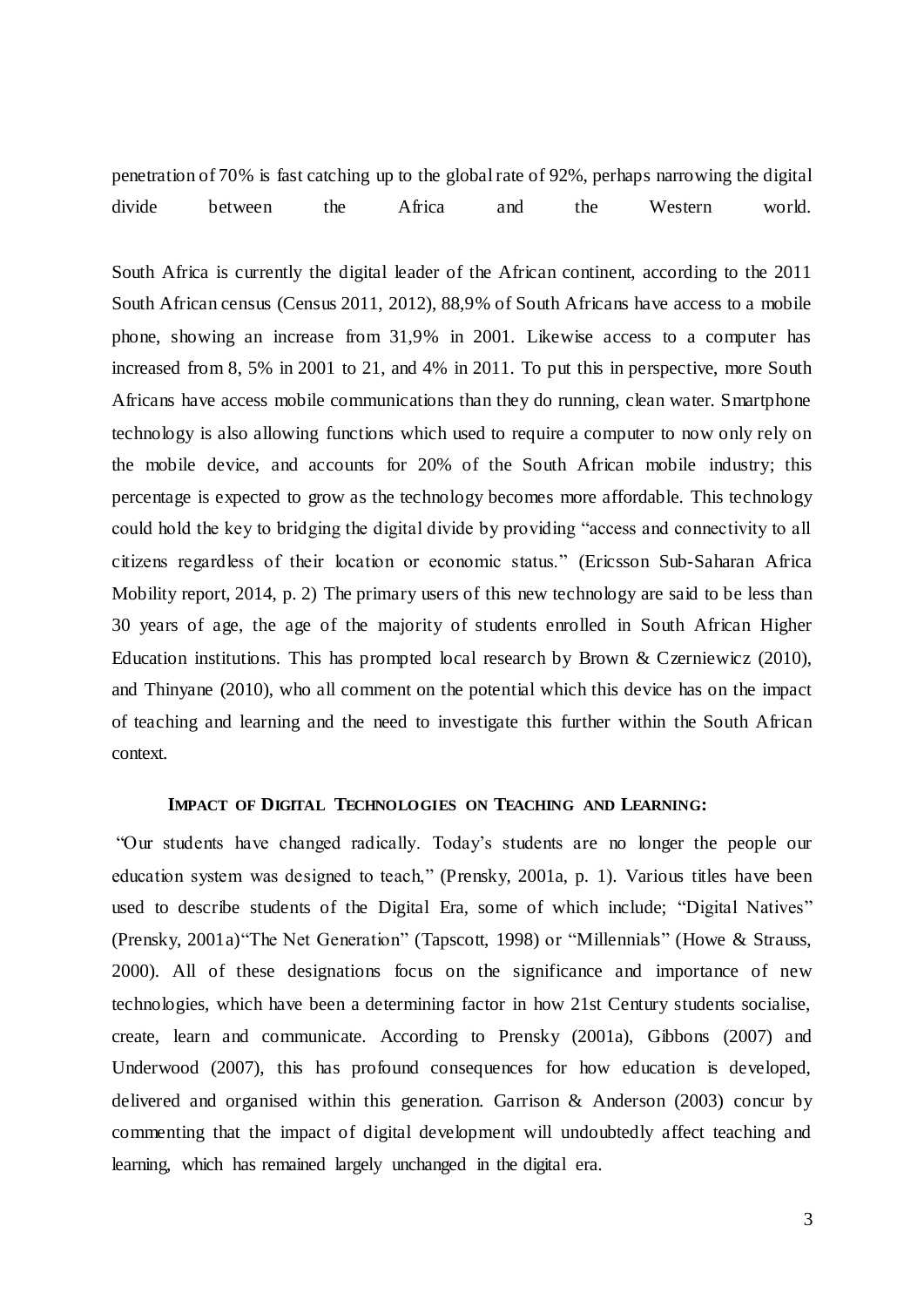International research into this area is vast, and often highly contested. Interest has been sparked since the release of Marc Prensky"s 2001 paper, *Digital Natives, Digital Immigrants*, and has continued since. More recently, in the past five years, South African researchers have started to explore the topic; however studies from Brown & Czerniewicz (2008, 2010) and Hodgkinson-Williams & Mostert (2006) focus more on assessing the student"s use of technologies or the availability thereof, than evaluating the effectiveness of Teaching and Learning practices. These mentioned studies have also largely been contextualised within large public higher education institutions, which may generate different results when compared to smaller private South African institutions. Nevertheless, Bennet (2012) further emphasises the need for additional local research initiatives, in suggesting that similar studies should be encouraged in developing countries, as to contribute to a global understanding of the issue.

Overall, little attention, either internationally or especially locally, has been given to the use of such technologies educationally within the field of the Applied Arts, in which the proposed study is based. This may be surprising given the changes that digital technology has effected in art, graphic design and other related areas. The field of the Applied Arts is relatively small in South Africa and includes the disciplines of Graphic, Industrial, Fashion and Interior Design to name a few. The discipline involves the application of design in order to create functional and aesthetically pleasing objects for society and as such differs from the performing or language arts. This however may change in the future as the disciplines are overlapping with increasingly blurring boundaries attributed to new technologies being introduced. The dependency on digital technologies has grown with the turn of the century, with Applied Arts students moving away from hand drawn solutions to rather opting for digital software applications. Graphic designers are expected to created computer aided artworks, be familiar with various printing technologies, have an awareness of website functioning and create three Dimensional animated Graphics all through the use of Software programmes. Likewise Interior Designers are required to produce animated fly throughs of proposed Interiors, generate accurate computer aided drawings with the capacity to generate three dimensionally printed replicas of designs. Fashion Designers need to be able to generate patterns digitally, in order to mass produce garments effectively, use printing technologies on fabrics and communicate designs using digital media. The impact of the digital era on these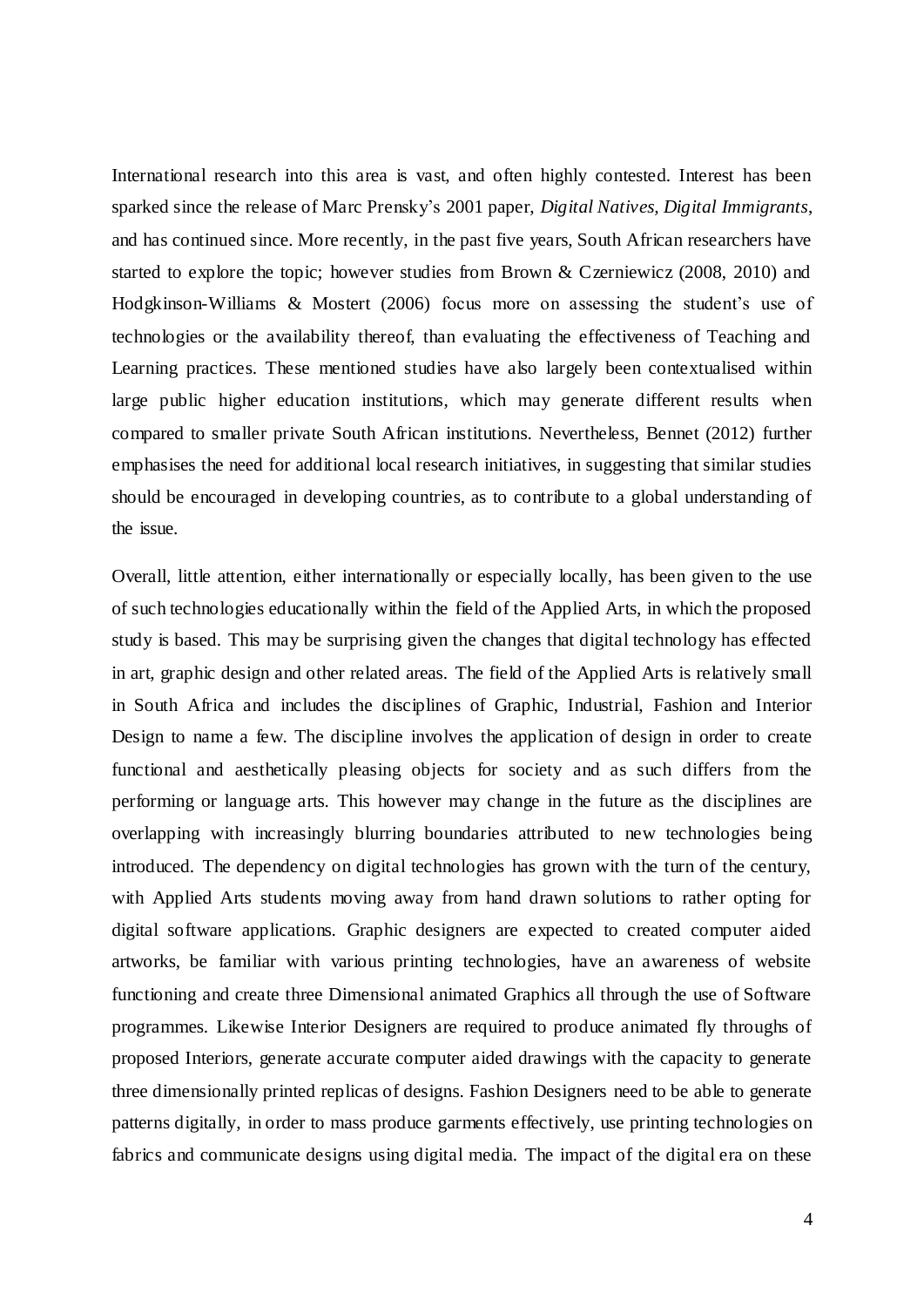students requires further study as it has such a profound impact on their chosen vocation, as well as their experiences of higher education.

This research is three pronged in its attempt to fill the identified research gap. Firstly the issue is being examined from a teaching and learning perspective, and not an investigation into access to technologies, the research is based within the private education sector of South Africa as opposed to a public one, and it is based within the Applied Arts field, which is somewhat unchartered territory in terms of the subject at hand.

The motivation for this topic in particular stems from an acknowledgement that the 21st Century educational context is changing, largely due to a dependency on digital technologies, most especially and relevantly in the Applied Arts. If, as educators, we are able to understand this transformation then perhaps effective Teaching and Learning principles can be developed to produce graduates who are relevant to 21st Century demands. "To educate, we must listen" (Prensky, 2001a, p. 5).

<span id="page-12-0"></span>The proposed study intends understanding the experiences of a 21st Century student through explorative means in order to establish effective teaching and learning strategies. A total of ten Applied Design students, composed of a combination of Graphic, Interior and Fashion designers, will be selected from a class group, and will be asked to document their experiences during both traditional and millennial orientated learning and teaching strategies during the course of two modules within a predetermined subject. The selected subject is theory based, which traditionally does not require any digital tools as a prerequisite. During this period it will be established to what extent the selected students engage with digital technologies as part of their educational practices, and how this affects their learning. Their response and the associated experiences to the different teaching techniques will be analysed in order to establish the most effective means of teaching "digital native" individuals. The results will be analysed in conjunction with Lev Vygotsky"s writings, Sociocultural theory and Connectivism.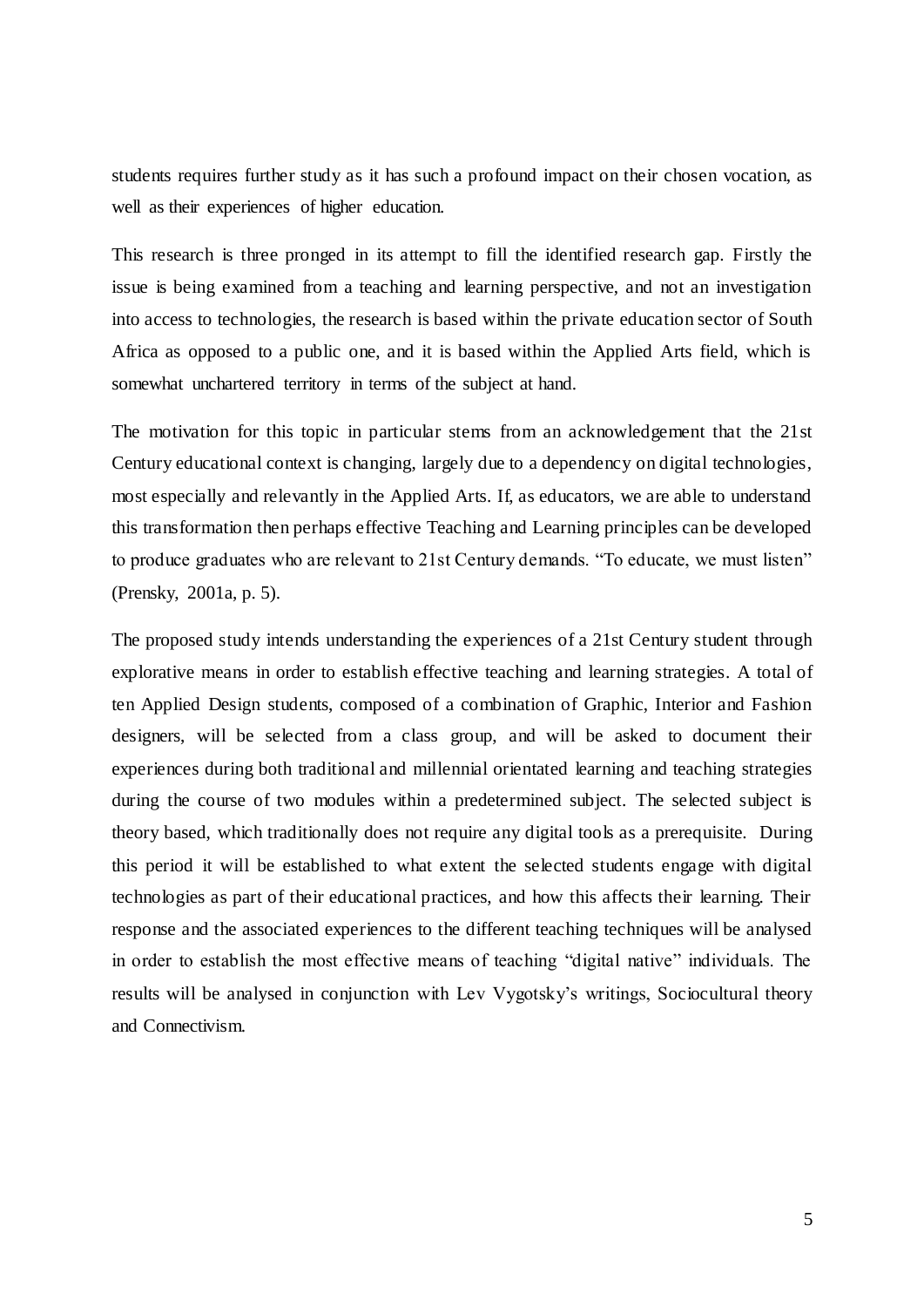#### **KEY RESEARCH QUESTIONS:**

1. How does a group of " $21<sup>st</sup>$  Century" applied arts students process information differently to that of previous generations?

2. What is the extent and how does a group of  $21<sup>st</sup>$  Century applied arts student integrate technology into their educational practices?

3. How could delivery, teaching and learning practices be made more effective for applied art students in a digital era within a local context?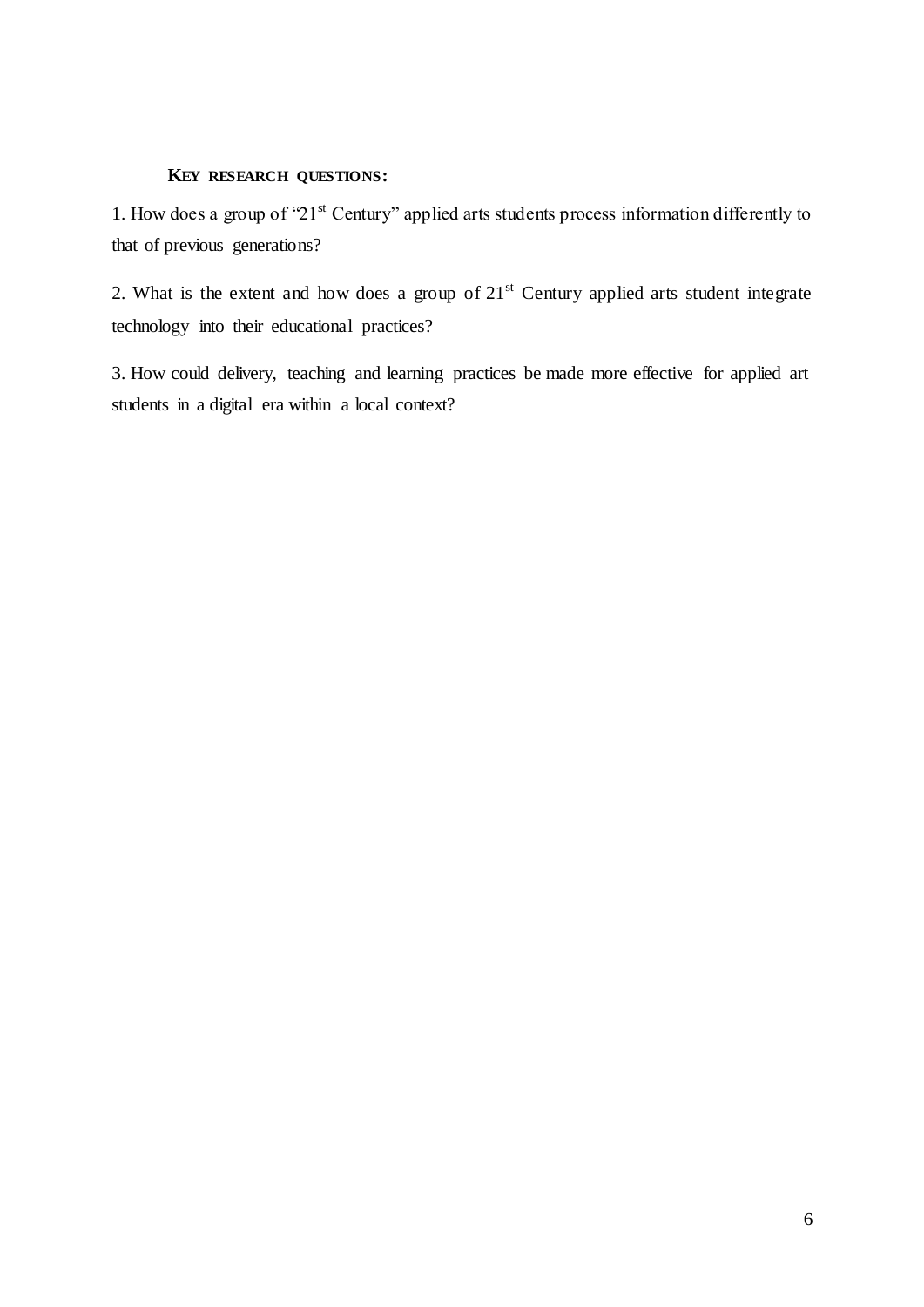#### <span id="page-14-1"></span><span id="page-14-0"></span>**CHAPTER TWO: REVIEW OF RELATED LITERATURE:**

#### **INTRODUCTION:**

Twenty first Century living is dominated by a fast paced environment and ever changing technologies driven by a postmodern ideal of constantly challenging metanarratives and seeking individual truth. Digital technologies have enabled time and space to come together with ease, creating a globalised environment. Castells (2000) goes so far as to state that a new society has emerged due to changes in relationships of production, globalisation and the associated experiences. In a world where two thirds of the population own a mobile phone, the influence of technology can no longer be ignored as this virtual world coexists alongside our physical one. Inevitably, this has begun to affect the manner in which young adults interact with the world, and according to various theorists, possibly has an impact on their learning and ultimately what and how they are taught.

#### **THE CONCEPT OF THE DIGITAL NATIVE:**

<span id="page-14-2"></span>The literature concerning the Digital Native is diverse; however in terms of where the studies are located there is consistency. Traditionally, nearly all studies within this area are conducted in North America, or otherwise originate from high income Western countries. It is important to understand the global position and assess the impact of these studies, however the local South African context, will be examined in closer detail to ascertain if the South African context differ and therefore the people respond differently.

The idea that technology would have an impact on the way in which individuals experienced the world was first introduced in an essay entitled "*Declaration of the Independence of Cyberspace*" by John Barlow (1995). Barlow challenges parents in arguing "You are terrified of your own children, since they are natives in a world where you are immigrants" (Barlow, 1995, p. 12). Tapscott (1998) discussed the concept in the late 1990s and gave individuals born from January 1977 to December 1997 the label "net generation". This coincided with the so called "Digital Revolution" and because of their close association with new digital media they can be described as being "exceptionally curious, self-reliant, smart, focussed, able to adapt, and has global orientation," (Tapscott, 1998, p. 12). This concept is discussed further by Oblinger & Oblinger (2005) who add that the net generations" birthdays coincides with the time in which the computer was introduced and started to gain popularity.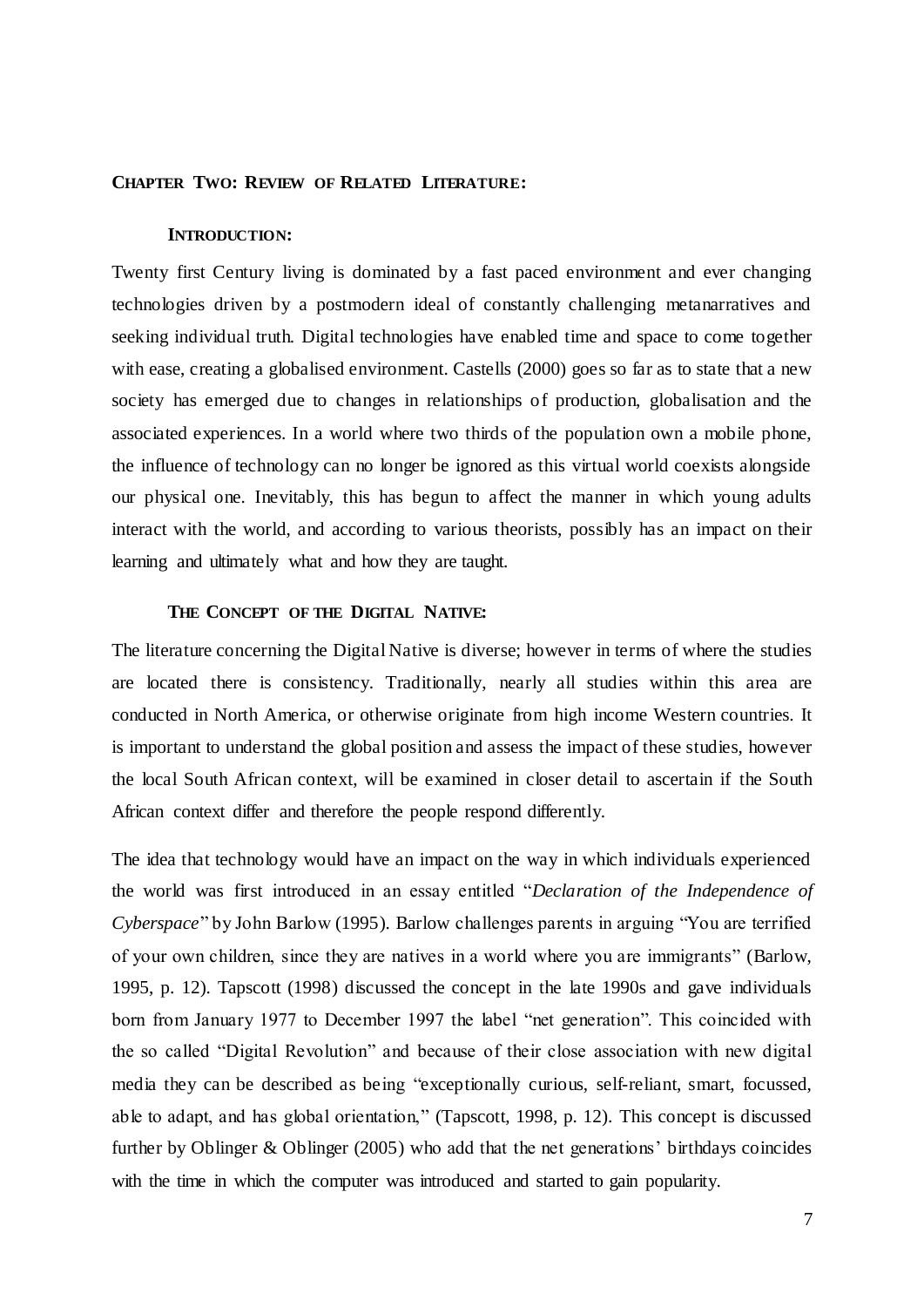Perhaps most recognised are the terms "Digital Native" and "Digital Immigrant" popularised by Marc Prensky (2001a) in his various writings regarding the significance and importance of new technologies within the lives of youths. Prensky (2001a)defines the "digital native" as an individual born roughly within the last two decades, who is technologically literate and advanced. These individuals have grown up surrounded by new technologies; they live their lives surrounded and engrossed by tools of the Digital era, such as emails, cell phones and the internet, and speak a language including "liking," "unfriending," "retweeting," "selfies," and "whatsapping." In order to achieve this, individuals spend their existence plugged into portable, manmade devices; such as Tablets, Phones, Laptops or MP3 devices, in fact smart technology is allowing the convergence of their functions into one small device –the Smartphone. The Smartphones operate as a touchscreen computer, and includes web browsing, GPS navigation, a digital camera, media player and third party apps. With more than one billion Smartphones in global circulation, and in excess of 102 billion mobile apps being downloaded per year the dependency on digital technologies is evident, so much so that digital natives are nearing "Cyborg" status, a term coined by Clynes and Kline (1960) to describe an organism that has enhanced facilities due to an introduced technology. The concept of a Cyborg was commercialised in popular culture with half human, half robot characters such as the Terminator or Darth Vadar in Star Wars, which then remarkably became a reality in the field of medicine where bionic implants allow body parts to mimic the original functioning. Chrost (2011) a receiver of a bionic ear wrote a memoir titled "Rebuilt: How Becoming Part Computer Made Me More Human," which is a testimony to the impact of digital technologies on his everyday life. The future of Smart Technology currently revolves around the development of wearable technology such as Smartwatches and Google Glass which can be worn by the user and used on a hands free basis, totally affecting the way in which individuals engage with the world.

Prensky (2001a) continues to suggest that because of this immersion with digital technologies from birth, young people think and learn differently, to the extent that their brains are physically changing, becoming rewired as a response to the altering stimulus. Prensky (2001b) substantiates these claims by referring to various studies in neurobiology, which indicate that different kinds of stimulation "actually changes brain structures and affect the way people think." (Prensky, 2001b, p. 2)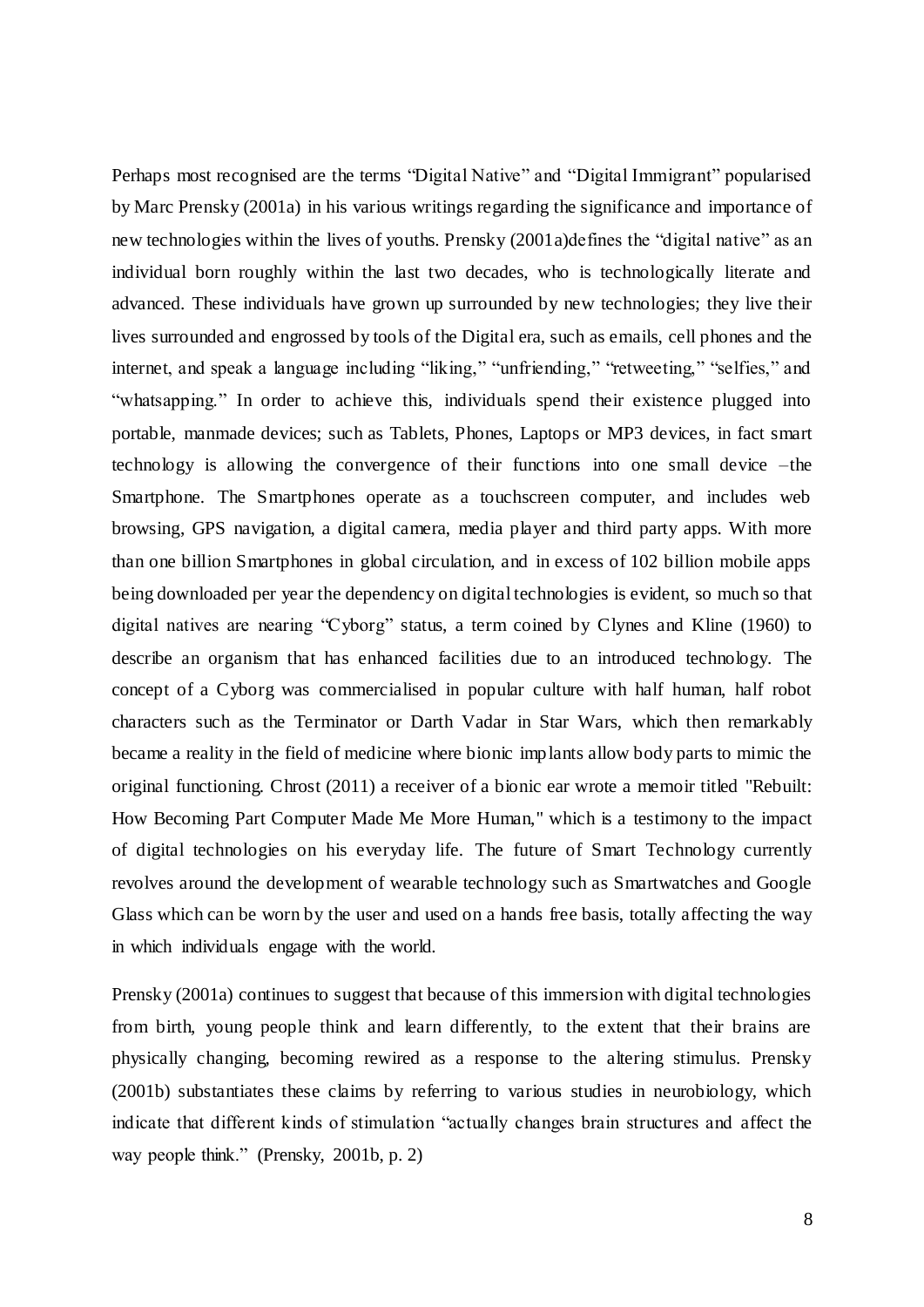Contrary to this Prensky (2001a) describes a "Digital Immigrant" as an individual who was born before the previous two decades, who has rather adopted technology than being born into it. This is echoed by Robinson (2008) who states that these individuals may have acquired a "form of digital literacy" (Robinson, 2008, p. 67) but still live for the majority of speaking in the past. Prensky (2001a) explains that, although these individuals have adapted to their new environment, they will always "retain their accent of the past." (Prensky, 2001a, p. 2) This manifests itself in tendencies described by Prensky (2001a) such as printing and filing emails, turning to the internet for research as a second point of call, prefer to read manuals, preferring to make a phone call as opposed to visiting a website or may even speak in an outdated language.

Later in the 2000's the term "millennial" was used by Howe and Strauss (2000) who characterised these individuals as technology dependent, noting that a survey completed in 2007 indicated that 97% of college students owned a cell phone. This was followed up with a survey conducted in 2013 by the Financial Times which looked at the 12 000 internet users between the ages of 18 and 30 from 27 countries. It was established that this generation is more optimistic about its future and are using digital technologies to engage with their world. Even though the participants were diverse it did indicate that they do have a shared set of ideals or beliefs.

The disconnect between the two described groups is clear, and would reflect in educational situations where teachers may well be digital immigrants and the students digital natives. As such, the educational processes may be affected and Prensky (2001a) argues that a change in teaching and learning is required. Further studies by Raine (2006), Gibbons (2007) and Underwood (2007) concur with the initial findings and support Prensky"s observations. Other labels have since been assigned to similar groupings, and are often used interchangeably, including "The Net Generation" (Tapscott, 1998), "Millennials" (Howe & Strauss, 2000), "Generation Y", (Jorgensen, 2003), "Homo Zappiens", (Veen, 2003) or the "i-Generation" (Rosen, 2010). It should be noted that all these terms have originated from high income countries, and there is a need to examine this from a developing world context.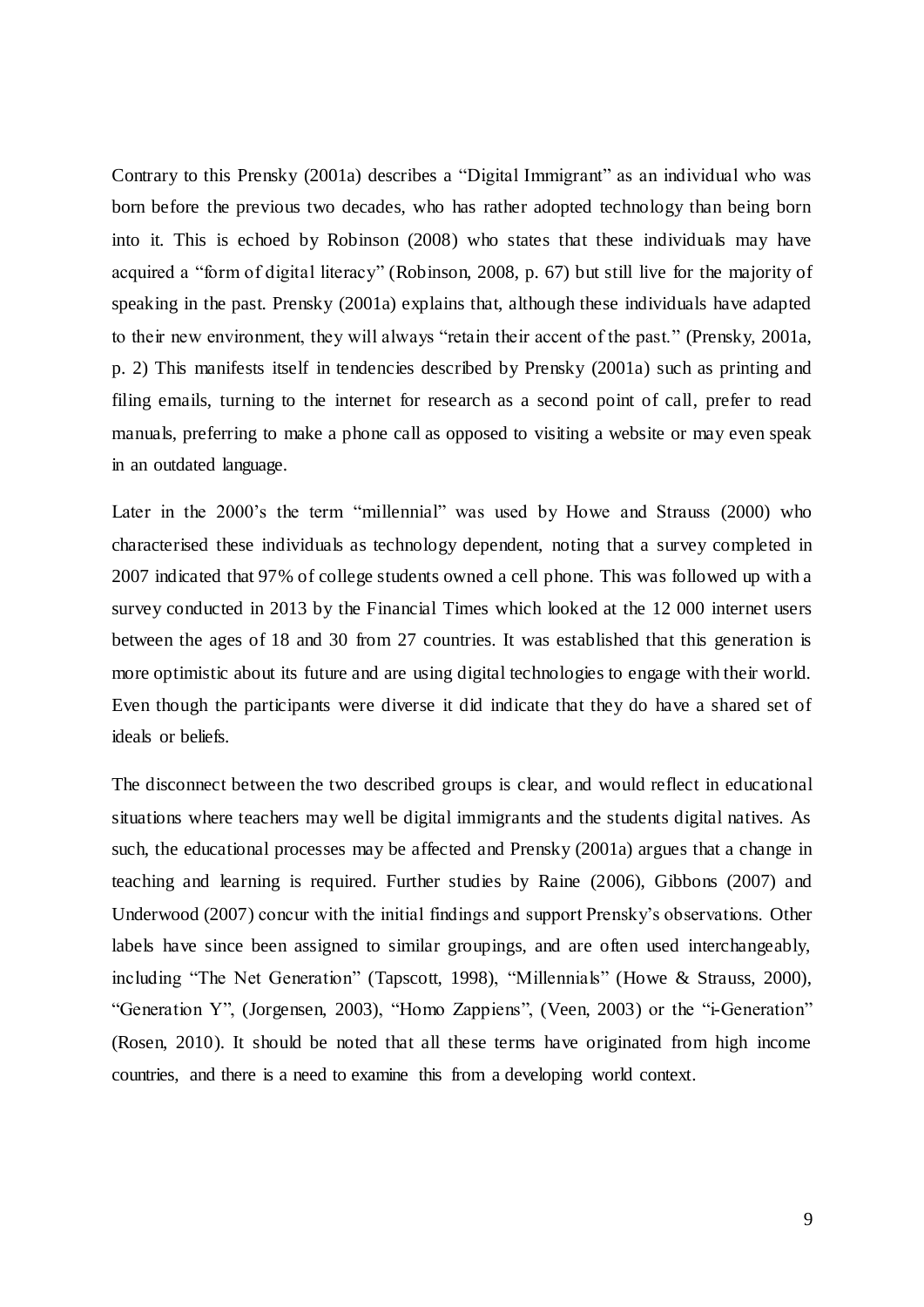#### <span id="page-17-0"></span>**IMPACT ON TEACHING AND LEARNING:**

#### DIGITAL NATIVES

<span id="page-17-1"></span>The aforementioned predispositions are manifested in how each group functions and importantly learn, (Prensky, 2001a), (Howe & Strauss, 2000), and (Robinson, 2008) describe Digital Natives as preferring to multitask, completing many tasks simultaneously. According to Roberts, Foehr and Rideout (2005) this actually helps concentration levels. Most students engage with media multitasking, defined as engaging with multiple media activities simultaneously, which, according to Foehr (2006) has become a way of life for young adults. Because media multitasking is a relatively new development, researchers are still in the process of determining its impact on learning, however there is a long history of research which indicates that our ability to engage successfully in simultaneous tasks is limited (Lang, 2001). The preferences of Digital Natives continue to include; a rapid rate of information processing, an expressed impatience with slower means of acquiring information, a preference to graphics or visuals over text, thrive on frequent rewards and expectation of immediate responses. Prensky (2001b) attributes this to neuroplasticity, where stimulation of the brain causes a change to the structure and affects the way in which people process information. This leads to him claiming that individuals raised surrounded by digital tools think differently as they have "hypertext" minds which indicate a change to the physical brain. In turn this leads to an assumption that Digital Natives learn differently and a claim by Prensky goes so far as stating that traditional "educational systems can actually retard learning" (Prensky, 2001b, p. 12)

Another concept which Prensky (2001a) discusses is the preference of Digital Natives to work in collaborative based environments, using a variety of platforms and technologies to do so. Collaborative learning is not a new theory and is traditionally based on the premise of grouping students together to work towards attaining a common goal. These students become responsible for their own learning as well as the other members of the groups learning. Enthusiasts for this concept, Totten, Sills & Russ (1991) claim that participants become critical thinkers by engaging with the subject and generate knowledge through discussions, debates and negotiations, thereby attaining higher levels of thought when compared to working as an individual. In the  $21<sup>st</sup>$  Century, this concept can be expanded on as digital technologies and the flow of information can enable collaboration beyond the lecture room.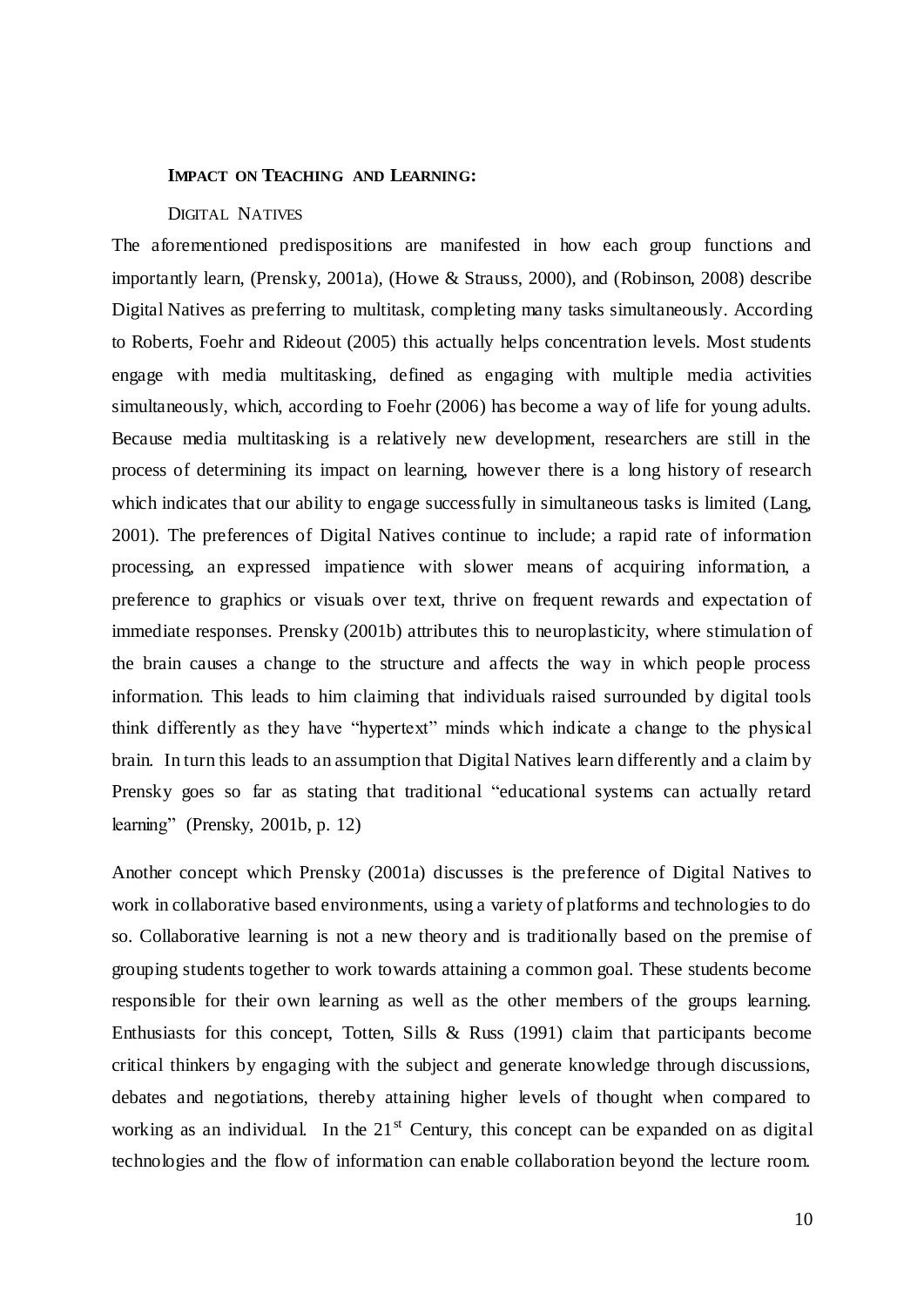Groups can be made up of individuals from around the world, and discussions can take place in real time or not. The benefits of collaborative learning are not introduced or debated by Prensky (2001a); however understanding how digital technologies can be used to promote this method is valid within the context of this study.

Leu, Kinzer, Coiro, & Cammack (2004) argue that the role of the teacher is changing and as educators it is important to consider students who are eager to use technology by revaluating traditional teaching methodologies. Warlick (2001) defines traditional teaching as a top down process, with the teacher providing all of the knowledge in the process, whereas in the digital age it is becoming evident that the teacher"s role is to equip students for a future which cannot be accurately described. It is suggested (Cummins, Brown, & Sayers, 2007) that because of this, teachers need to revaluate their role in the educational context, teachers are required to be facilitators rather than pure knowledge providers and learners are no longer only pure knowledge consumers. According to Ertimer & Ottenbreit-Leftweich (2010), teachers are utilising technology for general communication and online research, but the time has come to explore digital tools as facilitators for meaningful learning.

According to Prensky (2001a) teachers are classifying themselves as digital immigrants and are therefore hesitant of introducing new teaching techniques into the learning environment, which is filled with more experienced Digital Natives, this is supported by Ertimer & Ottenbreit-Leftweich (2010) who claim that there is a need to teach teachers how to use technology based training in their "digital rich" classrooms. It has been documented (Zur & Zur, 2011) that some teachers reject a change to their teaching strategies as it represents a new era, this as a result, produces tension within the digital age framework (Lankshear & Knobel, 2003). On the one hand there are those that believe this era to be merely an extension of the Industrial Revolution and therefore do not believe that teaching strategies need to be altered and so resist change. On the other hand, there are those that believe that Digital Technologies have transformed the world to such a large extent, making change inevitable. What makes the situation delicate, is not change itself, but asking teachers to move from one mindset to another where there are pre-existing tensions between them (Lankshear & Knobel, 2003). This is especially critical within the field of the Applied Arts, given how technology has impacted the inner workings of industry, and exerts further pressure onto the teacher. This relates well to Mort (1964) writing in terms of implementation of innovation in schools,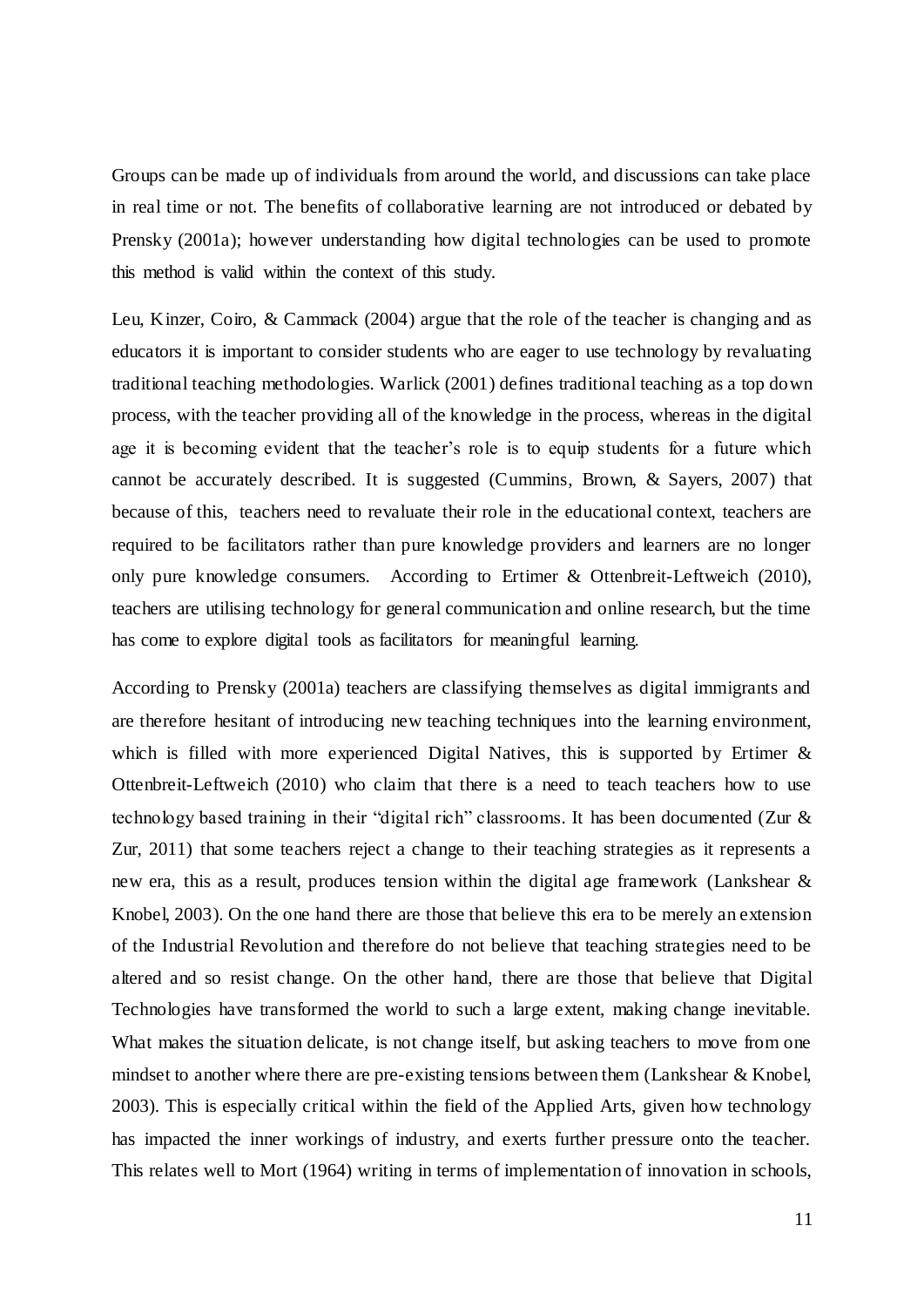his initial findings indicate that it takes fifty years for an innovation to be fully adopted and integrated into American School system. He breaks it down into periods of fifteen years for the practice to initially appear, twenty years for rapid diffusion of the innovation and another fifteen years of slow dissemination into the last few schools. Mort"s studies were based in the 1930s, and without a doubt the rate of change has accelerated since then, especially when one considers the digital world in which we currently occupy. Rates of adoption are also closely related to the availability of technology which supports the innovation and the associated costs thereof, the ease of use or the extent of the change in behaviour and the apparent knowledge in regards to the introduced idea. The adoption process occurs in stages, firstly the innovator will introduce a new concept or theory, this will lead to early adopters who will become involved on the basis that there are no contradictory theories. The middle phase is where the majority will accept the innovation, which is primarily influenced by the innovators themselves. This is followed by the last group, the resisters or laggards who will eventually succumb, but under duress and may never fully accept the change. It is worthwhile to consider that individuals are influenced by groups and so the number of adopters will generally increase in proportion to the number of adopters who have previously grasped onto the concepts. However, each adopter will tend to adopt the innovation differently depending on their perceptions, their culture and their individual contexts (Mort, 1964).

In terms of innovating new teaching concepts in a Digital era, Prensky (2012) argues that the responsibility is on the teacher to bring about change to avoid students being forced to go "backwards." Bayne &Ross (2007), Feeney (2010) and Ertimer & Ottenbreit-Leftweich, (2010) suggest that by looking at "legacy", or, traditional curricula, and "future", involving digital content curricula, balance could be achieved through an active collaboration between students and teachers. This partnership may also assist teachers in learning how their students think, leading to a new era in education where teaching and learning are blended. Theorists Bayne and Ross (2007), Prensky (2001a) and Rosen (2010) have emphasised the importance of understanding digital students in terms of their behaviour, and their observations can be summarised as follows:

Communication: Due to the fast pace students have developed their own language which consists of codes, abbreviations and numbers. They communicate with each other on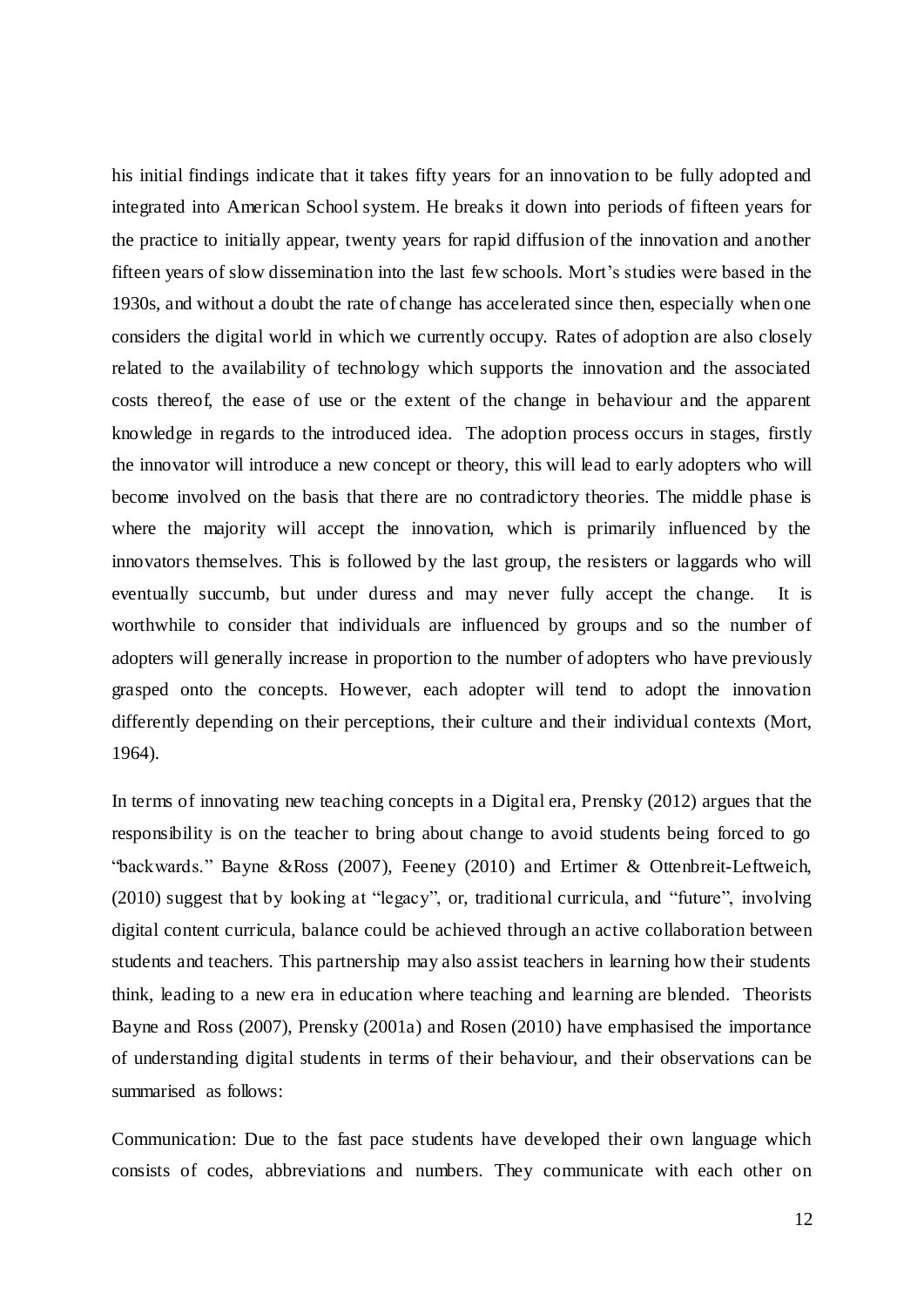platforms such as email and can easily engage with each other on live digital online platforms.

Sharing: Students are willing to share with each other and use various platforms to do so, such as cameras, smartphones or blogs.

Exchanging: Students comfortably engage with each other in terms of exchanging movies, clips, and partake in peer to peer exchanges.

Creating: Students can create online profiles, avatars; publish their own opinions through blogs or even their own websites with ease.

Through engaging with these principles, new types of knowledge generation start to emerge, an important factor in an era where information is readily available, facts or concepts change at a continuous rate and in turn knowledge becomes obsolete. Siemens (2004) states that learners in the 1960"s would complete the necessary schooling and enter a career which would span a lifetime. Generally knowledge would take decades to become obsolete, however today the lifespan of knowledge is measured in months. Gonzalez (2004) states that half of what is known today was not known ten years ago, or the amount of global knowledge has doubled in the past ten years, therefore the mode of instruction needs to be reviewed in order to remain relevant. The core outcomes of Higher Education in the  $21<sup>st</sup>$  Century can be described as producing lifelong learners who are critical thinkers, show innovation, adaptability and entrepreneurialism, can collaborate across networks or with individuals and can solve problems using information at hand. The Art and Design Benchmark Statement (2008) argue that common teaching and learning practices in the Applied Arts, which consist of developing a conceptual problem, providing support in the form of regular studio sessions, followed by a series of critiques by facilitators are preparing students for industry and are therefore aligned to current global expectations. This will ensure that graduating students become lifelong learners and are prepared for working in industry where careers can fast become redundant, new careers are introduced and the need for specialised knowledge grows exponentially. Carroll (2009) speculates that by 2020, education will be about "just in time knowledge," indicating that no one person will be expected to know all information, however all of us will be required to have the ability to find the right knowledge for the right purpose, at the most opportune time. The need to reform Higher Education in post-Apartheid South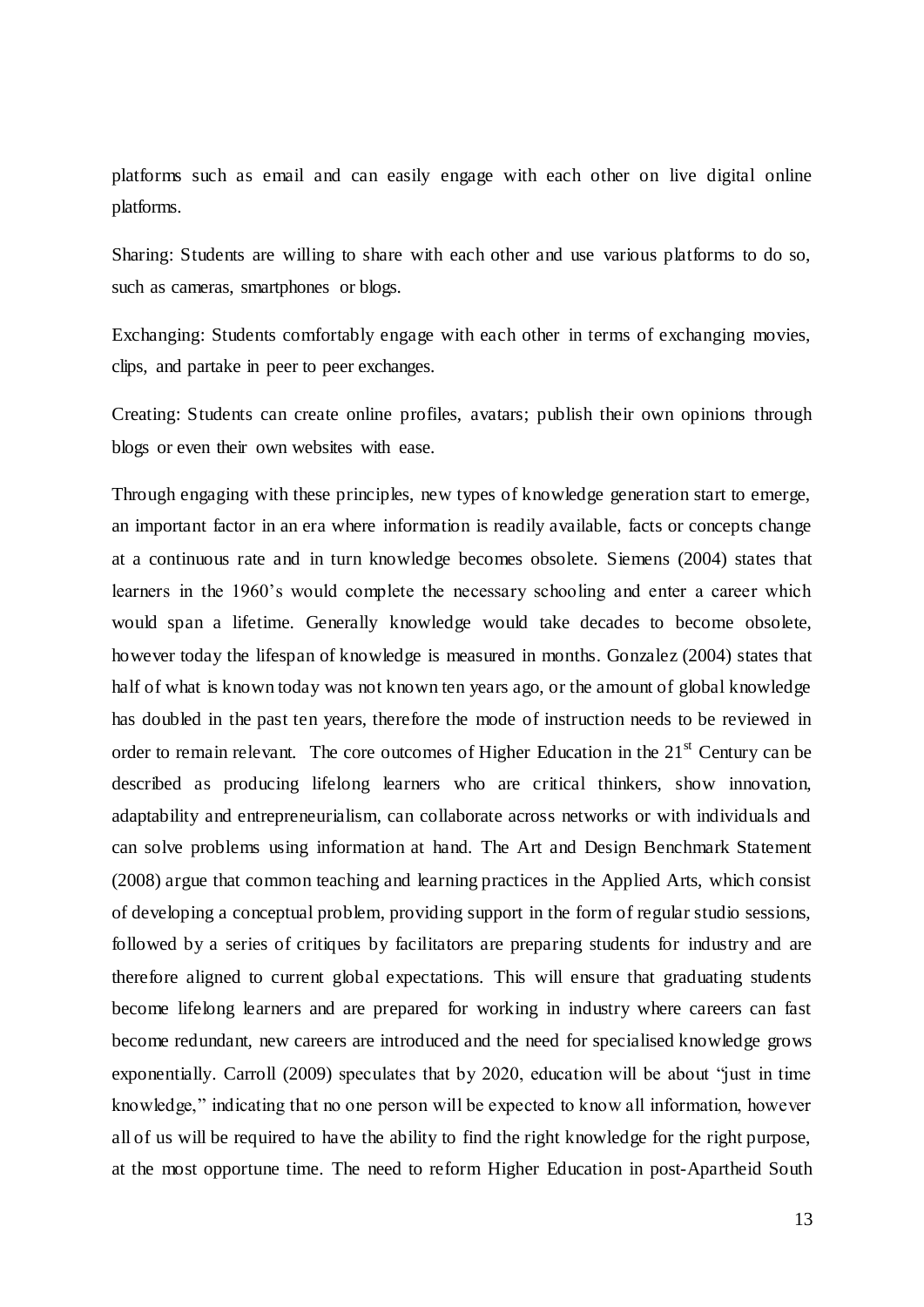Africa in the  $21<sup>st</sup>$  Century has been recognised in various documents including the White Paper on Higher Education (1997). During the year 2000, the Council of Higher Education was tasked by the then Minister of Education, Professor Kader Asmal, to design strategies to ensure that the Higher Education system in South Africa was on par with 21<sup>st</sup> Century expectations. While the focus leaned towards creating a democratic, fair and equal Higher Education landscape, the principle of the document indicates the willingness and necessity to engage with, and develop an appropriate Higher education system suited to  $21<sup>st</sup>$  Century expectations of a "Digital Native" globe, which will ensure South Africa"s competitiveness in an international market.

#### DIGITAL IMMIGRANTS:

<span id="page-21-0"></span>In contrast to Digital Natives, Digital Immigrants prefer a more linear learning process, focussing their energies on one thing at a time and work well independently. They are seen as individualistic learners and prefer to be passive during lectures. Digital Immigrants take their work very seriously, and there is a definite line between work and play, strongly believing that Digital Native students cannot work while listening to music, watching television or messaging friends (Prensky, 2001a), all of which are more readily available in today"s world. Traditional teaching methods are generally employed by Digital Immigrants as they are well understood, researched and documented, even though this may not be the most beneficial method of teaching Digital Natives.

#### **CRITIQUE OF THE DIGITAL DIVIDE CONCEPT:**

<span id="page-21-1"></span>Prensky's (2001a) writings have long attracted critique from Koutropoulos (2011), Bennet & Mouton (2010), Helsper & Eynon (2010) and Bennett (2012) to name a few, however, as controversial as it is, the original paper is still widely regarded as being the original source for this concept, and should be consulted with as such. Whilst acknowledging the complexity of engagement with technology, and recognising the shortcomings and rather simplistic generalisations of the characteristics Prensky (2001a) attaches to each category, they do provide a useful descriptive device for this study in order to articulate broad differences between users, adopters and resisters.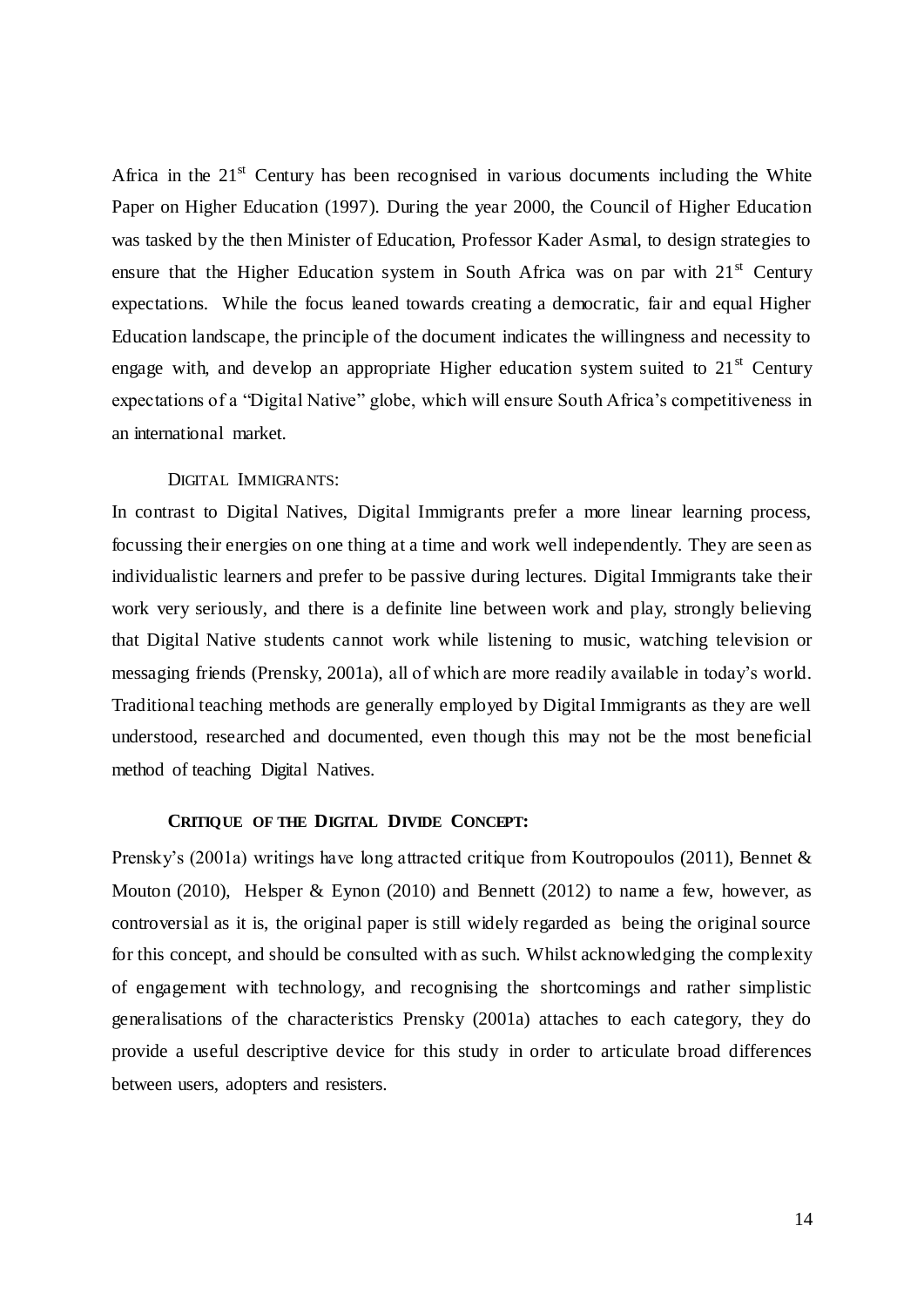#### NUEROSCIENTIFIC EVIDENCE:

<span id="page-22-0"></span>The characteristics of the learning preferences of various generations have been extensively studied, although there is little empirical research supporting these claims. Bennet, Maton  $\&$ Kervin (2008) argues that there is little evidence to show that young individuals are radically different in the way in which they process information, and disputes the theory of neuroplasticity (Prensky, 2001b) by stating that it is not documented what physical differences there are in the structure of a Digital Immigrant or Digital Native's brain. This is admitted by Prensky himself (Prensky, 2001b), who comments that the exact physical changes to the brain are still being studied and identified by neuroscientists. Koutropoulos (2011) continues this argument by claiming that Prensky failed to acknowledge that, as humans we never reach a state of fossilisation, rather, our brain is continuously rewiring itself throughout our lives, as we learn to use the tools around us and have the ability to adapt to new environments. Writings have also attracted various critiques, in terms of validity, in particular, there are claims that his discussions rely on speculation, anecdotes or suppositions rather than proven fact (Bennett, 2012). Koutropoulos (2011) concurs by stating that Prensky fails to demonstrate that these technological skills transfer automatically to the academic sphere, he rather poses the question that if a student can update a status on Facebook, and will this skill be able to be applied within the academic context?

#### HOMOGENEITY IN THE PRESENCE OF DIVERSITY:

<span id="page-22-1"></span>According to Helsper & Eynon (2010), one of the most important criticisms include various researchers questioning Prensky's (2001a) ability to make broad claims in regards to learning preferences, methods of processing information and technology use, in reference to an entire generation, without giving any contextual analysis. Prensky"s (2001a) discussions are largely based on the premise that all young students are experts with technology, regardless of their access and use of technology. Other authors have established that there are many differences in how, why and the effectiveness of young people using various digital technologies, and comment that this is often minimised in arguments supporting the Digital Native concept (Helsper & Eynon, 2010). However, it should be noted that there are vast differences in how, why and to what extent these technologies are used DiMaggio & Hargittai (2001) Facer & Furlong (2001) and Hargittai & Hinnart (2008). Bennett (2012) emphasises this point in claiming that international research has "largely debunked the idea of a uniformly technically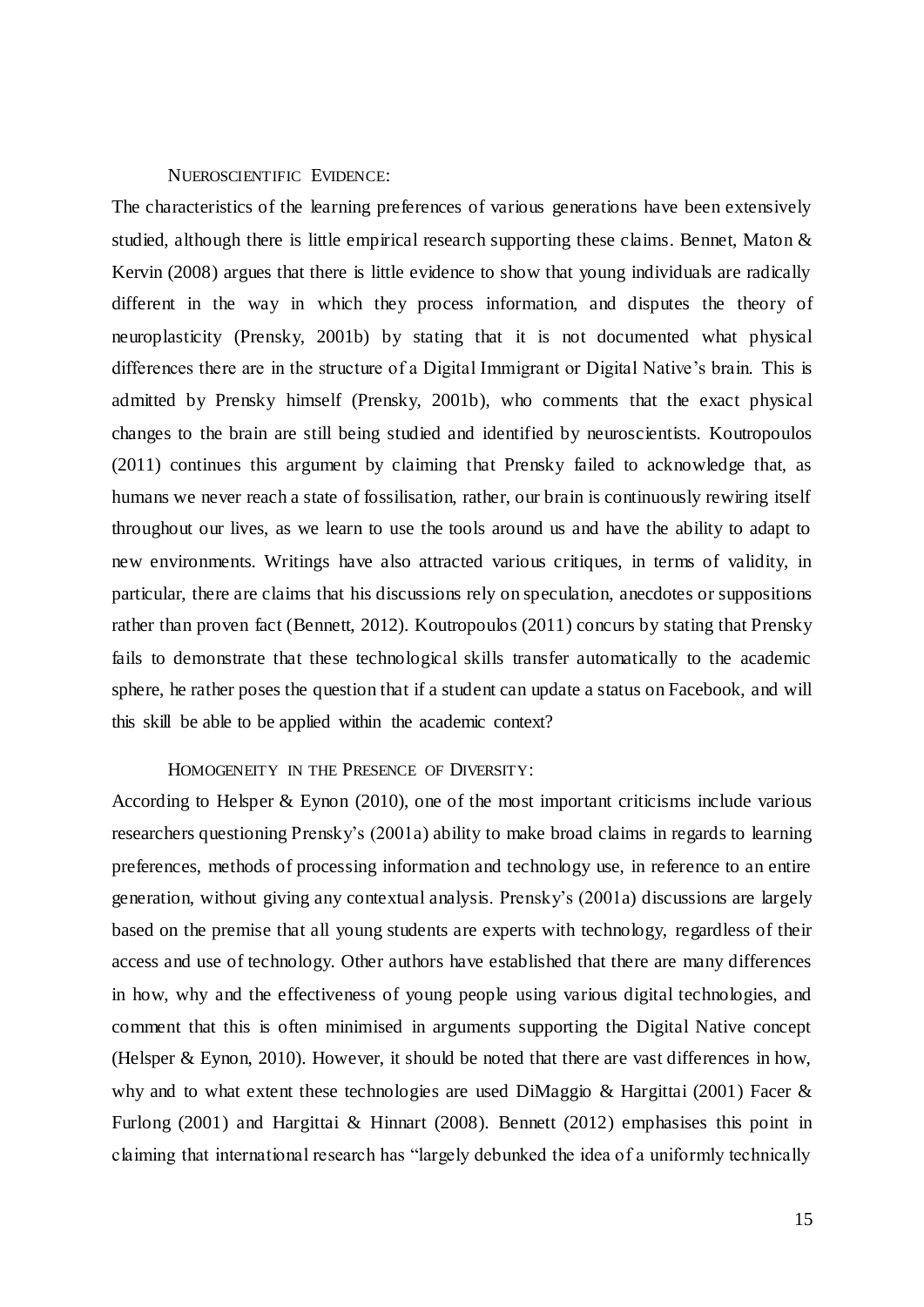savvy generation," and that the term "digital native" actually only applies to a small percentage of the population (Bennett, 2012, p. 12).

This is an especially important consideration within developing countries, specifically in the South African context, given the diversity of local student intake and the disparities in economic statuses. Local research conducted by Brown & Czerniewicz (2008) indicates that although technology use is increasing, the students' utilisation for learning is still relatively narrow. It is also suggested (Brown & Czerniewicz, 2010) that the label "Digital Native" may imply superiority, or eliteness, of those with particular skills and may not be widely accepted within a particularly sensitive South African democracy. They go onto name a portion of South African students as "Digital Strangers" (Brown & Czerniewicz, 2010) and explain that this is because there are areas where electricity is scarce, literacy rates are low and teachers who are digitally knowledgeable are in short supply with access to media being limited.

According to Palfrey and Gasser (2008), this growing difference also exists within wealthy, first world countries, specifically in the lower income areas indicating that the phenomenon is economically driven. UNICEF, together with Harvard University have drawn comparisons between low income groups to developing countries by detailing the common issues which each have. Firstly access to basic technologies and infrastructure, such as electricity, internet, skills to use such technologies and a thorough understanding of how young adults utilise digital technologies are central to the argument. Further studies within developing nations, including the South African context are needed, Bennet (2012) elaborates on this point by remarking that qualitative research in developing countries would assist in gaining a global perspective on the issues. The implications for teaching and learning within the  $21<sub>st</sub>$  Century is vast, however Bennet (2012) argues that the problems are different to what Prensky (2001a) describes, given the fact that learners represent a diverse group as opposed to a homogenous one.

CREATING DIFFERENCE THROUGH OTHERING:

<span id="page-23-0"></span>The concept of Digital Natives has been argued (Brown & Czerniewicz, 2010) as setting up binary opposites, where you are either classified as being Digitally Native or not. This results in the alienation or polarisation of one group over the other and indicates that an individual who falls into one category cannot exhibit tendencies from the other. A concept such as this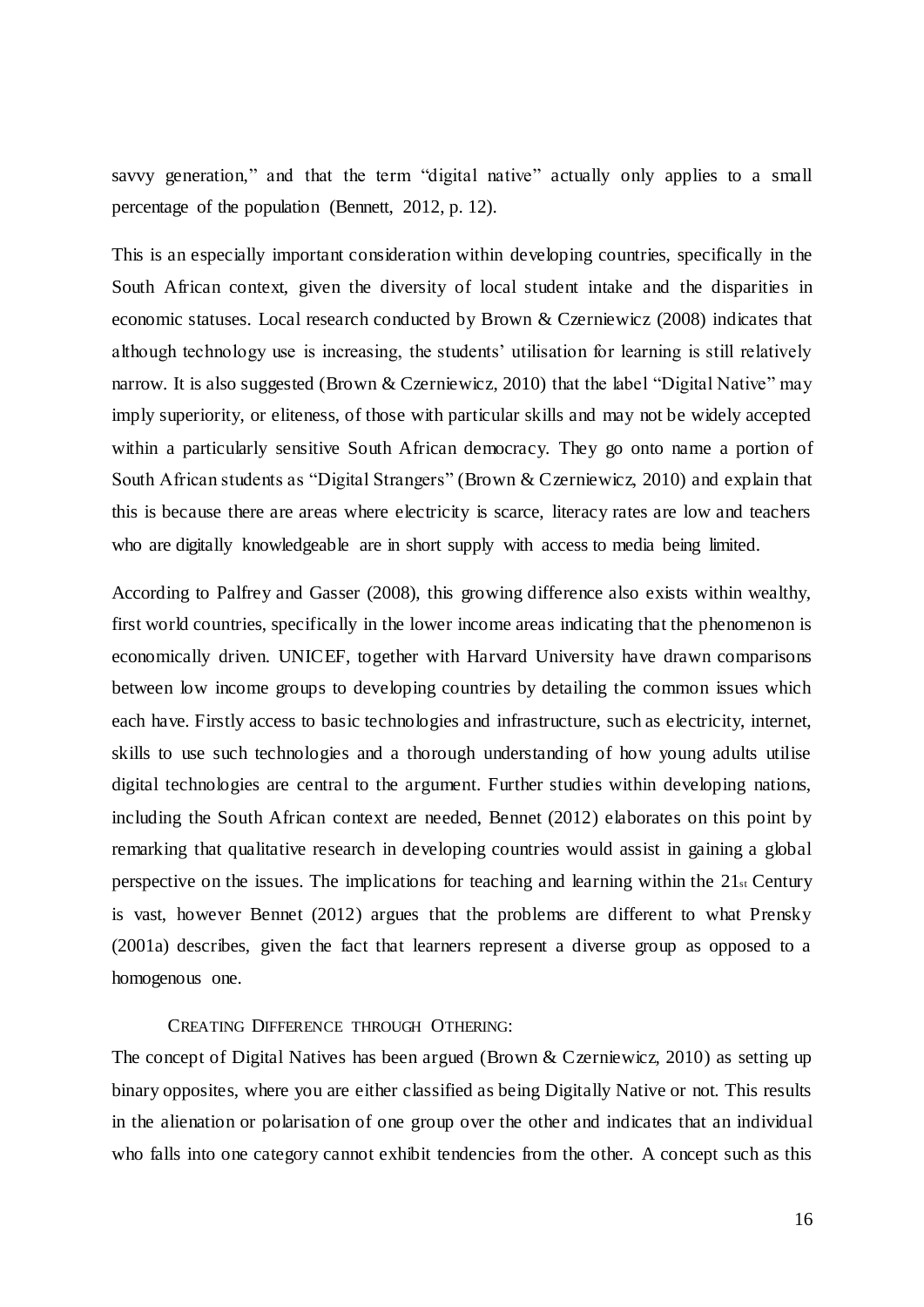is commonly known as "othering," and has been previously used in contexts of racism or colonialism.

Within the South African context, the label of "Digital Native" is likely to be problematic and cause offense to individuals as locally, the terms native and immigrant differ in meanings when compared to Prensky's (2001a) North American frame of reference (Brown & Czerniewicz, 2010). In South Africa, a colonised country with a history of Apartheid, the immigrant is perceived as the progressive, forward thinker and the native is seen as those who needed to convert (Brown & Czerniewicz, 2010). Prensky"s writings however, refer to an implied power or superiority that the Digital Natives have over the Immigrants which could begin to stir memories of past oppressions.

#### **THE LOCAL SOUTH AFRICAN CONTEXT:**

<span id="page-24-0"></span>Post-Apartheid South Africa faces unique challenges within the context of Higher Education. The Education White Paper 3 on Higher Education (1997) aims at transforming education in a Post- Apartheid South Africa through addressing problems of equity, access autonomy and efficiency. According to a paper entitled "*Debunking the Digital Native: Beyond digital apartheid, towards digital democracy*" conducted by Brown and Czerniewicz (2010) this has led to a diverse student intake across six Higher Education public Universities of which only 26% can be described as growing up digital although 54% are classified according to their age as being "millennials" (Howe & Strauss, 2000). These findings demonstrate that students born in the millennial generation cannot be assumed to have grown up digital, nor can we generalise over their computer or digital skill level. There is however a group of students (12%) who meet Prensky"s definition of Digital Natives, they have grown up with digital technologies, they are familiar with computers on entry into university and they engage regularly on such platforms. Brown and Czerniewicz (2010) comment that this group is comprised evenly of male and females come from high to average socio-economic groups and speak either English or Afrikaans as their home language. They have access to computers at home and 43% of them have mobile access. When questioned, a vast majority, 65%, use digital platforms for social purposes, and they can easily describe the value that their digital capabilities brings to their work. "Being a Digital Native in South Africa speaks of advantage" (Brown & Czerniewicz, 2010, p. 63) and has become an elitist concept.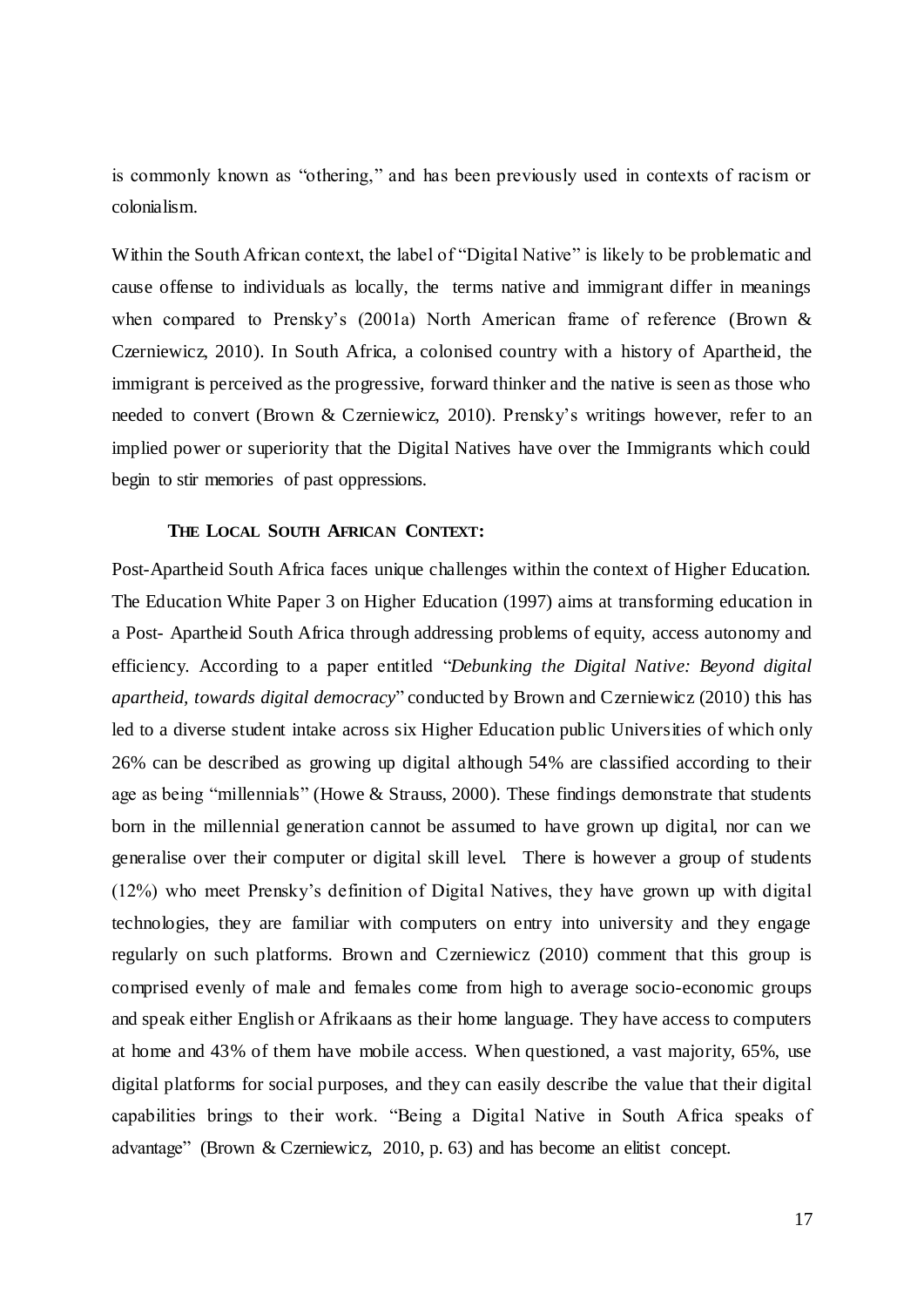A portion of the group studied (22%), although born in the millennial period, were found to lack experience and opportunities, had less than four years of computer experience, have no direct access to computers off campus and therefore do not comply with Prensky's categories. This group was labelled as "Digital Strangers" (Brown & Czerniewicz, 2010, p. 363) and comprise of more women than men, speak a South African home language and at times indicated they shared a campus computer between four students. These students recognise that they have a lack of basic digital knowledge and acknowledge that this may affect their academic performance and future employment. This stark contrast between the two groups demonstrates the power of othering and shows that there is still a deep divide in South Africa, which becomes a challenge to the educator.

One commonality which is shown in the data (Brown & Czerniewicz, 2010) is that 98, 5% of students own a cellphone and these are used by both groups for academic purposes. This is most especially interesting when analysing the usage of these devices, where evidence indicates that 67% of the group uses their cellphone for off campus internet access. This indicates an opportunity which educators can capitalise on, and is especially suitable to South Africa, where we have the highest cellphone uptake in Africa and are ranked  $6<sup>th</sup>$  in the global top 10 mobile internet users (von Tetzchner, 2009). This finding is supported by further studies (Thinyane, 2010) which also establish the potential of cellphone technology in higher education. The paper concludes with a suggestion for educators to embrace the education opportunities held in cellphone technology, and proposes that these practices be coupled with expert digital learning knowledge, in order to create digital democracy within the context of South African Higher Education.

#### **REDEFINING THE CONCEPT OF THE DIGITAL NATIVE:**

<span id="page-25-0"></span>According to Jones & Shao (2011) the technological demands on  $21<sub>st</sub>$  century students is complex, and there is no common explanation, they continue to argue that "the gap between students and their teachers is neither fixed, nor is the gulf so large that it cannot be bridged" (Jones & Shao, 2011, p. 40). An important aspect of research within this area is that it has prompted educational technology studies, which "has the potential to lead to better informed decision making about technology and to improved teaching and learning" (Bennett, 2012, p. 11). Bennet & Maton (2010) argue that it is "time to move beyond the "Digital Native" debate as it currently stands and towards a more sophisticated, rational debate that can enable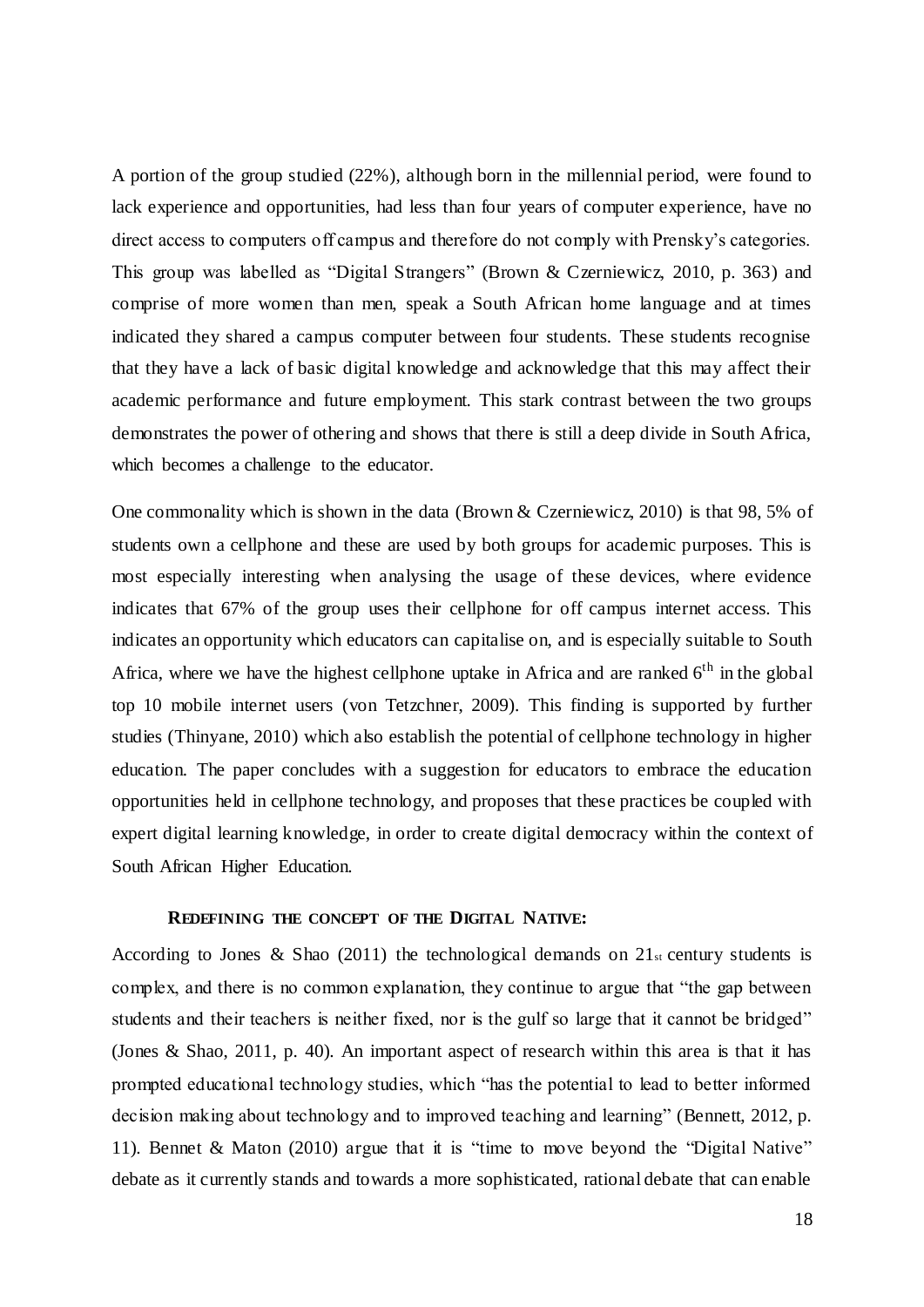us to provide the education that young people deserve" (Bennett & Maton, 2010, p. 24). Brown and Czerniewicz (2010) advise that it is our responsibility as educators and academics to avoid the use of exclusionary labels and instead work on changing the associated discourse. It is not questioned that Digital Technologies shape the way in which we function and interact with the world, however the challenge for education is to understand the diversity of its impact instead of resorting to exclusionary dichotomies.

According to Resnick (2002), now is the time for educational reform and suggests that we need to rethink how, what, where and when people learn. Instead of a top down teacher approach, an entrepreneurial method could be used where students are more active and independent as learners and the teacher acts as the facilitator. Instead of systematically working through a textbook, various themes can be addressed that move across subjects, taking advantage of the rich diversity of student impact. This could also filter to collaborative work; students need not be divided by age only, but rather across years of study allowing older students to lead and younger students to learn from peers. Instead of the day being divided up into sessions, students could work on projects for an extended period of time, allowing a deep reflection on the work completed.

In terms of what individuals learn, we can no longer rely on curricula based on "pencil and paper" knowledge, this needs to be adapted and made relative in a digital era, as it is the responsibility of education institutions to prepare students to function in a digital society. New technologies can also affect what students can learn as there are now no restrictions to traditional teaching and the limitations of paper, pencils, textbooks and blackboards no longer exist. There is also the suggestion of transforming curricula so that the focus is not on things to know, but rather on learning strategies to develop things that one may not know.

In terms of rethinking where and when individuals learn, a suggestion could be to move away from traditional timetabled learning by incorporating learning with the internet, where communities around the globe could collaborate on projects enabling knowledge building societies.

#### **THEORETICAL AND CONCEPTUAL FRAMEWORK:**

<span id="page-26-0"></span>Current digital technologies support a collaborative problem based learning environment and challenge more traditional education of the  $20<sup>th</sup>$  Century, which generally assumes that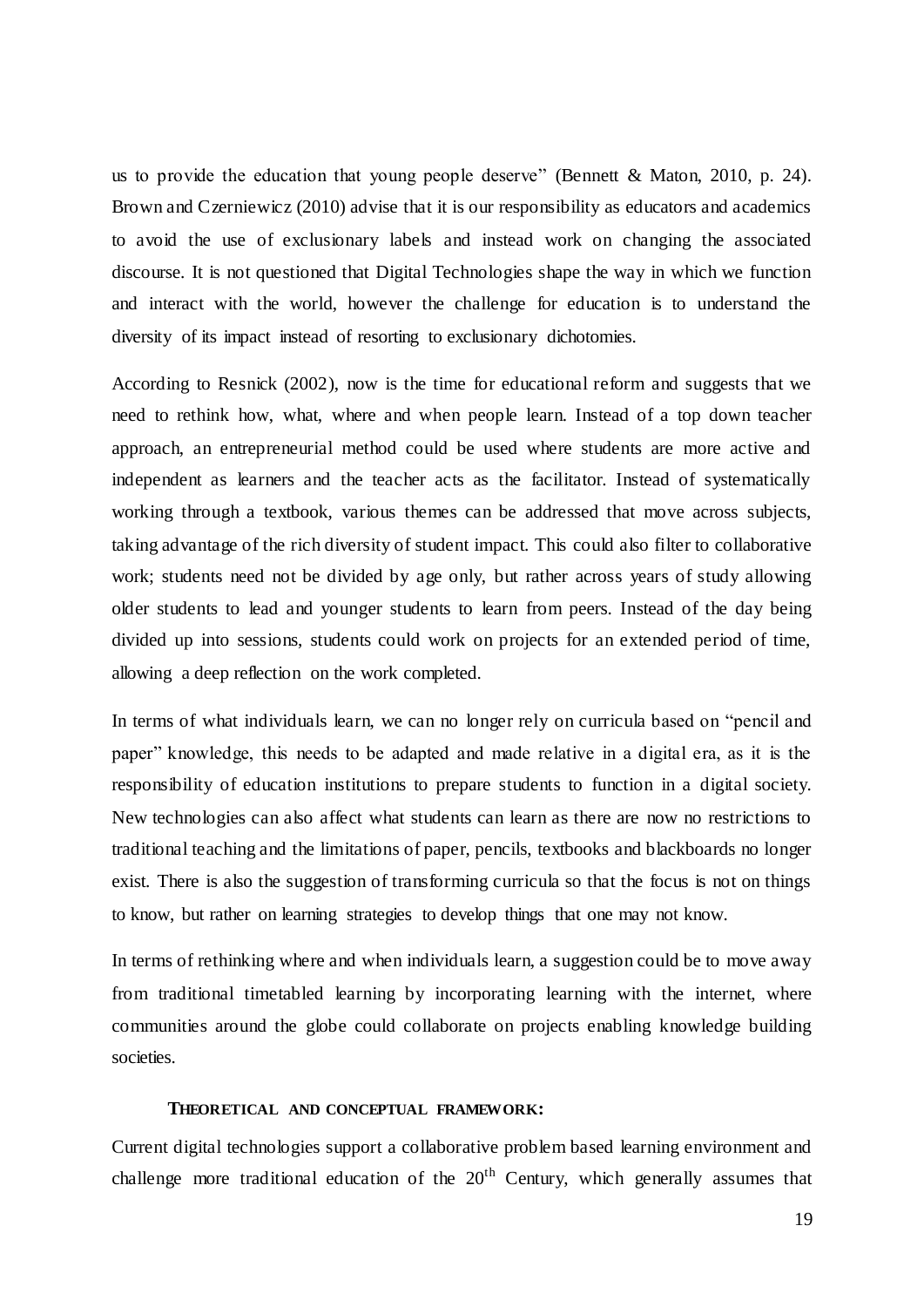knowledge presented in textbooks or from a top down approach will produce students who satisfy  $21<sup>st</sup>$  Century outcomes. This framework is based partly on a constructivist theory where historically, students would receive a problem from the teacher, and would proceed in actively moving through the stages of integrating new knowledge into existing knowledge using Piaget's theory of cognitive development. The key concepts of this theory are; knowledge concerns a student"s conceptual operation, each individual must create their own knowledge and teaching is a social activity, but learning occurs in private (von Glasersfeld, 1992). Although this theory involves the students constructing knowledge and not merely acquiring it, there is still a large emphasis on independent or individual learning. Social Constructivism, on the other hand, shares core principles of Constructivism in terms of the student being an active participant of knowledge construction; however the importance is shifted from the individual to that of a group. There is an emphasis on creating a collaborative environment and an acknowledgement of the cultural and social contexts, with all knowledge construction believed to originate in social interactions of the group members, including the process it takes to develop an answer to a proposed problem.

It is perhaps more suited to argue that Sociocultural theories compliment the Digital Era, where the social environment are placed at the centre of the learning, without which, the "development of the mind is impossible" (Cole & Wertsch, 2001, p. 4). Lev Vygotsky, a Russian psychologist who began much of his work post Russian Revolution in 1917 was seen as controversial in the Soviet Union during the 1930s, and so it was only during the development of new paradigms in developmental and educational psychology in the West where his concepts gained recognition. Vygotsky (1978) proposed that in the learning environment tools can be used to mediate learning, and that cognitive development is not as a direct result of the activity itself, but rather occurs through interaction within an authentic social context, composed of individuals who will commonly use language, tools and new concepts in a natural manner. The initial interaction with the tools can be facilitator or mediator led, moving onto student internalisation which demonstrates the affect that the social environment has on learning (Cole & Wertsch, 2001). Sociocultural theories suggest a facilitator role in learning, (Wheeler, Yoemans, & Wheeler, 2008); this support can come from a peer, and not necessarily an expert or teacher to create a collaborative learning environment. Vygotsky (1978) suggested a "Zone of Proximal Development" to illustrate his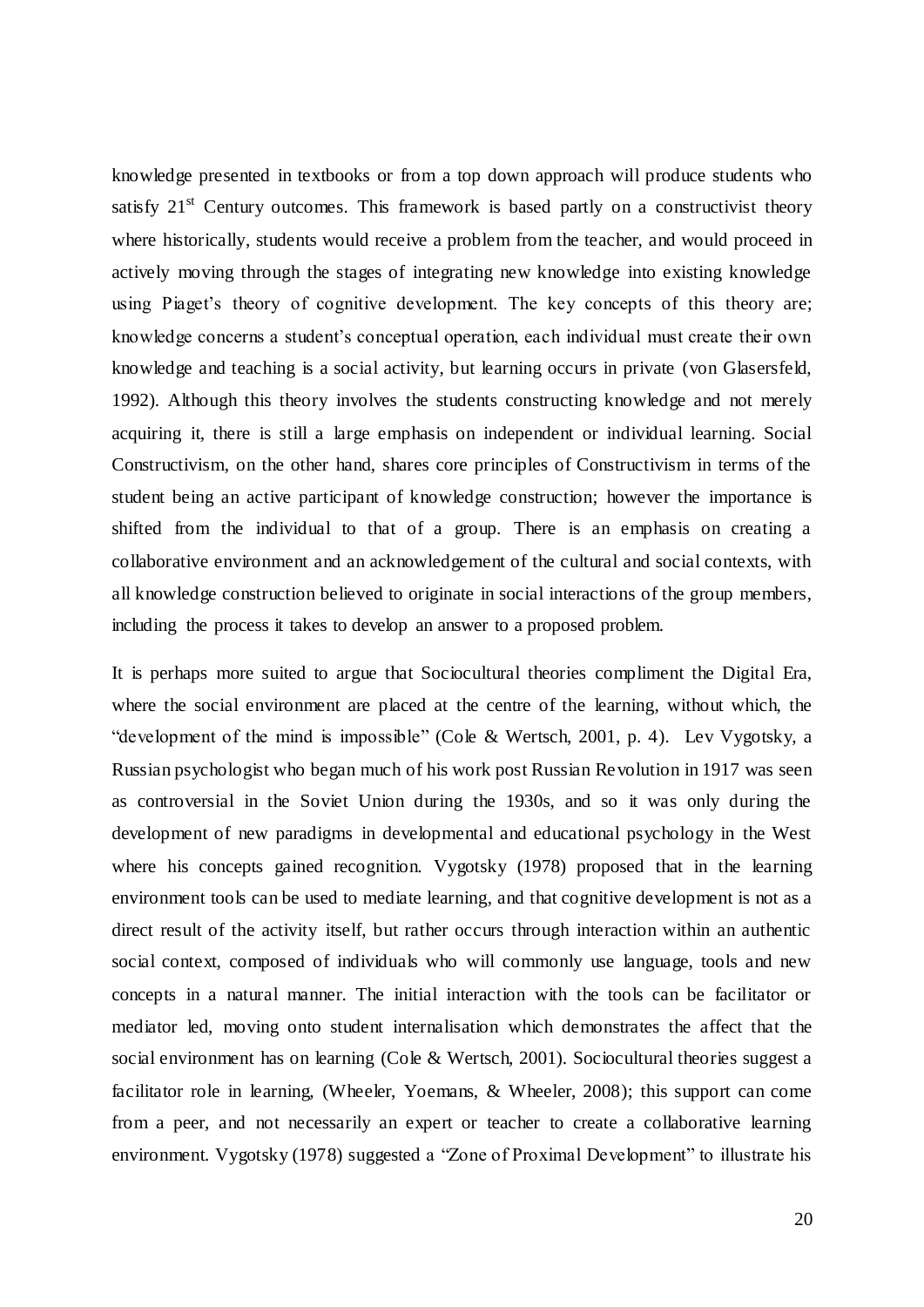point further. This concept is explained (Chaiklin, 2003) as when faced with a new learning situation the student requires new tools or mental capacity for the specific activity. Should the learning environment be familiar, with support structures in place then the student will demonstrate success in the learning activity. The Zone of Proximal Development can be visually represented, as indicated in figure 1, as three circles; the outer circle represents the position where the student begins, being their existing knowledge they demo nstrate, the following zone represents where assistance is given within a supportive context and the final zone is where the student shows mastery or understanding of the concept, not previously known. Traditionally the central zone is representative of people, such as peers or teachers, or the learning environment and represents the zone of Proximal Development.



**FIGURE 1: ZO NE O F PRO XIMAL DEVELO PMENT**

<span id="page-28-0"></span>Taking this logic a step further, Connectivism has become a debated concept in the last few years and has been termed the "learning strategy for the digital age." This theoretical framework is based on Sieman"s article Connectivism: Learning as Network Creation (Siemans, 2005) and Downes"s An Introduction to Connective knowledge (Downes, 2005). In Connectivism the learning process begins when the student is connected to and feeds information to a learning community. This learning community is described as a node, and is often part of a bigger community of connections called networks which can store information on various digital platforms. This insinuates that learning is a process which can reside outside of ourselves, is focussed on creating networks and that these connections with communities which enable us to learn are more important than our current state of knowing. It also suggests that these connections could act as mediators within the Zone of Proximal Development. The learning which follows is based on the diversity of opinions held within the network, which requires the student connecting the information sources and critically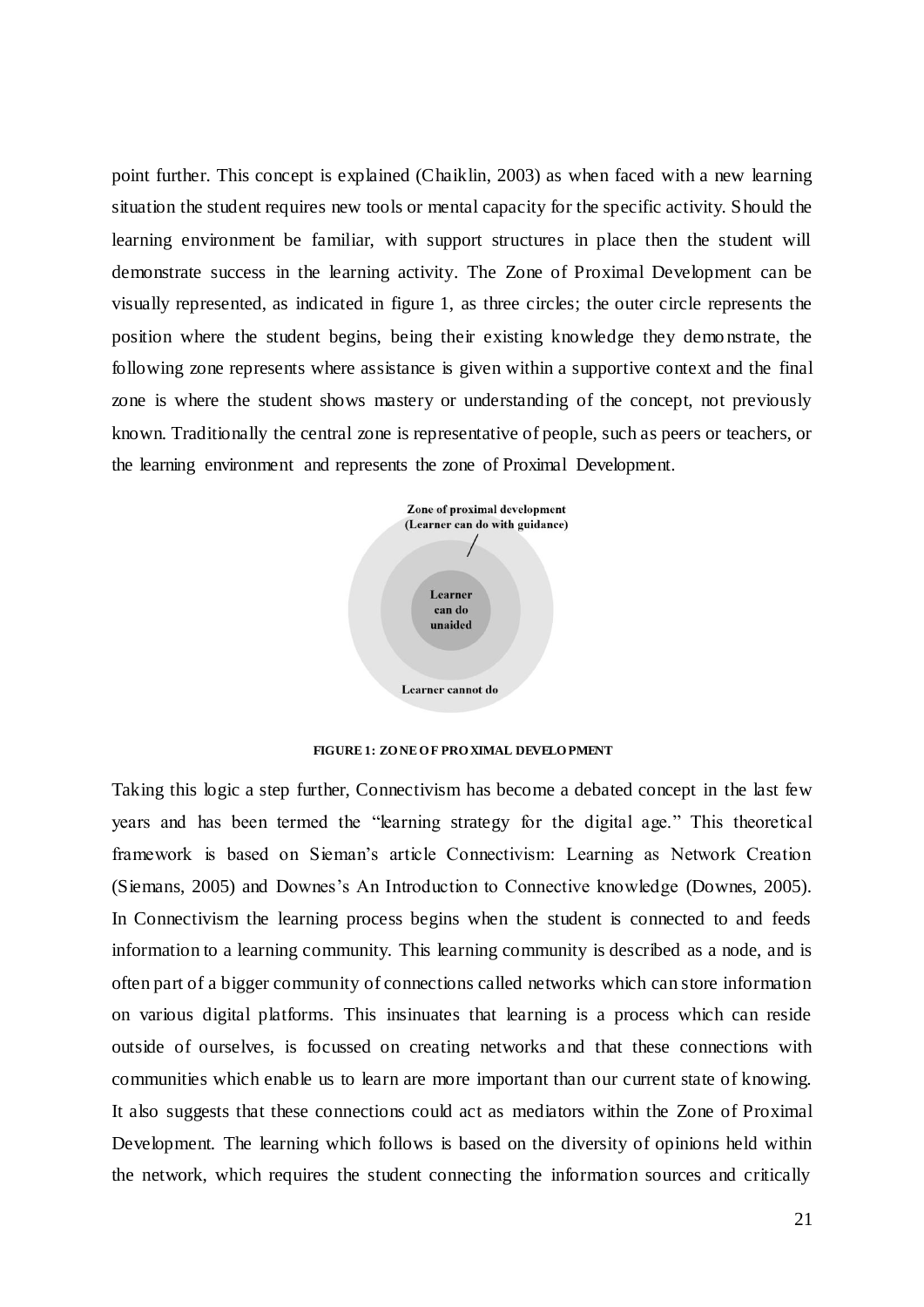evaluating their value. Perceiving the connections between the information is seen as a key skill which will facilitate lifelong learning through the generation of current up to date knowledge. This theory is closely related to the outcomes required of a 21<sup>st</sup> Century student.

In the context of this particular study, mentioned theory is not an exact fit, the Zone of Proximal Development emphasises only an individual as the facilitator of knowledge construction and Connectivism accentuates the importance of learning through connections only. The intention for this study is to propose that Digital Technologies can act as a tool for knowledge construction within a collaborative based environment and as a response to this a new framework could be proposed which is the result of combining the relevant principles of the original theories in conjunction with key literature discussed.

It has been mentioned that during the  $21<sup>st</sup>$  Century teaching and learning is primarily pivoted on knowledge construction as opposed to traditional beliefs around knowledge retention. Using Vygotsky"s (1978) principle of learning as a mediated process through the zone of proximal development, it can be suggested that one of the forms of mediation could be a digital device, such as smartphones, tablets, laptop and the internet, as opposed to a teacher or peer. In this way, a new framework could be proposed where a student, considered a digital native, who naturally engages with a digital device as a form of mediated process could establish communities or nodes through collaborating with local and global networks, aligned with Connectivism. Information could be gathered at any time, beyond the classroom through a virtual environment giving the student more control over their learning and development by drawing on aspects which are not facilitated purely by the teacher. In order for the student to make meaning of, and construct knowledge from the variety of information available to them, they have to evaluate, critique and make the necessary connections between the information within a learning environment which facilitates and is supportive of method in allowing the teacher to fulfil the facilitator role. The proposed framework allows the student to progress from one zone to the next progressively.

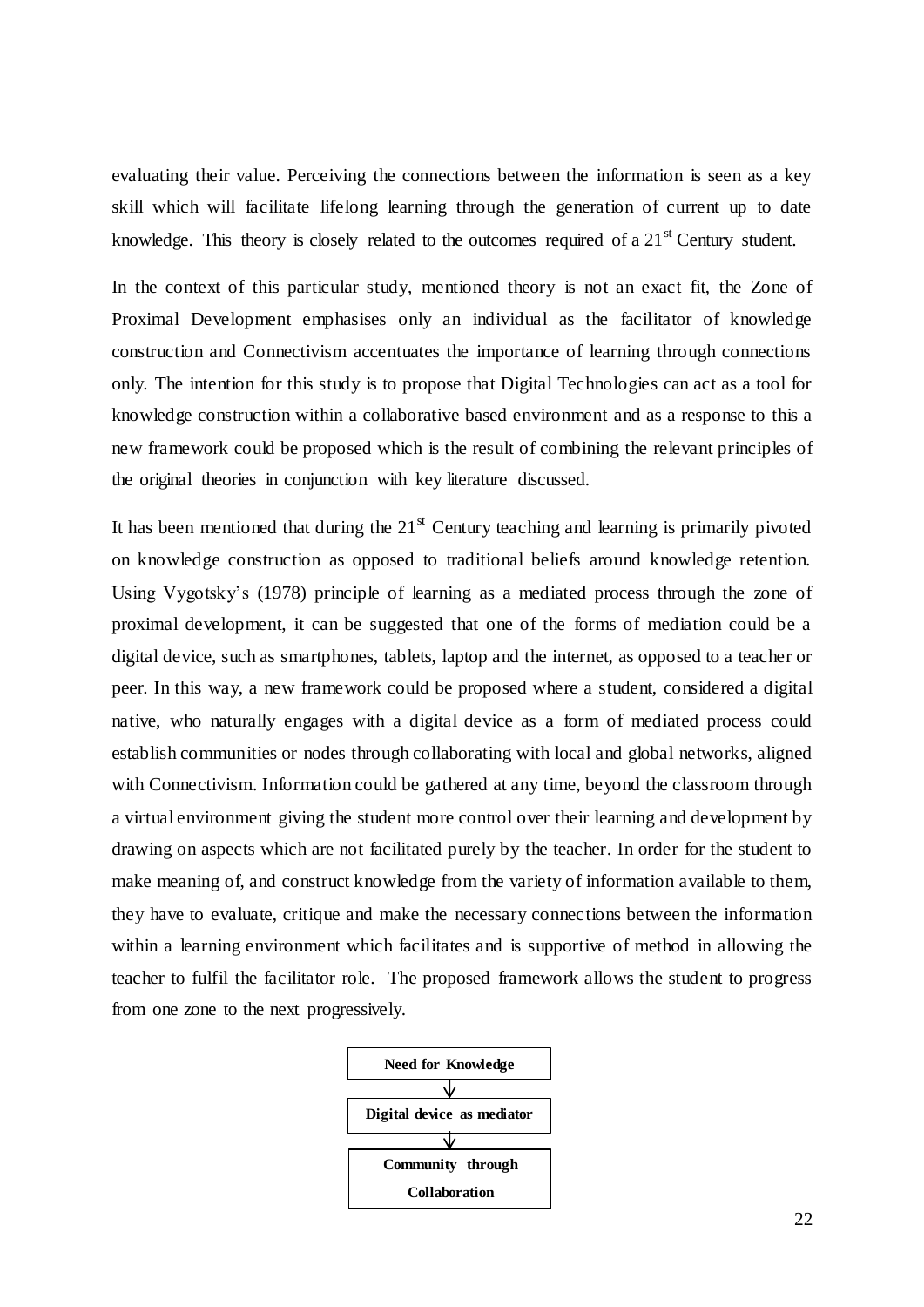

**FIGURE 2: PRO POSED FRAMEWO RK**

<span id="page-30-1"></span>This proposed framework will be used as a guide when analysing the generated data in order to explore if digital technologies can act as a mediator for knowledge construction, thereby creating a foundation for teaching and learning strategies required in a digital era within the field of the Applied Arts.

#### **CONCLUSION:**

<span id="page-30-0"></span>It is clear that the concept of the Digital Native has attracted much attention, both in terms of critique as well as commendation. One thing which perhaps can be agreed on is that students do adapt quickly to digital technologies, and this has the potential to become a powerful tool in education. More research into the way in which students of the Information Age work, learn and understand things are needed as we, as a generation, start to become more digitally active. It is important to explore the role which these technologies have, and establish if they do in fact impact the structure of the learning process. According to the International Telecommunication Union (2013) statistics indicate that since 2007, internet usage in the developing world has increased from 11, 9% to 30,7% in 2012, predicting that the digital native population in developing countries will more than double in the next five years. This trend demonstrates that although there may well be an existing digital global divide, this will not always ring true. Developing countries will catch up to digital capitals, and it is in our interests to ensure that this development can be integrated into teaching and learning. It is also advised that research is focussed on students from developing countries who are more likely to be most impacted by the resultant information, we need to "focus on them, learn from them and grow with them" (International Telecommunication Union, 2013, p. 157).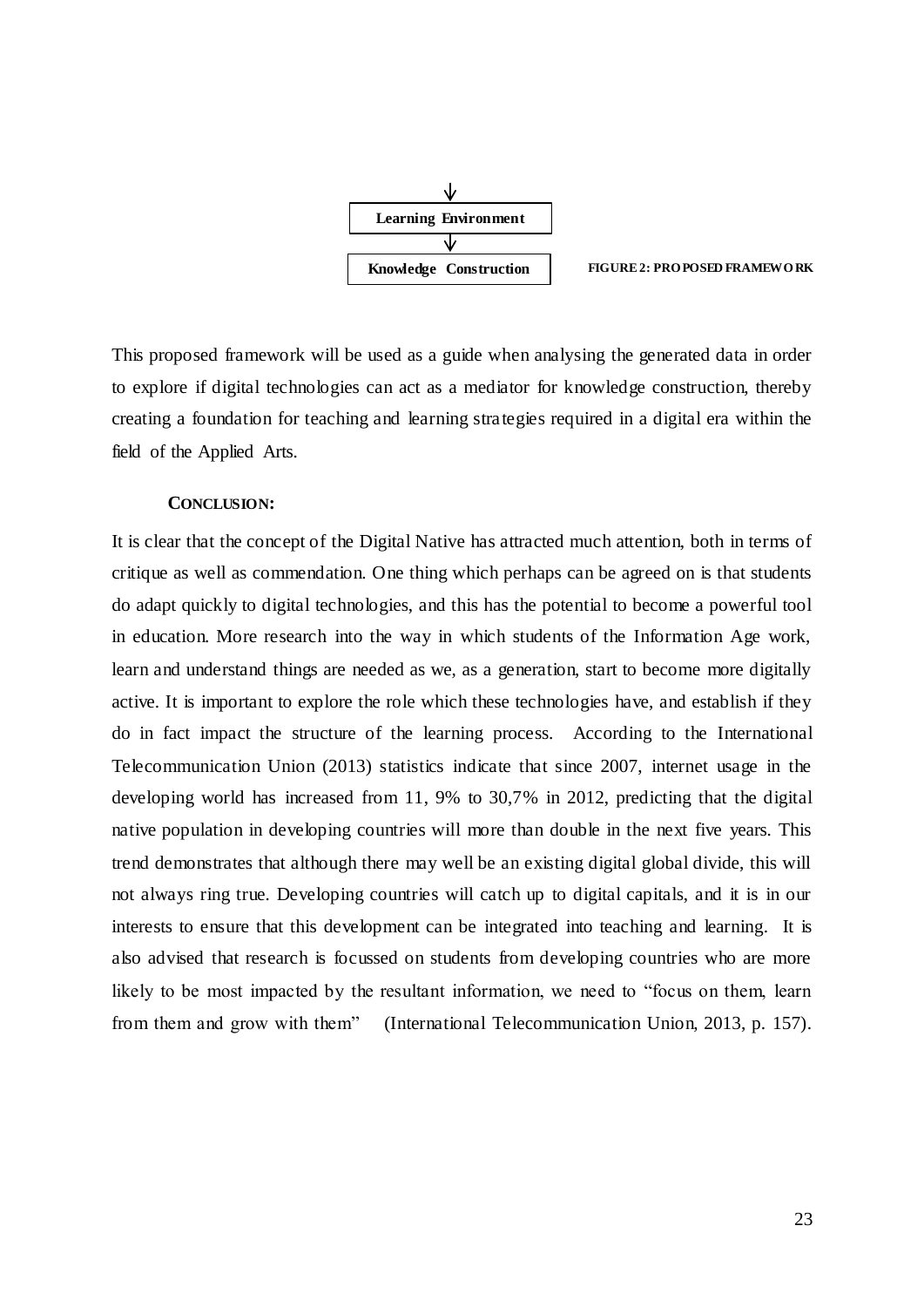#### <span id="page-31-1"></span><span id="page-31-0"></span>**CHAPTER THREE: METHODOLOGY**

#### **INTRODUCTION:**

In order to understand the experiences of  $21<sup>st</sup>$  Century students and associated learning and teaching strategies thereof, an interpretivist type paradigm has been engaged with. There are various descriptions for this approach, however the below extract from (Walsham, 1993) seems appropriate:

"Interpretive methods of research start from the position that our knowledge of reality, including the domain of human action, is a social construction by human actors and that this applies equally to researchers. Thus there is no objective reality which can be discovered by researchers and replicated by others, in contrast to the assumptions of positivist science." (Walsham, 1993, p. 5)

This reveals that in interpretavism, the final perspective should be from multiple realities as opposed to only searching for one absolute, objective truth. This decision is also guided by Cohen, Manion, & Morrison (2007) who describes that the "central endeavour in the context of the interpretive paradigm is to understand the subjective world of human experience" (Cohen, Manion, & Morrison , 2007, p. 21)

Central to this study is the experience of the students or participants, which requires an exploratory qualitative research approach. This methodology is appropriate as it allows for a rich, deep understanding of the human behaviour under investigation. It has been defined by Merriam (2009) as studies which are interested in understanding the meaning people have constructed, and how people make sense of their world and their shared experiences.

#### **RESEARCH DESIGN:**

<span id="page-31-2"></span>The main objective of this study is to ascertain how students of the  $21<sup>st</sup>$  Century learn, and if associated international findings are similar within the context of a Private Higher Education Applied Arts Institution in South Africa. In order to establish this, a second year class has been selected to participate; this class is roughly equally divided into the three disciplines of Graphic, Interior and Fashion Design. The study will entail the teaching of two consecutive modules in a theoretical based subject, which will last for a duration of four weeks each, or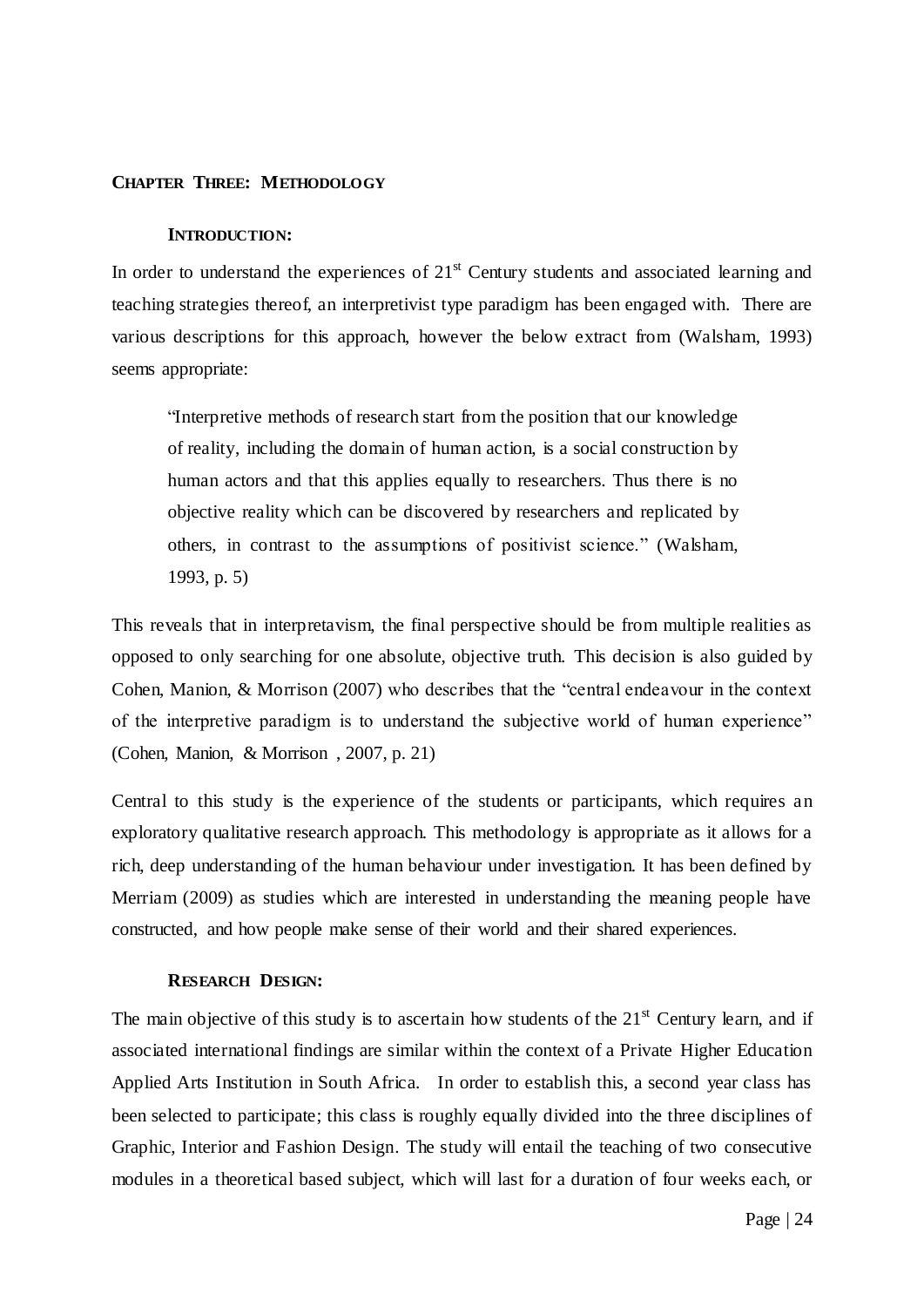one academic term in total. One of the modules will be taught on the basis of Prensky"s (2001a) definition of a Digital Immigrant learning preferences; this will involve traditional textbook teaching, with associated independent assignments, approaching concepts in a linear form, working to traditional class sessions and making use of standard classroom resources such as notebooks, textbooks, whiteboard and class discussions. The subsequent module will be taught on the basis of Prensky"s (2001a) definition of a "Digital Native" learning preferences. This will involve the integration of digital technologies, such as using various media platforms to create discussions which extend beyond the classroom, lectures which involve visual presentations, videos and key visuals, dealing with multiple concepts simultaneously, the teacher will take on a facilitator role as opposed to a top down approach and collaboration will be encouraged through assignments or discussions. It will be vital for the students in these sessions to make use of any digital tools which they have at their disposal; this can be in the form of laptops, mobile phones, smartphones, tablets and internet access through Wi-Fi or 3G connection.

Before the various teaching methodologies have been implemented, the participants were asked to take part in a focus group discussion in order to establish their general use and opinion of digital technologies. During the process the participants were asked to write in a reflective journal in order to document their experience of the various teaching and learning strategies. Each participant were labelled as A, B, C etc. and their contributions to the focus group discussions were matched to their journal entries using this method of coding. The researcher, as the teacher engaged with observation of the class and took note of various behavioural changes which may be demonstrated over the period of time.

#### **SAMPLING:**

<span id="page-32-0"></span>Morrison (1993) explains that the quality of the final research output relies not only on the appropriateness of methodology and instrumentation but also the suitability of the sampling strategy. As described this research will be Qualitative in nature thereby focusing on in-depth analysis and rich description, thus the need for large or random samples is not required (Terre Blanche & Durrheim, 1999). For the purpose of this study a preselected class of twenty four second year students attending a private design college in Durban will be monitored. From this class ten students will be selected as participants, the predetermining factors will be their field of study, as relatively equal portion of Graphic, Fashion and Interior Design students are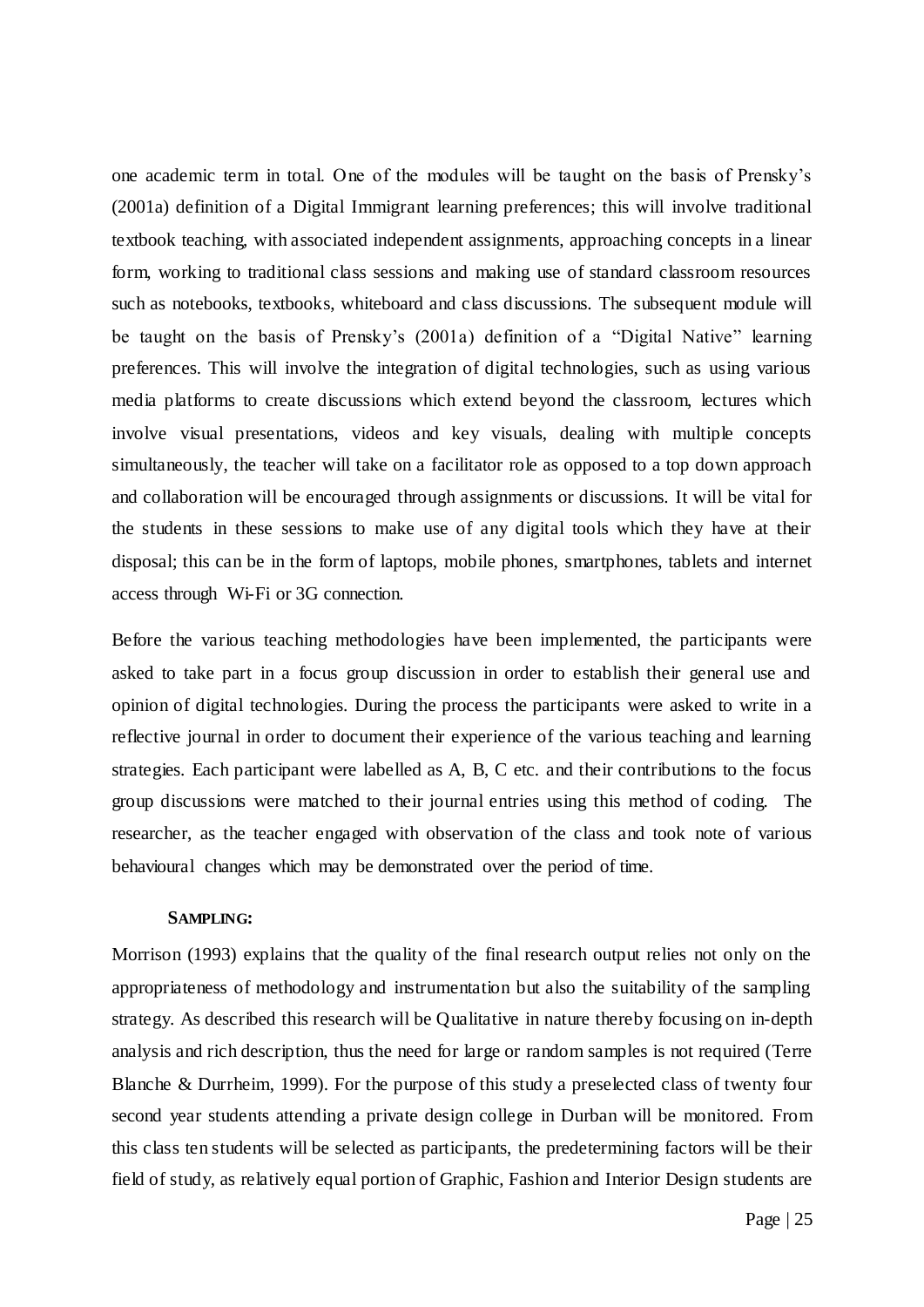desired, as well as their availability and their willingness to partake in the study. Access to the participants is permitted and practical (Cohen, Manion, & Morrison , 2007). The students have been selected as they satisfy the "Digital Native" age guideline and definition given by Prensky (2001a).

Cohen, Manion, & Morrison (2007) describe non probability samples as being participants who are specifically targeted by the researcher; it is used in smaller scale studies and is an acceptable method where no attempt to generalise is desired, but rather the intention is to understand the phenomenon in the contextual circumstances. Convenience sampling is described as a type of non-probability sampling which satisfies the above mentioned conditions. It involves "choosing the nearest individuals to serve as respondents and continuing that process until the required sample size has been obtained" (Cohen, Manion, & Morrison, 2007, p. 114). This level of autonomy is important to this study as the researcher is attempting to establish if a change has occurred and how it has ultimately affected the participant in this context only.

In order to make sense and organise the data, it is important to begin with understanding the sample population and establishing the specifics. This information was assessed in the initial focus group discussion held with the ten study participants.





<span id="page-33-0"></span>

**FIGURE 3: GENDER OF SAMPLE FIGURE 4: RACEDEMO GRAPHIC OF SAMPLE**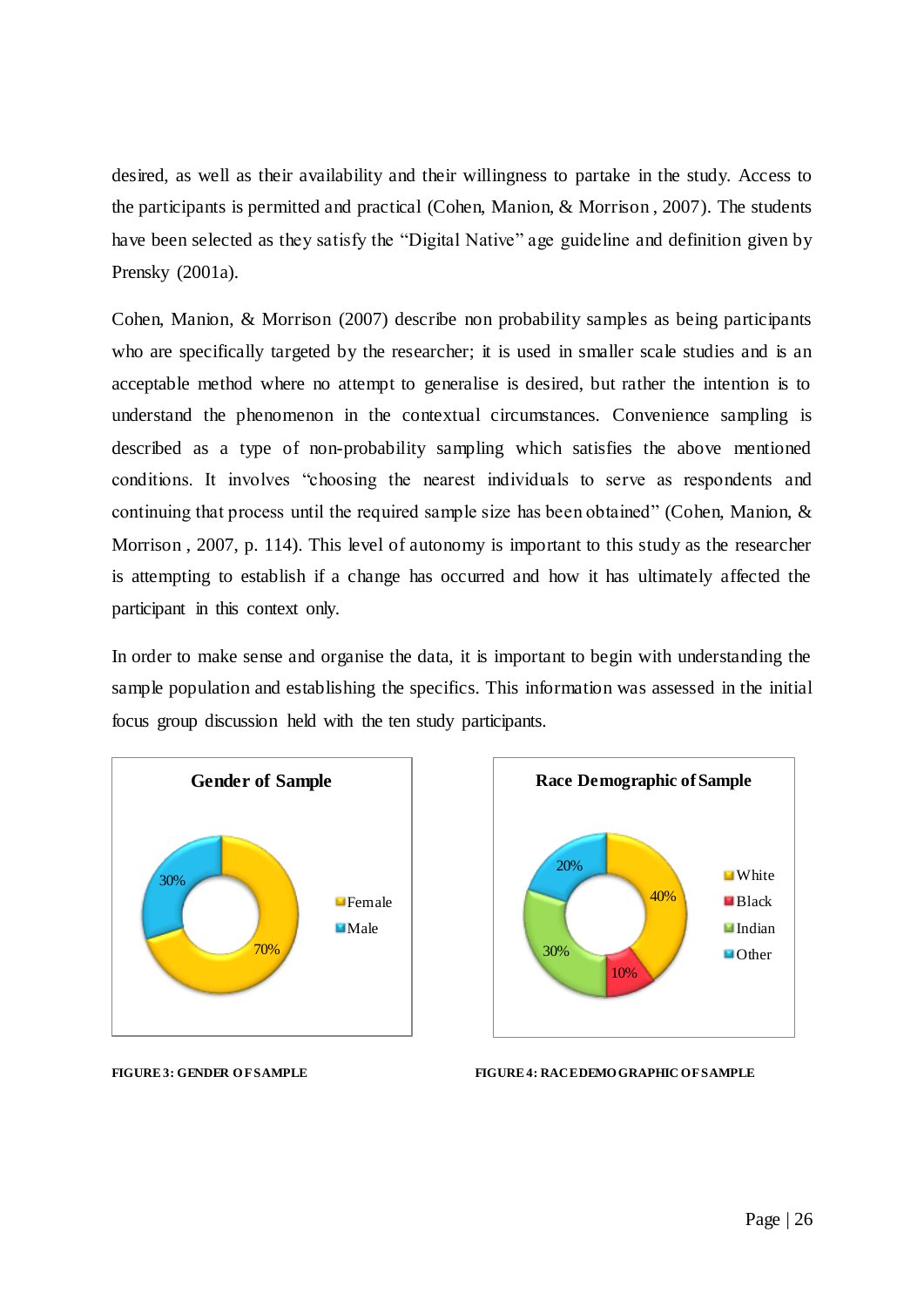



#### <span id="page-34-1"></span>**FIGURE 5: AGE O F SAMPLE FIGURE 6: RATIO O F DISCIPLINES IN SAMPLE**

The sample of ten students were comprised of a majority female grouping, this is accurate as the disciplines in the Applied Arts are generally female dominated. The literature does not mention specifics about gender preferences and so it is assumed that this will not affect the results, given that the field is predominantly female dominated and requires a solid application of technological skill regardless of gender. The variety of races indicate that there is a fair demographic distribution in the sample, this is important to the study given the local context of post-Apartheid South Africa as it demonstrates that Private Education is not driven by race, but largely by economics. The age of the sample is an important factor, the oldest student in the group was 26 years of age, which indicates that theoretically all were born during or after the 1980's and therefor satisfy Prensky's (2001a) age requirements of a Digital Native. The ratio of disciplines in the study is generally equal and consistent with the Institution"s overall ratio of students, Fashion Design is the smallest of the departments and so these results will effectively illustrate the Applied Arts at the Institution.

#### **METHODS OF DATA COLLECTION:**

<span id="page-34-0"></span>The methods to be used in this research include a variety of observation, participant reflective journaling, and focus group discussions throughout the duration of the module teaching period.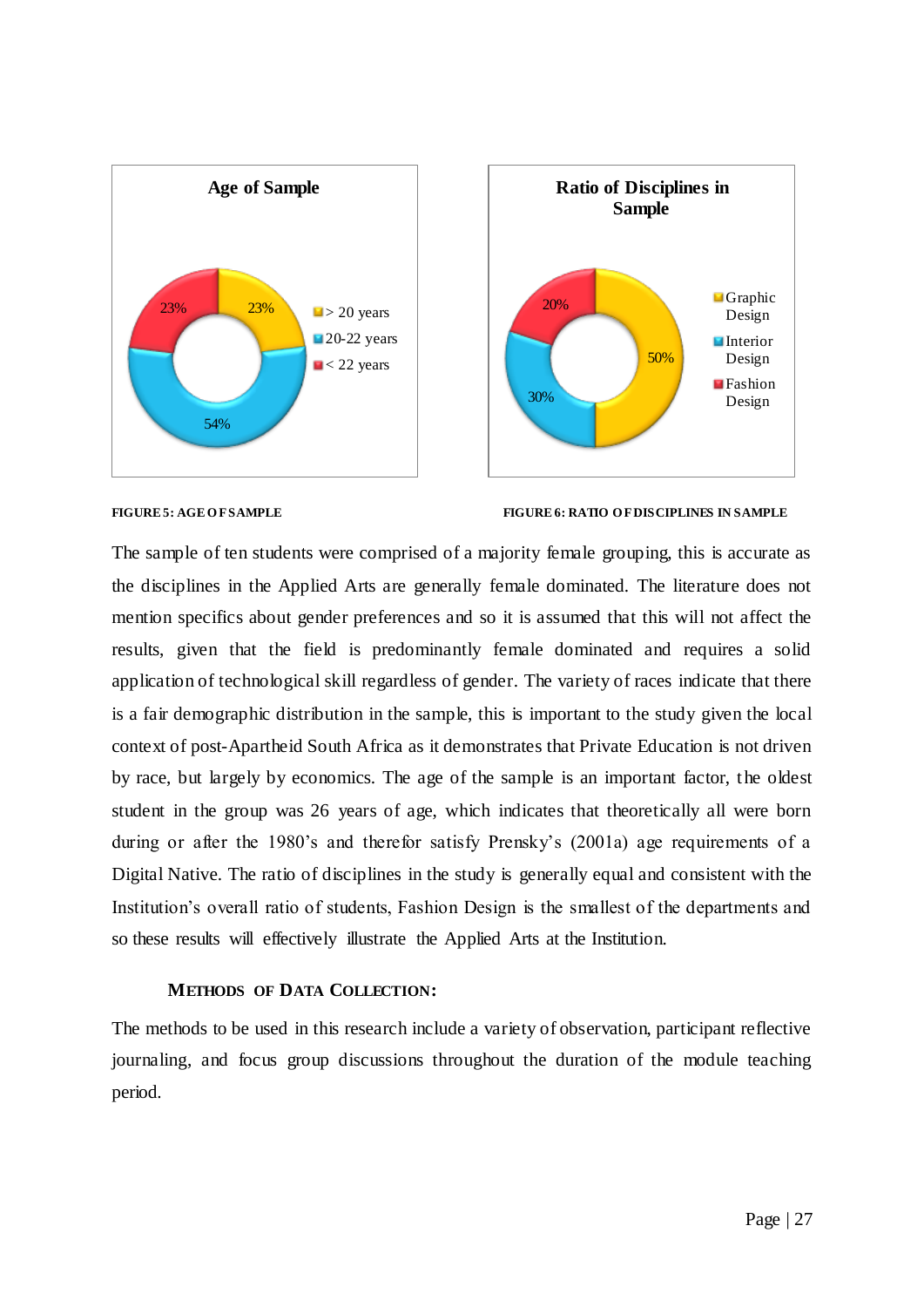#### OBSERVATION:

<span id="page-35-0"></span>Cohen, Manion, & Morrison (2007) describe observation as a research process which allows gathering of live data from its natural context. This first-hand information can thereby be seen as valid and authentic. This is further supported by Robson (2002) who states that observation can provide a reality check of sorts as in some instances what people do and what they say they do may differ. Observation in this study is important as the researcher needs to establish how the participants react to the differing learning and teaching methods, from the perspective of the facilitator. It can also be used later as validation for participant journaling. There are varying degrees of participation in observation (LeCompte & Preissle, 1993). During this research observation will take the form of observer as participant, (Cohen, Manion, & Morrison , 2007), as the researcher identifying themselves as such to the participants which will allow for a more holistic view which can generate rich descriptions vital to qualitative research (Morrison, 1993). Cohen, Manion, & Morrison (2007) advises that it is important for the researcher to reduce reactivity effects, as does Nieuwenhuis (2007) who cautions researchers to remain uninvolved and not to influence the context thereby tainting the data subjectively. Observation in this study will take the form of the researcher being an observer to the reactions and performance of the students during the teaching of the specific modules.

Class Observations were made during classes in the form of notetaking and reflection thereafter. Although the students are generally encouraged to use digital tools, and are freely allowed to incorporate them into their studies and lessons in all subjects, however, specific attention as to how they are used and when the students engage with the technologies has not been previously noted. The purposeful classroom observations ensured that sufficient attention was given to the use of technology within the classroom environment. This information can be used to triangulate the data obtained from the other types of data collection techniques.

#### PARTICIPANT REFLECTIVE JOURNALING:

<span id="page-35-1"></span>A reflexive journal is defined as an annotated chronological record of experiences and events, which is generated by the participants themselves (Welington, 2000). Marefat (2002) continues to argue the importance of journaling by describing it as a method to establish what is important for the learner, or participant, which may be difficult for other research methods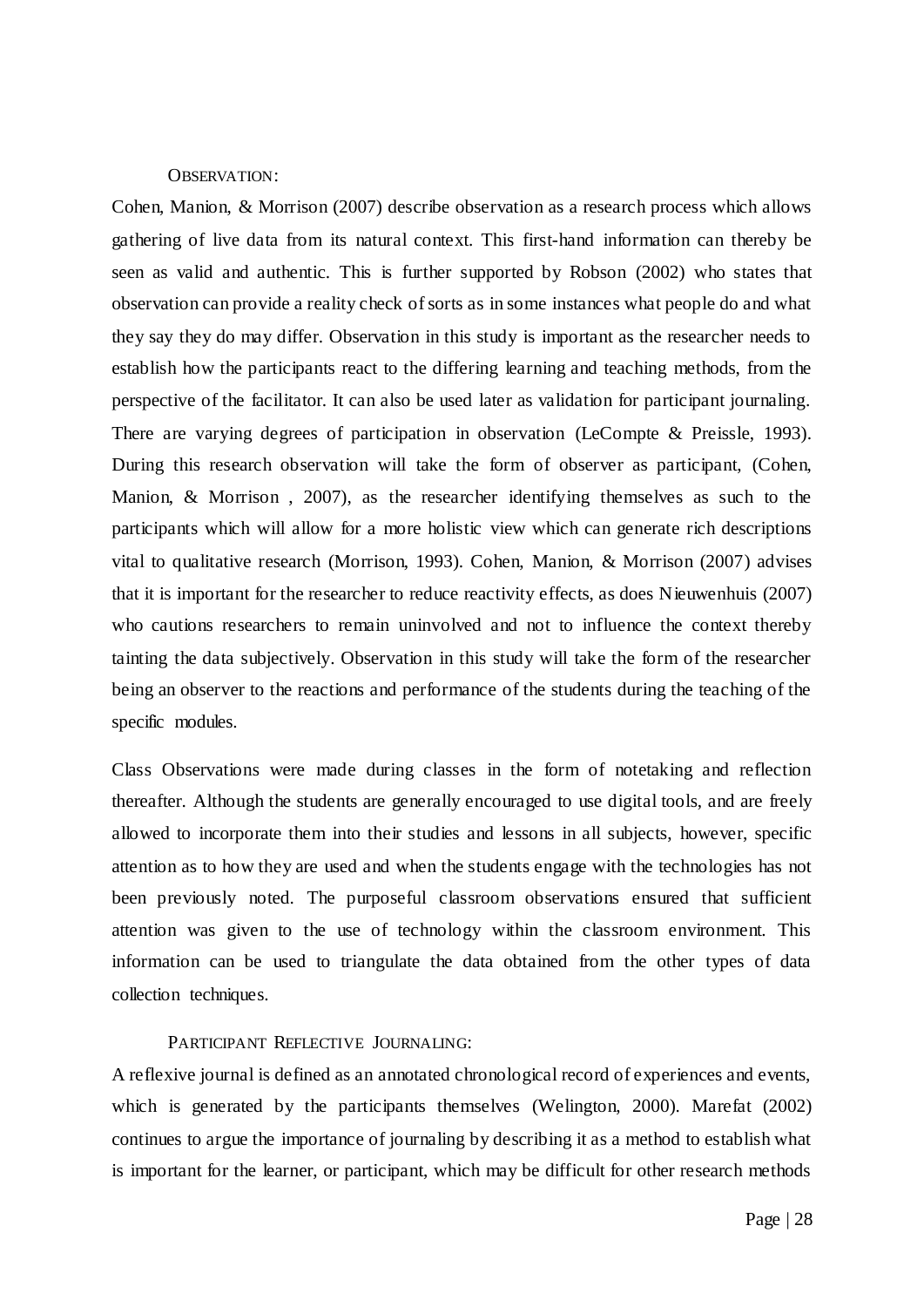to ascertain. Faizah (2004) argues that these journals encourage student's reflections on their performance, experiences and development, and can be effectively used to enlighten researchers to student challenges and how these were overcome throughout the duration of the study. Wellington (2000) continues to describe that the researcher is not confined to any specific rules, however one should ensure that the participants write "a chronological account of events with the diarist's own interpretation or version of them, and reflection on them" (Welington, 2000, p. 119)

In the proposed study the participants are to make entries into their journals which document their experiences of each lesson within the taught modules. They will be encouraged to focus on any difficulties experienced, their performance and level of understanding. Each entry should be labelled according to lesson and day.

### FOCUS GROUP DISCUSSIONS:

Morgan (1998) describes a focus group as interaction which relies more heavily on the participants who discuss a topic supplied by the researcher; this generates a collective view rather than an individual one. The interaction between the participants is where the da ta emerges. Focus groups are generally more economical on time, however it is mentioned that the quantity of data is less than traditional interviews with the same number of participants (Cohen, Manion, & Morrison , 2007). Nieuwenhuis (2007) emphasises the role of differing opinions as participants may enter into a debate with each other which will widen the range of responses, according to Nieuwenhuis (2007) this conflict can result in better data generation. Morgan (1998) advises that this method of data collection is well suited to gathering opinions on attitudes, values and opinions which are crucial to the proposed study.

Focus Groups sessions will be held with the class group of ten students, consistent with Morgan's (1998) recommendation of four to twelve participants per focus group discussion. These sessions will be held before and after each taught module, in total the researcher would aim for a minimum of four sessions with the same group. These sessions will be used to track their experiences and learning development through each stage of the project. A limitation to this type of research tool is that group dynamics may lead to non-participation or alternatively dominance by some participants, it is important to take note that focus groups require skilful facilitation and management by the researcher (Cohen, Manion, & Morrison , 2007).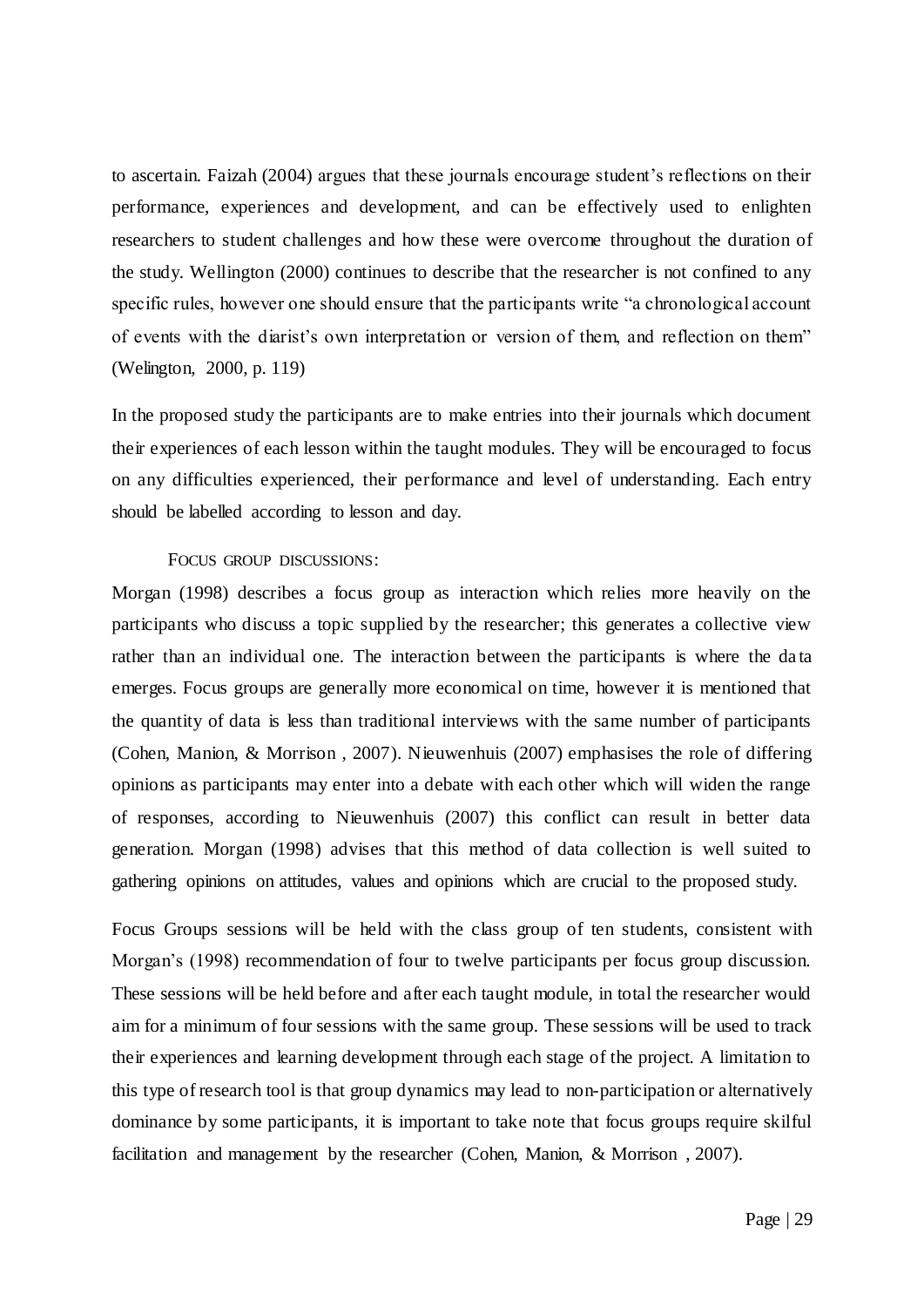### **DATA ANALYSIS:**

Cohen, Manion, & Morrison (2007) describes Qualitative data analysis involving organising, understanding and explaining the data in order to effectively note patterns, themes and categories. The data from this proposed study will be collected and through content analysis will be coded, categorised and themed across participants. These findings will be related to literature until a theory emerges which can be used to explain the core phenomenon. This approach is described by Cohen, Manion, & Morrison (2007) as working within a predetermined analytical frame that crosses the concerned participants. In this instance the researcher sets out the main concepts initially and assembles groups of data looking for differences, similarities and comparisons in all data with the intention of moving from description to theory generation informed by grounded theory as well as the conceptual framework of the study (LeCompte & Preissle, 1993).

### **QUALITY, VALIDITY AND RELIABILITY:**

"Validity is an important key to effective research" (Cohen, Manion, & Morrison , 2007, p. 133). In qualitative studies validity can take the form of triangulation of data, richness and depth of detail or through researcher objectivity, however as Gronlund (1998) advises the participant's subjectivities and attitudes can lead to a degree of bias. It is the researcher's intention to monitor these factors to ensure that this does not become study limitation.

Central to the topic of validity is triangulation, which can be defined as the "use of two or more methods of data collection in the study of some aspect of human behaviour" (Cohen, Manion, & Morrison , 2007, p. 141). This concept is particularly important in qualitative research as Campbell and Fiske (1959) describe it as being a powerful tool for demonstrating validity, which has informed the mixed data collection tools for the proposed study.

This study will also make use of participant validation as a method of quality control and will allow all participants to review the collected data before the research is completed.

### **ETHICAL CONSIDERATIONS:**

All prospective participants of the study were informed in terms of their rights during and after the research project, ensuring that the participants are fully aware of the nature and purpose of the study, as well as the implications of their involvement, before they were given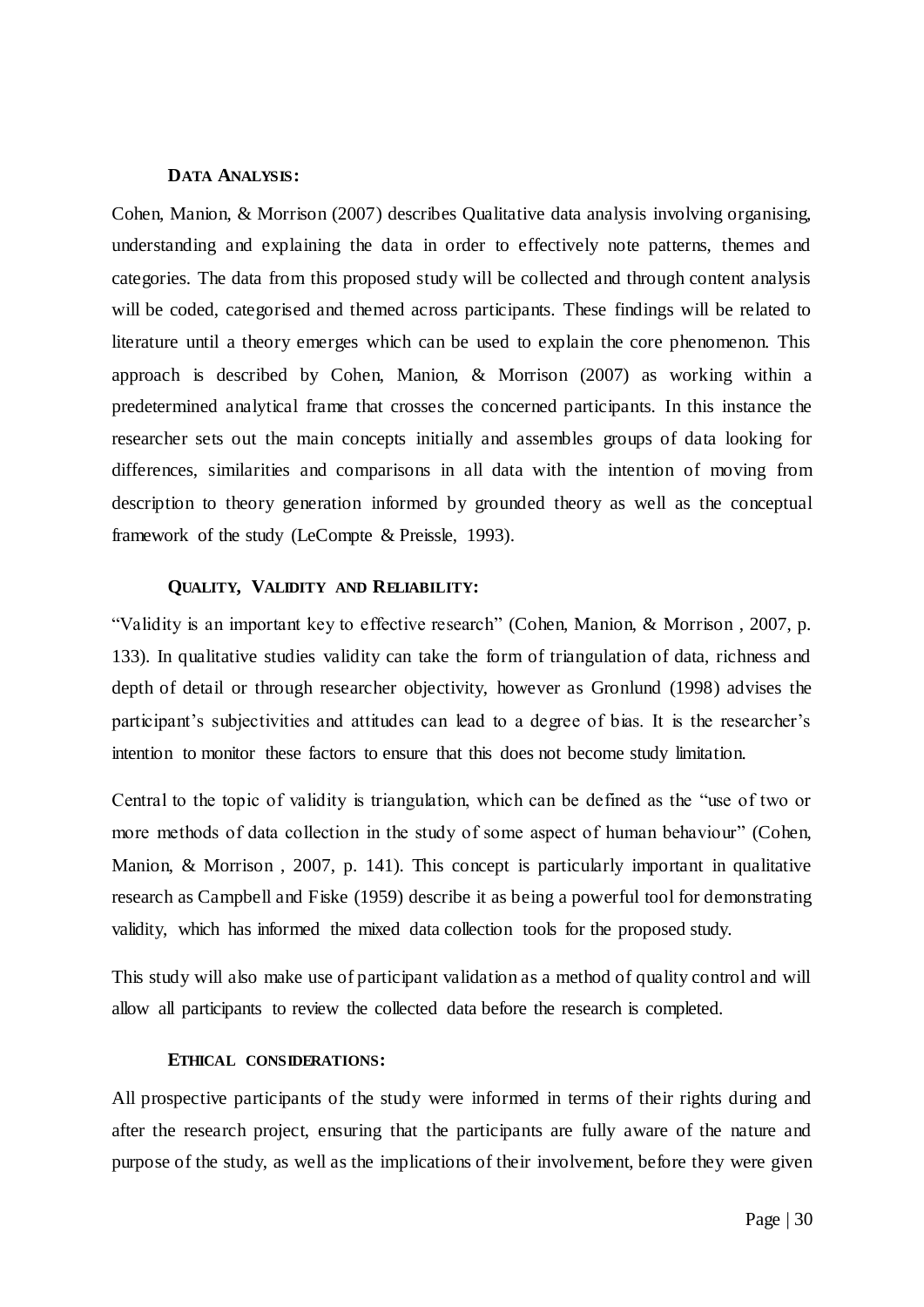the option of participating in the study. All participation in the study was voluntary, and should a participant have opted not to be involved, their decision had no bearing on their academic progress in the future. After agreement to take part, all participants were required to sign an ethical consent form. This form was formatted on a UKZN letterhead and was written in plain language, free from jargon. It included information regarding the recording of certain data collection techniques, both the researcher and participant were required to sign and date the form. The participant received a copy of the consent form for record keeping. All prospective participants were over 18 years of age and therefore a legal guardian"s permission was not required. It remained clear at all times that should they have wished to withdraw from the study at any time, they were within their legal rights to do so, without any explanation or any sort of penalty. The instruments used to collect data for the re search were monitored to ensure that no harm will come to the users, and they were designed to be as user friendly as possible to ensure the process was as stress free as possible. Each participant was given an individual opportunity to review the analysis of results based on their input which allowed them a chance to clarify specific points as required. This process of participant checking ensured that the data is accurate and ultimately generate high quality research.

At no point did this study jeopardise the learning of the students, as both proposed methods of teaching are accepted practices.

Participants in the research were assured that all data collected remained confidential at all times. If need be pseudonyms were used in order to further ensure the participant"s anonymity. All documents related to the research were safely stored and will be destroyed after a set period of five years.

As the research progresses ethical issues may materialise, and in that instance it is the researcher's responsibility to ensure that all practices are followed in an acceptable manner. In this instance I would consult with my supervisor to ensure that the issue is handled in an ethically sensitive, respectful and responsible manner. Participants will be provided with details of who can be contacted if they wish to make a complaint based on ethical grounds during the research period.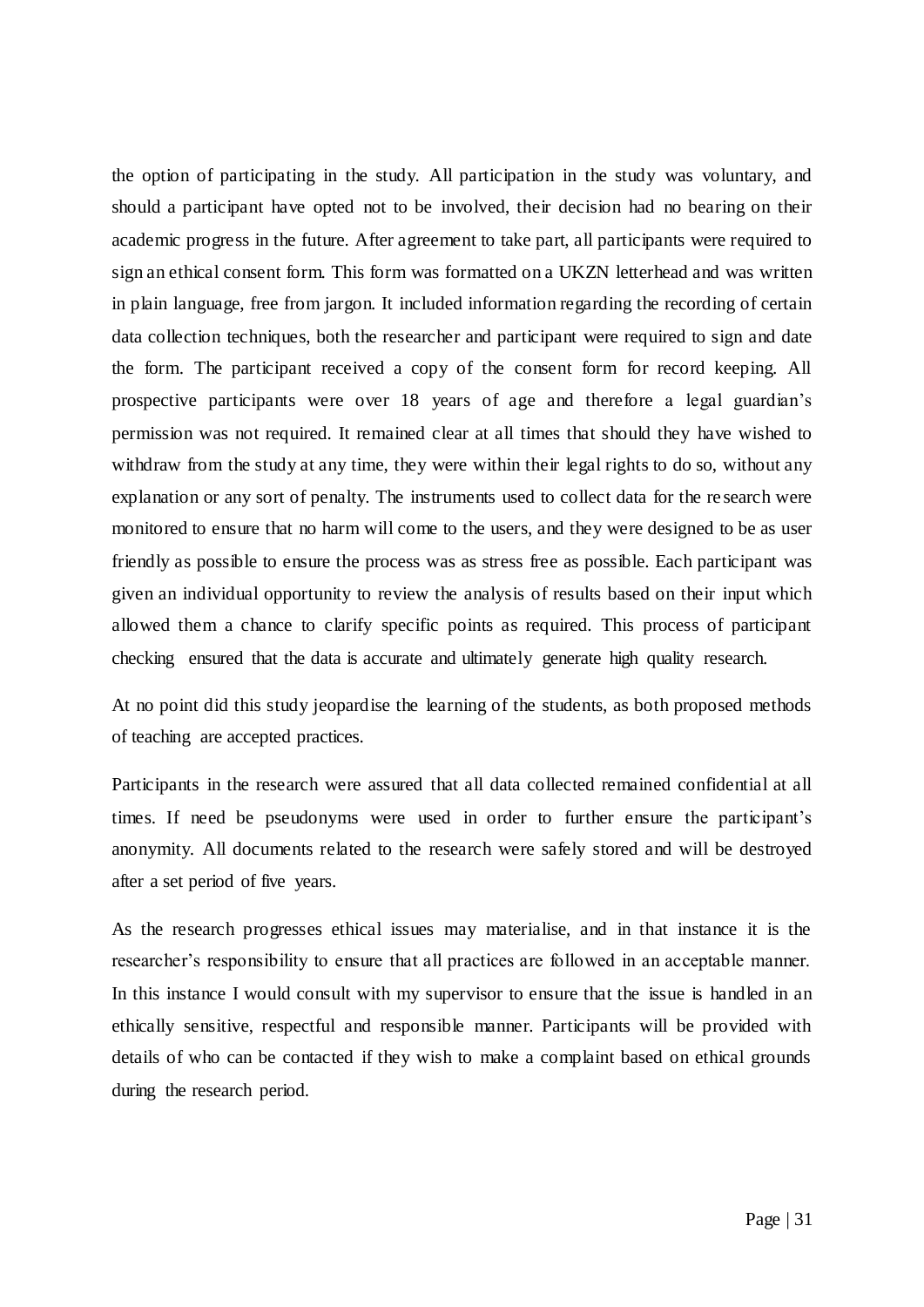### **LIMITATIONS:**

The qualitative study will be focused on one class in an isolated environment within a private Higher Education Institution in South Africa, in order to provide an in-depth understanding of this specific situation and does not intend to make generalisations to other contexts, or Public Institutions.

Awareness to the role of being both the teacher in the classroom and the researcher in this study needs to be addressed. Students may mask their true responses or actions, as they will perceive the researcher to be in a position of power, as their educator, which could act as a limitation in this regard. In response to this it will be emphasised that their reactions or recorded data will have no bearing on their academic performance. Natural responses will be encouraged and emphasised.

In terms of the mixed approach to teaching strategies; the digital native approach and traditional approach, one must acknowledge the variety of concepts being tested in one instance. As examples, digital vs static, images vs text, group vs individual or technology enhanced vs not. Analysing all of these concepts in one study can become difficult and a study which isolates these factors could explore the issues with more depth.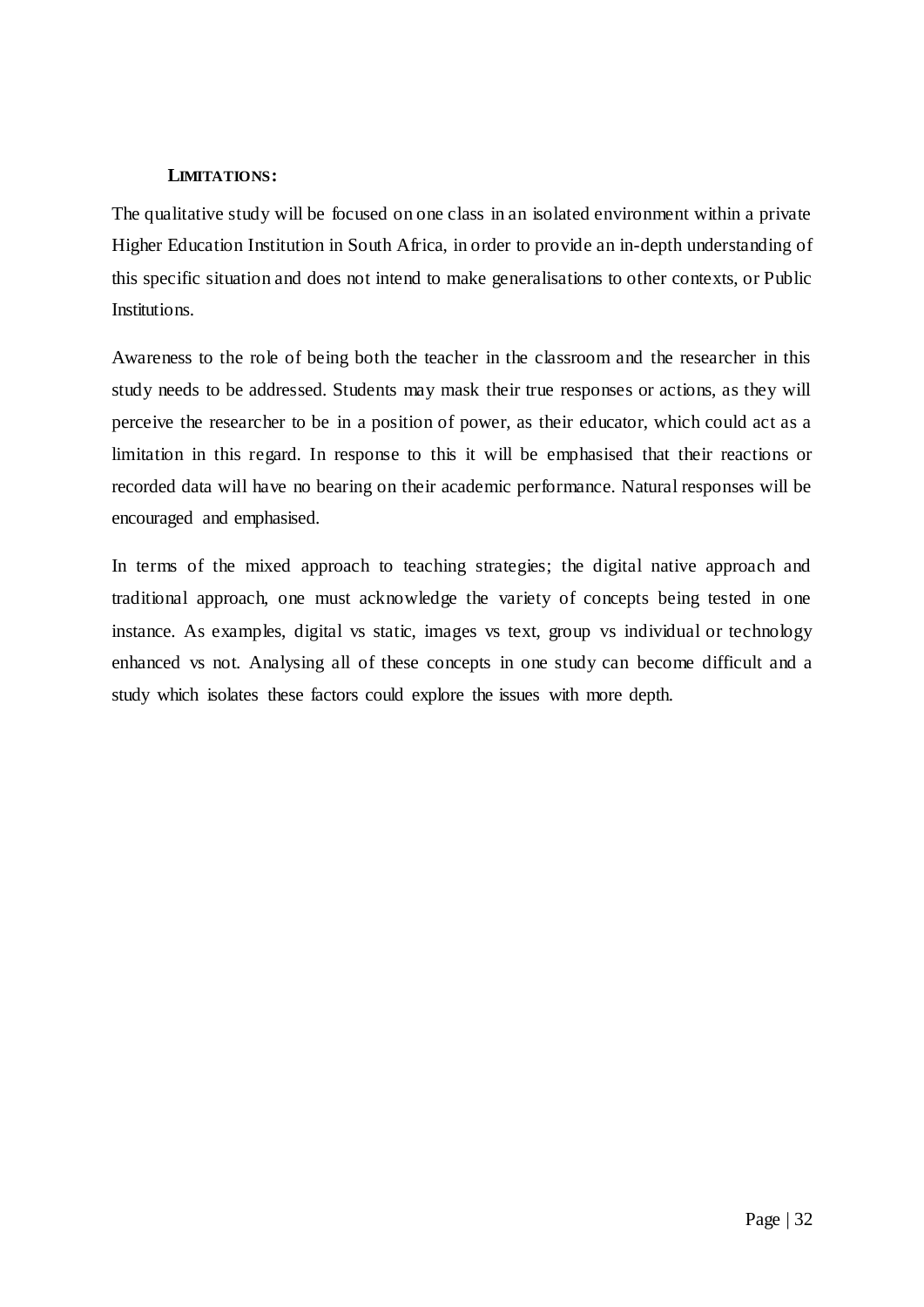### **CHAPTER 4: DATA ANALYSIS AND INTERPRETATION**

#### **INTRODUCTION:**

The purpose of this chapter is to analyse the generated data into concepts determined by the proposed Conceptual Framework of the study. This is done through the coding of data collected in the focus group discussions, participant journals and observation of the students" experiences. These themes will then be discussed within the context of appropriate grounded theory.

## **21ST CENTURY KNOWLEDGE:**

As established within the literature,  $21<sup>st</sup>$  Century knowledge is less about information retention and more about knowledge construction in terms of knowing how to process and where to find information. In order to establish how the participants process information and generate knowledge, the topic was bought up in the focus group discussions. During the discussions the students were asked to identify the steps which they take to process information.

Participant B, Focus Group: *"I generally start off my research by googling on the web, this lets me open multiple sources at once and I have easy access to images and videos if I need any further help. I am aware that the internet has a few sources which are not credible, but I use these to give myself an understanding, and then in my assignment I use the most credible source. It is easy to compare the various sources to each other; so that I am sure what I am writing is researched and informed."*

This process outlines the various stages of information construction of the sample group. At first there is an intention to research, naturally resorting to the use of a digital tool as a mediator to do so, secondly this response indicates that the student is accustomed to completing various tasks simultaneously, and gaining information instantaneously by opening and reading many references by shifting between the tabs of information quickly, with each source being critically analysed in order to assess credibility. The ability to assess credibility of a source is tackled in a compulsory first year subject at the institution, in an attempt to provide students with this foundational ability, which they will need in later years of study. This particular subject has a module dedicated to research methodologies and covers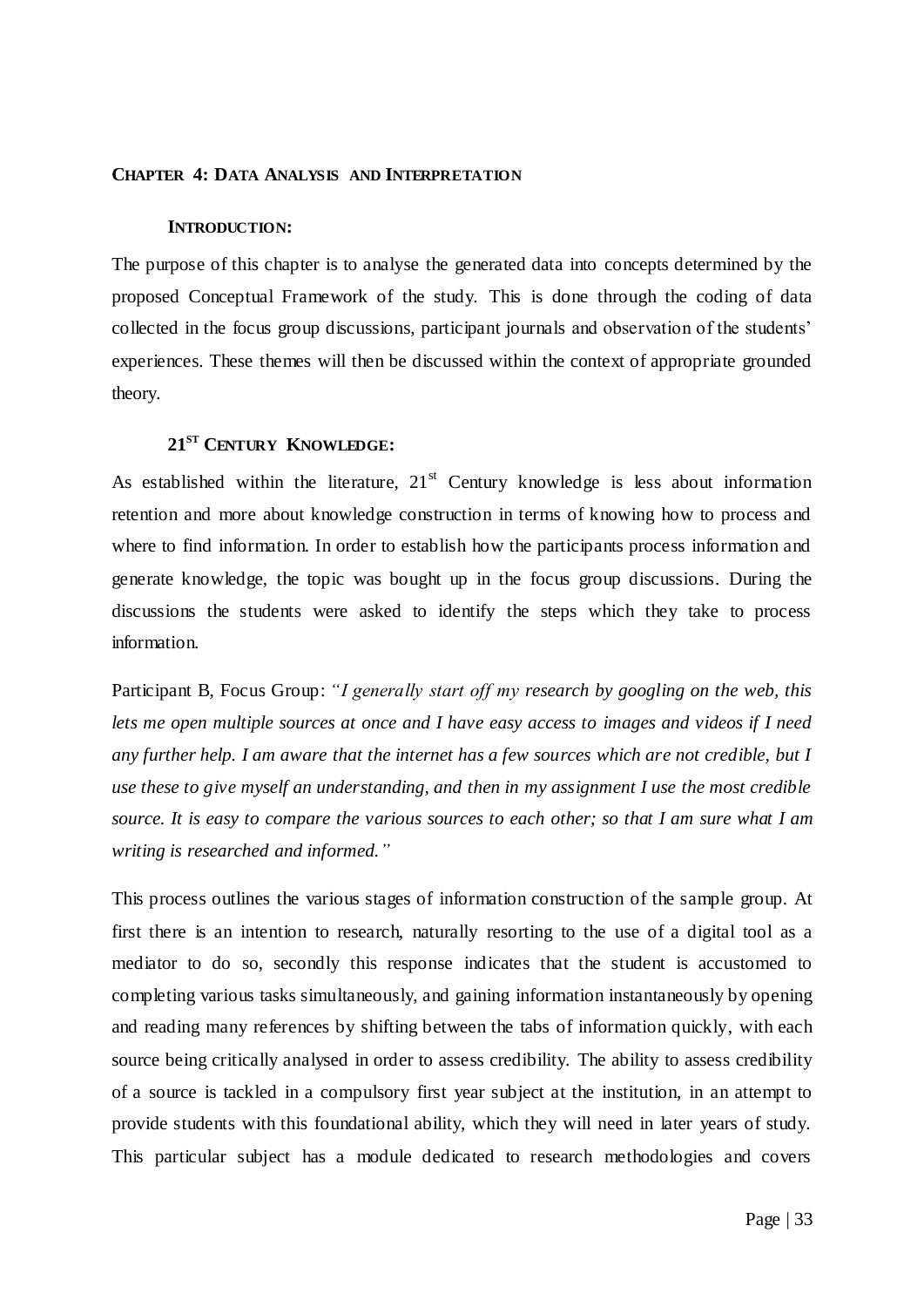elements such as, credibility of publication, triangulating various sources of information and assessing the author/s authority. The conclusion that they can actively assess credibility is based on the knowledge of the supporting curriculum as well as the student's own comment. There is also an interest expressed in exposing themselves to multimedia in the form of videos, images or animated explanations – all available through their digital technologies. They were observed to move between these media sources in order to find information, which is all facilitated by digital tools, without much attention given to the textbook, even though there is graphic content in the mentioned textbook. This is interesting as it suggests that the student"s opinion is one that a textbook is perhaps only an individual"s opinion, and in order for them to gain true knowledge they favour information arising from various sources, which they can piece together themselves. This is demonstrative of Perry's (1970) levels of cognitive development which indicate that the students have progressed from dualistic, one answer type methodology (Perry, 1970), to a more pluralistic sense of knowledge. Only once all sources of information are analysed can the answer be formulated and recorded by the student, again employing digital tools to do so. In this instance the process of attaining an answer is clearly different to previous generations when information may have been presented in textbooks, libraries or by the teacher with the emphasis on knowledge retention rather than the process of knowledge construction.

When asked if the student's digital technologies enhanced their learning, the comments were strongly suggestive that they regard their digital tools as integral to their learning process;

Participant F, Focus Group: *"Yes* [digital tools] *allows for faster, simpler and easier to understand information minus travelling costs and time wasted."*

Participant A, Focus Group: *"Yes, digital technologies provide us with resources that make learning, research and college work easier and faster."* 

Participant H, Focus Group: *"Yes,* [digital tools] *helps to make things more captivating and much easier to find information which is simple to understand."*

It becomes evident in these responses that the participating student's opinions revolve around digital technologies allowing their studies to become easier, faster and captivating for them, ensuring that they maintain motivation and commitment to their studies. It also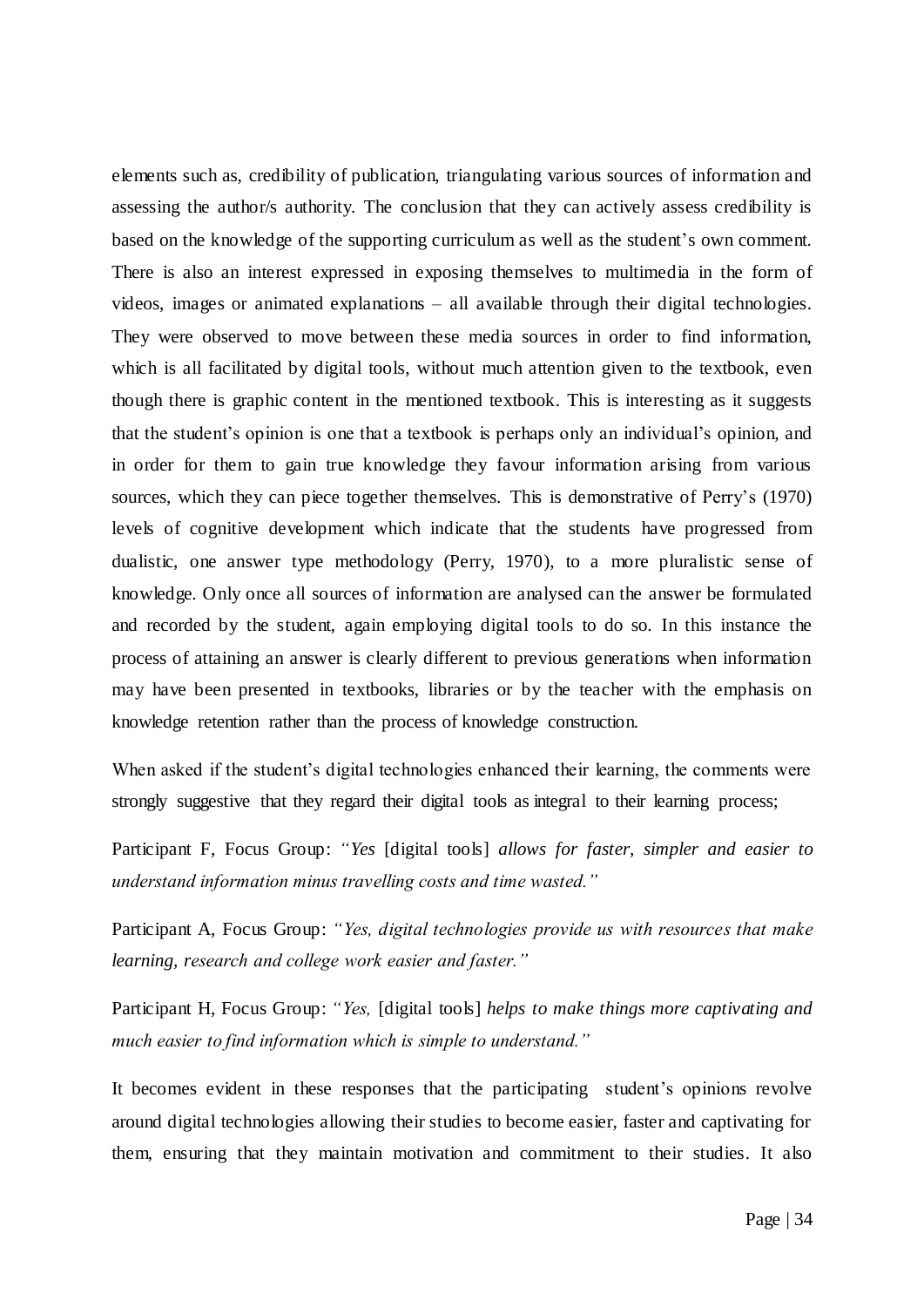indicates that the process which these  $21<sup>st</sup>$  Century students follow when researching is largely dependent on a virtual world of information and connections, accessible only through the use of digital technologies as a mediator, even though there are other traditional avenues available to them, such as libraries or textbooks containing visuals, which are quite clearly overlooked by the participating students.

#### **DIGITAL TECHNOLOGIES AS A MEDIATOR:**

In order to assess how a  $21<sup>st</sup>$  Century student applies digital technologies to their leaning practices, it is important to ascertain the accessibility and associated use of such tools. The following information in the graphs below was generated from focus group discussions, with journal entries and class observations noted in the written dialogue.



#### **FIGURE 7: ACCESS TO DIGITAL TOOLS**

It is clear from the data shown in figure 7 that all students within the participant group had access to a Smart Phone, and their own personal laptop, one member of the group admitted to having to share her laptop with her brother, but only at home. Of these students, another half owned their own tablet, and so it can be concluded that half of the sample had multiple devices namely; a Smart Phone, Laptop and Tablet. When questioned, these students acknowledged that they rarely bring their tablet to college; they rely solely on their laptop and smartphone while on campus. All of the sample population had internet access at the college, as Wi-Fi is provided, and all of the students have internet access off campus, either in the form of ADSL or 3G, internet access can also be achieved through their smartphone.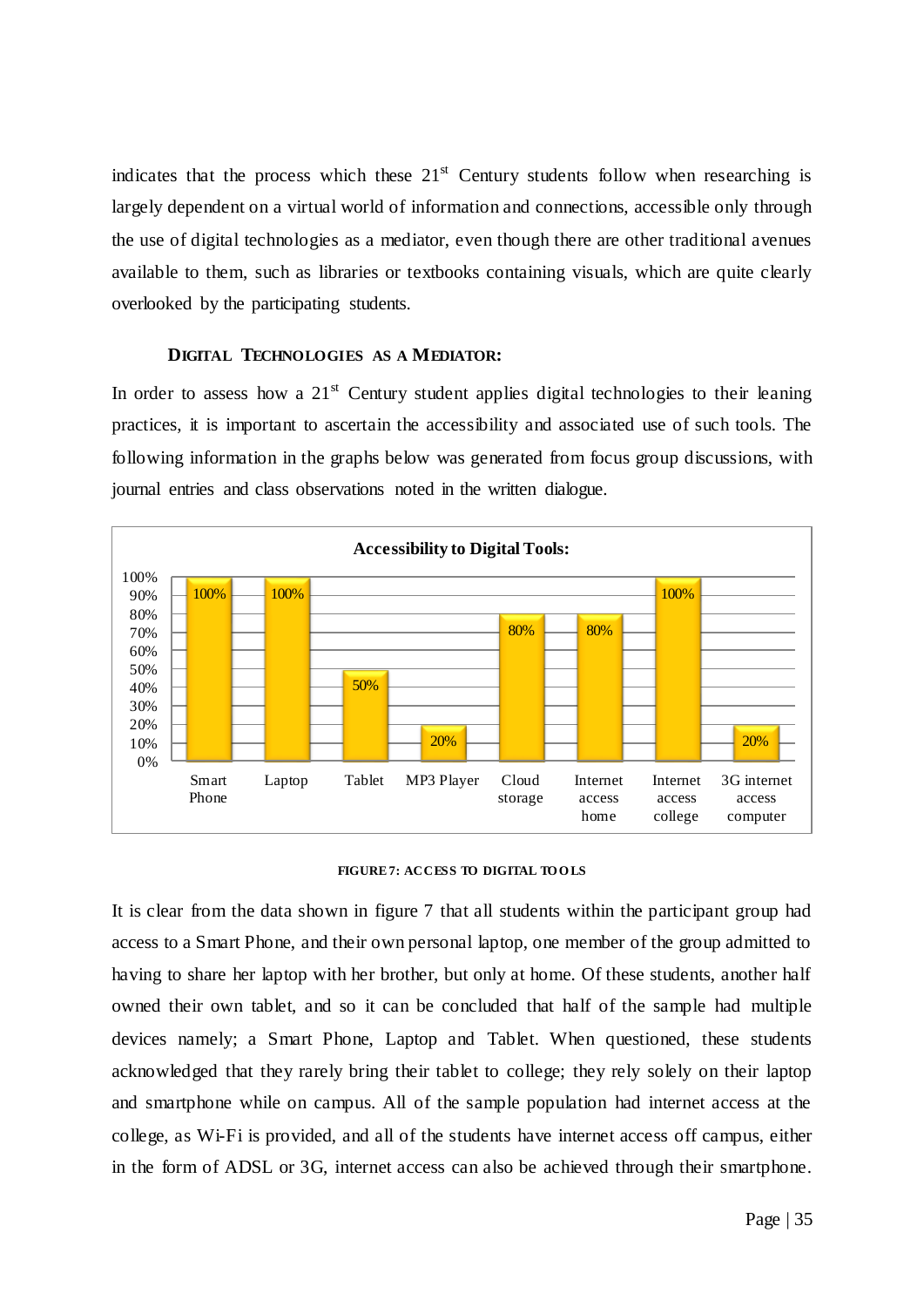This data is contradictory to another South African study (Brown & Czerniewicz, 2008) and is therefore unusual for students to embrace this technology to such an extent. This can however, be explained as the sample population is within the context of a private higher education institution with different infrastructures in place, and so variations in the data will be expected when compared to public higher education institutions.



**FIGURE 8: TIME SPENT O N DIGITAL TECHNO LO GIES PER DAY**

The data in Figure 8 represents the amount of time which the students say that they spend on these digital technologies per day. It is evident that the median spends between 6-10 hours per day on their devices. When questioned as to how this figure is achieved, the response was as follows;

Participant E, Focus Group: *"I generally do two things at once, so I can easily be working on my computer and chatting* (instant messaging) *to a friend on my phone."*

When asked if this practice was distracting, the response was;

*"No, I am still able to do my work effectively, but at least I am not missing out on anything either."*

This is an interesting statement, as it is suggests that young adults can operate successfully whilst undertaking various tasks simultaneously as claimed by Prensky (2001a) and Foehr (2006), as well as a demonstration of the nature of instant gratification desired in  $21<sup>st</sup>$  Century living. It does not suggest that multitasking is an effective learning strategy, but it would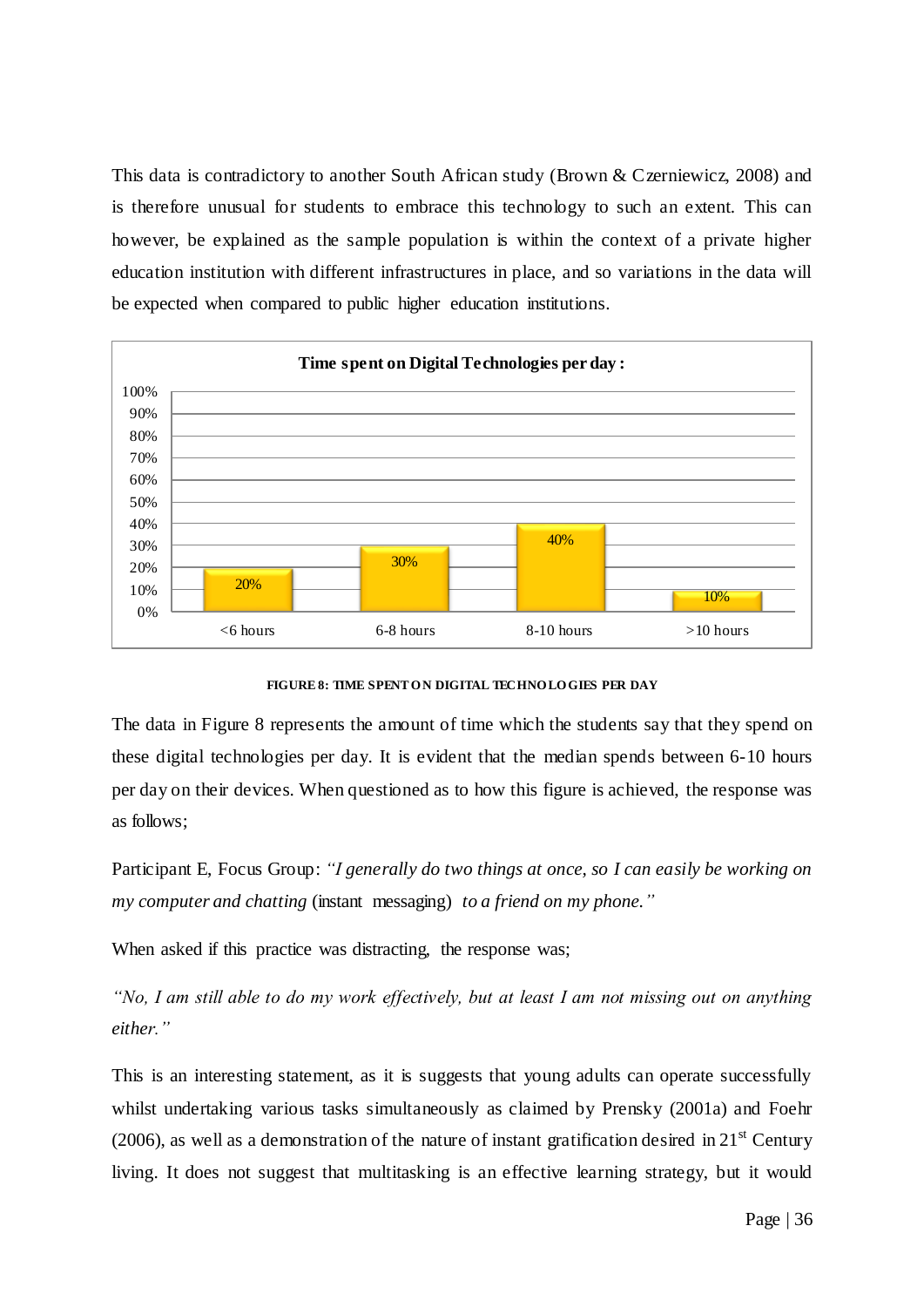however explain how so many hours of use are accumulated as they are possibly completing multiple tasks simultaneously. During the lectures it was observed that students often had their smartphones on their desk and would regularly check for any activity. This habitual behaviour intensified during the traditionally taught modules where students would actually interact with their phones, whether this is checking emails or communication with others is unclear. This may be a sign of distraction or boredom, instead of a demonstration of effective multitasking; alternatively it could also indicate a lack of discipline and lack of commitment to their immediate studies or class environment.



**FIGURE 9: PURPO SES FO R WHICH THE INTERNET IS USED O N A DAILY BASIS**

The data in Figure 9 represents the purposes for which the internet is used, the categories were supplied to them and the results are representative of how many students indicating what they use the internet for. Each category was verbally explained during the focus group as follows:

Email: Sending and receiving of emails, both personal communication as well as for college related tasks.

Purchasing Goods: Online shopping of any kind, including browsing for products or searching for prices.

Formal Education: Downloading software, working on assignments, troubleshooting the internet for educational purposes.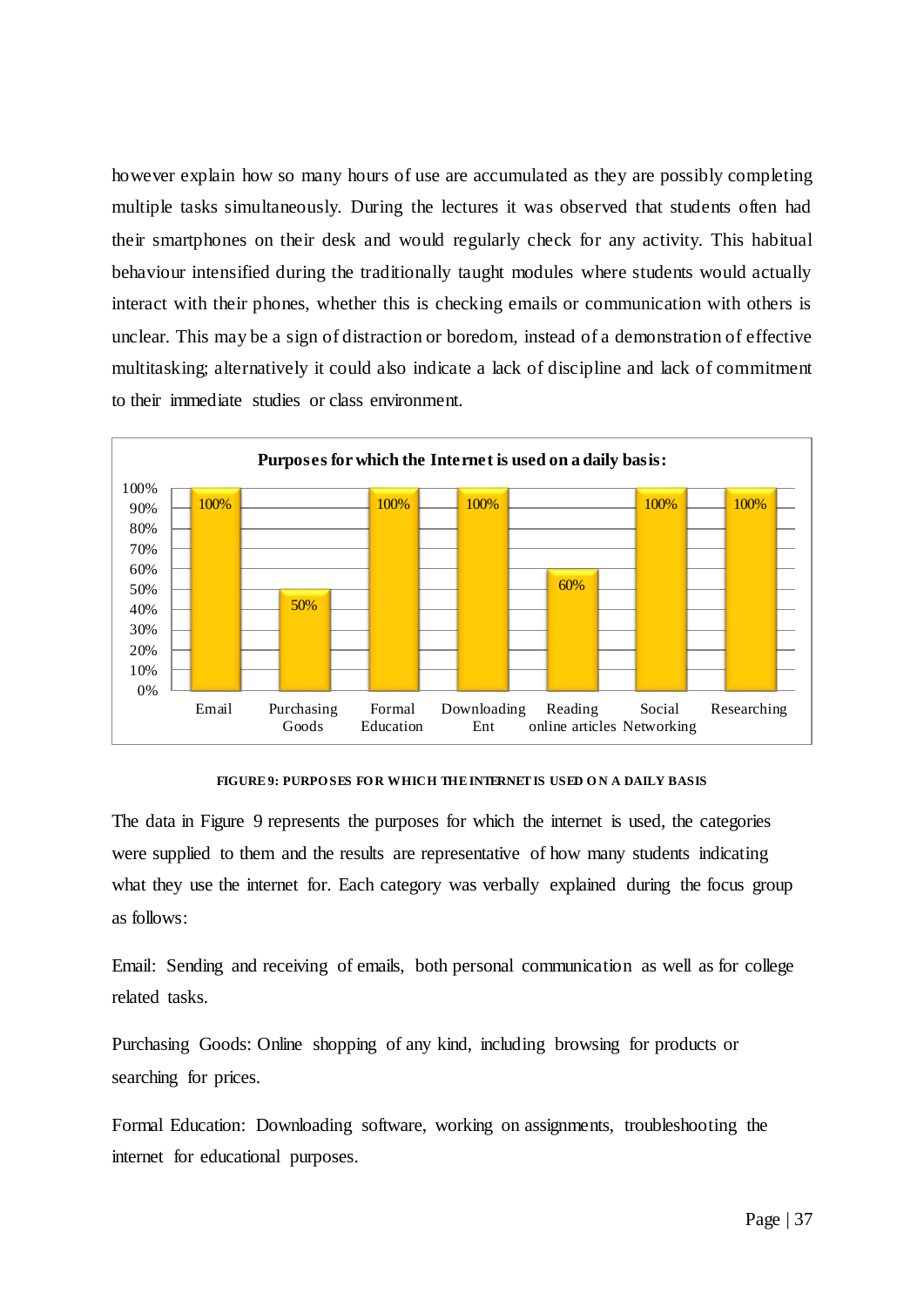Downloading Entertainment: Downloading entertainment such as music, series or games.

Reading Online Articles: Online articles can include academic journal references, or articles form News24, newspapers etc.

Social Networking: Includes platforms such as Facebook, Twitter, Snapshot, Whatsapp or Instagram.

Researching: Entails all research involved in completing an assignment or task, and only academic based. This can be in the form of an internet search or searching the online library resources which is provided to all students.

It is clearly evident that the internet is used as a primary tool for learning and researching and all participants agreed that it was the first resource consulted when given a new brief or assignment or alternatively to troubleshoot any problems encountered. Comments include:

Participant C, Journal: *"The first thing I do* [when given a new assignment] *is Google the topic, all the information is there and it saves me time."*

Participant B, Journal: *"Going to the library to source information takes too long, Google is instant and you can start straight away."* 

Participant J, Journal: *"I don"t have to move to Google information; it is accessible from wherever I am."* 

What is striking from these responses is how heavily the students rely on Google, to the point where the noun, Google, has actually become a verb. Participant J has a particular interesting comment, which suggests how accessible information is for students, to the point where they do not even have to move to be able to access information –it is all literally at their fingertips. The learning environment has now been extended beyond the realms of the classroom as learning can occur at any time and any place. There is also no distinction shown between researching and googling, or using the internet as a researching tool – to them these are one in the same activities and demonstrates how integrated digital media is to their learning. This has led to Google taking on an authoritative role in the student's lives and highlights the need to teach students to be critical and discerning on issues of credibility. What is also evident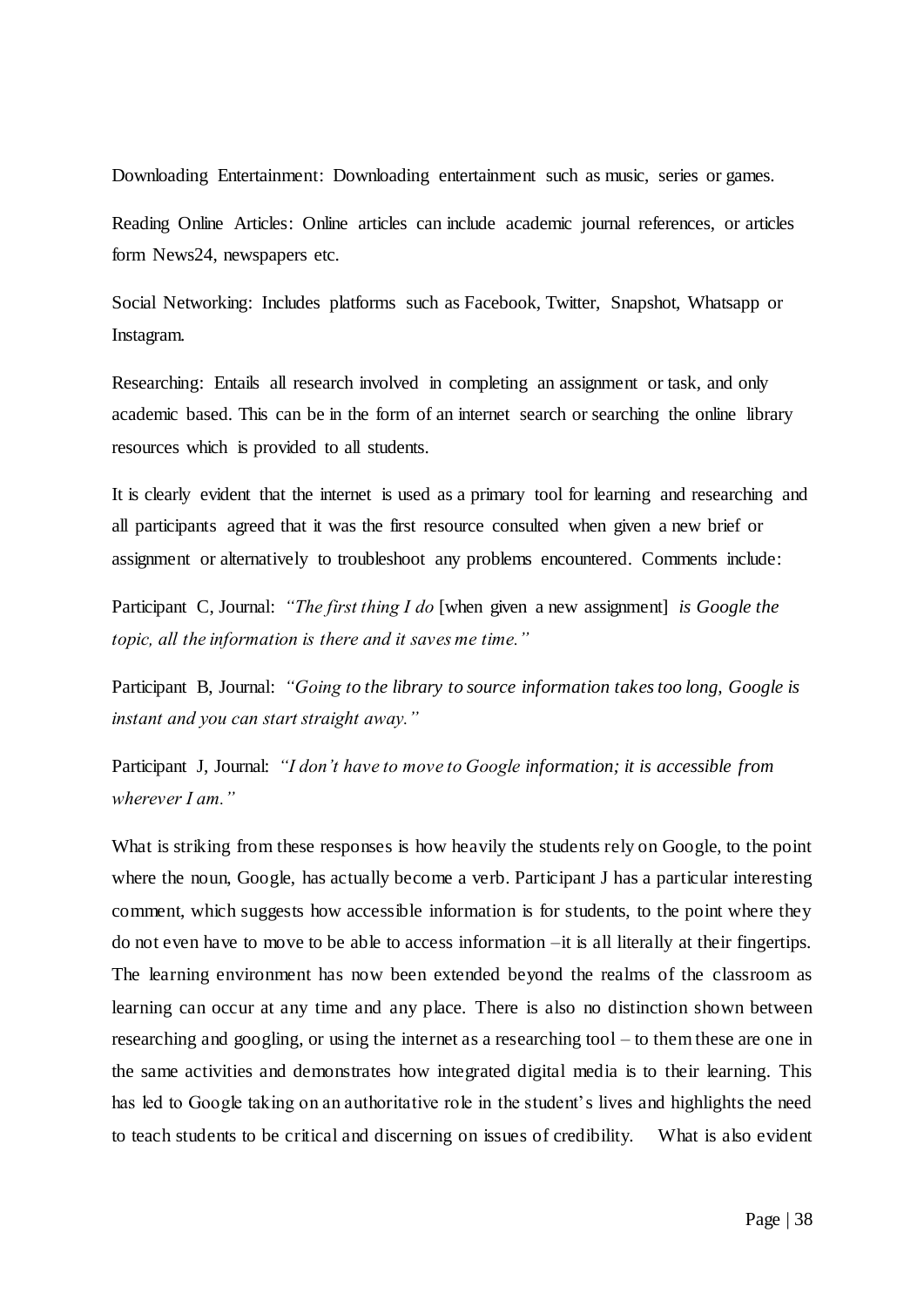is the need for instantaneous information, which aligns with Prensky"s (2001a) assumptions in regards to neuroplasticity or Digital Natives having 'hypertext' minds.

This became noticeable in the class observations, when teaching using a Digital Native strategy, the students were asked to split themselves into groups and find information on various concepts, which they would then share with the class. No limitations were given in terms of what tools they could use to achieve this. Immediately they began working on the task by reaching for their laptops and began internet based research, the groups interacted well, demonstrated an ability to evaluate the validity of the information together and prepared their discussion points for the rest of the class. It was a simple process which took no longer than twenty minutes to explain and implement. The explanations to the concepts were varied, informed and well understood by the students who explained them. However, when teaching using a traditional strategy, the same exercise was asked of the students, with the exception that they could not use any digital technology to assist, they had to find and share the information found within their prescribed, hardcopy textbook. Initially the students fumbled around their bags, a large majority had not even brought their textbooks to class, and this led to confusion as students resorted to sharing with group members. Discussions proceeded with regard to where to find the information, complaints about the large bodies of text, bearing in mind that the textbook"s information is formatted differently to that of a digital media source, where one is able to use the search command for keywords easily and does not seem so overwhelming to the student. This led to the point where most discussions had little to do with content, but more to do about how, or where to find the desired information content, in order to begin processing the assignment. When the information was found the groups did discuss pertinent points, however on presenting back to the class the students seemed less confident and were less able to describe the concepts in their own words, indicating a lack of engagement with the subject matter, perhaps due to the mode of teaching. The process took just over forty minutes to complete, with less success than the previous example. Within the student journals on these particular days, there were recordings as follows:

Participant E, Journal: *"The class exercise was easy; I enjoyed the interaction between groups, and learnt from other group"s presentations."* (Digital Native strategy)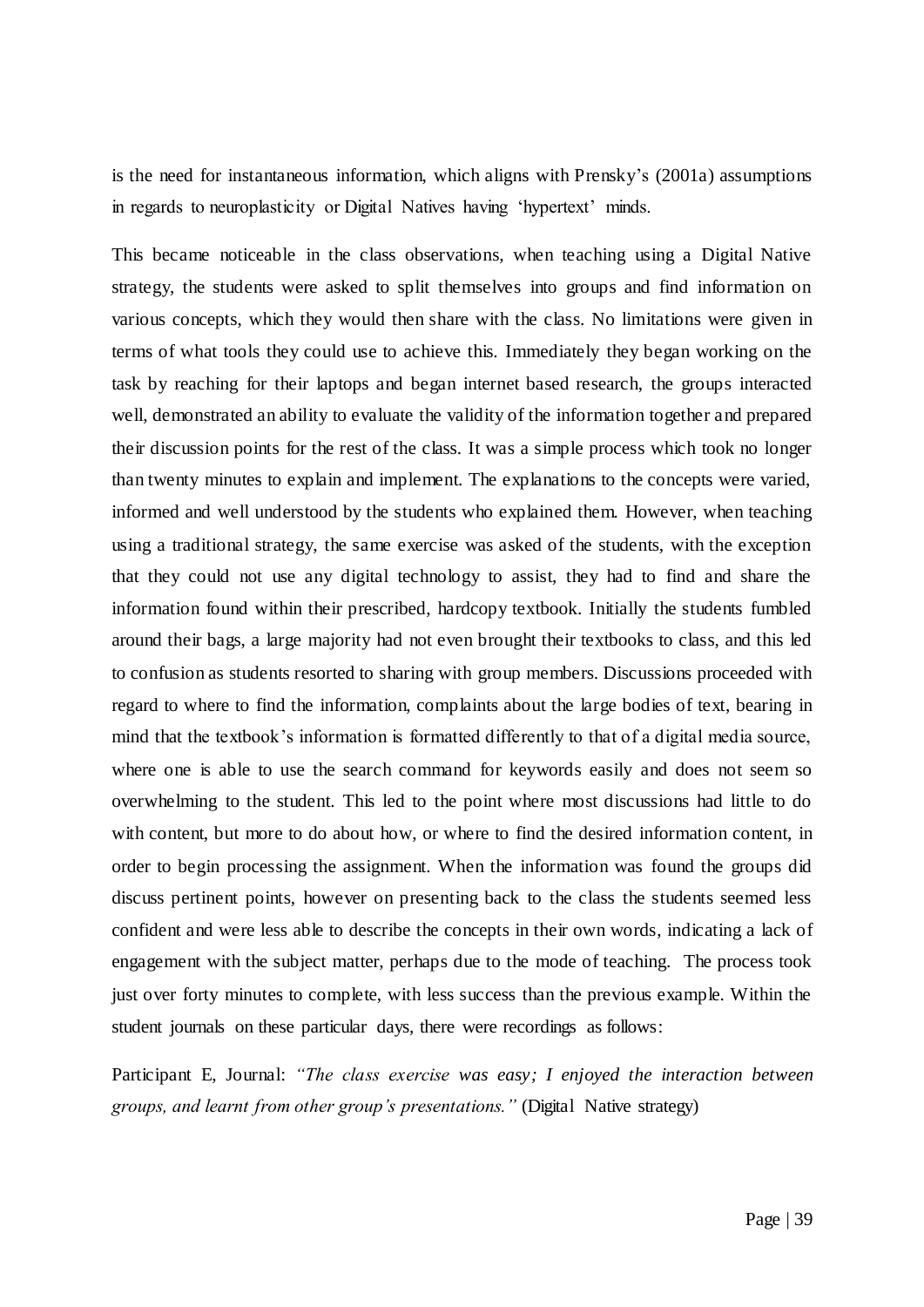Participant F, Journal: *"Today"s class was ok, I did not enjoy looking for information in the textbook – it is too long with too many big words which makes it difficult to understand."*  (Traditional strategy)

This statement is profound, as it suggests that the layout of the textbook is vastly different when compared to the layout of digital media. The information displayed in digital media is designed to entice individuals, with embedded video clips and links to other sites, easily located highlighted information – this is what the Digital Natives have come to expect from all sources of information, and if this cannot be found in a traditional textbook, they lose interest, as a textbook can be described as a static source of information, with long passages of text, even if broken up with images or visuals.

Participant A, Journal: *"Today"s class was interesting as it wasn"t just a lecture; we had to get involved with the process which will help me to remember what I learnt about. Our Group worked well together and it motivated me to get good feedback from the rest of the class"* (Digital Native strategy)

When comparing this response to the class observations noted during the experience, it became evident that there is a direct correlation between the amount of digital media used in within the class environment and the enjoyment and learning possibility of the outcome. The key lies in developing an open platform where students are comfortable to discuss their ideas and findings freely in a mode in which they are comfortable. This then naturally leads into more animated class discussions and interactions, in turn producing more varied responses which are easier to grasp for the students.

Participant A, Journal: "*Today we were asked to look for certain things in our textbook; I had to share my book with somebody else which made it difficult. The textbook is hard to work with and takes a long time to understand. I don"t understand why we couldn"t just google it"* (Traditional strategy)

These varied responses on essentially the same exercise indicate that the student is more comfortable with digital tools and an associated set of skills or developed language as a method for learning. It could also indicate that there is more openness to collaboration when using digital media in class, as if the need to interact with each is promoted through the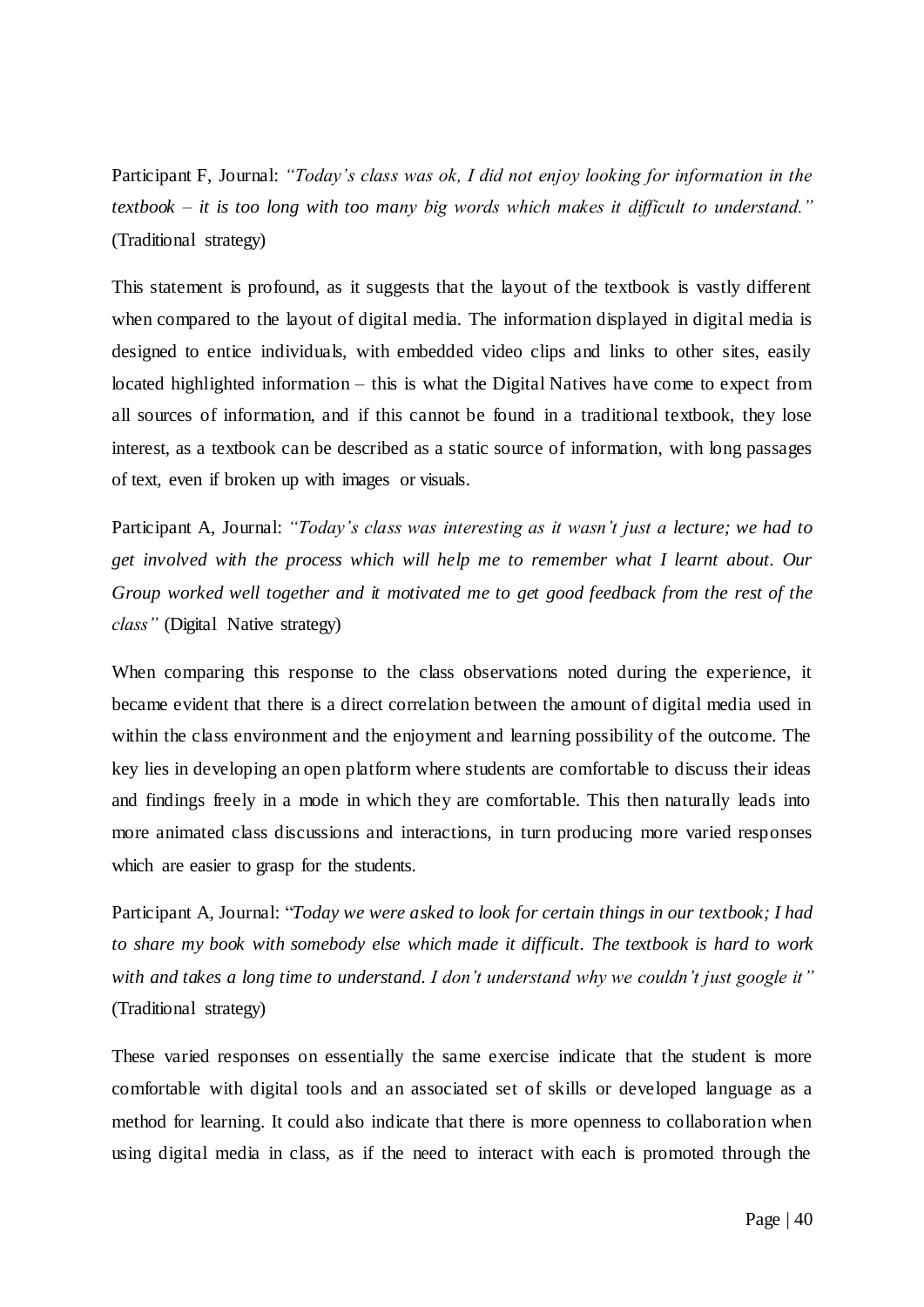digital tool as a mediator for learning. Using digital tools is something which comes naturally and when this is removed, puts stress on their learning environment. This is reflected in the class, as the first point of call for students is to search on a digital device, even though they had textbooks and a facilitator available to them. The computer in this case can be seen as a mediator of knowledge which relates appropriately to the Zone of Proximal development (Vygotsky, 1978) except in this instance the student has learnt through the assistance of a digital device as opposed to a teacher or facilitator. It also alludes to the principles of Connectivism, where students make their own connections between nodes of information, evaluate their credibility and construct new knowledge based on their findings. In promoting the use of digital tools, it is suggestive that this could ensure variety and variation in the student"s final task, especially considering their lack of engagement with physical libraries or lack of enthusiasm for textbook based research.

As per the reflected data in figure 10, sending and receiving emails is also a dominant use for the internet, this could be for personal reasons, however it should be noted that the Institution and lecturers communicate with the students via email, so it is within their interests to check mail on a regular basis for college updates. This would explain the high percentage of email usage.



### **FIGURE 10: LENGTH OF TIME USING A DIGITAL DEVICE**

The length of time that the students have used a computer is important to ascertain as it demonstrates how digital tools are naturally integrated into their learning behaviours. It is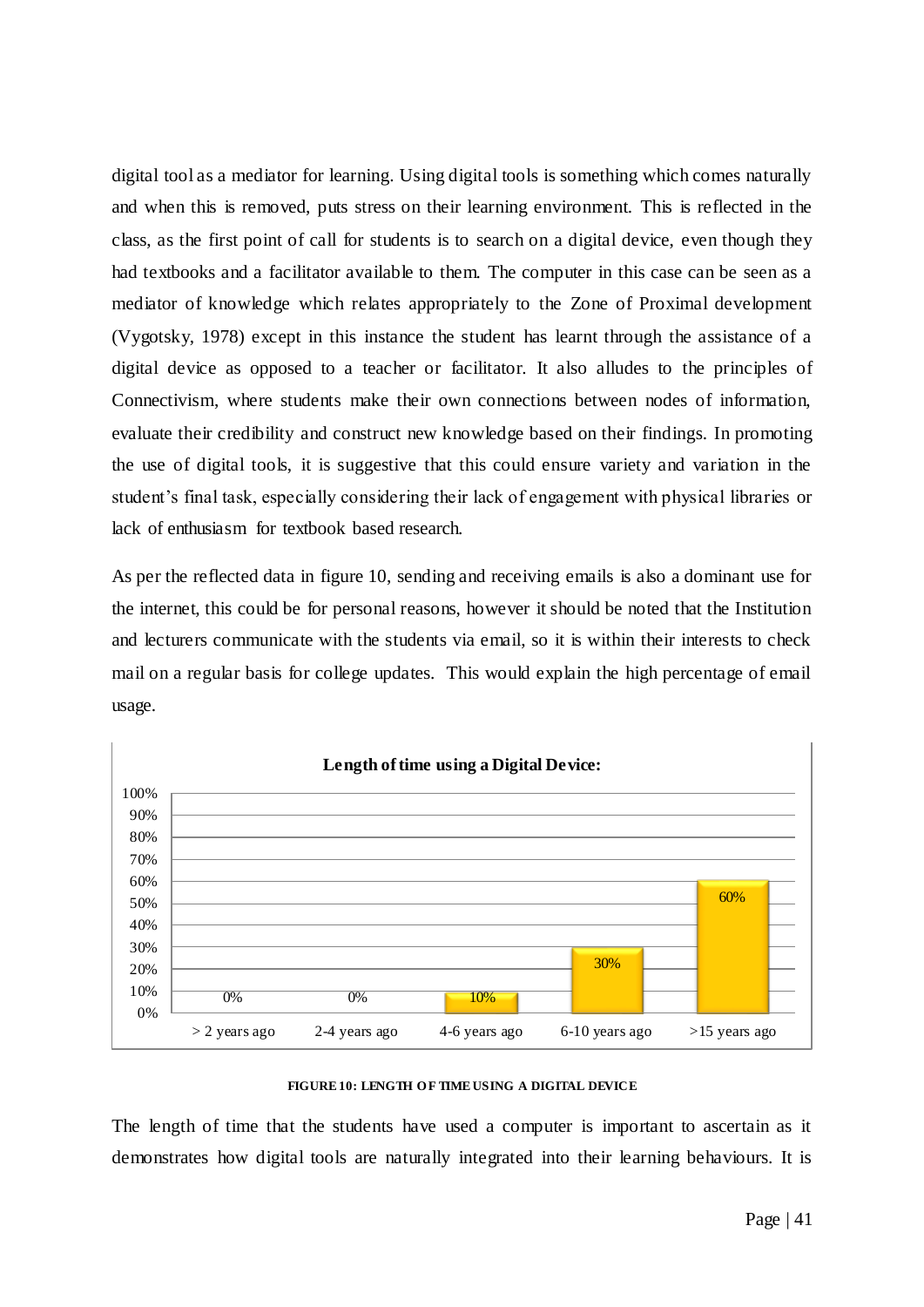evident that the majority of the participant group have been using computers for more than 15 years, making them an average of 6-10 years of age when first used. Most of the students were introduced to computers in school, figure 11, indicating that from a young age, they connect the computer, and it's capabilities with learning. Their reliance on computers and the digital as a mediator of learning only increases as they get older, or as more advanced technologies are developed.



**FIGURE 11: METHO D O F LEARNING HO W TO USE A CO MPUTER**

Based on this information, it can be concluded that the participants in this study would fit comfortably into the Digital Native (Prensky, 2001a) category; they were all born within the last two decades, they all have access to various digital technologies, use them extensively on a daily basis, and rely on them for information construction which is unlike previous generations. They are familiar with multitasking as a process and they are all competent with digital technologies, having used them for many years. This does differ with other studies based in the South African context (Brown & Czerniewicz, 2010), (Brown & Czerniewicz, 2008) and so the findings cannot be generalised to other circumstances, but is specific to an Applied Art based private institution.

## **COMMUNITY THROUGH COLLABORATION:**

It has been claimed that  $21<sup>st</sup>$  Century students prefer to work in collaboration with each other rather than traditionally as individuals (Prensky, 2001a). This collaboration not only involves the students in the class, but also collaboration through social networking and digital devices.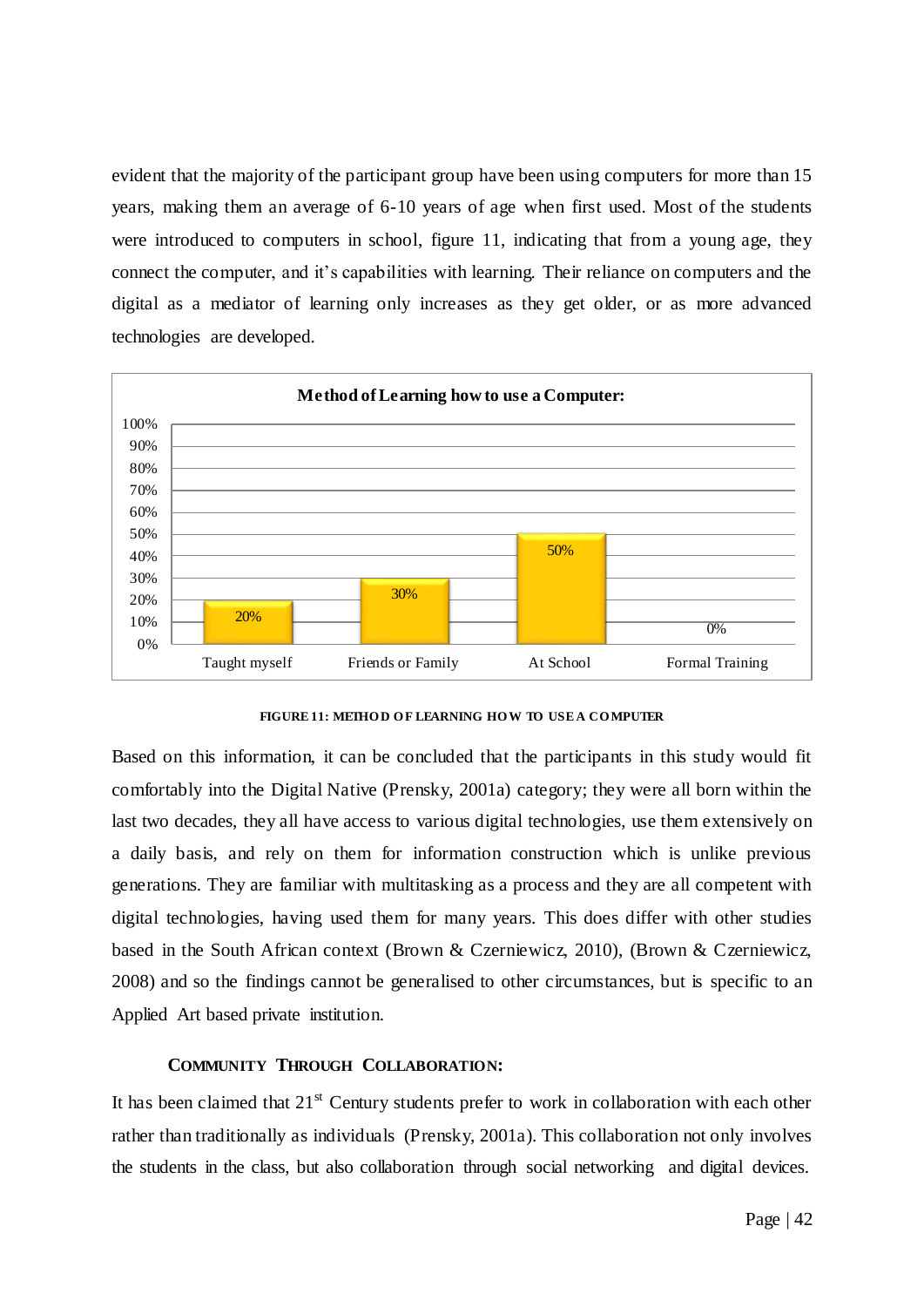Collaborative based work was reserved for the digital native method of teaching, whereas the traditional method was linear and more individually centred, a decision which was based on Prensky"s (2001a) findings. During the digital native classes, the students were asked to work on a collaborative class exercise, which extended beyond the classroom hours, this is an important aspect of the study as it demonstrates that perhaps there are wide r opportunities to collaborate work than previously utilised within the classroom environment. The class was intentionally put into groups based on their disciplines, to ensure that each group had a mix of Fashion, Interior and Graphic design students. The brief for the exercise covered various themes across the module. These decisions were informed by Resnick (2002) who discusses educational reform required in the  $21<sup>st</sup>$  Century. After the exercise was complete the following information was recorded as part of the focus group discussions and found in their journal entries.



FIGURE 12: METHOD OF COMMUNICATION BETWEEN STUDENTS WORKING IN A GROUP

Figure 12 represents the data collected in the focus group where students were asked to rank each option in terms of how they communicated with members of their group. All of the students ranked instant messaging as the top method of interaction, with feedback such as:

Participant B, Focus Group: *"I feel that it is helpful, because you can keep in contact with one another regarding the brief at any time."*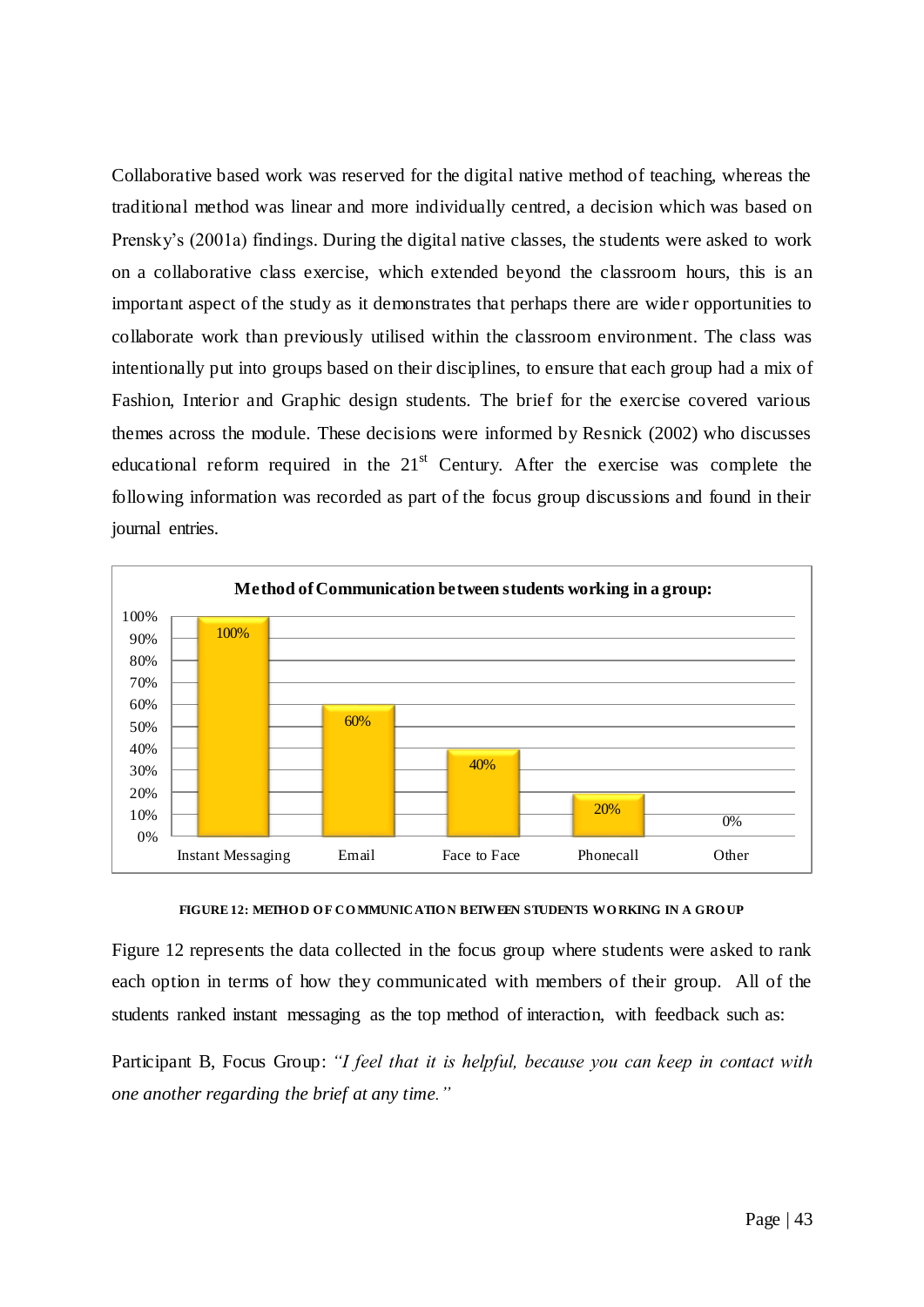Participant D, Focus Group: *"It makes it easier and more convenient to communicate and exchange information, especially images or quick ideas – for this I also make use of snapchat which is specifically for images only."*

Participant I, Focus Group: *"It is instant and everybody always has their phones with them so I can get feedback immediately at any time. This way I do not have to wait for a response or wait to see the person at college only"*

The individual responses all resonate with the concept of the Digital Native requiring instant information, and immediate feedback, they have the ability to communicate in visuals, using an application called *"Snapchat"* which essentially allows for communication using photographs only, as opposed to words Prensky (2001a), this a particular strength given the field of research being studied. Given participant I"s comment of everybody always having their phones with them, as observed in class, indicates that they have reached a point where they are permanently plugged into their smartphones, having reached an almost cyborg status (Clynes & Kline, 1960). This dependency on digital tools were observed in the classroom during the lectures – students were seen to simply photograph notes, or PowerPoint presentations rather than taking down the notes themselves. This is a strong indication that behaviour within the classroom environment is also adapting due to the digital tools we are surrounded by.

Emails were also found to be commonly used for inter group communication, but were reserved for more official correspondence:

Participant F, Focus Group: "*I prefer to receive college information via email, I can file it and I can easily keep track of who is assigned to what task*"

Although face to face contact time with the group features in the data, it was mainly reserved for class time, and few meetings were scheduled between this. When questioned as to why this was, the response was:

Participant A, Focus Group: *"It is so difficult to arrange a meeting time with everybody, and it is much easier to communicate through email or whatsapp that there is no point in discussing anything face to face"*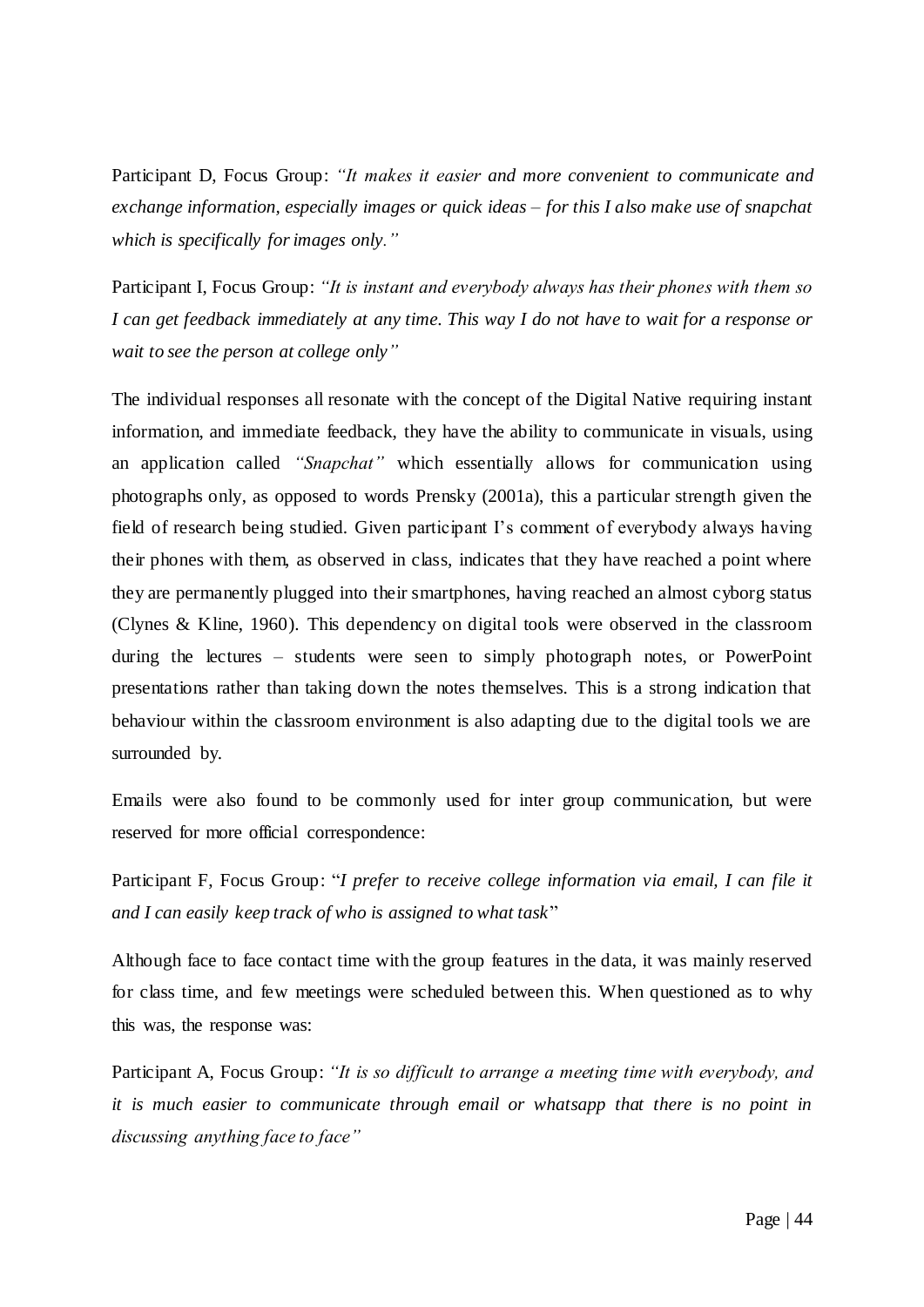# Participant E, Focus Group: *"If we communicate with each other online then we can work at any time of the day, not only when we are all together at college"*

When the class exercise was discussed in class, it was observed that the students had assigned tasks to each other, collaborated with one other in terms of evaluating the validity of the information distributed and worked on a visual presentation for the rest of the class. During this process the students made use of digital tools in the form of their laptops, for notetaking, they used their mobile phones to begin chat groups and sent an email designating specific tasks. From that point onwards, the outcomes of the assignment were achieved without meeting face to face; rather they were fully reliant on digital technologies in the form of the internet, their smartphone and their tablet or laptop. It is interesting that the students are completely unaware that in this process they are demonstrating the required outcomes of a 21<sup>st</sup> Century student by multitasking, developing independence, becoming critical thinkers, showing innovation and constructing their own knowledge beyond the realm of the classroom (Resnick, 2002). The teacher"s role has in this study has also changed from one of the bearer of all knowledge to now a facilitator of student constructed knowled ge which is perhaps a more supportive role, involving assisting students to develop their own answers, instead of actively supplying answers. This assignment was setup in order to assess this relationship, however there was strong evidence generated to support the principle of a new emergent role of the teacher. Having said that, as the teacher, I did not feel my value was compromised during this process, it was still my responsibility to ensure that the information covered was aligned to the required outcomes, was of sound quality and being applied effectively.

In reviewing the journal entries it became apparent that collaboration, especially across disciplines in terms of Fashion, Interior and Graphic Design was indeed valued by the students, although there was acknowledgement of the challenges which it brings, this is an expected challenge of working with others and will prepare them for industry where collaboration is key within the field of Applied Arts.

Participant H, Journal: *Collaborating with others helps me see and understand different perspectives which I find helpful, but it can also be frustrating at times when others don"t do what is asked."*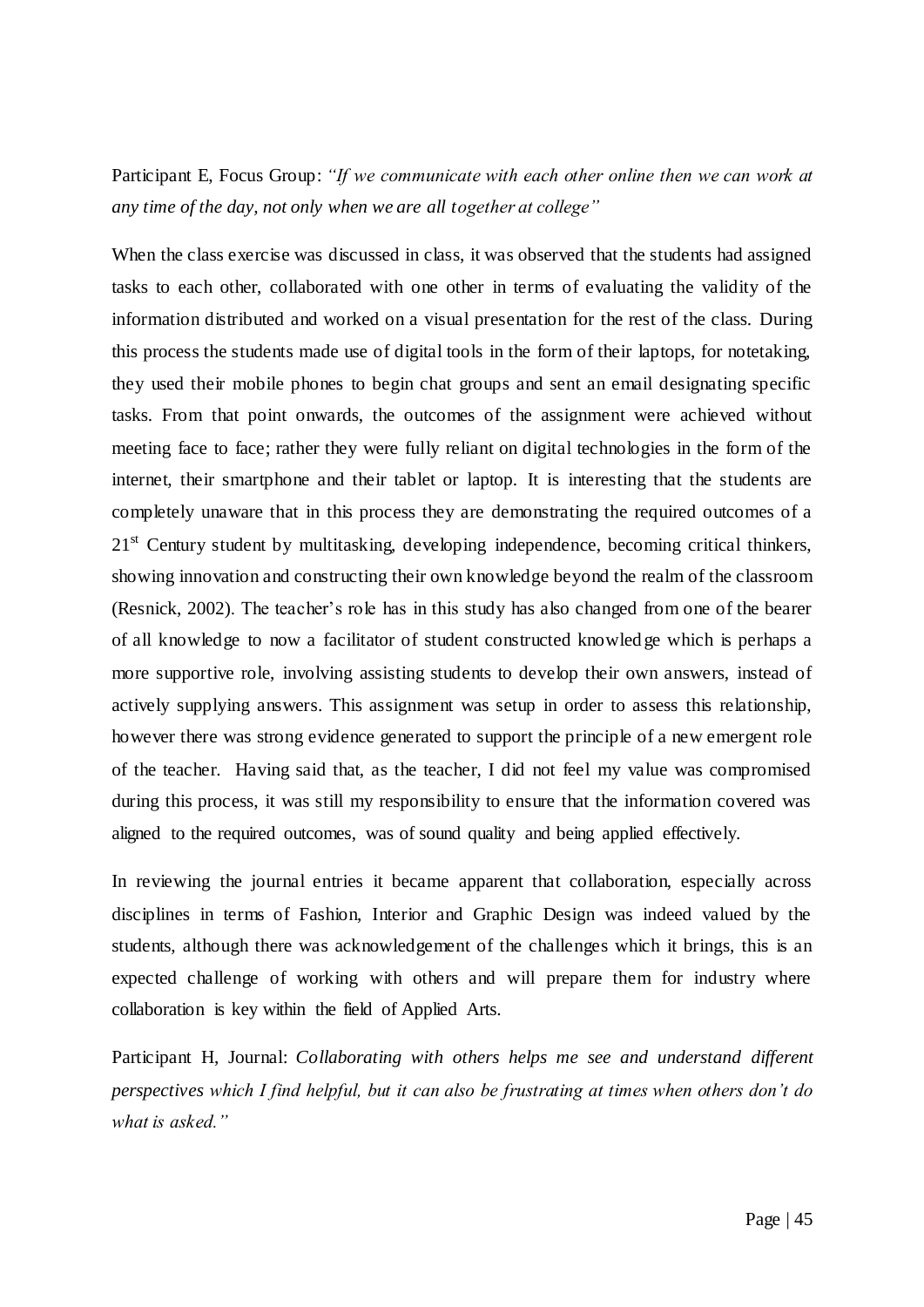Participant D, Journal: *"I enjoy working in groups as we all get input into the project, but sometimes the disagreements can be tricky to work out."*

Participant C, Journal: *"I enjoy working with people from other fields, as we each bring something different to the project and I start to see things in a different way."*

From these quotations it can be seen that students benefit from collaboration with others, they established a means of working together beyond the boundaries of the traditional classroom, their final assignments demonstrated a more informed and well resolved solution and the students seemed more confident in the answers which they had provided demonstrating an active engagement and comprehension of the subject matter. What is striking is that they do so using the digital technologies available to them, with ease. Given the opportunity they could collaborate with other global or local students, or professionals without any apparent issues, provided that there is allowance for this made in the teaching methodology, once this has been established as an effective learning tool, perhaps it will be freely used by students in the classroom. Again it is evident that these digital technologies are mediators for information gathering and are effectively incorporated into  $21<sup>st</sup>$  Century learning.

### **LEARNING ENVIRONMENT:**

Over the course of the term, two teaching strategies were used, the first one implemented was the traditional teaching approach which consisted of creating an environment based on Prensky"s (2001a) definition of how digital immigrants prefer to learn and therefore teach. The learning environment followed the top down teacher approach. Lectures were taught from the prescribed textbook, which does contain supportive visuals and additional readings. Concepts were covered consecutively or in a linear format and any class based assignments were individual exercises where the students were asked to refrain from using any digital devices, but rather source the required information from either their textbook or the campus library. Although class discussions were encouraged in order to ascertain the level of engagement in the subject matter at hand, the tasks were individually student centred with very little attention given to true collaborative based learning. The class discussions were implemented to quality assure the information being researched.

In terms of teaching while referencing a textbook, it was observed that as soon as the instruction was given to turn to the relevant chapter for the class, there was a distinct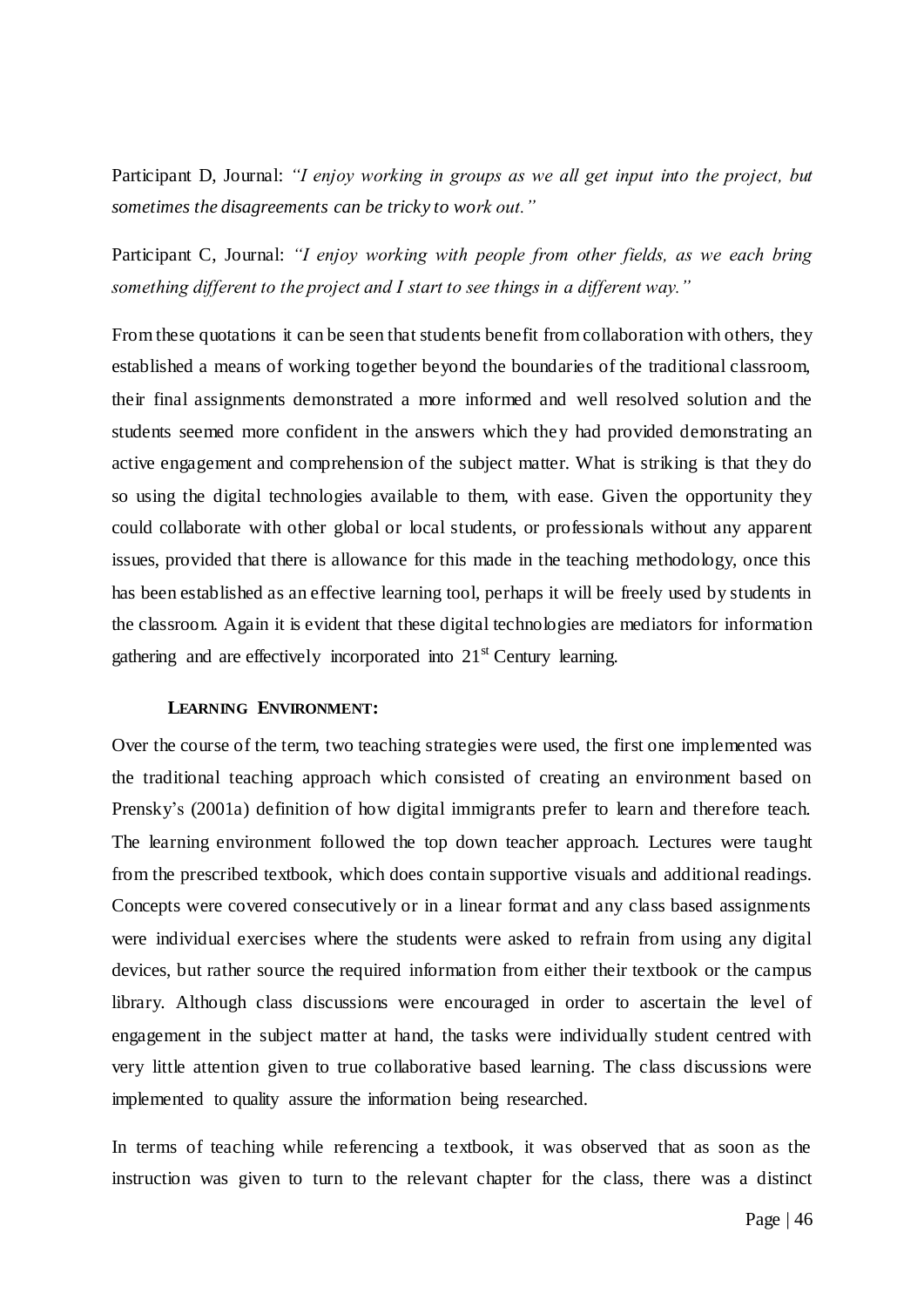hesitation from the class. Approximately one third of the class did not even have their textbook with them, and when told they would need to share they became even less enthusiastic. The class's attention seemed to waiver, this was observed through their body language of looking away, acting restless which resulted in a response to check their smartphones, which were often on the desk next to them. The decision was taken to not interfere with this natural tendency, as this is relevant to the research and demonstrates how digital technologies can be used as distraction within the class environment. When questioned in regards to the impact of the textbook based lectures the participants comment as follows:

Participant C, Focus Group: "*I instantly felt bored and could not really relate to what was being discussed even though the information was in front of me. The textbook used words which I did not understand and there was too much writing to follow."* 

Participant A, Focus Group: "*Generally there was too much writing, and so I can"t remember much of what was covered in those classes. It felt like my concentration levels drifted off."*

Participant I, Focus Group: *"Even though we discussed the images in the book, I was bored and became irritable and uncomfortable. I didn"t enjoy the classes and I can"t say that I remember too much of what we spoke about."*

Participant C"s response is suggestive that Digital technologies could be responsible for devaluing traditional academic learning strategies, in that knowledge construction has become more superficial and students are not engaging with formal academic materials. However in an environment where information can be explained visually and instantaneously through open source resources as well as academic online resources perhaps it is the medium of delivery which has changed and become more recognisable to the student than the actual message in the medium. If traditional textbooks need to be used, a potential compromise would be to create a collaborative online space, where students can share visuals, information or resources which contribute to the traditional textbook. Participant A and I"s responses who demonstrate a short attention span, due to limited engagement with an unfamiliar material, such as the textbook, could be indicative that students are not accustomed to academic research or reading, however it is important to note that they are still engaging with academic materials and critically researching, just in a different format. This lack of concentration correlates with the class observation of becoming easily distracted and resorting to using their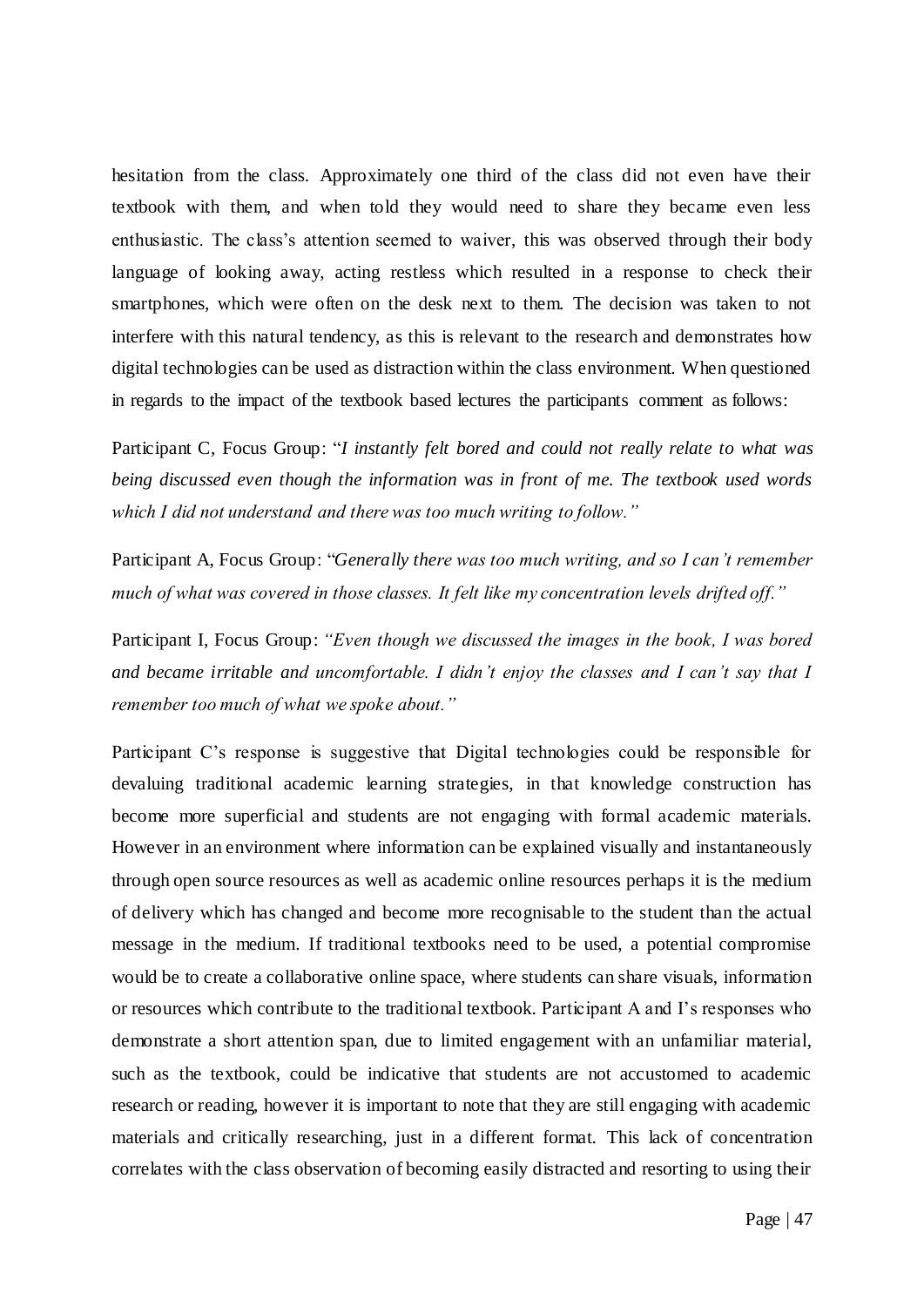smart phones during the traditional teaching strategy, although no student admits to resorting to using their Smartphone as a distraction, this could be because they know that this is not acceptable practice during lecture time, or it has become such a natural tendency for them, that they do not even acknowledge themselves doing it. If the latter is indeed a correct assumption, this relates well to Clynes & Kline's  $(1960)$  description of a cyborg and the dependency which is placed on technological devices.

When briefing the students on their class based exercise, which were all in hardcopy format, it was made clear that no digital devices could be utilised in the process. It was also explained that this was an individual task and that they needed to work by themselves. When this was explained, the class appeared to be confused and asked perhaps obvious questions such as:

*"Do you mean we can"t use Google?"* or *"But can we use Wikipedia?"* or *"But where will we find the information?"* or *"Can we not talk to each other at all?"*

This uncomfortable reaction indicates that the students were not at ease with the idea of not using a device, to the point where they felt lost as to where to begin. It also demonstrates their negative reaction to not being able to discuss concepts amongst themselves, but rely solely on their own solutions. This point could indicate a change in teaching strategies and the classroom environment as even in traditional means of teaching, there is a natural desire to include groupwork, which is easily facilitated and mediated through digital technologies. During the exercise much of the class became distracted, they were observed to initiate private conversations, using social media on their digital devices and battled to find solutions within the textbook, as the textbook is considered user friendly it can be concluded that the students' apparent awkwardness stems from engaging with an unfamiliar medium which is out of their comfort zone. There was a dull hum of students attempting to share answers or discuss their understandings further, indicating that sharing and collaboration are concepts which do come naturally to the students, as mentioned by Prensky (2001a). Their journal entries included comments such as:

Participant F, Journal: "*Following the textbook and trying to find information was difficult, and slow, I became impatient and would have rather worked with somebody else."*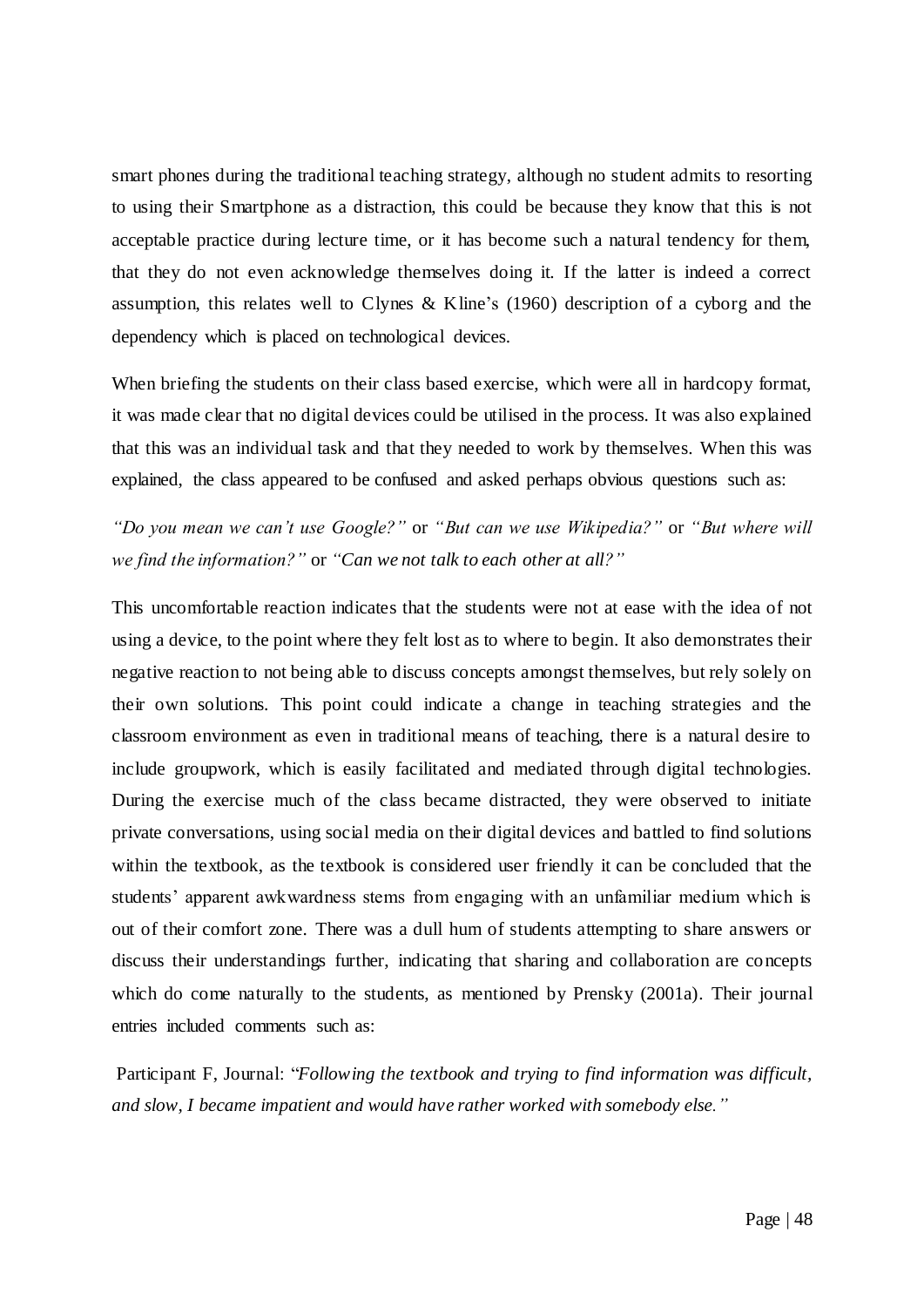Participant B, Journal: "*The information in the book was difficult to find and it took a long time, I did begin to lose interest."*

Participant E, Journal: "*Using the textbook was difficult, but when I did find the answer I felt like I had accomplished something especially because I had done it on my own."*

These entries indicate that the students were frustrated by the process in expressing their impatience with a slower means of gathering information that what they are accustomed to in other classes. Participant F"s expression of preferring to work with another member of the class indicates that this collaborative learning environment has a behavioural impact on independent study, with weaker students perhaps relying on stronger students to perform. Links could be drawn to peer to peer learning in this instance.

What is particularly interesting is participant E's response, where the difficulties of using a text book are acknowledged, however this difficulty translates to accomplishment and pride once the task has been completed, most especially as it was done so independently. This indicates that perhaps there is merit in allowing a student to explore methods of information gathering which has now become foreign to them, but it must be noted that this was the only positive comment from the ten participants in total.

This exercise was touched on in later focus group discussions in order to ascertain the retention of the information, in general most of the participants agreed that because they were distracted, they just wanted to get the exercise over with and this led to "lazy" answers which ultimately did not assist in retaining the information sourced. It was only when the answers to the exercised were discussed as a class that some of them started to understand the core concepts, which can be perceived to be a challenge to collaborative learning. This was observed during the particular class discussion as students started to engage with the subject matter by asking relevant questions. At this point it was also observed that the more confident members of the class started to contribute to the answers, not only relying on the teacher, again indicating a natural inclination to collaborate with each other, without them even being aware of it happening. When questioned as to the impact of not being able to use any digital technologies the participants responded as follows: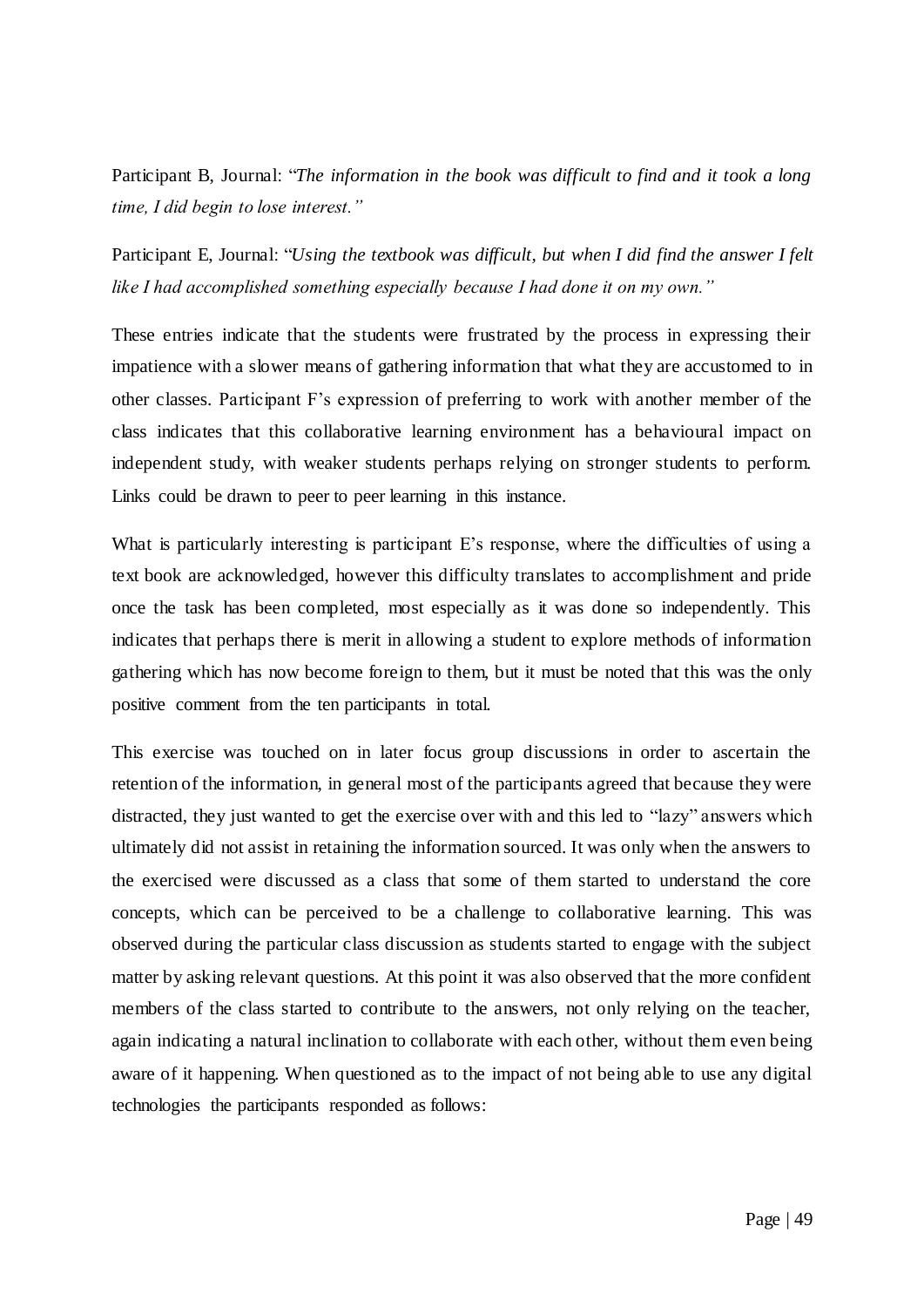Participant I, Focus Group: "*Using the internet would have been a lot quicker and our answers would have probably come from different sources, making the answer more accurate."*

Participant D, Focus Group: "*I don"t see the point of not being able to use resources which are available to us – it* (the internet) *makesfinding information so much easier and faster."*

The most striking response was from participant I, who recognises that the information on the internet is composed from various sources and in researching each one will result in a more accurate answer, with the understanding that the sources of information are credibly sourced and legitimate. This is evidence which demonstrates how these  $21<sup>st</sup>$  Century students evaluate information, make necessary connections and apply these to form new concepts, closely linking to the theory of Connectivism. This same ability could also be applied to comparing the textbook to further sources of literature, but yet it is not seen to be the same for the students, who would find that process too slow and they would ultimately lose focus. Instead the internet is seen as the most effective way to gather information from various sources by the majority of participants.

During this module concepts were purposefully discussed in a linear format, in order to mimic the Digital Immigrant preferences of learning. The concepts were discussed one at a time, with separate exercises for each. When asked during the focus group discussion what their overall experience of the classes were, their comments are as follows:

Participant A, Focus Group: "*Overall the classes felt slow and were quite dull."*

Participant F, Focus Group: "*Generally I felt that the classes seemed longer and I was easily distracted."*

Participant J, Focus Group: "*Overall I thought the classes were boring, which made it difficult for me to concentrate or remember anything after the class. The best part was the exercises."*

These comments indicate that the students generally felt demotivated and not stimulated enough in the classroom environment, perhaps due to the reduced pace of the lesson. This led to a high level of distraction and this is also echoed in their class attendance during these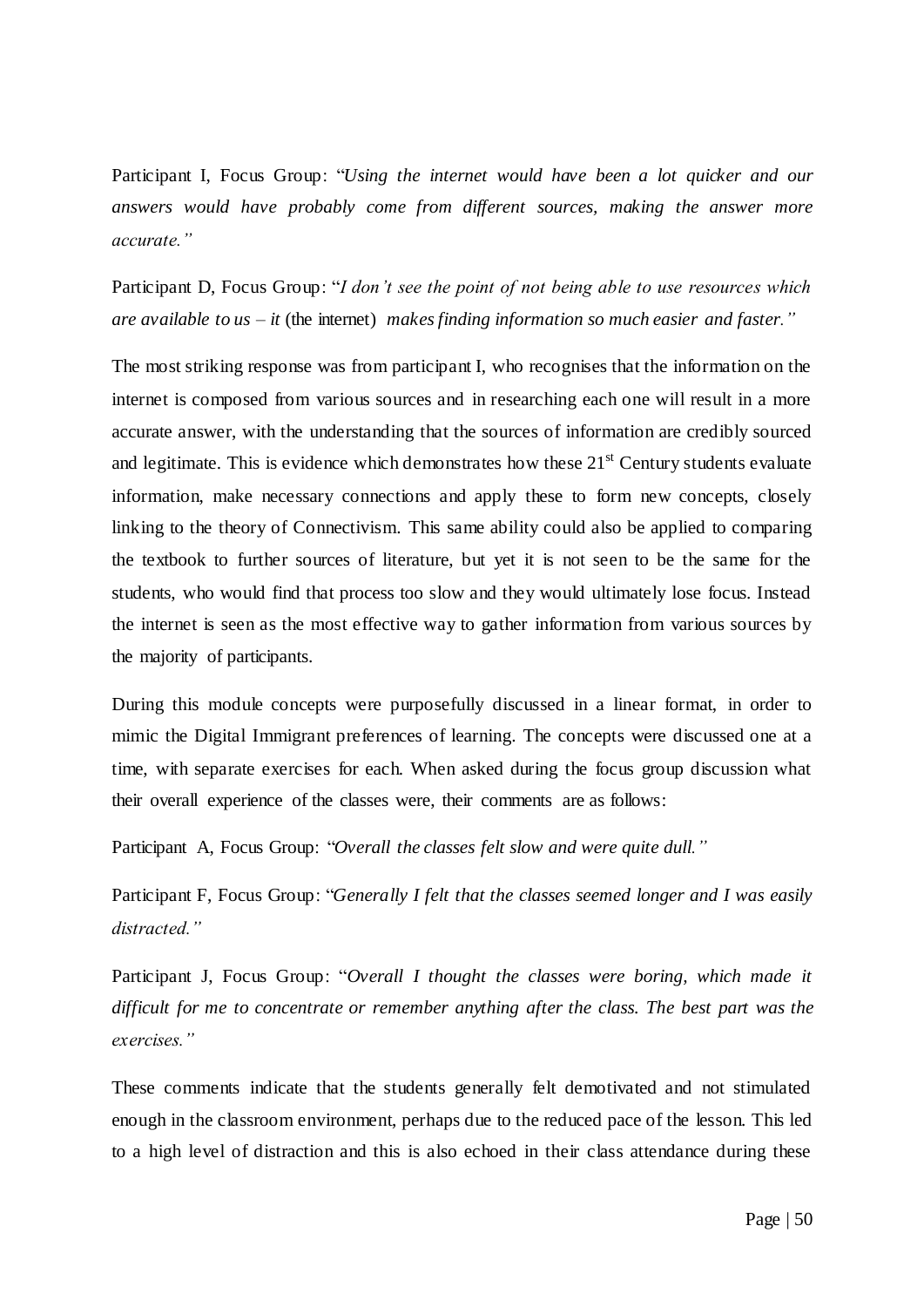modules. The attendance did drop by 15% from the first to last class taught, and this could be an indication that the students felt like they were not getting anything out of the classes.

The subsequent module was taught employing a Digital Native approach. This was vastly different and involved targeting assumptions made by Prensky (2001a). Firstly, students were taught in a collaborative based environment, the lectures were completely based on visual presentations, with no reference to the textbook, the concepts were handled concurrently in this study which is addressed as a limitation, the students were able to use all forms of digital technologies available to them and were encouraged to multitask as much as possible.

The lectures were prepared from the prescribed textbook; however the information was presented to the students using a combination of PowerPoint, video media and additional visual imagery. The PowerPoint contained keywords only, which led to class discussions rather than formal theoretical lectures. The intention for this was to engage students to examine the visuals critically and together form an assessment of the concept covered. This technique worked well for two reasons, firstly the students became active participants in the class and less distractive type behaviour was observed during the lecture time, and secondly a few of the discussions led to related or different areas of study, making the class less predictable and more interactive. This was reflected in the student journals as such:

Participant F, Journal: "*I enjoy the open discussions as there are better points bought up and help me relate what we are learning to other thing I already know."*

Participant A, Journal: "*I find them helpful to hear and understand other people"s perspectives, thoughts and ideas and the lesson becomes more interactive."*

Participant C, Journal: "*I enjoy them as they are informative, interesting and I enjoy hearing other points of view which I hadn"t have thought of before."*

The responses were unanimous; all of the students expressed their enjoyment for class interaction and could see the benefit from learning from each other. The information presented was largely contributed by internet sources using digital tools. It is essential that the teacher controls the topics for discussions, however in this instance the teacher has become a facilitator rather than the bearer of knowledge.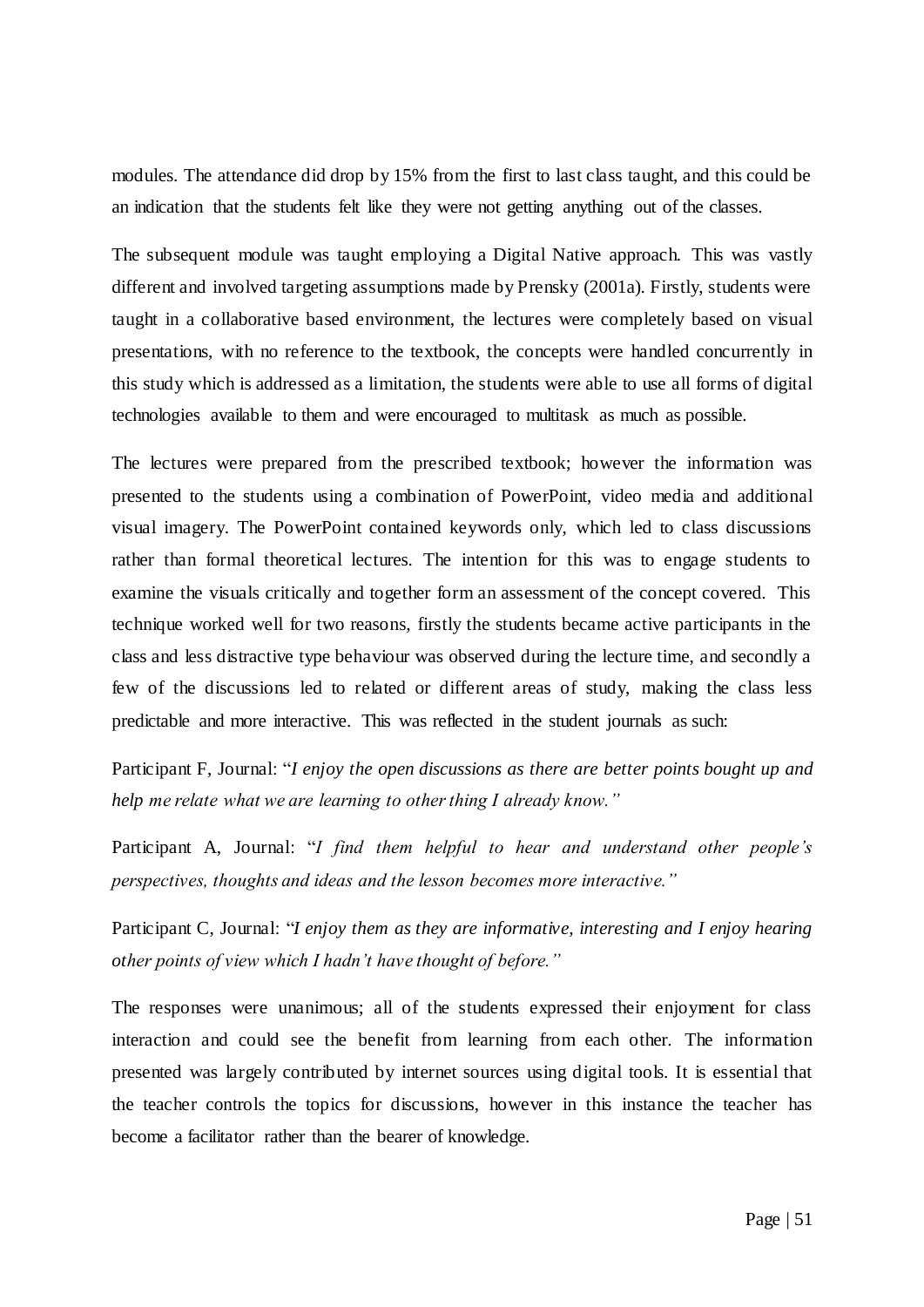Videos, which were attained by downloading from the internet, were shown to the students after the concepts had been discussed in order to further enhance their understanding. Additional visual imagery was also used during the lecture to enhance discussions and to allow the students to develop a critical and analytical mind-set. It was observed that in the instances where numerous images were used, the class became more vocal in their interactions and eager to share their individual opinion. A few occasions saw conflicting opinions being discussed, which only added to the class dynamic, it is these types of discussions which students remember and tend to retain information from. Comments in the journals reflect these active classes as such:

Participant D, Journal: "*I enjoy the images and videos; it makes it a lot easier to understand and to remember. I even starting looking forward to it."*

Participant E, Journal: "*It is more interesting and I feel that I can concentrate better for longer."*

Participant J, Journal: "*It makes it so much easier to see what is actually being described, especially because I have a photographic memory."*

These journal entries suggest that visual stimulus generated from digital tools is closely linked to Digital Native's natural method of learning and can be used as an effective tool in the classroom environment, most especially in the field of the Applied Arts. This does correlate to Prensky"s (2001a) comments that Digital Natives prefer to learn via visuals than text only, this concept has been studied by various other researchers in regards to how students learn, and is not solely reliant on digital technologies, however these technologies facilitate this type of learning and makes it easier to access within the classroom environment. It is perhaps even more applicable in the field of the applied arts, where it is assumed that all students are right brain orientated and respond better to visual imagery than perhaps students in alternative disciplines would. It must also be noted that some of the students used information gathered in these sessions to great effect in their marked assignments, instead of merely relying on individually sourced information sourced from the internet purely. Their assignments demonstrated a good level of understanding as they wrote naturally about the topic, as opposed to relying on references or standard definitions to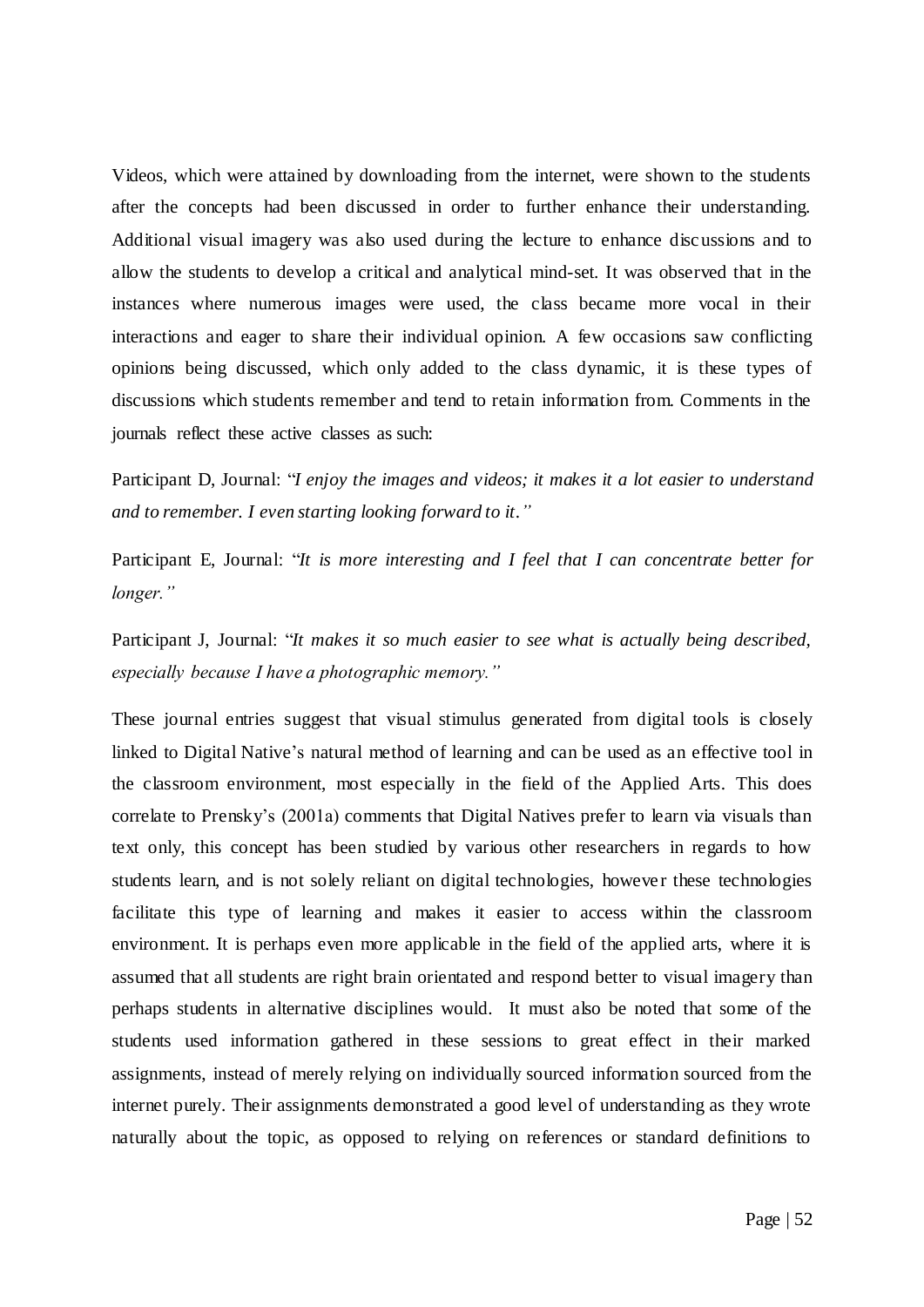explain themselves. This indicates a good depth of information retention and their application thereof at a later stage.

The students were exposed to multiple concepts simultaneously and the class exercises were all interlinked to these concepts concurrently. The students were then expected to research the given topic using any method which they chose, and collaborate with each other in groups. The exercise was purposefully intensive with various aspects to it in order to assess how the students dealt with handling concurrent processes. The students were given one lesson in class to work on the exercise, and then had to report back to the class in the following lesson, this was to encourage them to connect with each other beyond the boundaries of the classroom as discussed in the previous section. During the work session it was observed that the students were quite frantic in their discussions, each group tended to disseminate different responsibilities to individuals and they quickly got down to researching the various requirements. All of the students in the class used their laptops or tablets with internet connection to do so. It was observed that not one student made reference to their textbook or the library in this session, demonstrating that there is a strong connection between digital tools and learning which exists in their minds. In order to establish if this could be generalised, the student"s approach to research was discussed further in the focus group discussions.



#### **FIGURE 13: STUDENT'S APPRO ACH TO RESEARCH**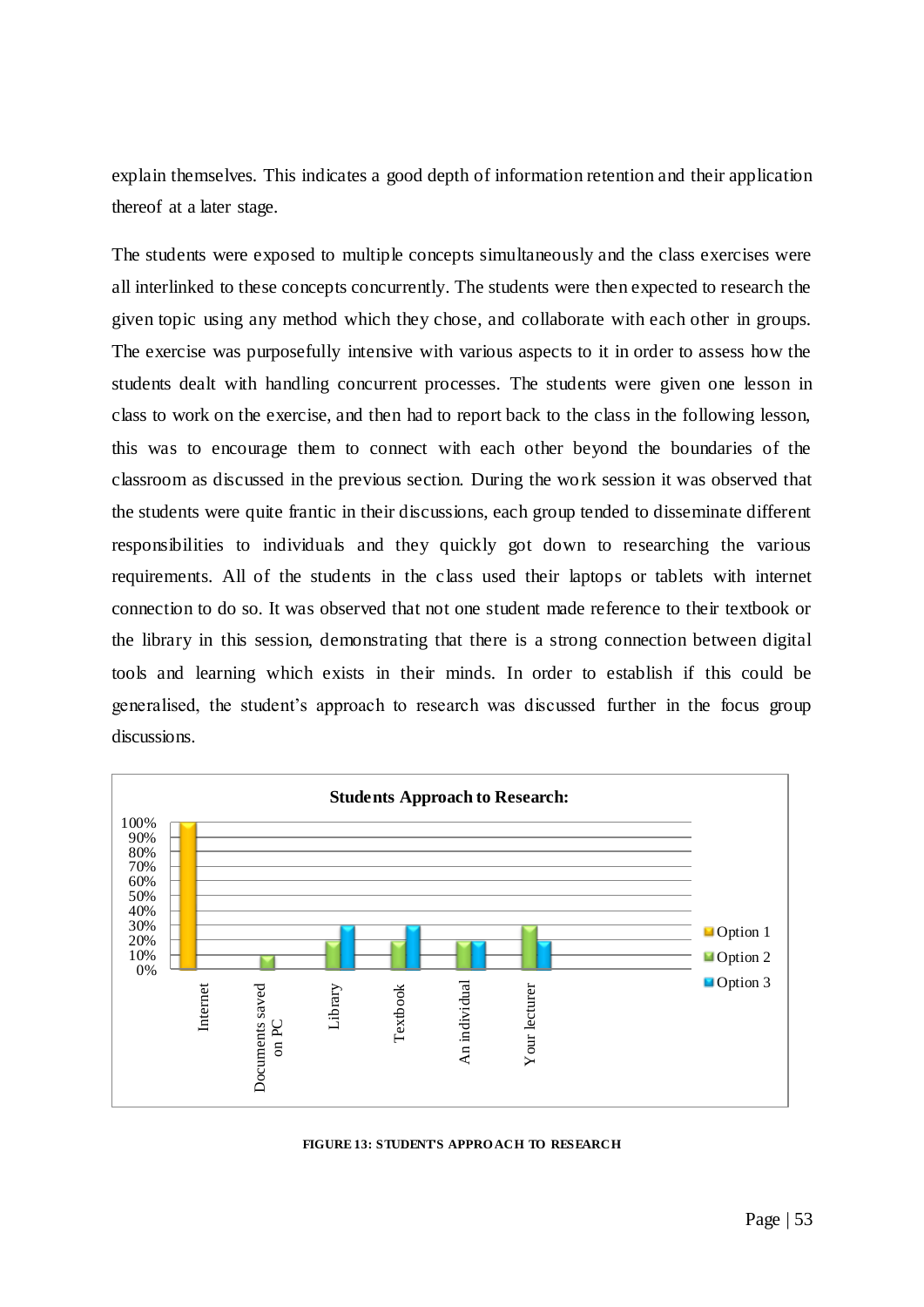When questioned, 100% of the students confirmed that the internet acts as their first point of call for research of any type, followed by option 2, asking the lecturer for guidance and then finally consulting with the library or textbook. Again they emphasised how much more accessible and faster the internet is and explained how they could access various types of information by simultaneously opening multiple tabs at the same time, potentially indicating a natural inclination towards multitasking, and demonstrating their impatience with even waiting for a page to load.

The reaction to the exercise was discussed in the focus group discussions.

Participant G, Focus Group: "*The exercise given was quite broad and difficult to understand at first, but once we discussed it in a group we were each able to make our own contributions which made it easier. Most of the work was completed outside of class time, but we managed this process through emails and messages to each other so it wasn"t really a problem."*

Participant I, Focus Group: "*The work we needed to produce for the exercise was too much for the time we had, and so this led to lots of after hours work for all of us."*

When questioned as to how this was handled by the group, the answer was as follows:

Participant I, Focus Group: "*We had to work together in the time we did have, and then we created a group on whatsapp and emailed each other the work we had completed, so the next person could carry on with it.*

In both of these responses it is evident that the students used Digital Technologies as a tool to communicate with each other and as a tool to work and learn from. What is striking is they do not even acknowledge the role of the digital in this process, and merely take it as being the most obvious choice to complete their work. They do comment on the quantity of work, but do not openly protest about having to collaborate with others, communicate through other channels or designate roles. This may illustrate that the students can handle large amounts of information, are able to critically process it through collaboration and designating tasks, which all relate to the desired outcomes of  $21<sup>st</sup>$  Century students.

Their journal entries over the course of this exercise reinforce their enjoyment as such;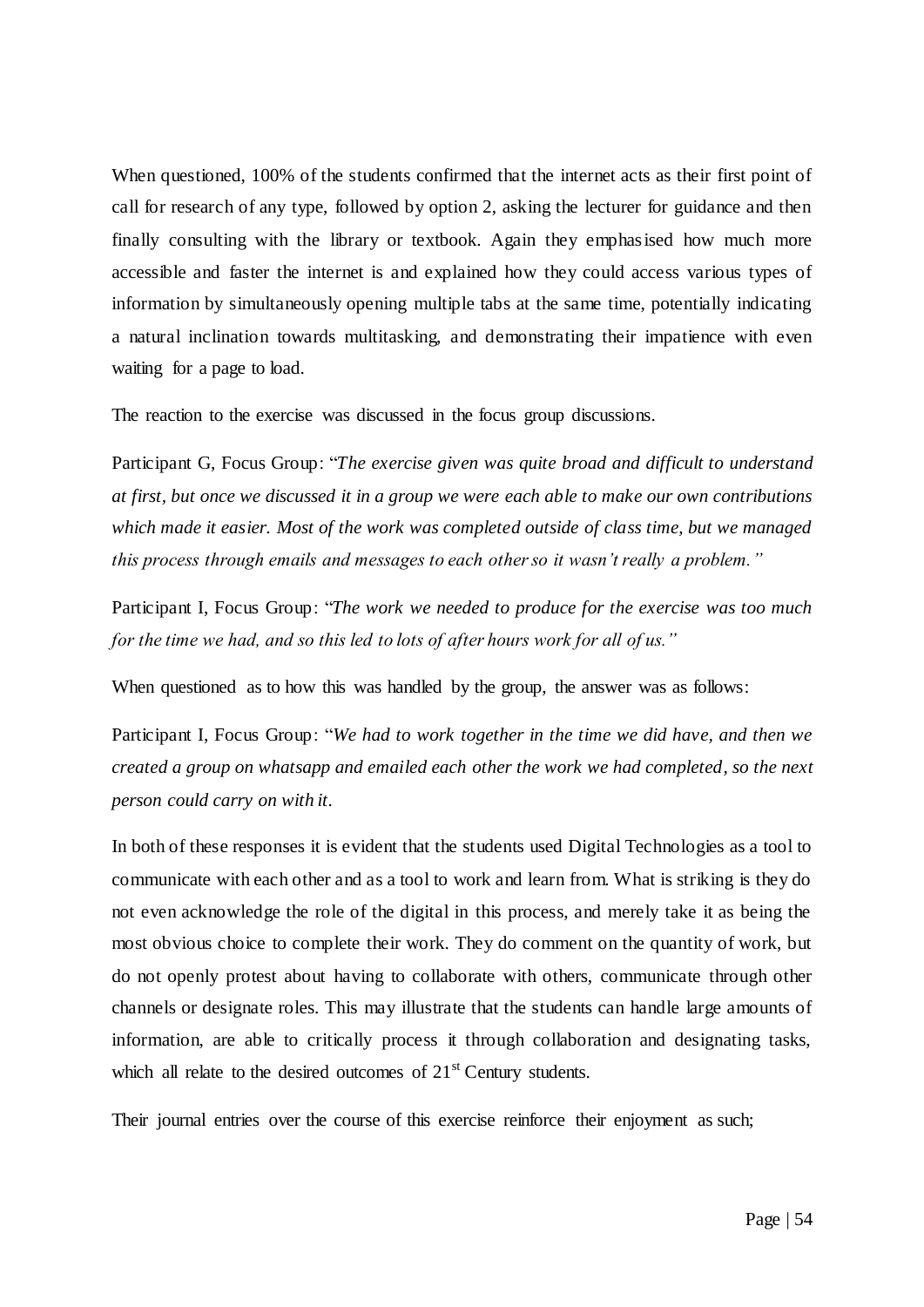Participant B, Journal: "*Although there was a lot of work to be done, I was proud of what we produced in the amount of time given."*

Participant F, Journal: "*There were a few challenges along the way, but overall I was happy with what we handed in and I feel like I will remember the work we did."*

### **KNOWLEDGE CONSTRUCTION:**

In terms of class observations, both exercises from the differing teaching strategies involved a final verbal presentation by the students. The traditional strategy required an individual presentation using traditional paper based materials and the Digital Native technique a group one, using any digital media of their choice. Although the manner of presentations is not directly related to use of technology it is important to understand how digital tools affect classroom behaviour and is demonstrated in the final outcomes. The overall results of the exercises were noticeably different. The traditional presentations, although well informed were textbook orientated with little understanding demonstrated by the students. Most students spoke to the class with little preparation, in terms of being confident in their knowledge and presentation skills, indicating a lack of genuine engagement with the subject matter. At best there were a handful of students who used a large scale poster to present their findings, which were presented with little enthusiasm and appeared to be roughly displayed. The students" demeanour was demotivated and during the presentations the rest of the class became fidgety and distracted. This could indicate a general disinterest in other student"s work, but more likely owing to the type of media being presented being static based, in judging from the comparison to the Digital Native presentations.

The digital native presentations were altogether more synthesised, the students were able to openly discuss concepts, without having to make reference to additional notes, which demonstrates an engagement with the materials. The presentations were all digita lly based, some used embedded videos, prezzi, PowerPoint and imagery to explain their understanding which captivated the rest of the class as it was a stimulating. These flashy presentation did not disguise the content value, which still needs to be quality assured by the facilitator, but it does assist in engaging the class in the subject matter, making the subject matter understandable and memorable. The work produced was a reflection of the lecturing style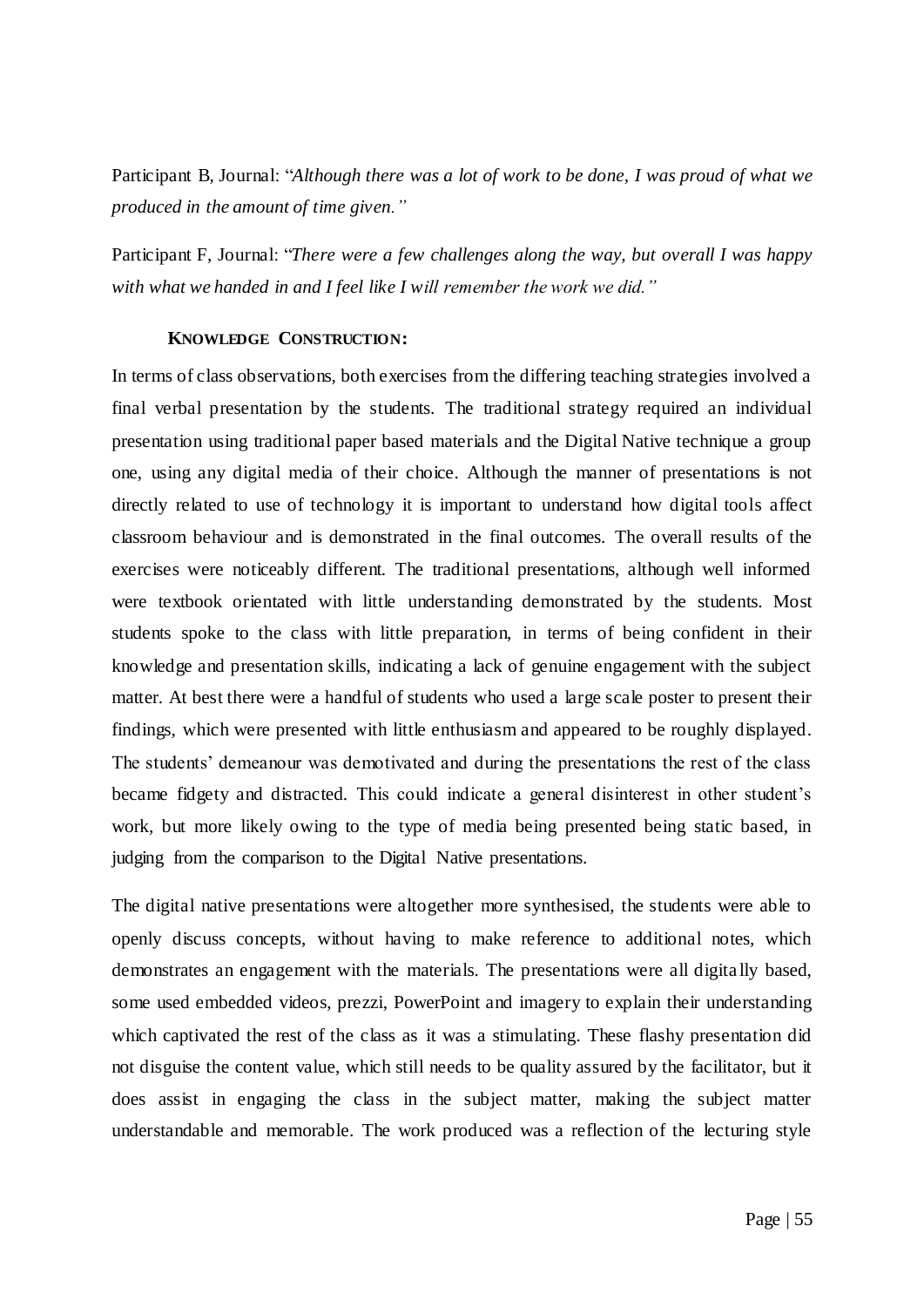employed to teach them, and it seemed to have motivated the students to produce work which was dynamic. The students' entries in their journals reflect this statement;

Participant A, Journal: "*I much preferred working in a group and being able to use every resource available to me in completing the exercise. When I felt like I didn"t understand something clearly I could ask the group or just google it myself – by doing this I was confident in the work and could explain it easily."*

Participant H, Journal: "*I was much more interested in the second* (Digital Native) *assignment presentations; I will remember the rest of the classes" presentations because they showed good examples and discussed them in words I could understand easily."*

Participant C, Journal: "*I really enjoyed the way which Group X presented their work – I have never used Prezzi* (an online presentation format) *before, but in my next presentation I think I will give it a try."*

In these instances it becomes clear that various digital technologies were used as a successful tool for finding information, critically evaluating it, drawing connections between concepts and developing a creative report back in a collaborative based environment. The students acknowledged the difference using familiar technologies made to their final output and to the quality of the class lectures. There is therefore suggestive of a link which exists between digital technology and knowledge construction.

### **CONCLUSION:**

The data in the research has demonstrated that these particular  $21<sup>st</sup>$  Century students respond better to a more millennial, digital native based teaching strategy. This is a consequence of circumstance as information is so readily available to them and is changing at such a rapid pace. Knowledge retention is not necessarily as important or relevant to these students, as having the skills to be able to find information, critically analyse it and develop connections for the purpose of constructing knowledge.

The participants involved have easy access to a wide variety of digital technologies, they view the internet as a platform for learning and researching primarily, secondary to social aspects and they have been immersed with these technologies for the better part of their lives. The participants use these digital technologies in the classroom as a method to construct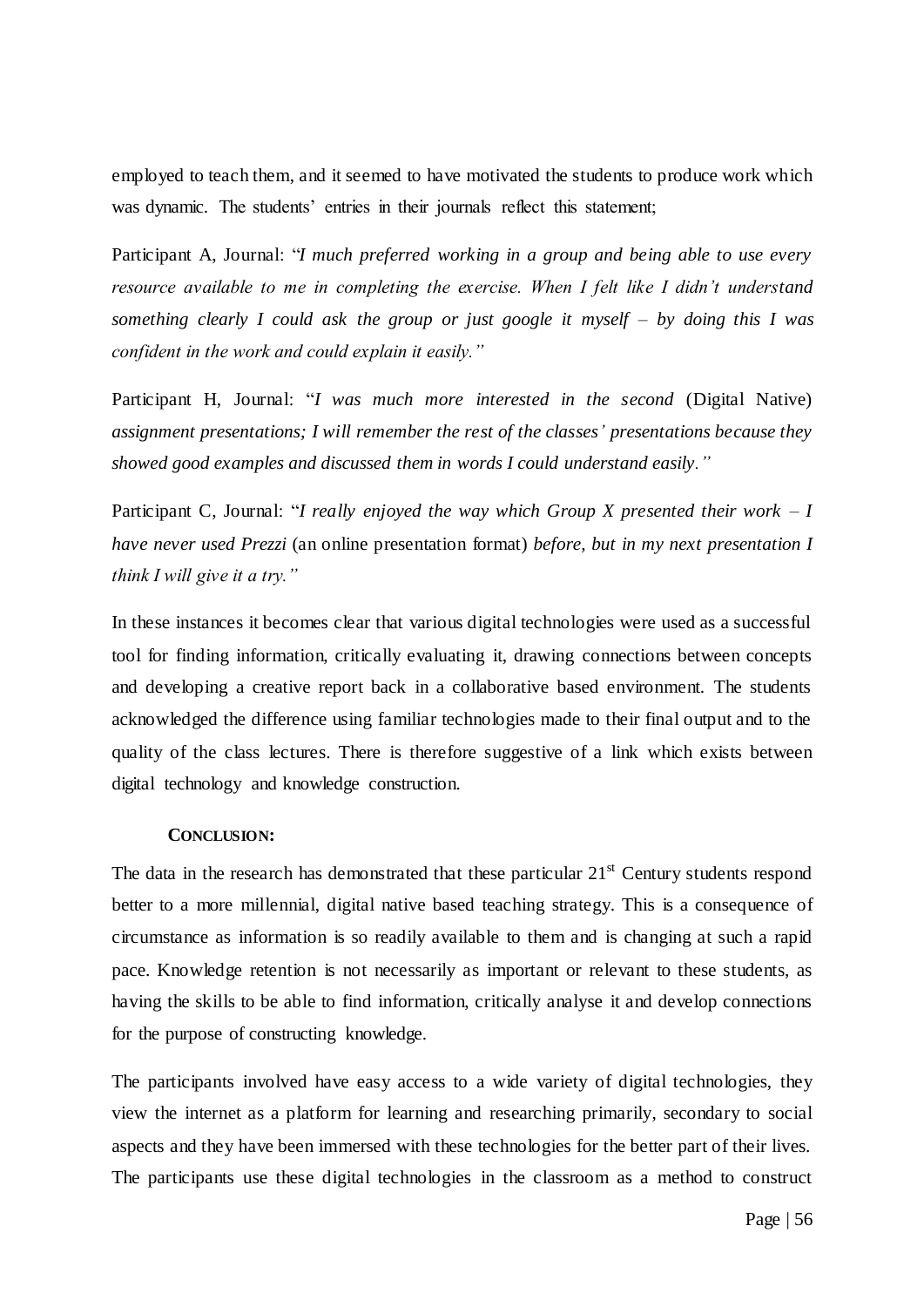knowledge, and without these tools there is an uncertainty which translates into their class exercises or assignments. The participants spend large portions of their day engaged with these digital platforms and in so doing expect instant information, visual stimulus in the form of videos, images and keywords, interaction or collaboration and are able to multitask without even acknowledging it. This becomes evident in the classroom environment as the students respond better to lectures which engage them on this level as opposed to traditional textbook based education which is essentially foreign to them.

The students displayed a natural inclination to collaborative based work and enjoyed the process of learning from each other. Again, digital tools were employed to communicate with each other beyond the classroom context, which leads to an expansion of the boundaries of the learning environment. In communicating with their peers it is again evidence of constructing knowledge using a digital tool or device as a mediator of the process.

In light of these findings, it is evident that methods of teaching could be made more relevant in order to challenge the  $21<sup>st</sup>$  Century student.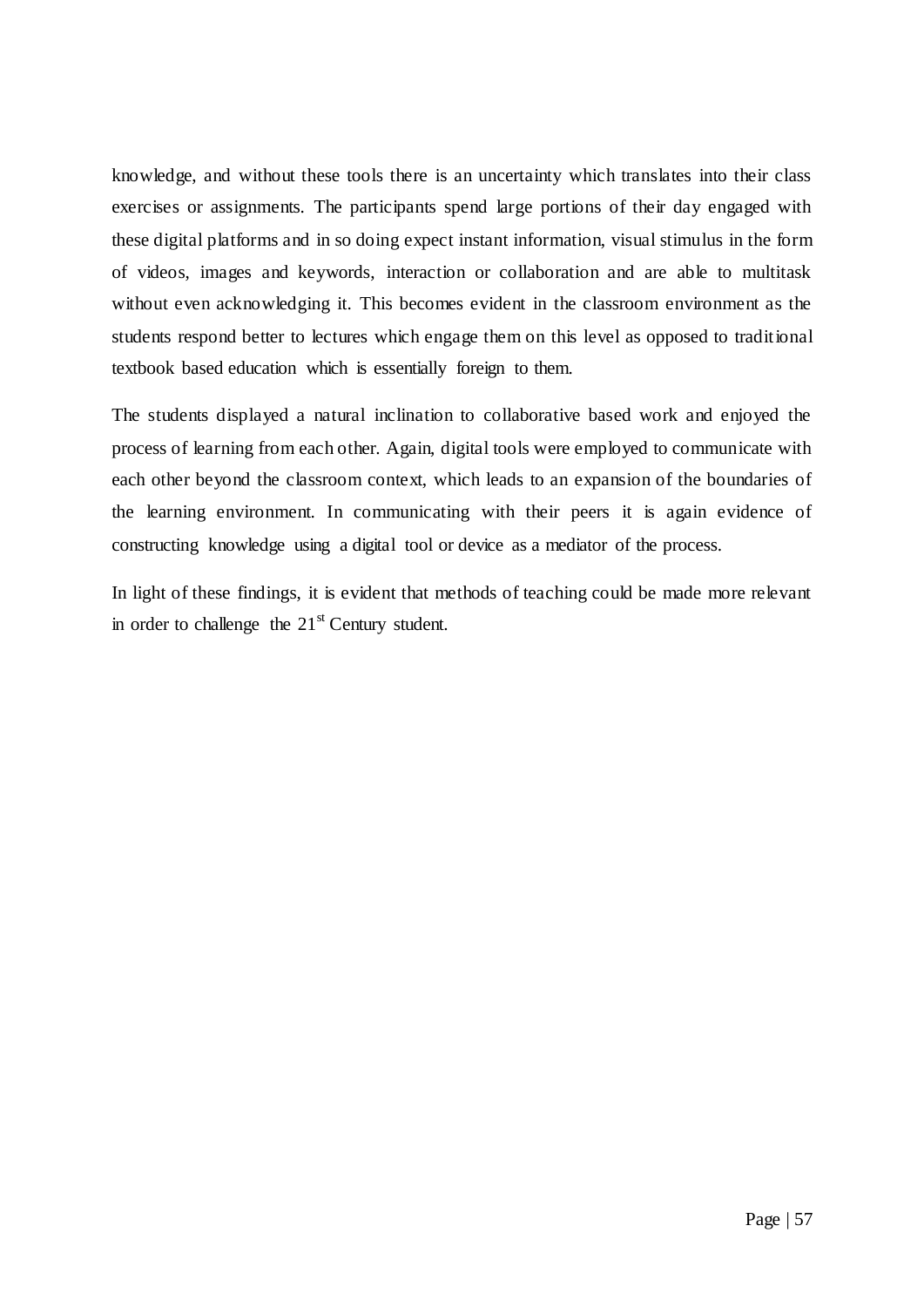#### **CHAPTER 5: CONCLUSION**

#### **INTRODUCTION:**

The purpose for this chapter is to review the key findings of this study in order to suggest answers to the predetermined research questions. Recommendations on teaching strategies will be suggested with reference to the analysed data as well as literature covered and future areas of research within this field will be suggested.

### **THE CONTEXT:**

We are living in an era which has been described as the "Digital Revolution," the "Third Industrial Revolution," or the "Information Age" to name a few. New technologies emerge on a regular basis and up to date, current information is readily available at our fingertips and sourced by students. It has been established that we are increasingly demonstrating dependency on digital appliances, where two thirds of the globe own mobile phones, many of these being Smartphones, capable of completing tasks which previously only desktop computers the size of rooms could accomplish. Africa, even though considered a developing continent, has not been left behind with regards to this trend, and in fact has seen a larger impact than it's western counterparts. Mobile phone technology has changed the manner in which individuals communicate with each other and this has led to a complete change of lifestyle for communities in rural settings, even impacting the economy in certain locations. More individuals have access to mobile phones than they do electricity or clean running water, demonstrating the importance which has been placed on these technologies. The use of these devices show no indication of slowing down, in fact they have been predicted to increase twenty fold in the coming years especially with the launch of smartphones. Given this context of flux and change, and researching the widespread impact of technology it becomes vitally important to understand its impact on teaching and learning within the  $21<sup>st</sup>$ Century in order to ensure relevancy and cohesion in an emergent and dynamic context.

Various researchers have contributed to this area of study; however most of the research has been conducted in developed, westernised areas, such as North America or parts of Europe, with little attention given to the South African context. Those studies that were locally based were found to be biased towards more traditional qualifications and located in Public Higher Education Institutions and so an appropriate gap in the research was identified and capitalised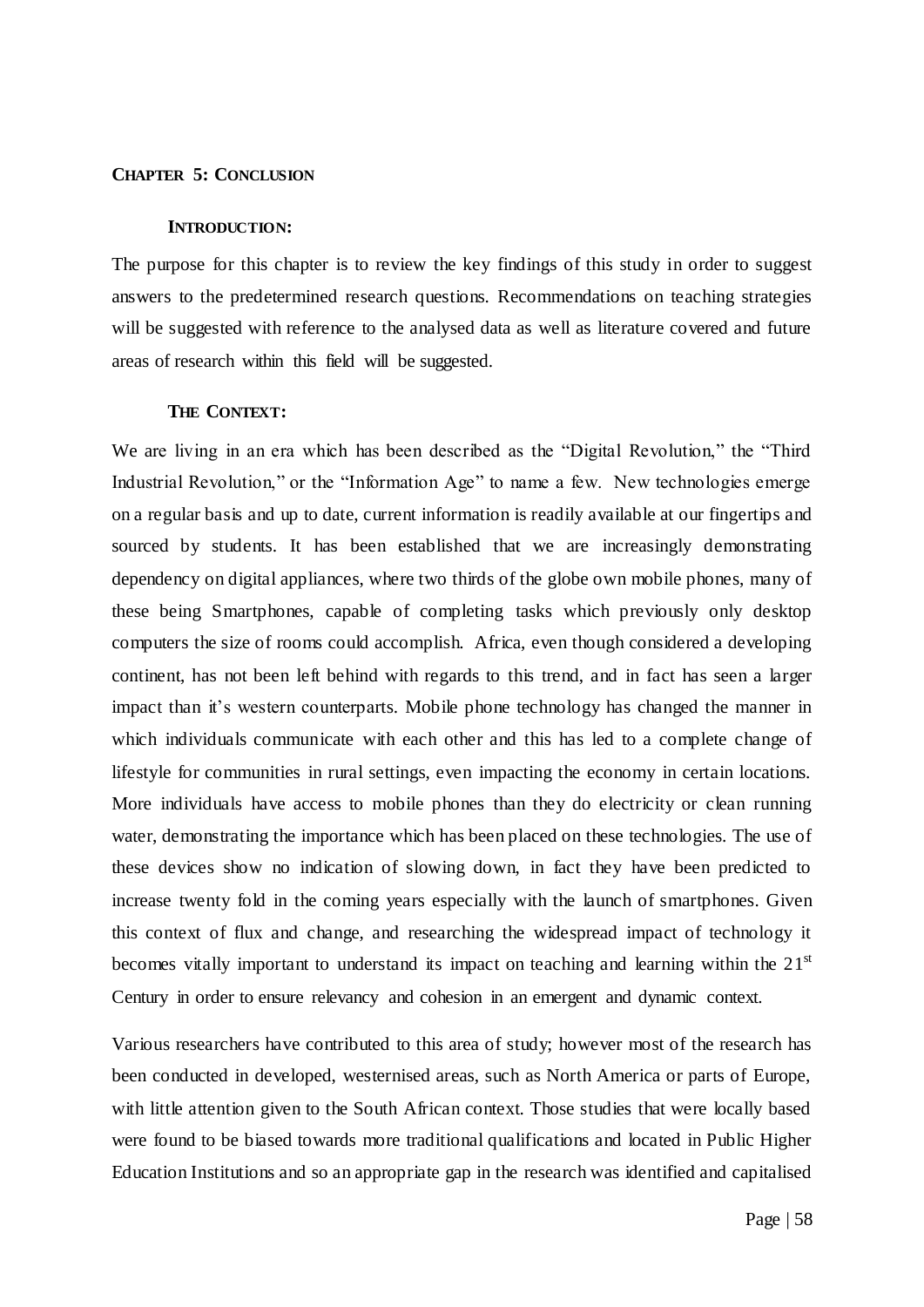on for this paper. The focus of this paper therefore became an exploration of  $21<sup>st</sup>$  Century students' experiences of various teaching and learning strategies within the discipline of the Applied Arts within a local Private Higher Education Institution.

## **PROCESSING INFORMATION WITHIN THE 21ST CENTURY CONTEXT:**

The manner in which these participating students process information is closely linked to the associated outcomes currently required of  $21<sup>st</sup>$  Century students. These outcomes include students developing an attitude of being lifelong learners, display critical thinking by collecting, analysing the credibility of all sources and making necessary connections, are collaborative in nature, effective problem solvers and demonstrate adaptability and entrepreneurialism. These differ from previous generations in that learning has become less about knowledge retention than it has become about knowledge construction. This corresponds with the theory which suggests that the cycle of knowledge in the  $21<sup>st</sup>$  Century has shortened, with implications being that knowledge covered in the first year of a qualification may have already become redundant by the time the student has graduated. Therefore the purpose of education has changed from teaching knowledge to facilitating the process of knowledge generation, and in so doing the manner in which the students" process information has undergone an adaption.

Students of the  $21<sup>st</sup>$  Century expect information to be instantaneous, and available to them at all times. The data demonstrates this in observing their immediate responses during class exercises both during the traditionally taught strategy, where they did not know where to begin, and in the digital native strategy where they instantly worked with their devices to get information immediately. As educators we need to be aware of this tendency and be encouraged to where possible build this into the teaching and learning strategy of the institution, where appropriate. This information is readily and quickly accessible through their digital device, which allows them to instantly engage with a broad community of learning. The principle that this community exists beyond oneself is evidence that learning can now reside outside of oneself and can occur at any time. Once this information has been sourced from the broader, internet based community, a process of critical evaluation occurs where students compare references to each other in order to establish their validity. During this process, collaboration with other members of the class is preferred over independent, individual working and it is through these discussions where understanding of the content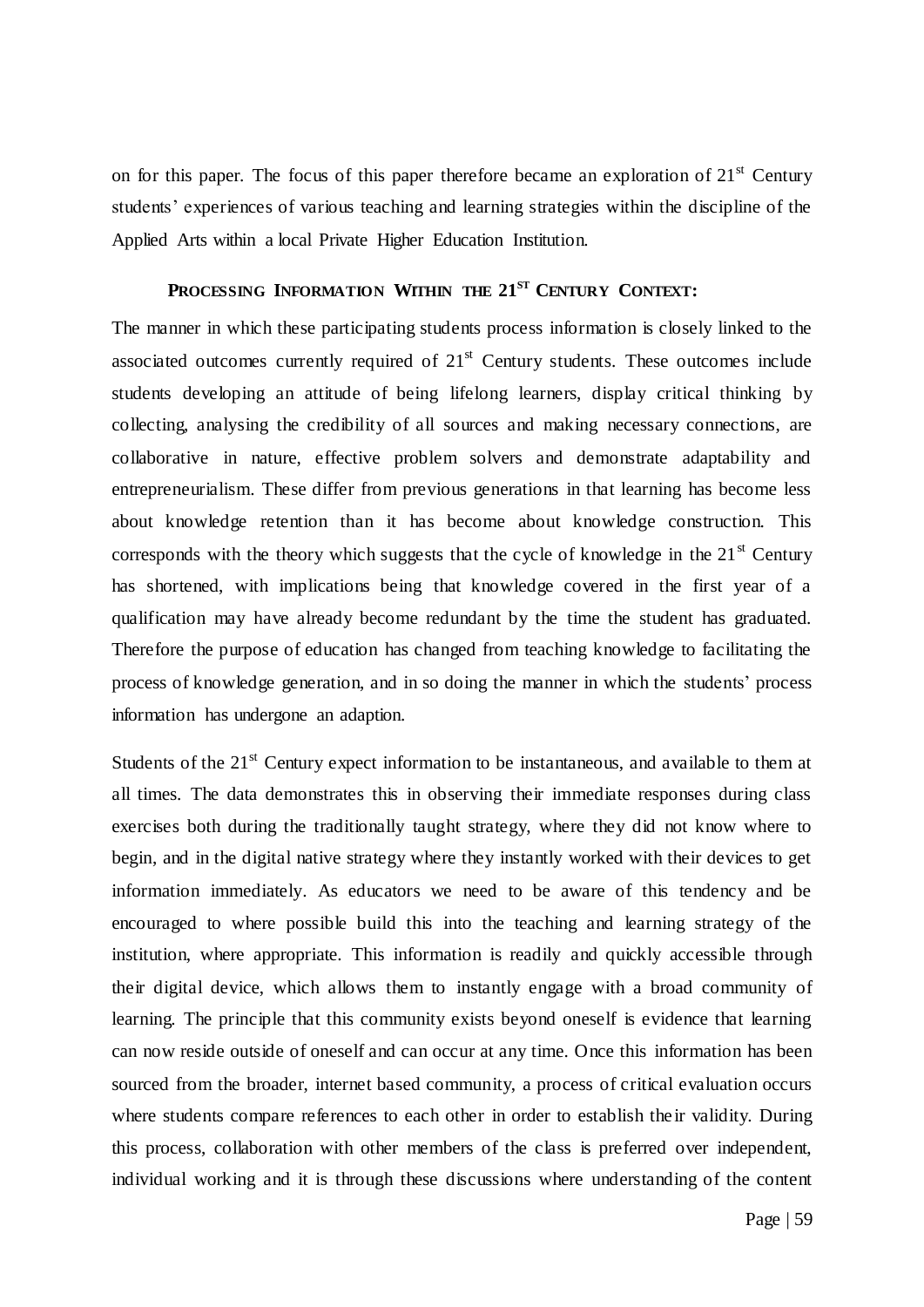begins to emerge through formulating connections between the information resulting in knowledge construction. The final step in the process involves the documentation of the solution, which is again heavily reliant on digital technologies. This resultant solution can therefore be seen as a dynamic process of information collection and knowledge construction which differs from the learning processes of the past generation, as the focus has shifted to the process and not necessarily the final outcome.

### **INTEGRATION OF TECHNOLOGY INTO EDUCATIONAL PRACTICES:**

On analysis of the data, it became evident that the participants have access to a variety of digital technologies, which include smartphones, laptop computers and mobile tablets in some cases. They have generally been exposed to and engaging with these technologies for more than half of their life and most were taught about how to use computers at a Primary School level. Currently in the context of Higher Education the majority of the participants claim to spend between  $8 - 10$  hours per day engaging with these platforms, primarily using them to research information, communicate with each other and to produce academic assignments. The constant exposure to these technologies has had multifaceted implications; firstly they have become a mediating tool for the students to be productive and to learn, to the point where the concept of learning has become integrally linked to a digital device. These devices have affected the student"s attitude to learning by engaging them on a level which demonstrates commitment to their studies. This was observed during class time where students make use of their tablets or laptops to take notes in class, they recognise and are familiar with the context of digital applications and take comfort in having the ability to source massive amounts of information spontaneously. When these platforms were made unavailable to the students, it was evident how uncomfortable this made them feel, which resulted in frustration and a demonstration of a lack of commitment to the classes or content. The participants' interest in the class was directly related to the amount of, and how digital technologies were used in the class. It is important to note that a balance in the classroom needs to be established, as the foundations of knowledge in some cases do require independent action, which cannot be solely reliant on digital tools. The students need to develop a skill set which can be demonstrated in all scenarios within industry, making use of critical skills which technology has enabled them to establish.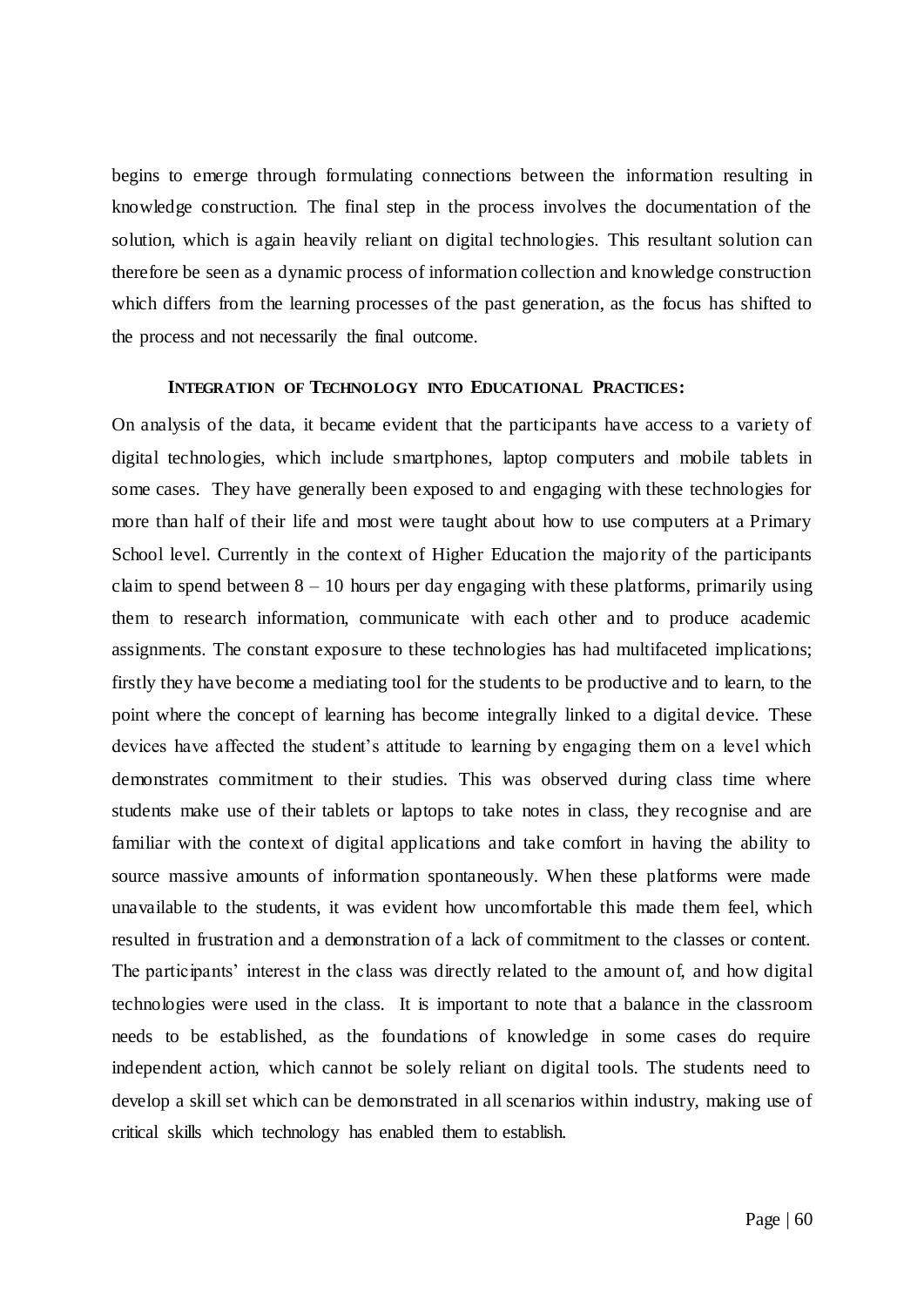# **DEVELOPING EFFECTIVE LEARNING AND TEACHING STRATEGIES APPLICABLE IN THE 21ST CENTURY:**

Based on the findings of the research, certain recommendations can be made in order to satisfy the outcomes required of the sample population, making the learning environment a functional and conducive space. These recommendations can be summarised as follows:

*Facilitate rather than teach*: The typical classroom space has changed, and the way in which students think have altered therefore the role of the teacher has to adapt. No longer is the teacher seen as the only mediator for knowledge generation, the suggested framework indicates that there is potential for digital technologies to support in this process, and so a more facilitator type role is encouraged. The teacher as facilitator involves directing the students into constructing their own knowledge, by allowing them to make use of the digital tools which they are accustomed to and directing them where necessary. The teacher should not feel threatened by digital technologies, but rather embrace it as a tool to use in order to mediate knowledge generation. The teacher is ultimately still responsible for the student"s learning and progress however the manner in which this is achieved has changed.

*Subject Integration:* These 21<sup>st</sup> Century students have demonstrated that they are able to deal with information concurrently and are able to apply a cross disciplinary approach encouraging collaboration. Instead of dividing up the curriculum into separate standalone subjects, perhaps a move would be to focus on specific concepts and themes which run across disciplines hereby maximising collaboration and networks of information.

*Extend learning beyond the confines of the Classroom:* Digital technologies allow learning and collaboration to occur outside the confines of the classroom, this type of learning environemnt should be encouraged and facilitated by teachers as a method to prepare the students for industry. In the digital age learning should be seen as something which is a daylong or lifelong experience.

*Knowledge through Collaboration:* Part of successful teaching and learning strategies in the  $21<sup>st</sup>$  Century is to encourage group work or collaboration where possible. This is a strategy which is successfully employed by these  $21<sup>st</sup>$  Century students to process and validate information whilst generating knowledge. Collaboration can also occur in the digital realm where students can collaborate with a learning community much broader than the confines of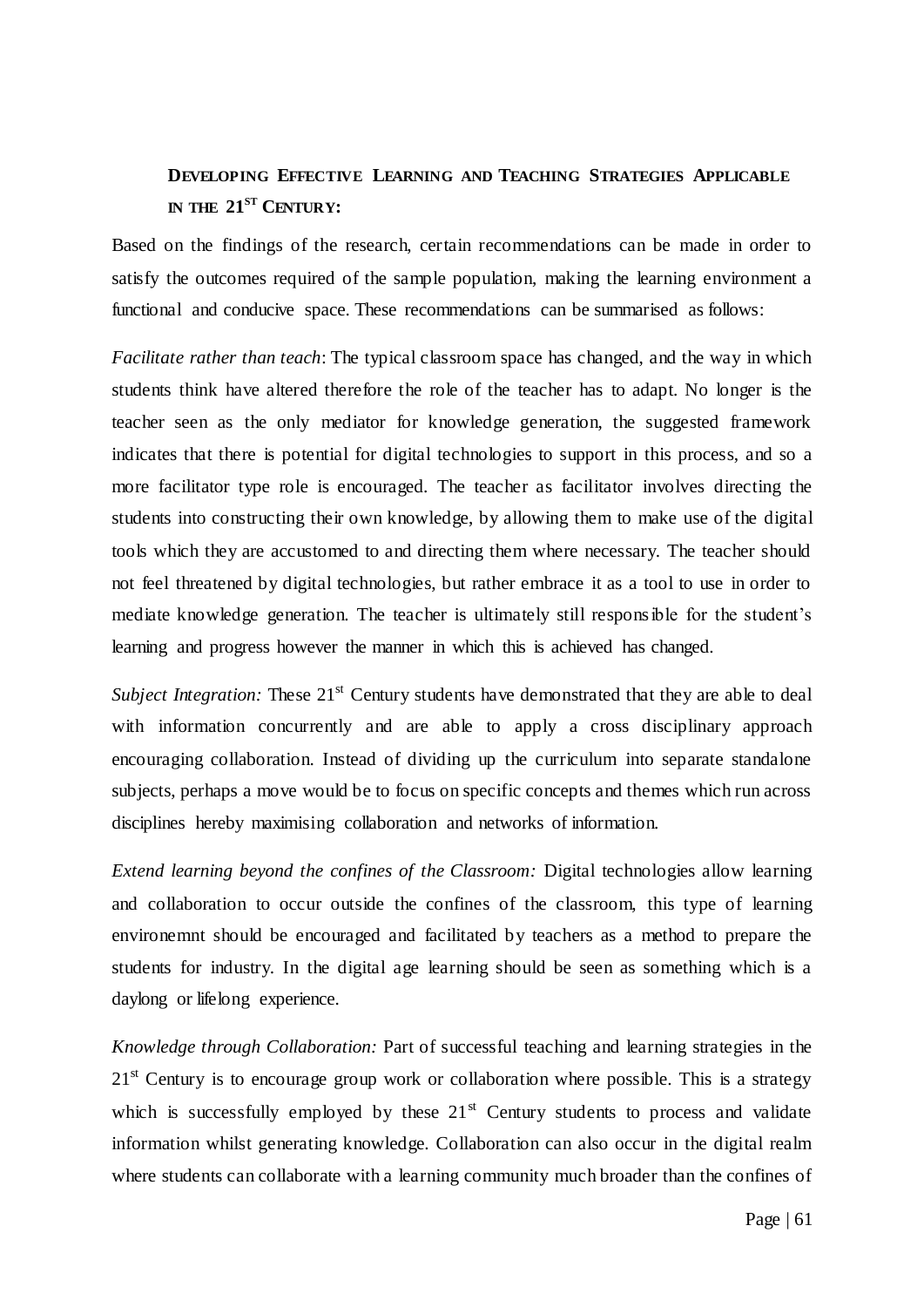their classroom which will challenge them to broaden their mindset whilst exposing them to new ways of learning making use of digital tools. In order to maximise this ability, assignments and classes should encourage collaboration, with each other as well as with other individuals across the globe. This can be achieved through digital technologies, such as Skype, email or instant messaging; in so doing you are diversifying the learning experience and exposing students to alternative ways of learning.

*Digital Technologies*: Utilise digital technologies as a mediator of information gathering, knowledge generation and engaging students during the lesson, as it is something which they can relate to and respond to. Presenting concepts digitally through projections, using images or videos stimulate the students and ensures that the content is memorable and can later be applied to different contexts.

Digital technologies also have the ability to alter the content which can be covered in a syllabus, or at least when it is covered, by enabling teachers to expose students to complex concepts, which may not be as well understood in the chalk and blackboard era. This can be achieved through simulations, animations or multimedia.

Allow students to engage with digital tools as a valid method to collect information, even if it their smartphone, the emphasis should be placed on being able to source the information not known, rather than focussing on what is known.

*Assessment or Evaluations:* Any type of brief or assignment needs to challenge the students beyond the scope of knowledge construction, how the student came to the conclusion or found the relevant information is to be emphasised over the actual ability to recite content. Assignments need to push students outsides of their comfort zone and into areas where they can explore concepts beyond the classroom in order to generate lifelong learners.

### **FUTURE AREAS OF STUDY:**

This is a dynamic and ever changing field of research, which perhaps indicates that education in the  $21<sup>st</sup>$  Century is in the midst of transition. The possibilities of extending this study can then be described as diverse. There could be scope to identify and develop specific learning tools using digital technologies such as Smart Phones or laptops. These could be extended into public higher education, with studies indicating this as a viable option, considering that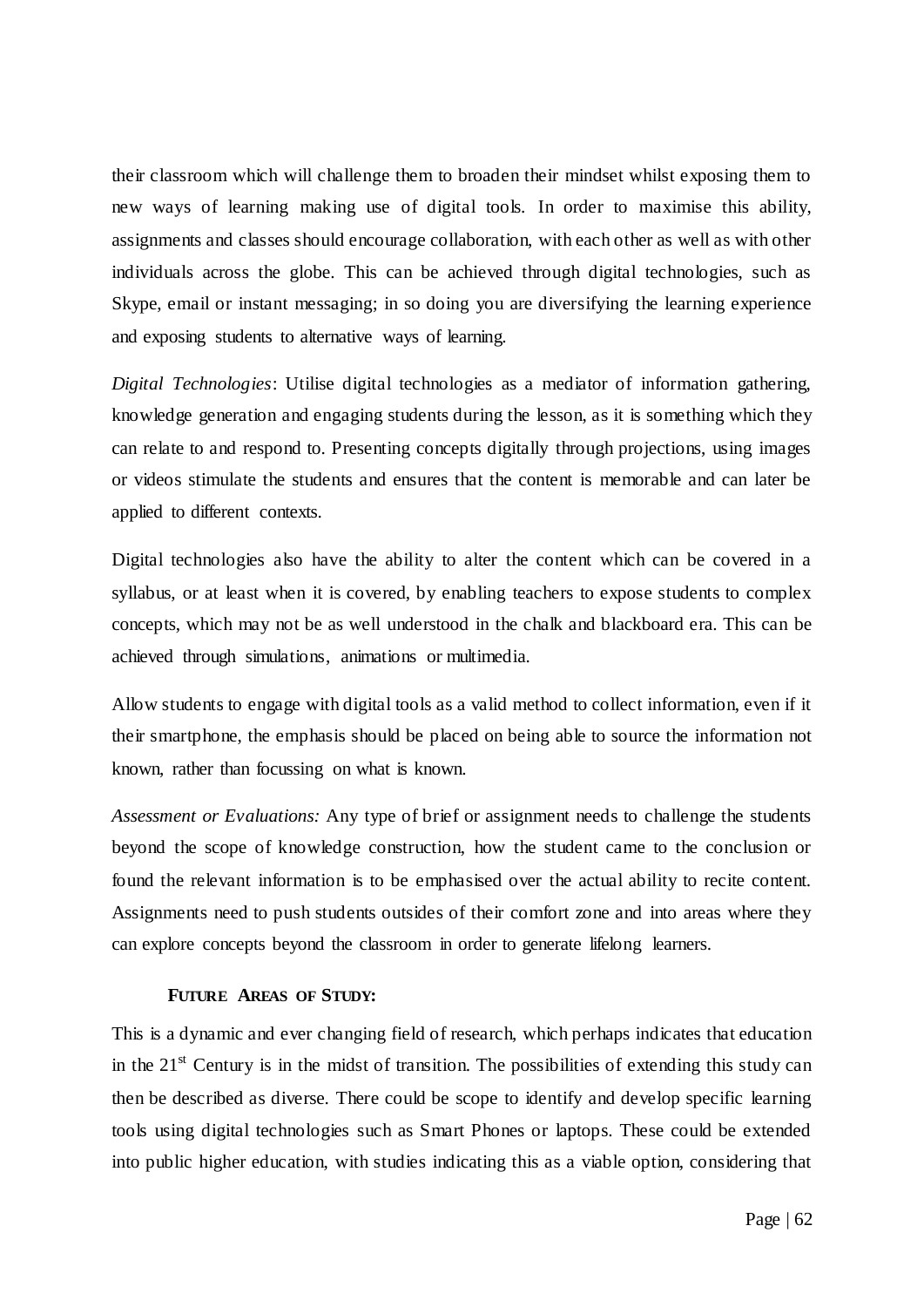mobile phone technology is available in these contexts. The learning and teaching strategies could then also be explored further within the context of public higher education.

The study could also be extended into alternative disciplines, this study was primarily based in the field of the Applied Arts where the students are incredibly reliant on their digital tools, tend to be more creative and right brain orientated, making them good candidates for visual, technology based learning. Perhaps in other fields, where the focus was not so heavily based on these tools, would generate alternative results which could be examined further. The study could also be broadened across multi disciplines simultaneously in order to allow for generalisations to be made in general.

An area which could also be considered in future studies is the longevity of these digital tools in the classroom environment. It has been established that we are living in a world where technology is rapidly expanding with new developments occurring regularly, this would suggest that the technologies applicable to this study may become out-dated fairly quickly. This highlights the need for both students and lecturers to remain adaptable and open to change, both in their environments and how they engage with such a dynamic context based largely on change and adaption. This indicates that in the future there may be a point where we reach information oversaturation or overload, the impact of which could become a study within itself.

### **CONCLUSION:**

Through the course of recent time there have been many labels associated to various eras, which have defined the particular viewpoint of that time period. According to Resnick (2002) this has gone from the "Information era" of the 1980s, to the "Knowledge era" of the 1990s and currently the "Digital Era" of the  $21<sup>st</sup>$  Century. These definitions have, and will continue to impact educational strategies in the classroom as well as the development of future learning policies, as indicated in the collected data of this study. Perhaps it can be argued that the concept of "Natives" and "Immigrants" has always been prevalent in education; however in a digital context the gap between the two groups has become more obvious and greater as technical advancements are made, resulting in the need to formally label the two groups. A requirement of education, both in the  $21<sup>st</sup>$  Century and beyond, is the ability to acknowledge change, and as a result, adapt and remain flexible in an ever shifting environment. As time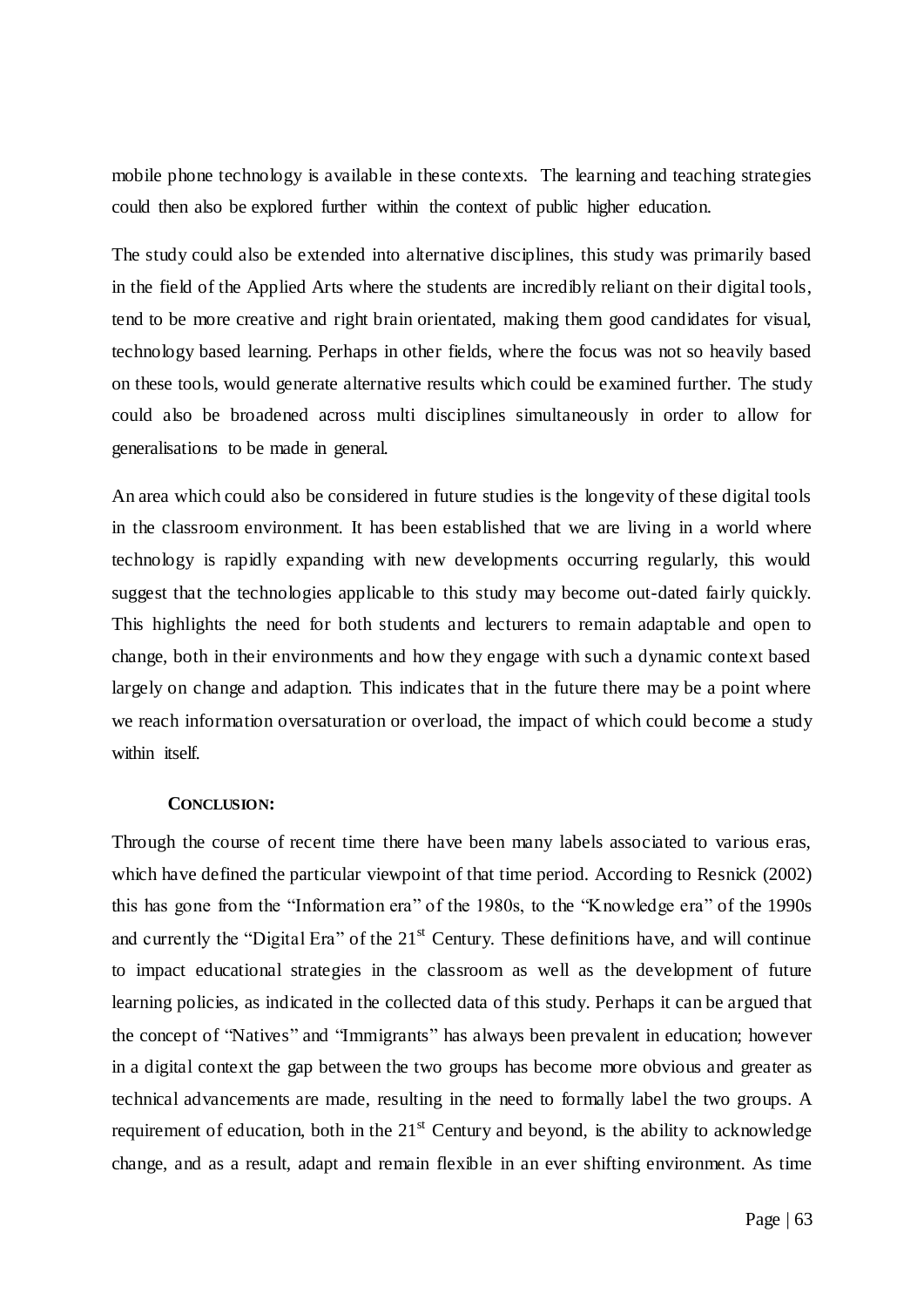progresses and technologies continue to develop, there is constant pressure for teachers to keep up with their students and let go of how they learnt in order to teach effectively in a developing context. Classrooms may become unrecognisable in the future; they may involve virtual spaces with holograms and podcasts with embodiment becoming secondary to information construction. This does not mean that education is becoming a gimmick it simply indicates that education is continuously developing, in order to prepare students for a successful future in a perpetually changing global context.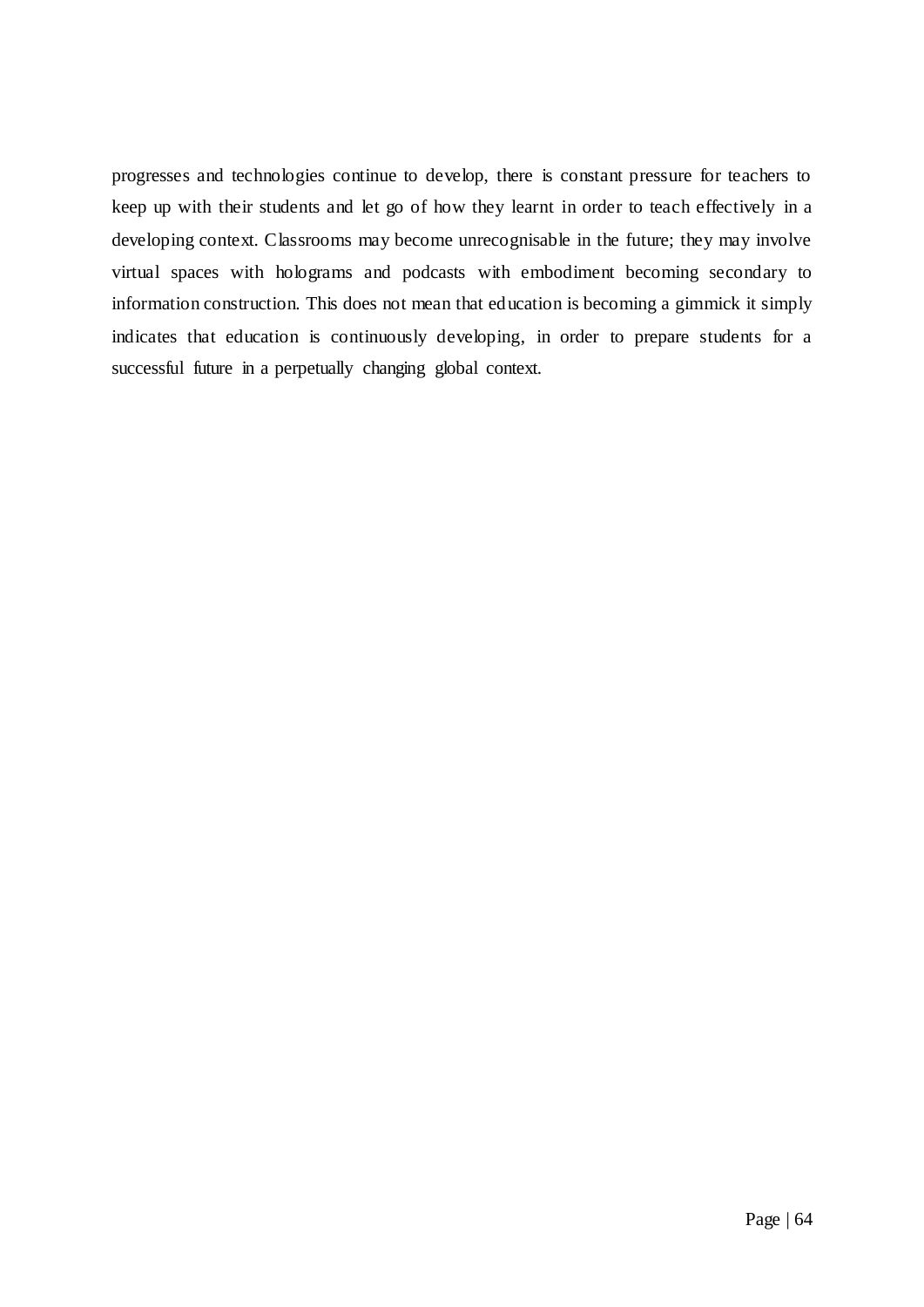#### **REFERENCE LIST**

Africa, S. S. (2012). *Census 2011.* Pretoria: Statistics South Africa.

- Barlow, J. (1995). *Declaration of the Independence of Cyberspace.* Retrieved November 20, 2013, from http://homes.eff.org/~Barlow/Declaration-Final.html
- Bayne , S., & Ross, J. (2007). *The "digital native" and "digital immigrant": A dangerous opposition.* London: Annual Conference of the Society for Research into Higher Education.
- Bennet, S., Maton, K., & Kervin, L. (2008). The digital natives' debate: A Critical review of the evidence. *British Journal of Educational Technology 39(5)*, 775-786.
- Bennett, S. (2012). Digital Natives. In Z. Yan, *Encyclopedia of Cyber Behaviour* (pp. 212- 219). United States of America: IGI GLobal.
- Bennett, S., & Maton, K. (2010). Beyond the "digital native"debate:Towards a more nuanced understanding of students'technology experiences. *Journal of Computer assisted Learning 26(5)*, 321-331.
- Brown, C., & Czerniewicz, L. (2008). Trends in student use of ICT's in higher education in South Africa. *World Wide Web Applications.* Cape Town: World Wide Web Applications.
- Brown, C., & Czerniewicz, L. (2010). Debunking the Digital Native: beyond digital apartheid,towards digital democracy . *Journal of Computer Assisted Learning 26(5)*, 357-369.
- Campbell, D., & Fiske, D. (1959). Convergent and discriminant validation by the multitraitmultimethod matrix. *Psychological Bulletin 56(2)*, 81–105.
- Carroll, J. (2009). *Jim Carroll*. Retrieved September 5, 2014, from Jim Carroll: http://www.jimcarroll.com/2009/11/report-the-future-of-education/
- Castells, M. (2000). *The Information Age: Economy, Society, Culture. Volume 3.* Chichester: Blackwell Publishers.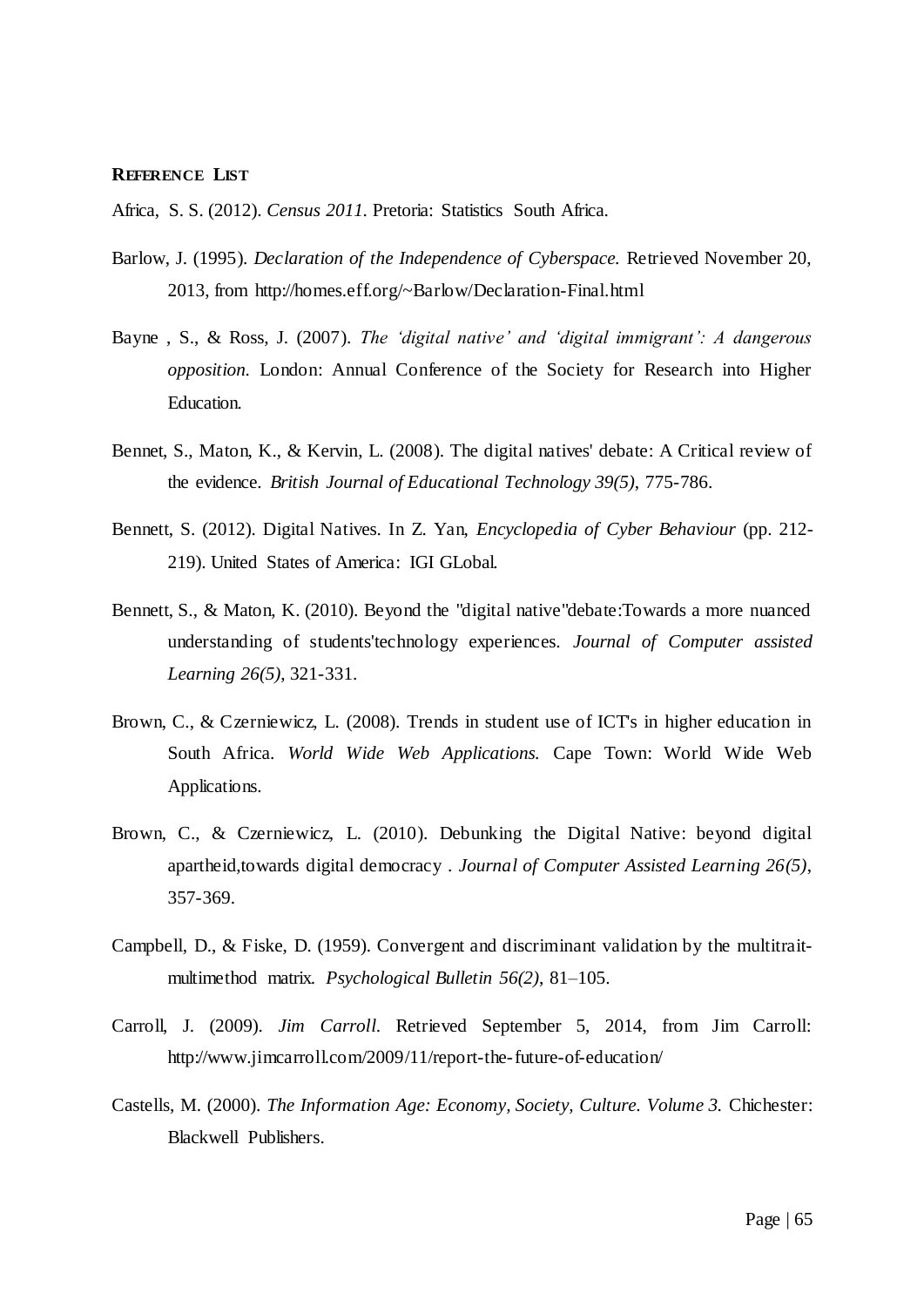- Chaiklin, S. (2003). The zone of proximal development in Vygotsky"s analysis of learning and. In A. Kozulin, B. Gindis, V. Ageyev, & S. Miller , *Vygotsky"s educational theory and practice in cultural context.* Cambridge: Cambridge University Press.
- Chrost, M. (2011). *Rebuilt:How becoming part computermade me more Human.* Boston: Houghton Mifflin Harcourt.
- Clynes, M., & Kline, N. (1960). Cyborgs and Space. *Astronautics*, 22-26.
- Cohen, L., Manion, L., & Morrison , K. (2007). *Research Methods in Education (6th Ed) .* New York: Routledge.
- Cole, M., & Wertsch, J. V. (2001). *Beyond the individual-social antimony in discussions of piaget.* Retrieved November 20, 2013, from charter.net: http://webpages.charter.net/schmolze1/vygotsky/colewertsch.html
- Cummins, J., Brown, K., & Sayers, D. (2007). *Literacy, Technology, and Diversity: Teaching for Success in.* Boston: Allyn & Bacon/Pearson.
- DiMaggio, P., & Hargittai, E. (2001). *From the digital divide to digital inequality: studying Internet uses as preperation increases.* Retrieved November 20, 2013, from Princeton University, Centre for Arts and Cultural Policy Studies: http://www.princeton.edu/culturalpolicy/workpap/WP15%20- DiMaggio+Hargittai.pdf
- Downes, S. (2005). *An Introduction to Connective Knowledge*. Retrieved September 7, 2015, from downes.ca: www.downes.ca/cgi-bin/page.cgi?post=33034
- Education, D. o. (1996). *Green Paper on Higher Education Transformation.* Pretoria: Department of Education.
- Education, D. o. (1997). *Education White Paper 3: A Programme for the Transformation of Higher Education.* Pretoria: Department of Education.
- Education, Q. A. (2008). Subject Benchmark Statement, Art and Design. *Subject Benchmark Statement, Art and Design*. Gloucester: Education, Quality Assurance Agency for Higher Education.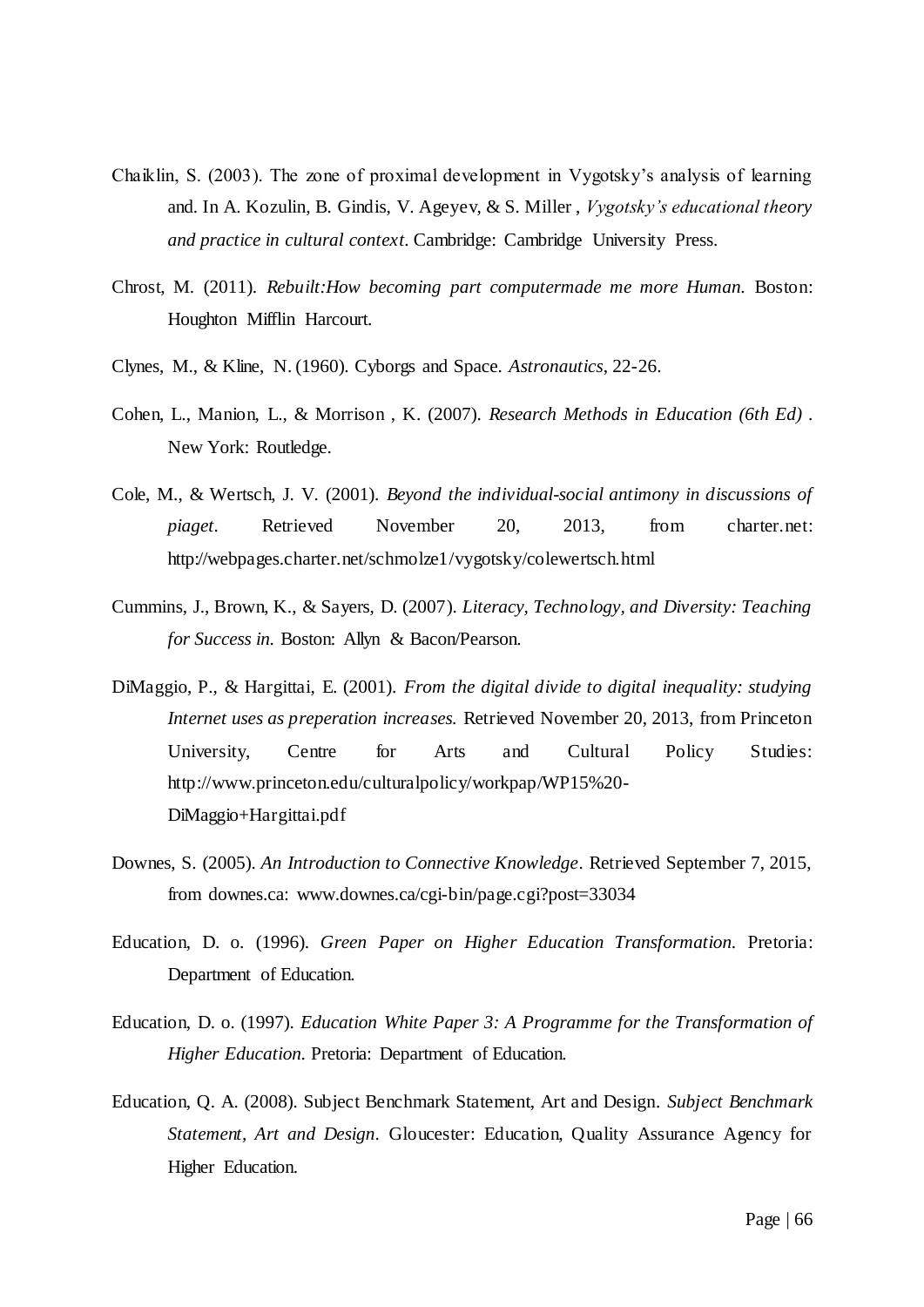- Ertimer, P. A., & Ottenbreit-Leftweich, A. T. (2010). Teacher Technology Change: How Knowledge, Confidence, Beliefs and Culture Intersect. *Journal of Research on Technology in Education 42(3)*, 255-284.
- Facer, K., & Furlong, R. (2001). Beyond the myth of the "Cyberkid: young people at the margins ofthe information revolution. *Journal of Youth Studies 4(4)*, 451-469.
- Faizah, A. M. (2004). *Adult learners" characteristics and their academic reading strategies: a case study.* Malaysia.: UKM.
- Feeney, L. (2010). *Digital denizens*. Retrieved August 22, 2014, from The Richard Stockton College of New Jersey: http://loki.stockton.edu/~intech/spotlightdigital-denizens.html
- Foehr, U. G. (2006). *Media Multitasking Among American Youth: Prevalence, Predictors and Pairings.* Washington: Kaiser Family Foundation Study.
- Garrison, D. R., & Anderson, T. (2003). *E-learning in te 21st Century: A framework for research and practice.* London: Routledge/Falmer.
- Gibbons, S. (2007). Redefining the roles of information professionals inhigher education to engage the net generation. *Educause.* Australasia.
- Gonzalez, C. (2004). *The Role of Blended Learning in the World of Technology*. Retrieved September 5, 2014, from unt.edu: http://www.unt.edu/benchmarks/archives/2004/september04/eis.htm
- Gronlund, N. (1998). *Measurement and Evaluation in Teaching (4th Ed).* New York: Colliers-MacMillan.
- Hargittai, E., & Hinnart, A. (2008). Digital inequality: differences in young adults use of the Internet. *Communication Research 35 (5)*, 602-621.
- Helsper, E. J., & Eynon, R. (2010). Digital Natives: where is the evidence? *British Educational Research Journal 35(5)*, 503-520.
- Hodgkinson-Williams, C., & Mostert, M. (2006). *Using ICTs in Teaching and Learning: A Survey of Academic Staff and Students at Rhodes University.* Grahamstown: Rhodes University.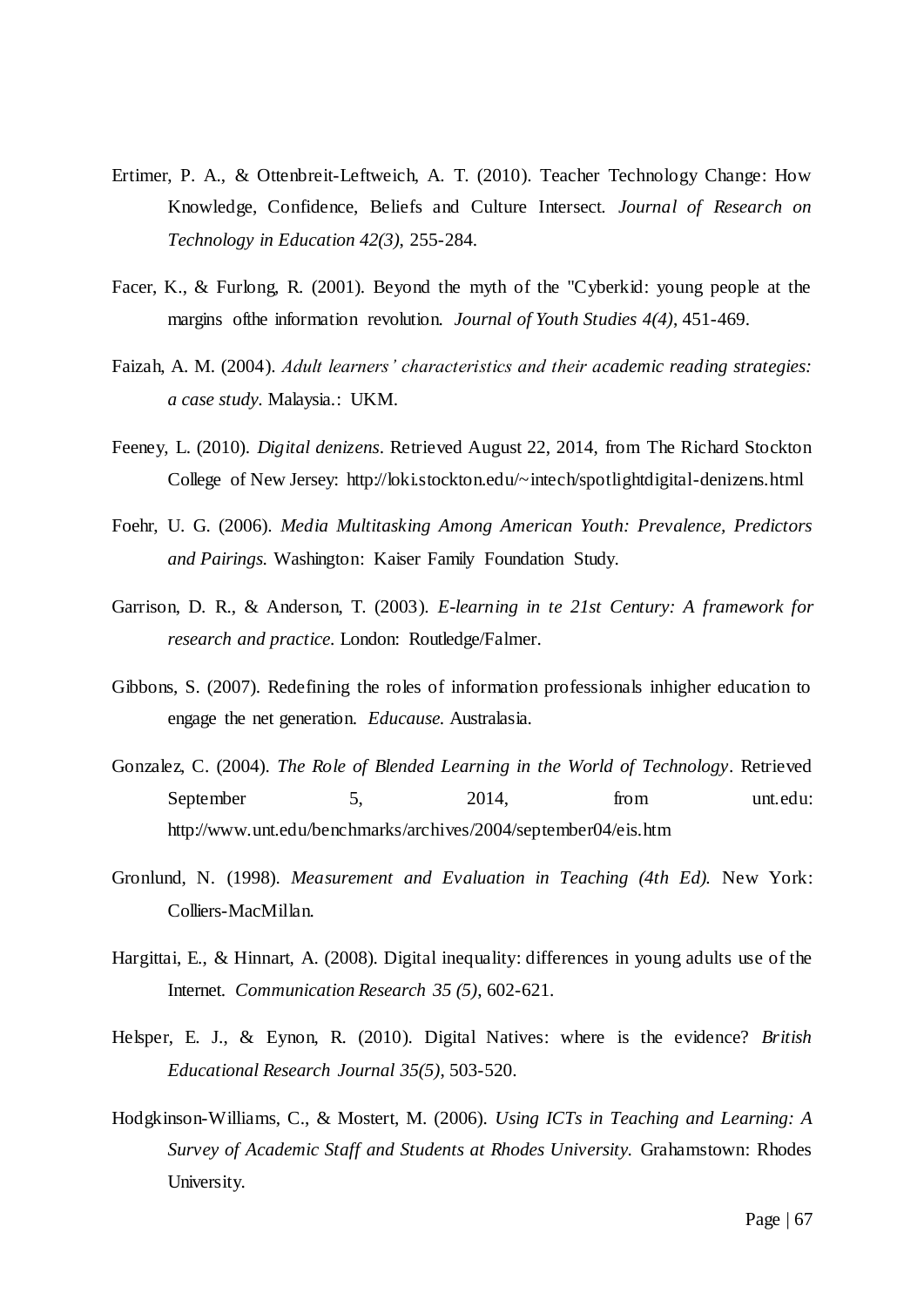- Howe, N., & Strauss, W. (2000). *Millenials Rising: The Next Great Generation.* New York: Vintage.
- Jones, C., & Shao, B. (2011). *The net generation and digital natives: implications for higher education.* York: Higher Education Academy.
- Jorgensen, B. (2003). Generation X and Generation Y? Policy implications for defence forces in the modern era. *Foresight 5(4)*, 41-49.
- Koutropoulos, A. (2011). *Digital Natives: Ten Years After.* Retrieved August 20, 2014, from MERLOT:Journal of Online Learning: http://jolt.merlot.org/vol7no4/koutropoulos\_1211.htm
- Lang, A. (2001). The limited capacity model of mediated message processing. *Journal of Communication*, 46-70.
- Lankshear, C., & Knobel, M. (2003). New technologies in early childhood literacy research: A review of reserach. *Journal of Early Childhood Literacy. 3(1)*, 59-82.
- LeCompte, M., & Preissle, J. (1993). *Ethnography and Qualitative Design in Educational Reserach (2nd Ed).* London: Academic Press.
- Leu, D. J., Kinzer, C. K., Coiro, J., & Cammack, D. (2004). Toward a theory of new literacies. In R. B. Ruddell, & N. J. Unrau, *Theoretical models and processes of reading* (pp. 1570–1613). Newark: International Reading Association.
- Marefat, F. (2002). The impact of diary analysis on teaching/learning and writing. *RELC Journal 33(1)*, 105-110.
- Merriam, S. (2009). *Qualitative Reserach: A guide to design and implementation.* San Francisco: Josey-Bass.
- Morgan, D. (1998). *The Focus Group Guidebook.* California: Sage Publications.
- Morrison, K. R. (1993). *Planning and Accomplishing SchoolCentred Evaluation .* United Kingdom: Peter Fancis.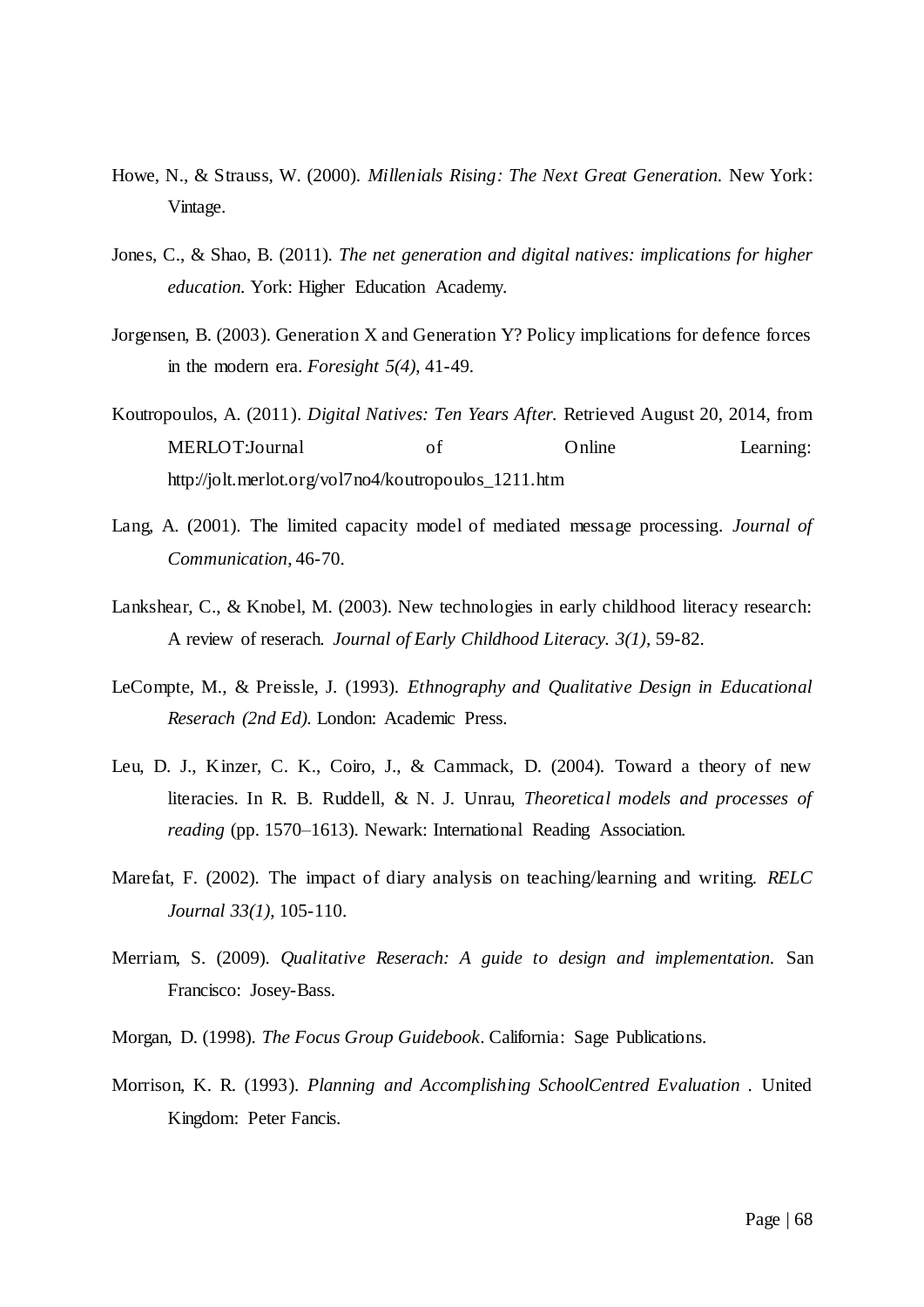- Mort, P. D. (1964). Studies in Educational Innovation from the Institute of Administrative Research: an Overview. In M. Miles, *Innovation in Education* (pp. 224-267). New York: Te<; lchers College Press,.
- Nieuwenhuis, J. (2007). Introducing qualitative research. In L. E. J.W. Creswell, *First Steps in Research* (pp. 46-68). Pretoria: Van Schaiks publishers.
- Oblinger, D. G., & Oblinger, J. L. (2005). *Educating the Net Generation.* Boulder: Educause.
- Palfrey, J., & Gasser, U. (2008). *Born Digital: Understanding the First Generation of Digital Natives .* Philadelphia : Basic Books.
- Perry, W. G. (1970). *Forms of Intellectual and Ethical Development in the College Years. A Scheme.* New York : Holt, Rinehart and Winston .
- Prensky, M. (2001a). Digital Native, Digital Immigrants. *On the Horizon*, 1-6.
- Prensky, M. (2001b). Digital Natives, Digital Immigrants. Part 2: Do theyReally think Differently? *On the Horizon*, 1-6.
- Prensky, M. (2012). *From Digital Natives to Digital Wisdom.* London: Corwin.
- Rainie, L. (2006). Retrieved November 23, 2013, from pewInternet.org: http://www.pewInternet.org/pt/Teens%20adn%20technology.pdf
- report, E. S.-S. (2014). *Ericsson Sub-Saharan Africa Mobility report.* Stockholm: Ericsson.
- Resnick, M. (2002). Rethinking learning in the digital age. In G. Kirkman, *The Global Information Technology Report: Readiness for the Networked Word.* Oxford: Oxford University Press.
- Roberts, D. F., Foehr, U. G., & Rideout, V. (2005). Generation M: media in the lives of 8-18 year-olds. *Kaiser Family Foundation*, 50-62.
- Robinson, M. (2008). Digital nature and digital nurture: libraries, learning and the digital native. *Library Management*, 67-76.
- Robson, C. (2002). *Real World Research (2nd Ed).* Oxford: Blackwell.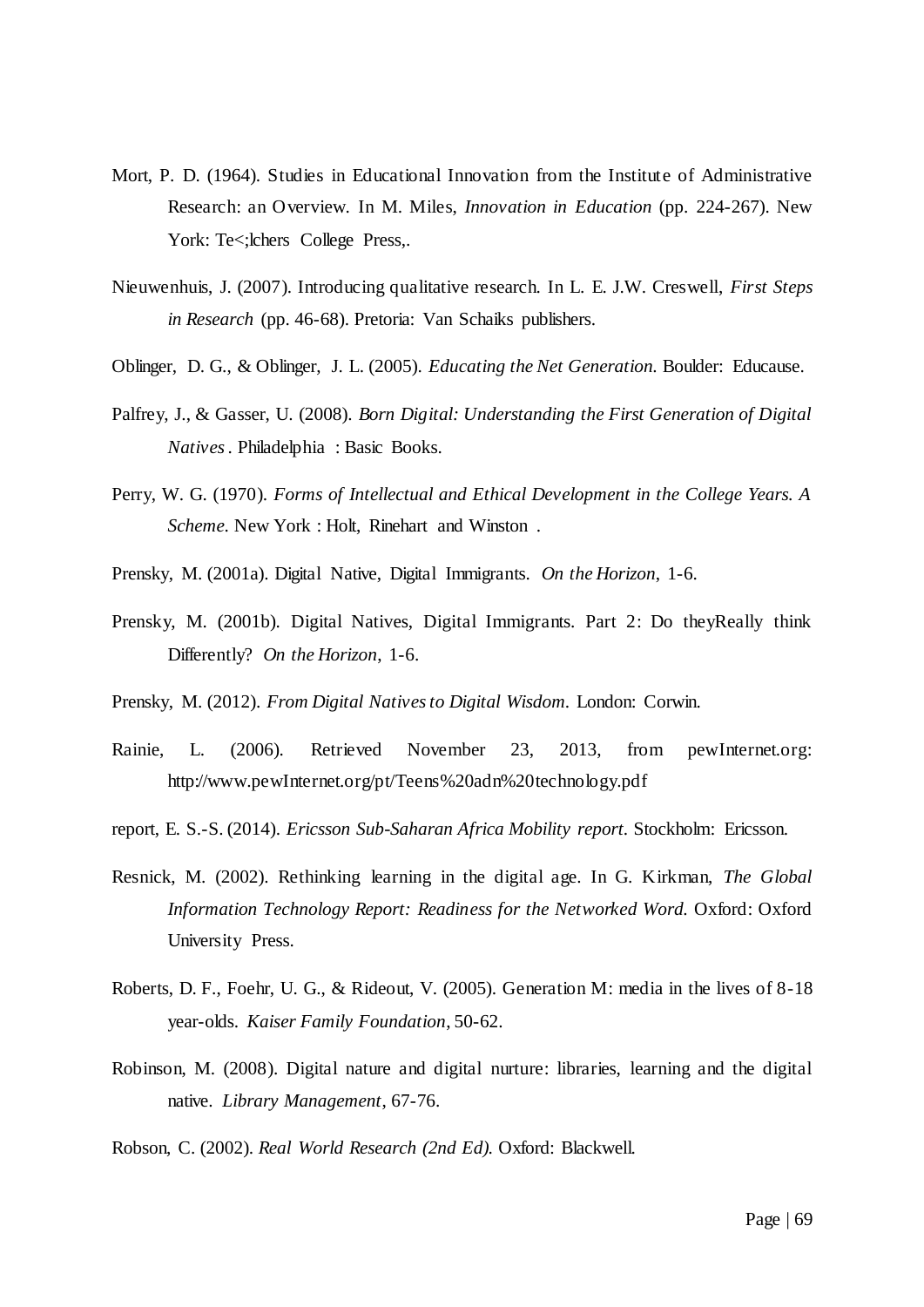- Rosen, L. D. (2010). *Rewired: Understanding the i-Generation and the Way They Learn.* New York: Palgrave Macmillan.
- Siemans, G. (2005). *Connectivism: Learning as Network-Creation*. Retrieved September 7, 2014, from elearnspace: http://www.elearnspace.org/Articles/networks.htm
- Siemens, G. (2004). *A learning theory for a Digital Age*. Retrieved September 5, 2014, from elearn Space: http://www.elearnspace.org/articles/connectivism.htm
- Smith, D., & Shapshack, T. (2012). *Digital revolution lights up Africa with maps, mobiles, money and markets*. Retrieved September 1, 2014, from The Gaurdian Online: http://www.theguardian.com/world/2012/oct/30/africa-digital-revolution-mobilephones
- Tapscott, D. (1998). *Growing upDigital: The Rise of the Net Generation.* New York: McGraw Hill.
- Terre Blanche, M., & Durrheim, K. (1999). *Research in Practice.* Cape Town: University of CapeTown Press.
- Thinyane, H. (2010). Are digital natives a world-wide phenomenon? An investigation into South African first year students" use and experience with technology. *Computers and Education 55(1)*, 406-414.
- Totten, S., Sills , T., & Russ, P. (1991). *Cooperative learning: A guide to research.* New York: Garland.
- Underwood, J. (2007). Rethinking the Digital Divide: impacts on student-tutor relationships. *European Journal of Education 42(2)*, 213-222.
- Union, International Telecommunication. (2013). *International Telecommunication Union.* Geneva: Telecommunication Development Bureau.
- Veen, W. (2003). A new force for change: homo zappiens. *The Learning Citizen (7)*, 5-7.
- von Glasersfeld, M. (1992). Constructivism reconstruction: A reply to Suchting. *Science and Education 1*, 379-384.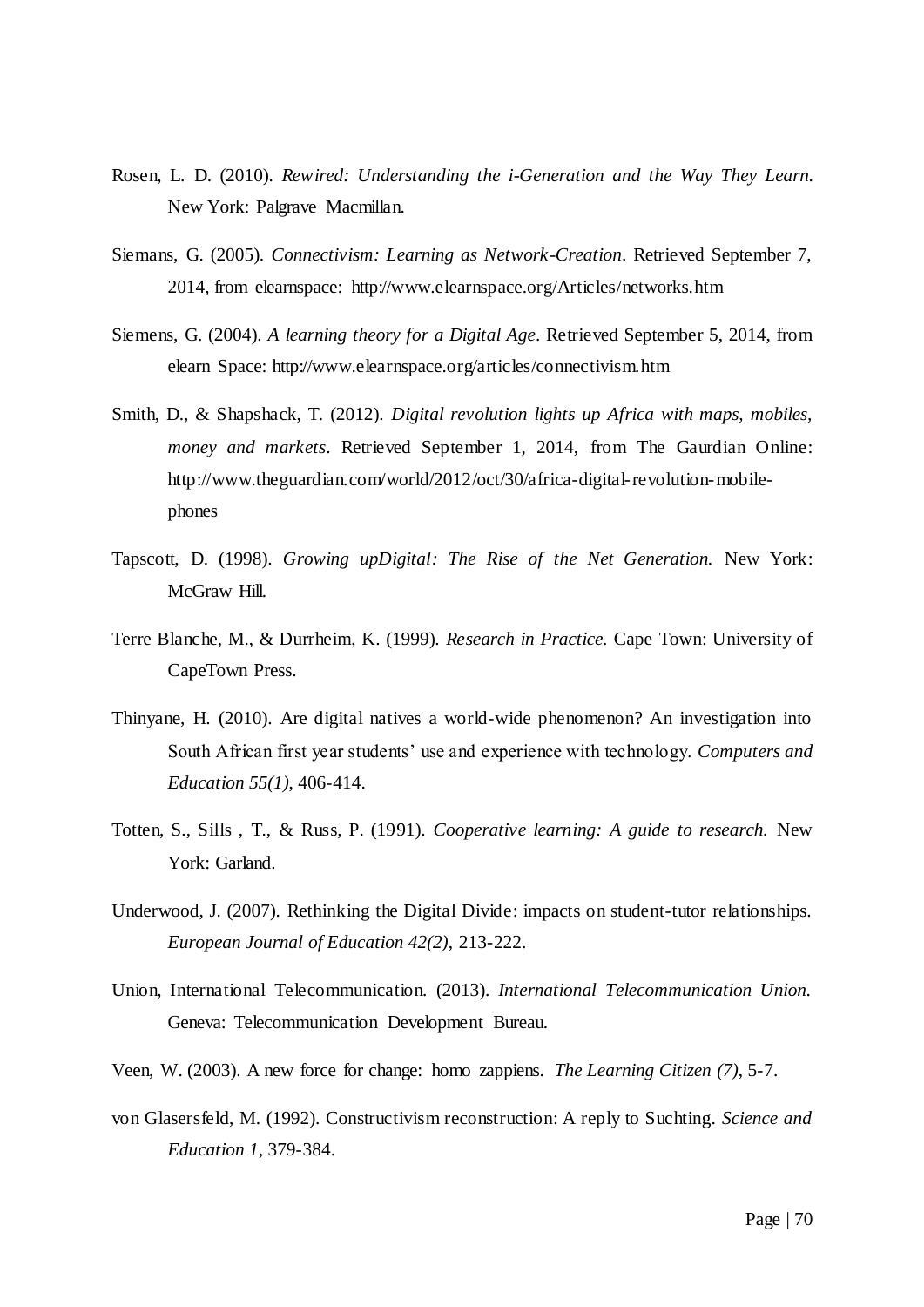- von Tetzchner, S. (2009). *State of the Mobile Web*. Retrieved September 7, 2014, from Opera Software: http://www.operasoftware.com/archive/smw/2009/01/
- Vygotsky, L. (1978). *Mind in society: The development of higher psychological processes.* Cambridge: Harvard University Press.
- Walsham, G. (1993). *Interpreting information systems in organisatins.* Chichester: Wiley.
- Warlick , D. F. (2001). *Redefining Literacy for the 21st century.* Worthington: Linworth Publishing.
- Welington, J. (2000). *Educational Research: Contemporary Issues and Practical Approaches.* New York: Continuum.
- Wheeler, S., Yoemans, P., & Wheeler, D. (2008). The good, the bad and the wiki: Evaluating student generated content for collaborative learning. *British Journal of Educational Technology*, 987-995.
- Zur, O., & Zur, A. (2011). *On Digital Immigrants and Digital Natives: How the Digital Divide Affects Families, Educational Institutions, and the Workplace.* Retrieved August 2014, 20, from Zur Institute : http://www.zurinstitute.com/digital\_divide.html.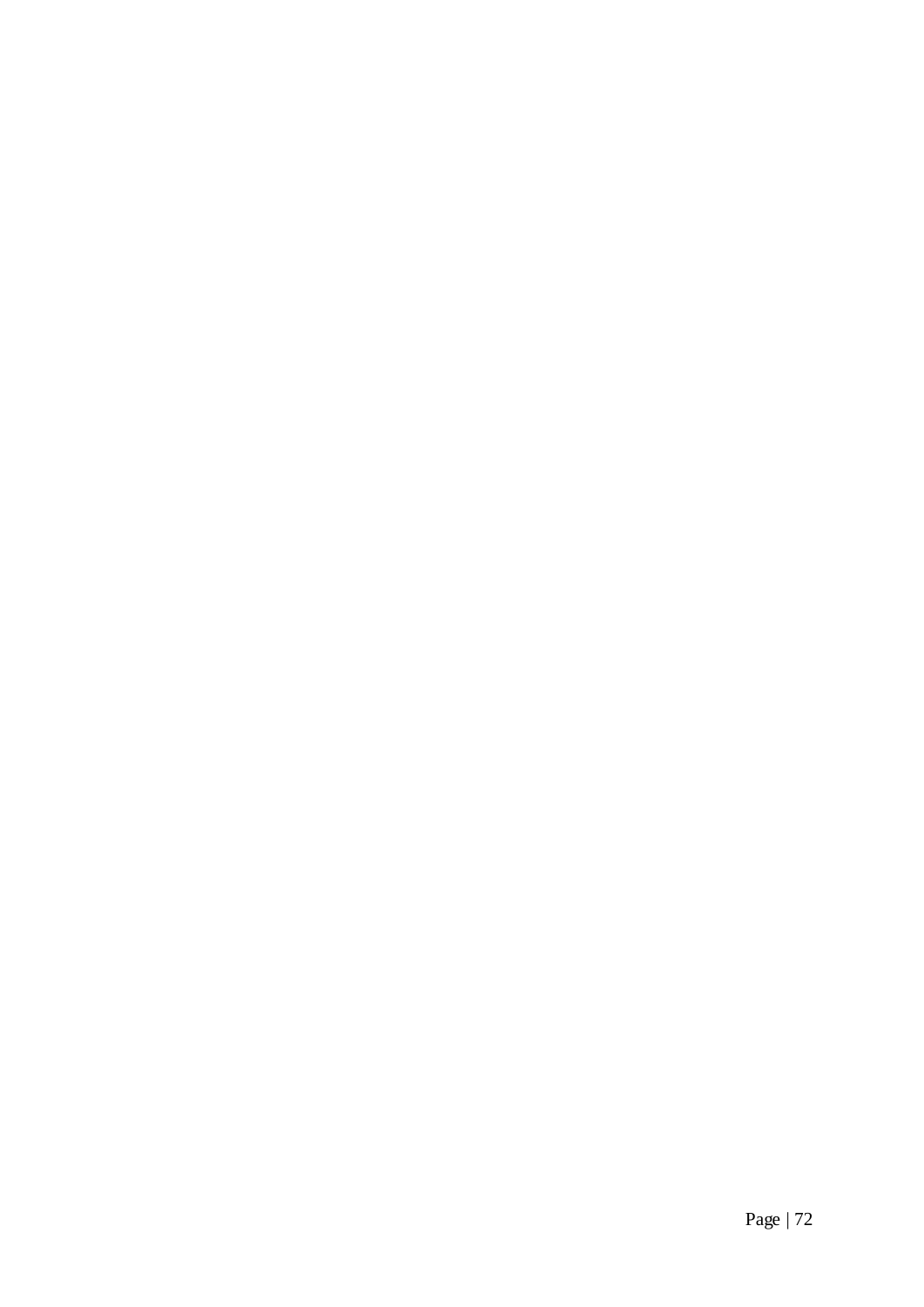### **APPENDICES:**

### **APPENDIX A: INSTITUTION REQUEST TO CONDUCT RESEARCH**



UKZN Research Office:

Ms P Ximba

Email: [ximbap@ukzn.ac.za](mailto:ximbap@ukzn.ac.za)

Tel. 031 260 3587

Dear Principal,

### **Re: Request For Permission To Conduct Research In XXX School**

I am currently studying towards my Master of Education (Higher Education) degree through the University of Kwa-Zulu Natal. I hereby wish to apply for permission to conduct research at you campus of XXX College. The research topic which I will be exploring is as follows: *The 21st Century Student: An exploration into the evolution of teaching and learning practices required in a generation of digital change.*

This study will involve the incorporation of various methods of delivery, teaching and learning informed by literature and research within the field of study. This will involve ten students of my XXX class. All teaching techniques are acceptable methods and will not compromise their learning over the duration of the study. I will ask each student to write in a journal after each lesson and will be hosting focus groups at regular intervals to assess their reactions to the differing teaching methods. These focus groups will be recorded and transcripted for analysis. As part of the study I will also be observing the student"s reactions to the techniques and assessing the effectiveness each teaching method. At no point will I deviate from the prescribed subject matter and will ensure that the students remain focused on the learning materials.

All information obtained will be treated with the strictest confidentiality and will be used solely for the purpose of this research study. At no point will either the institution"s or student"s identity be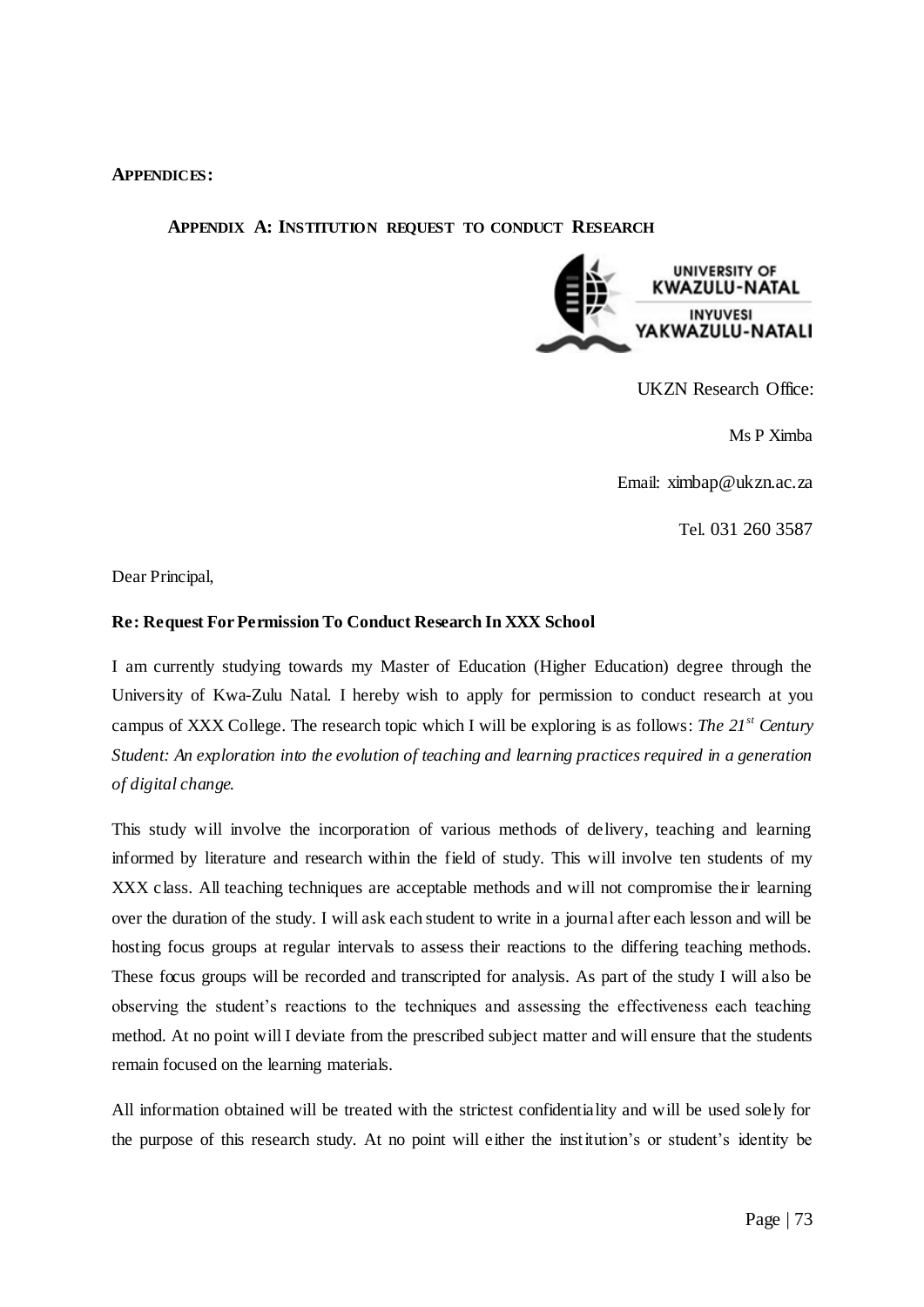revealed, all data will be stored securely. Each student will be given a letter of informed consent to sign before the research commences.

It is my supposition that the research findings could make a credible contribution towards identifying effective strategies, techniques and methods of delivery, teaching and learning for the ultimate benefit of the students.

If you agree to allow me to conduct this research in the institution, please fill in the consent form provided below. If you have any questions, do not hesitate to contact my supervisor or me at the numbers given below, or via E-mail.

Many Thanks

| Signature of student             |                  |
|----------------------------------|------------------|
| Name of student: XXX             | XXX (Supervisor) |
| Contact number for student: XXXX | <b>XXXX</b>      |
| E-mail of student: XXXX          | x x x            |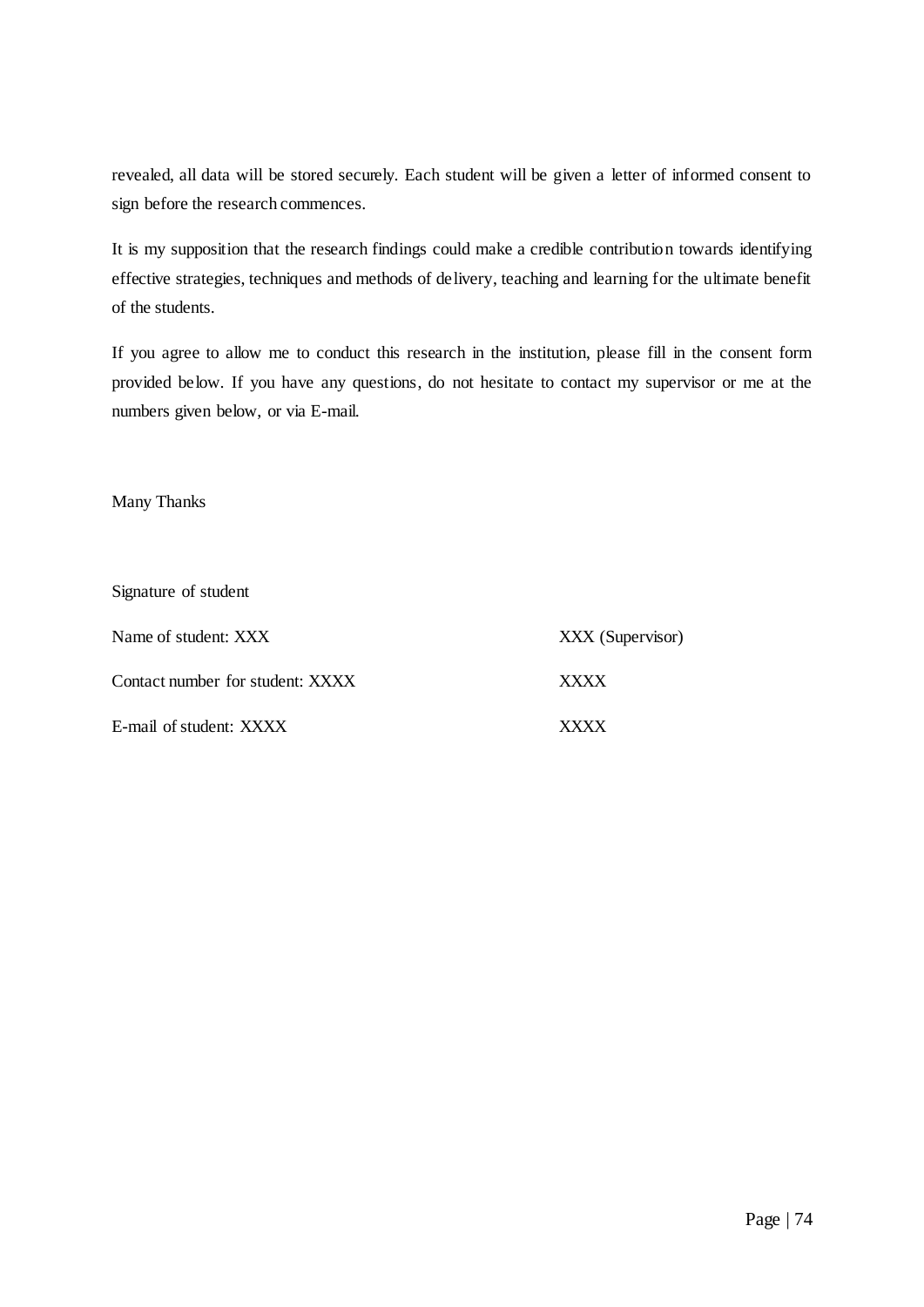### **APPENDIX B: INSTITUTION CONSENT FORM**



UKZN Research Office:

Ms P Ximba

Email: [ximbap@ukzn.ac.za](mailto:ximbap@ukzn.ac.za)

Tel. 031 260 3587

#### **Institution Consent Form:**

I, ………………….. Principal of ……………….. Durban agree / do not agree (delete what is not applicable) to allow Lyndall Kemm- Stols to conduct research within this institution for the topic: *The 21st Century Student: An exploration into the evolution of teaching and learning practices required in a generation of digital change.*

I understand that this will involve the Year 02 Visual Communication class and the incorporation of various accepted delivery, teaching and learning techniques. I acknowledge that the participants will be asked to construct journals and be involved in taped focus group discussions throughout the duration of the project. At no such time should this study compromise the student's academic progress or use any class dedicated time. I understand that observations will be made within the classroom sessions.

I understand that the researcher subscribes to the principles of:

Voluntary participation in research, implying that the participants might withdraw from the research at any time.

Informed consent, meaning that research participants must at all times be fully informed about the research process and purposes, and must give consent to their participation in the research.

Safety in participation; put differently, that the human respondents should not be placed at risk or harm of any kind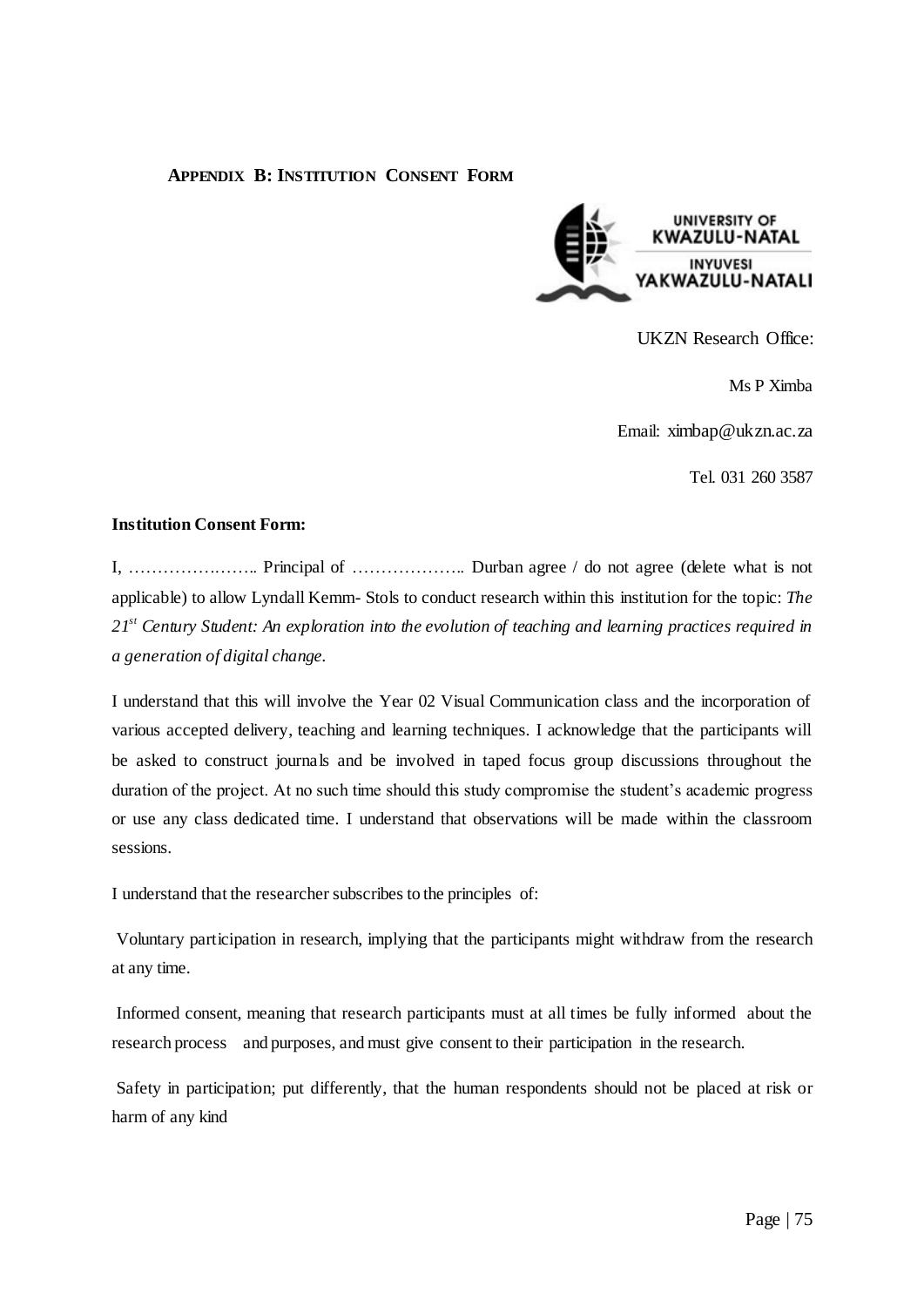Privacy, meaning that the confidentiality and anonymity of human respondents should be protected at all times.

Trust, which implies that human respondents will not be respondent to any acts of deception or betrayal in the research process or its published outcomes.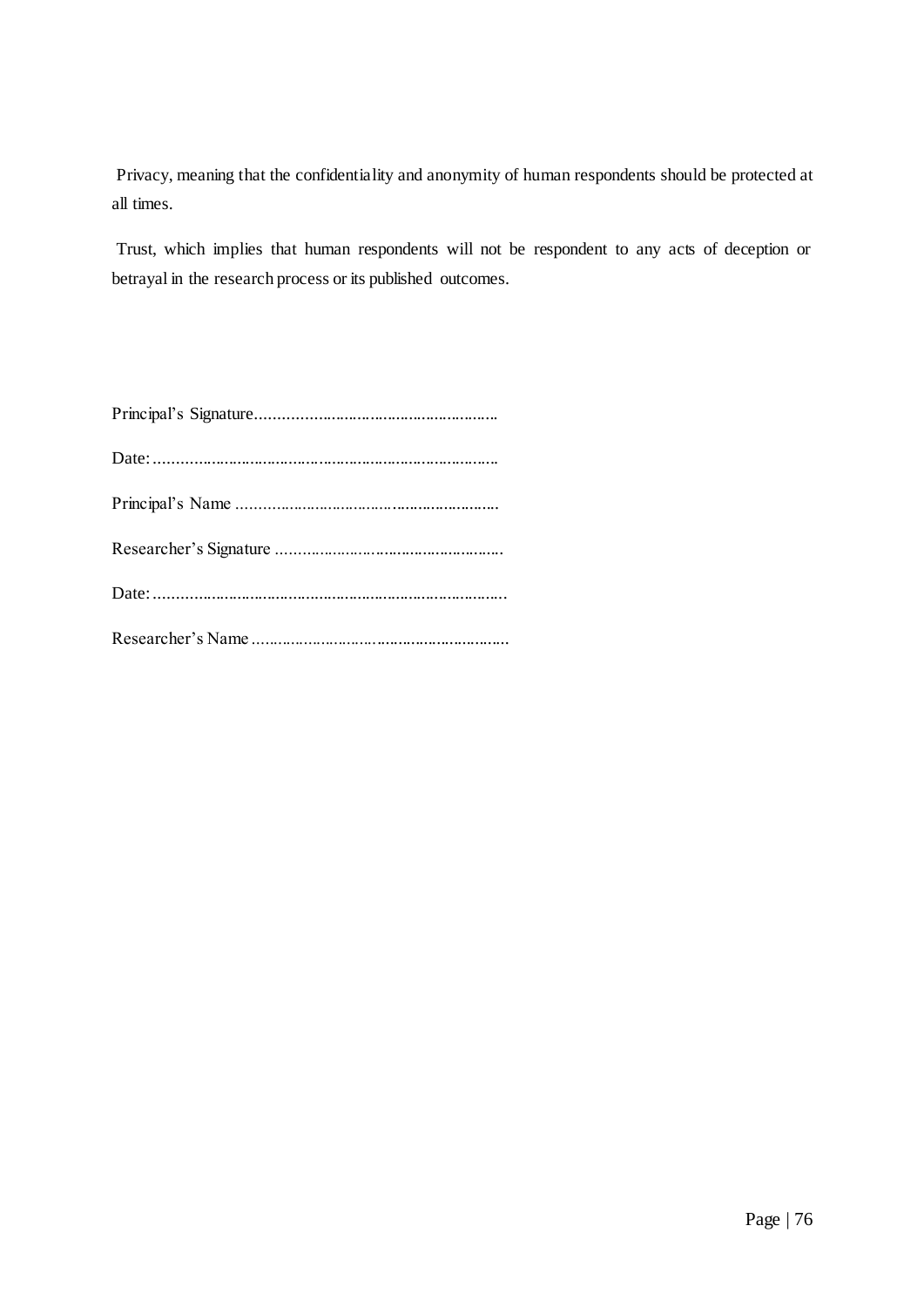## **APPENDIX C: INFORMED CONSENT LETTER**



UKZN Research Office:

Ms P Ximba

Email[: ximbap@ukzn.ac.za](mailto:ximbap@ukzn.ac.za)

Tel. 031 260 3587

Dear Participant

## **Informed Consent Letter:**

My name is Lyndall Kemm-Stols. I am a Higher Education Masters candidate studying at the University of KwaZulu-Natal, Howard College campus, South Africa.

I would like to invite you to be a participant in the research. The research topic which I will be exploring is entitled: *The 21st Century Student: An exploration into the evolution of teaching and learning practices required in a generation of digital change.*

This study explores the concept of the  $21<sup>st</sup>$  Student, how digital technologies have perhaps altered the way in which you, as students, prefer to learn and be taught This study will involve the incorporation of various methods of delivery, teaching and learning informed by literature and research within the field of study during your XXX class. All teaching techniques are acceptable methods and will not compromise your learning over the duration of the research. I will ask you to write in a journal after each lesson as well as participating in focus groups discussions at regular intervals to assess your reactions to the differing teaching methods. These focus groups will be recorded and transcripted for analysis. As part of the study I will also be observing your reactions to the techniques and assessing the effectiveness each teaching method. At no point will I deviate from the prescribed subject matter and will ensure that you remain focused on your academic progress.

Please note that: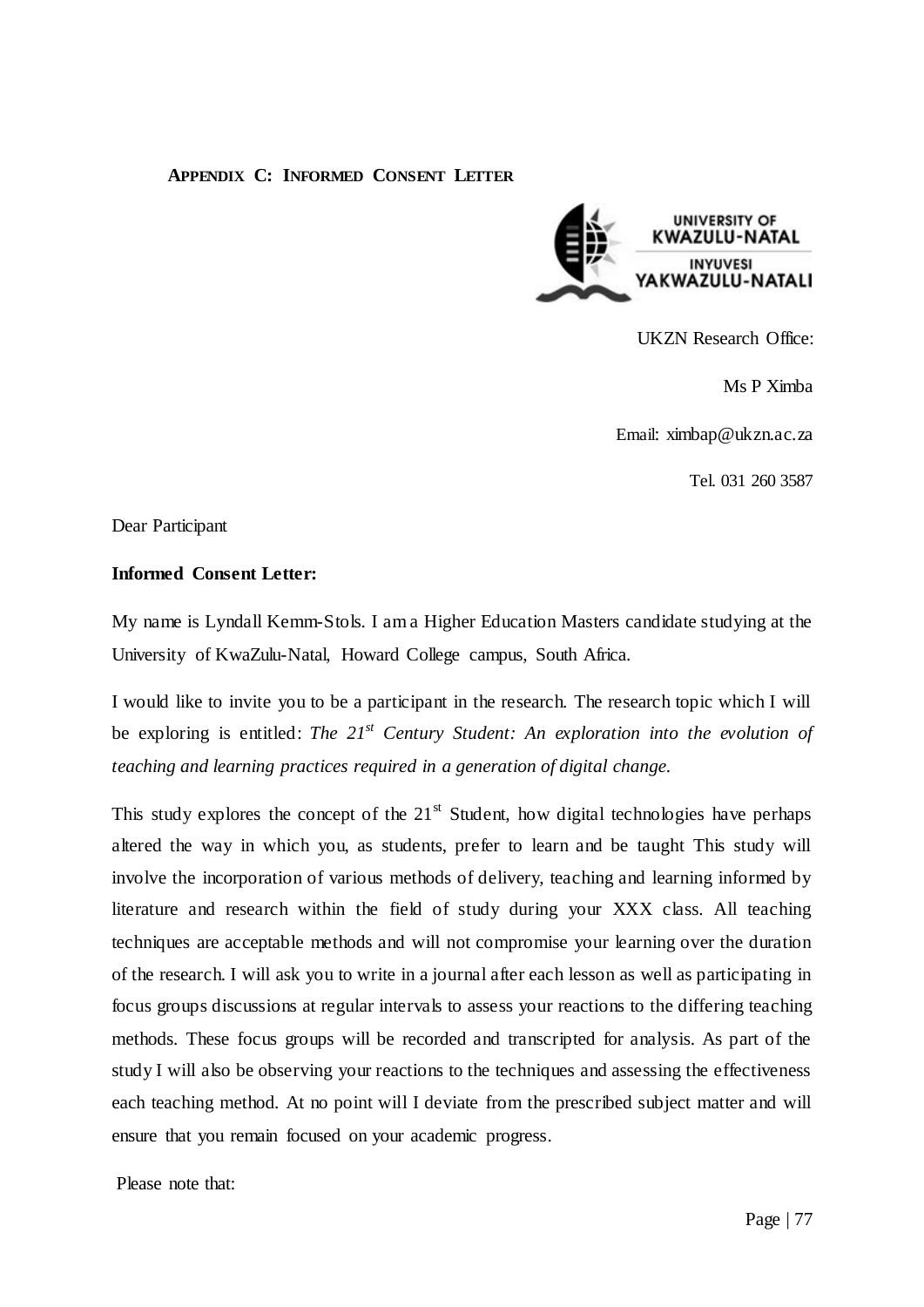Your confidentiality is guaranteed as your inputs will not be attributed to you in person, but reported only as a population member opinion.

Any information given by you cannot be used against you, and the collected data will be used for purposes of this research only.

Data will be stored in secure storage and destroyed after 5 years.

You have a choice to participate, not participate or stop participating in the research. You will not be penalized in any way for taking such an action.

The research aims at understanding your experiences of teaching and learning strategies.

Your involvement is purely for academic purposes only, and there are no financial benefits involved.

If you are willing to participate, please indicate (by ticking as applicable) whether or not you are willing to allow the focus group to be recorded by the following equipment:

|                        | Willing | Not willing |
|------------------------|---------|-------------|
|                        |         |             |
| Audio equipment        |         |             |
|                        |         |             |
| Photographic equipment |         |             |
|                        |         |             |
| Video equipment        |         |             |
|                        |         |             |

0

I can be contacted at: [lyndall@inhabitdesign.co.za](mailto:lyndall@inhabitdesign.co.za) or +27731701242 or 27312056463.

My supervisor is Ruth Searle who is located at the Faculty of Higher Education, Pietermaritzburg campus of the University of KwaZulu-Natal. Contact details: email: SEARLE@ukzn.ac.za Phone number: +2732606250

You may also contact the Research Office through:

Ms P Ximba, Email: [ximbap@ukzn.ac.za,](mailto:ximbap@ukzn.ac.za) Tel. 031 260 3587

Thank you for your contribution to this research.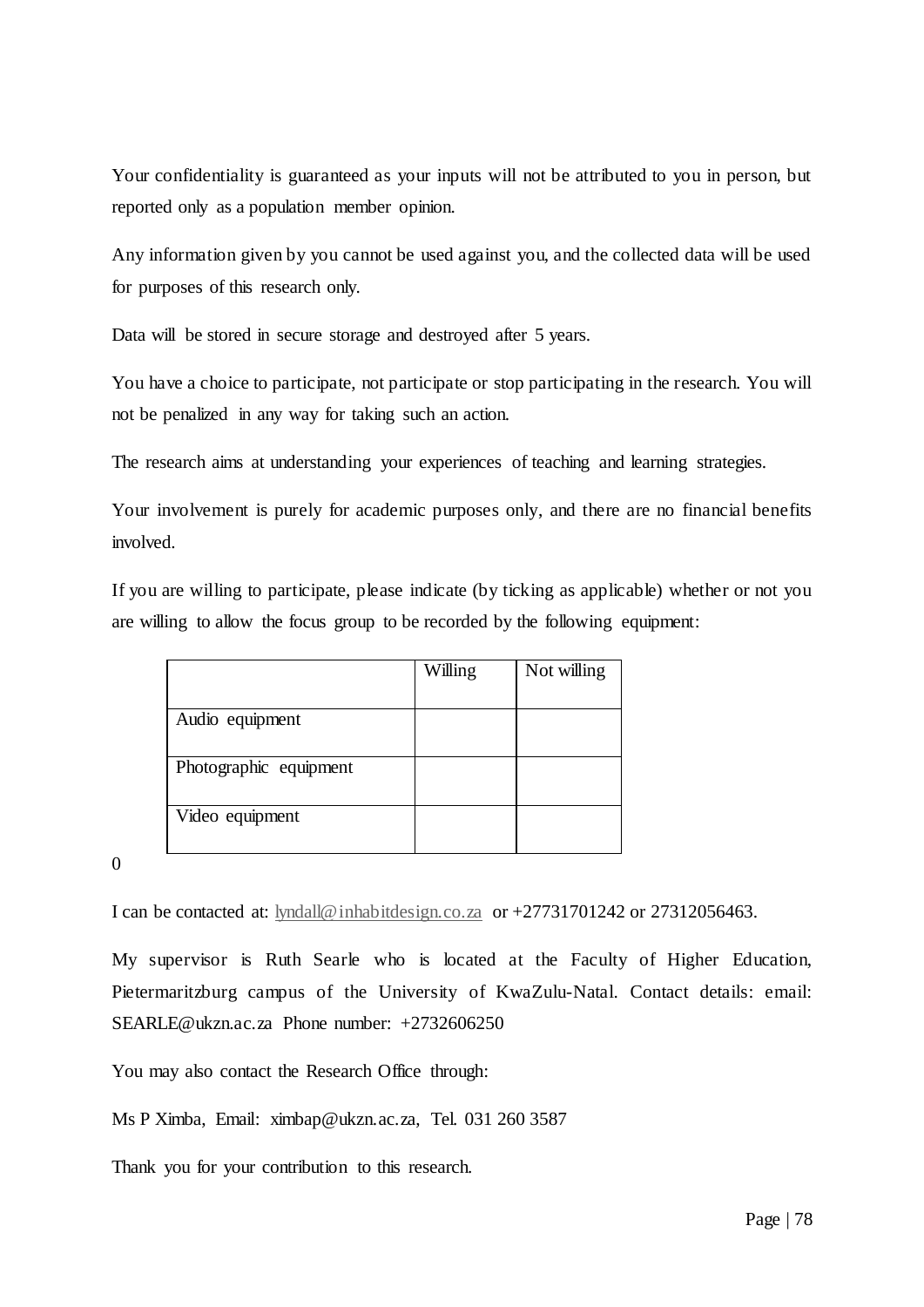## **APPENDIX D: PARTICIPANT CONSENT FORM**



UKZN Research Office:

Ms P Ximba

Email: [ximbap@ukzn.ac.za](mailto:ximbap@ukzn.ac.za)

Tel. 031 260 3587

Consent form

I, …………………………….. (your name), student of ………………………..(Institution) agree / do not agree (delete what is not applicable) to take part in the research entitled: *The 21st Century Student: An exploration into the evolution of teaching and learning practices required in a generation of digital change.*

I understand that this will involve XXX class and experiencing various accepted delivery, teaching and learning techniques. I am aware and commit to construct lesson journals and be involved in taped focus group discussions throughout the duration of the project. I understand that observations will be made within the classroom sessions.

I understand that the researcher subscribes to the principles of:

Voluntary participation in research, implying that the participants might withdraw from the research at any time.

Informed consent, meaning that research participants must at all times be fully informed about the research process and purposes, and must give consent to their participation in the research.

Safety in participation; put differently, that the human respondents should not be placed at risk or harm of any kind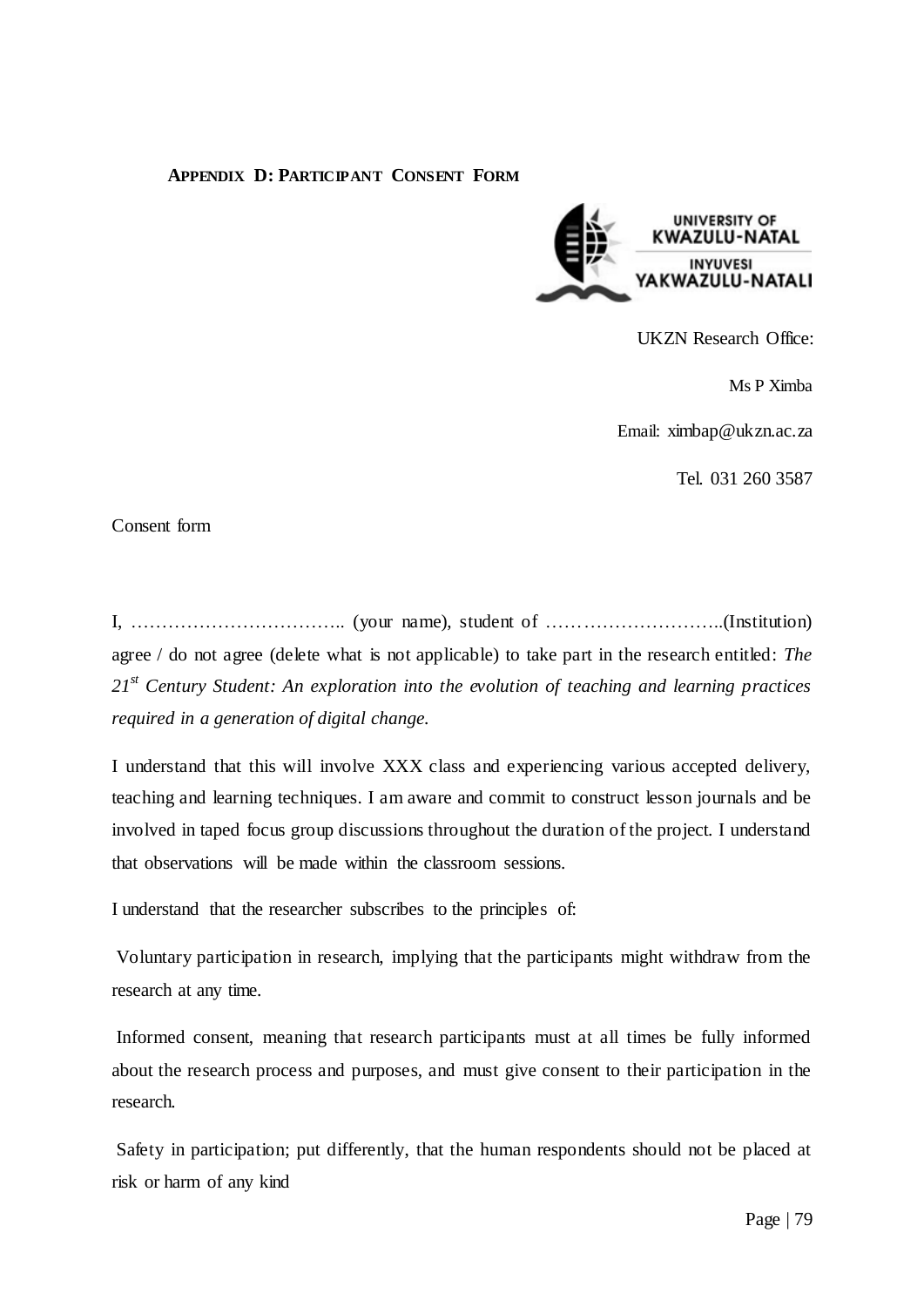Privacy, meaning that the confidentiality and anonymity of human respondents should be protected at all times.

Trust, which implies that human respondents will not be respondent to any acts of deception or betrayal in the research process or its published outcomes.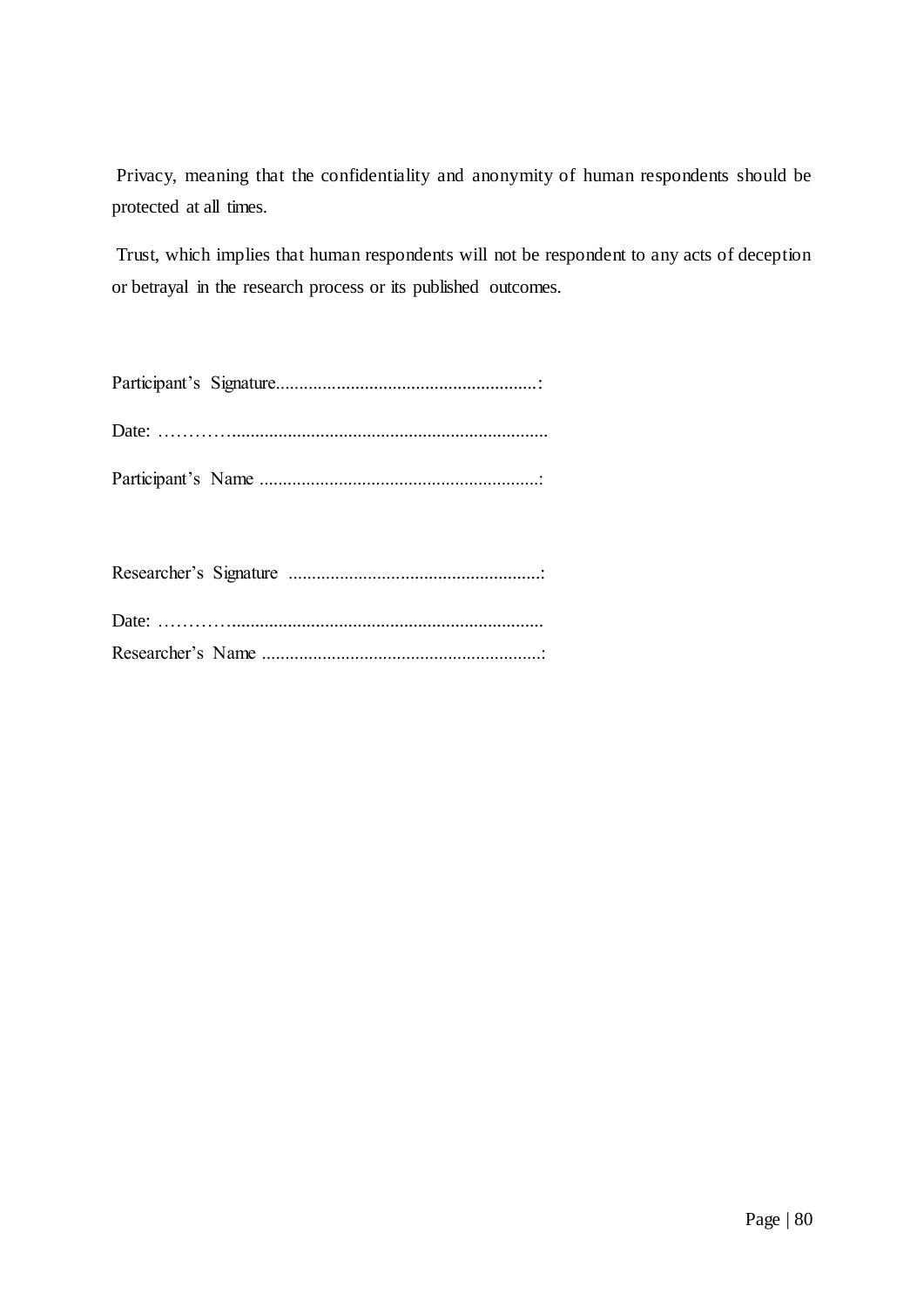# **APPENDIX E: FOCUS GROUP DISCUSSION GUIDELINE**

The following points were used as a guideline in the initial focus group discussion:

- Introduce group to process of Focus Groups.
- Note ages, demographics of group.
- Establish group's accessibility to Digital Technologies mainly:
	- o Smart Phones
	- o Laptops
	- o Tablets.
- $\bullet$  Establish group's accessibility to the internet mainly:
	- o College based Wi-Fi only
	- o ADSL at home
	- o 3G connections etc.
- Establish what primary uses used for the internet.
- Establish how long the group has been using computers.
- Establish who taught individuals to use computers or digital technologies.
- Establish length of time spent on these devices in the average day. Discuss what purposes used etc.
- Open Discussions on their opinions of digital technologies, how integrated they are to the individual"s lives, if they think they can live without them, if they see them as a learning tool or merely social devices.

The following points were used as a guideline in the final focus group discussion:

- Comparing the impacts and effects of the two different teaching methodologies.
- Establish if a difference was experienced by the students during the varying teaching strategies.
- Sharing experiences of collaborative work.
- Sharing experiences of working with their digital technology as a tool for learning.
- Sharing experiences of using visuals, sounds, and videos as part of the lessons.
- Sharing experiences of the traditionally taught module, explore how they retained the knowledge, their challenges in this process and how they feel like they have benefited from the strategy.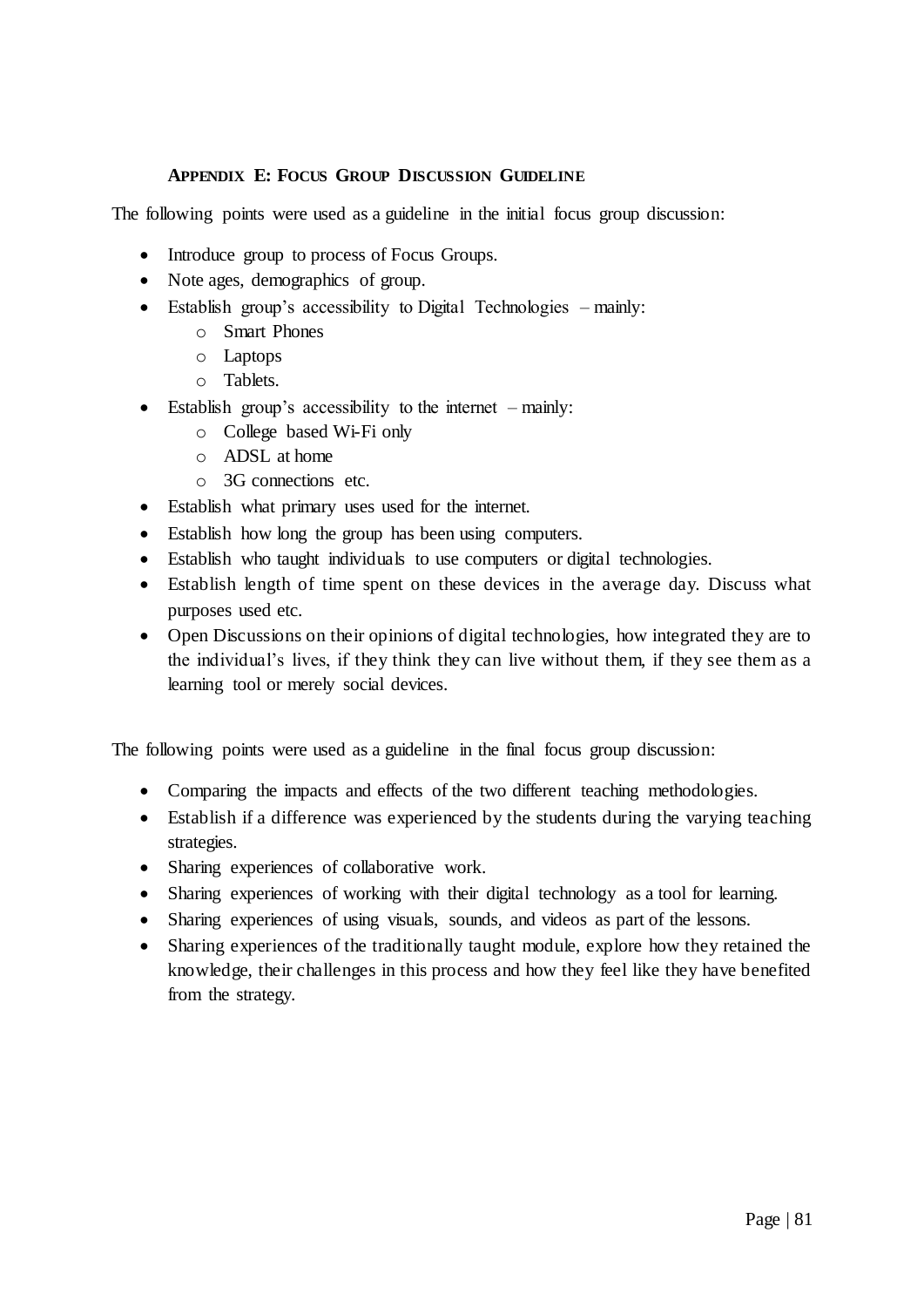### **APPENDIX F: CLASS OBSERVATION LIST**

During Active Class in both teaching strategies the following pointers were used as guideline:

- Use of Digital Technologies, and what are they?
- What purpose were they being used for?
- Students focus or attention to the class content.
- Students becoming distracted by digital technologies, and note when this happens.
- Student's engagement in the lecture in the form of:
	- o Asking questions
	- o Discussing concepts with each other
	- o Using devices to extend their knowledge
- Their reaction to collaborative work
	- o How they interacted with each other during the process
	- o How they communicated with each other during the process
	- o The final results
- Their reaction to visual stimulus (or the lack thereof) within the classroom environment:
	- o Video
	- o Visual
	- o Audio
- Their reaction to textbook based, linear type lectures.
- Their reaction to individual based exercises.
- Any attendance changes which should be noted during the process.
- Any changes in individual's attitude towards the subject, what would indicate these changes.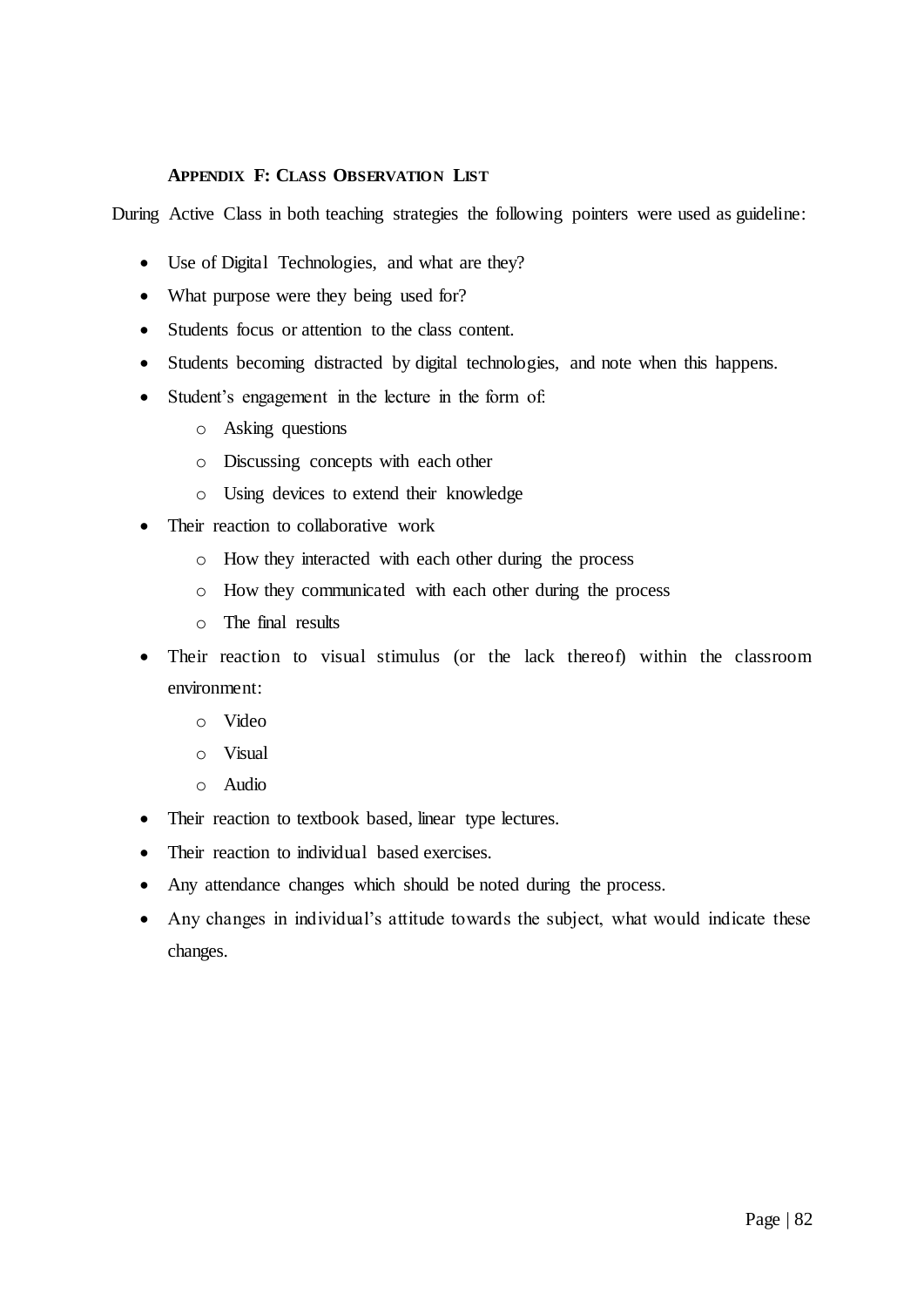#### **APPENDIX G: ETHICAL CLEARANCE LETTER**



14 April 2014

Mrs Lyndall Elizabeth Kemm-Stols (202515592) **School of Education Edgewood Campus** 

Protocol reference number: HSS/0235/014M Project title: The 21<sup>st</sup> Century Student: An exploration into the evolution of teaching and learning practise required in a generation of digital change

Dear Mrs Kemm-Stols,

Full Approval - Expedited In response to your application dated 12 March 2014, the Humanities & Social Sciences Research Ethics Committee has considered the abovementioned application and the protocol have been granted FULL APPROVAL.

Any alteration/s to the approved research protocol i.e. Questionnaire/interview Schedule, Informed Consent Form, Title of the Project, Location of the Study, Research Approach and Methods must be reviewed and approved through the amendment/modification prior to its implementation. In case you have further queries, please quote the above reference number.

PLEASE NOTE: Research data should be securely stored in the discipline/department for a period of 5 years.

The ethical clearance certificate is only vaild for a period of 3 years from the date of issue. Thereafter Recertification must be applied for on an annual basis.

I take this opportunity of wishing you everything of the best with your study.

Yours faithfully

.....................................

Dr Shenuka Singh (Chair)

 $/ms$ 

cc Supervisor: Ms Ruth Searle cc Academic Leader Research: Professor P Morojele cc School Administrator: Mr Thoba Mthembu

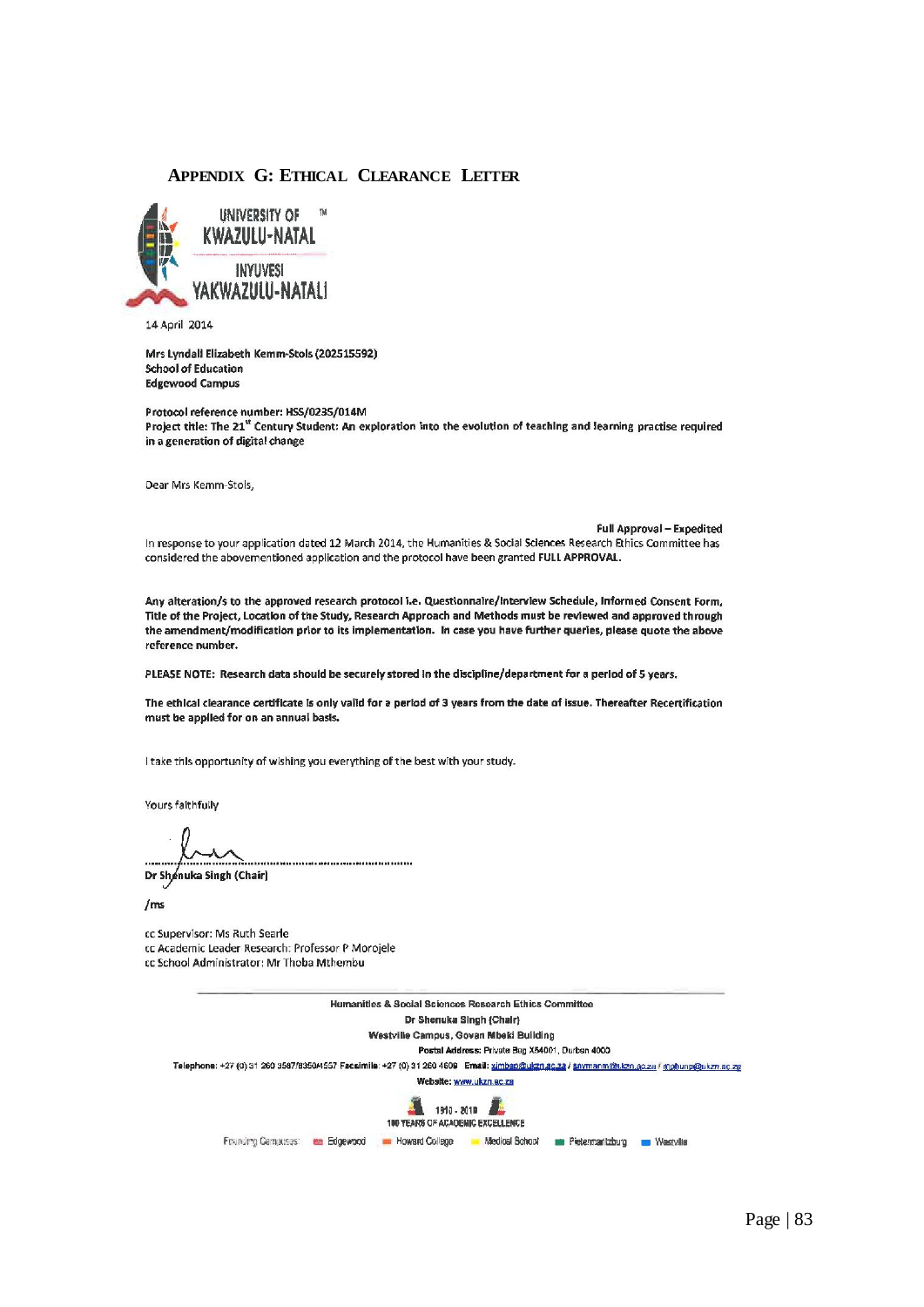# **APPENDIX H: TURNITIN REPORT**

Turnitin Originality Report

digital diss draft 1 by Lyndall Kemm

From draft dissertation (Dissertation check)

- Processed on 01-Dec-2014 9:54 AM CAT
- $ID: 484097030$
- Word Count: 25895

Similarity Index 9% Similarity by Source Internet Sources: 8% Publications: 3% Student Papers: 5% sources: 1

1% match (Internet from 03-Mar-2013)

<http://www.vmd.defra.gov.uk/pdf/vmr13/DraftRegsTracked.pdf> 2

1% match (student papers from 27-Nov-2014)

[Submitted to University of KwaZulu-Natal on 2014-11-27](http://www.turnitin.com/paperInfo.asp?r=93.950520107828&svr=05&lang=en_us&oid=483160398&perc=1) 3

1% match (Internet from 17-Jan-2014)

[http://ww.cash4appliances.org/2008publications/RETI-1000-2008-003/RETI-1000-2008-](http://ww.cash4appliances.org/2008publications/RETI-1000-2008-003/RETI-1000-2008-003-D-REDLINE.PDF) [003-D-REDLINE.PDF](http://ww.cash4appliances.org/2008publications/RETI-1000-2008-003/RETI-1000-2008-003-D-REDLINE.PDF)

4

< 1% match (Internet from 23-Sep-2014)

<http://upetd.up.ac.za/thesis/available/etd-07212009-135205/unrestricted/dissertation.pdf> 5

< 1% match (Internet from 24-Apr-2014)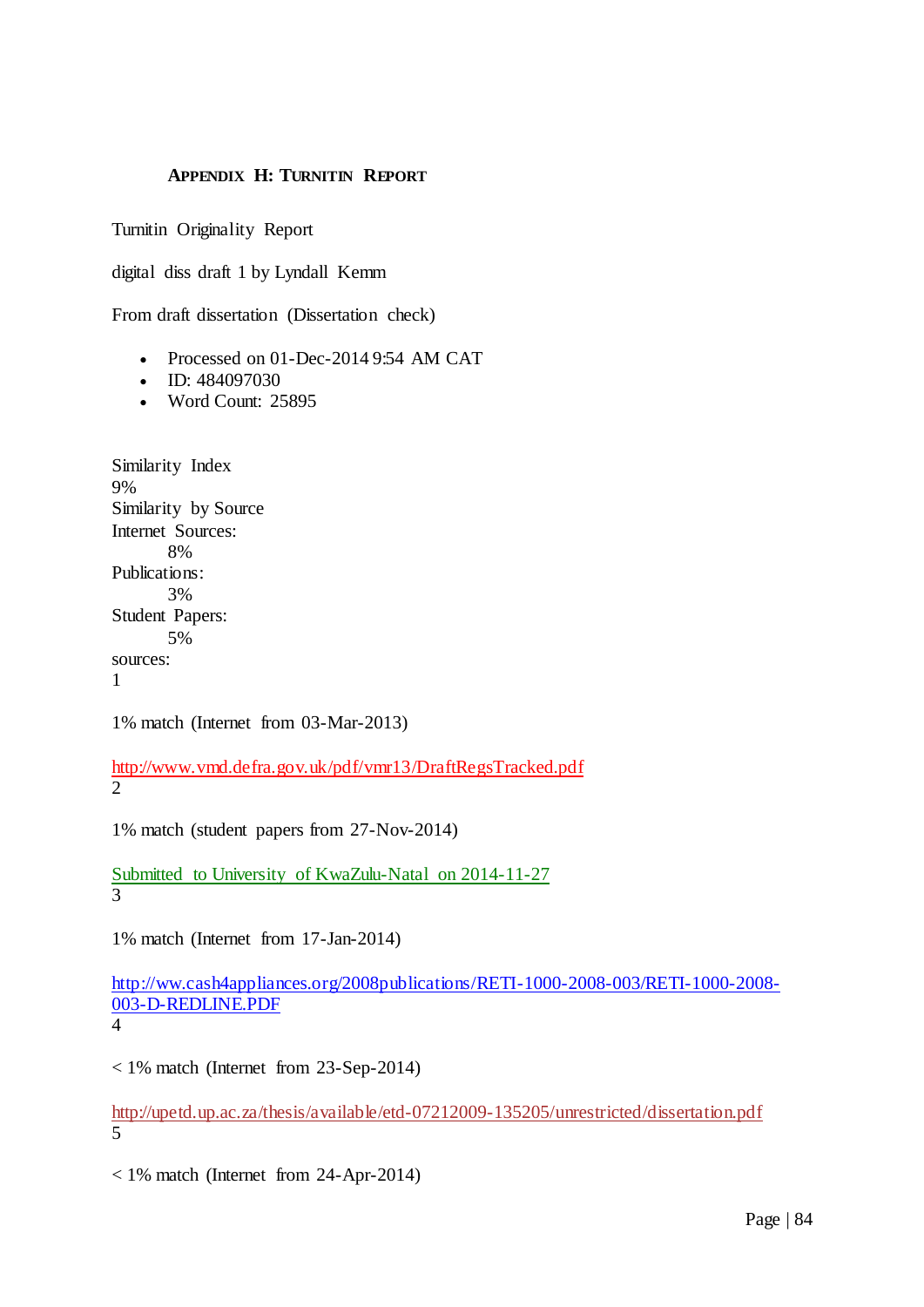[http://boletines.prisadigital.com/MIS2013\\_without\\_Annex\\_4.pdf](http://boletines.prisadigital.com/MIS2013_without_Annex_4.pdf) 6

< 1% match (student papers from 21-Aug-2014)

[Submitted to University of South Africa on 2014-08-21](http://www.turnitin.com/paperInfo.asp?r=93.950520107828&svr=05&lang=en_us&oid=445484040&perc=0) 7

< 1% match (Internet from 17-Sep-2013)

<http://ro.uow.edu.au/cgi/viewcontent.cgi?article=2364&context=edupapers> 8

< 1% match (student papers from 28-Oct-2012)

[Submitted to University of KwaZulu-Natal on 2012-10-28](http://www.turnitin.com/paperInfo.asp?r=93.950520107828&svr=05&lang=en_us&oid=279542021&perc=0) 9

< 1% match (Internet from 18-Sep-2014)

<http://umu.diva-portal.org/smash/get/diva2:717029/FULLTEXT01.pdf> 10

 $<$  1% match (Internet from 21-Aug-2010)

<http://www.cet.uct.ac.za/files/file/2010/Debunking%20the%20digital%20native%20draft.doc> 11

< 1% match (Internet from 07-Feb-2014)

[http://stiba-](http://stiba-malang.com/uploadbank/pustaka/RM/RESEARCH%20METHOD%20COHEN%20ok.pdf)

[malang.com/uploadbank/pustaka/RM/RESEARCH%20METHOD%20COHEN%20ok.pdf](http://stiba-malang.com/uploadbank/pustaka/RM/RESEARCH%20METHOD%20COHEN%20ok.pdf) 12

< 1% match (Internet from 20-Dec-2012)

<http://dilemma-x.net/2012/10/30/tech4africa-2012-confercence-begins-in-johannesburg/> 13

< 1% match (Internet from 14-Jun-2010)

[http://web.up.ac.za/UserFiles/Educationethicsapplication\\_V08.02\\_\(E.A\\_05-08\).doc](http://lrd.yahooapis.com/_ylc=X3oDMTVnNm1tcmdiBF9TAzIwMjMxNTI3MDIEYXBwaWQDTHJlazRUTFYzNEdRVjYwVDFRYVlHeC5xMDYuMHVja2pJb3dfYzJFV3NGejhWZzVHX2xkQjRPX1YweDZPdVNOME9zVjg2a0I2BGNsaWVudANib3NzBHNlcnZpY2UDQk9TUwRzbGsDdGl0bGUEc3JjcHZpZAMxbVVHSjBnZUF1MEQzV0NhT0pRNmQ2NG5KbS5UVGt3V1FfRUFCODRG/SIG=12k4t39tt/**http%3A/web.up.ac.za/UserFiles/Educationethicsapplication_V08.02_%28E.A_05-08%29.doc) 14

< 1% match (student papers from 31-May-2010)

[Submitted to University of KwaZulu-Natal on 2010-05-31](http://www.turnitin.com/paperInfo.asp?r=93.950520107828&svr=05&lang=en_us&oid=138956578&perc=0)